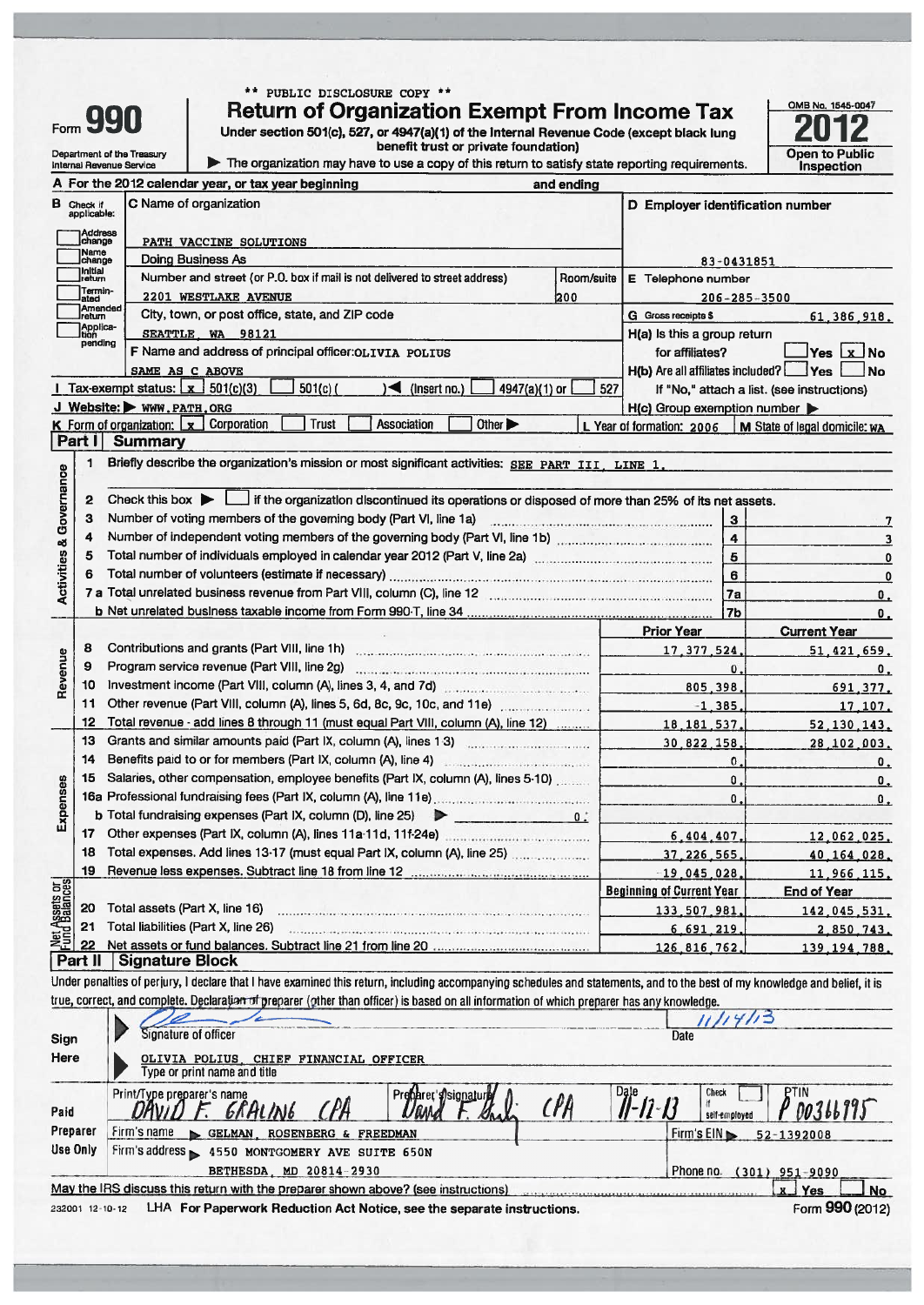|              | Part III   Statement of Program Service Accomplishments                                                                                         |                                               |
|--------------|-------------------------------------------------------------------------------------------------------------------------------------------------|-----------------------------------------------|
|              |                                                                                                                                                 | $\mathbf{x}$                                  |
| 1            | Briefly describe the organization's mission:                                                                                                    |                                               |
|              | PVS WORKS WITH PARTNERS TO DEVELOP NEW VACCINES BY PROVIDING FUNDING                                                                            |                                               |
|              | AND EXPERTISE IN PRECLINICAL DEVELOPMENT, MANUFACTURING, AND CLINICAL                                                                           |                                               |
|              | DEVELOPMENT, WITH A FOCUS ON LOW-INCOME COUNTRIES. IN RETURN, PARTNERS<br>AGREE TO TERMS THAT HELP ENSURE THE RESULTING PRODUCTS ARE AFFORDABLE |                                               |
|              |                                                                                                                                                 |                                               |
| $\mathbf{2}$ | Did the organization undertake any significant program services during the year which were not listed on                                        | $\Box$ Yes $\boxed{\text{x}}$ No              |
|              | If "Yes," describe these new services on Schedule O.                                                                                            |                                               |
| 3            | Did the organization cease conducting, or make significant changes in how it conducts, any program services?                                    | $\sqrt{\mathsf{Yes}}$ $\boxed{\mathsf{X}}$ No |
|              | If "Yes," describe these changes on Schedule O.                                                                                                 |                                               |
| 4            | Describe the organization's program service accomplishments for each of its three largest program services, as measured by expenses.            |                                               |
|              | Section 501(c)(3) and 501(c)(4) organizations are required to report the amount of grants and allocations to others, the total expenses, and    |                                               |
|              | revenue, if any, for each program service reported.                                                                                             |                                               |
| 4a           | 40, 164, 028. including grants of \$28, 102, 003. ) (Revenue \$<br>(Code: ) (Expenses \$                                                        |                                               |
|              | PVS WORKS TO PREVENT DEATHS FROM PNEUMONIA, INFLUENZA, RESPIRATORY                                                                              |                                               |
|              | SYNCYTIAL VIRUS, POLIO, AND DIARRHEA AMONG CHILDREN AROUND THE WORLD.                                                                           |                                               |
|              | WE ACCELERATE THE DEVELOPMENT OF SAFE, EFFICACIOUS, AND AFFORDABLE                                                                              |                                               |
|              | VACCINES IN PARTNERSHIP WITH PUBLIC AND PRIVATE GROUPS.                                                                                         |                                               |
|              | IN 2012, PVS ADVANCED RESEARCH AND DEVELOPMENT OF A NUMBER OF PROMISING                                                                         |                                               |
|              | PNEUMOCOCCAL VACCINE CANDIDATES AND RELATED TECHNOLOGIES. THIS WORK                                                                             |                                               |
|              | RANGED FROM PRELIMINARY RESEARCH TO PRECLINICAL DEVELOPMENT TO CLINICAL                                                                         |                                               |
|              | TRIALS FOR SEVERAL CANDIDATES. FOR EXAMPLE, WE ADVANCED AN INACTIVATED                                                                          |                                               |
|              | WHOLE-CELL VACCINE CANDIDATE DEVELOPED IN PARTNERSHIP WITH BOSTON                                                                               |                                               |
|              | CHILDREN'S HOSPITAL INTO A FIRST-IN-HUMAN PHASE 1 CLINICAL TRIAL. THE                                                                           |                                               |
|              | VACCINE CANDIDATE DEMONSTRATED AN ACCEPTABLE SAFETY AND REACTOGENICITY                                                                          |                                               |
|              | $\left(\text{Code:}\right)$ $\left(\text{Expenses $}\right)$<br>including grants of \$                                                          | ) (Revenue \$                                 |
|              |                                                                                                                                                 |                                               |
|              |                                                                                                                                                 |                                               |
|              |                                                                                                                                                 |                                               |
|              | (Code:<br>) (Expenses \$<br>including grants of \$<br>) (Revenue \$                                                                             |                                               |
|              |                                                                                                                                                 |                                               |
|              |                                                                                                                                                 |                                               |
|              |                                                                                                                                                 |                                               |
|              |                                                                                                                                                 |                                               |
|              |                                                                                                                                                 |                                               |
|              | Other program services (Describe in Schedule O.)<br>(Expenses \$<br>including grants of \$<br>(Revenue \$                                       |                                               |
| 4с<br>4d     | 40, 164, 028.<br>4e Total program service expenses                                                                                              |                                               |
| 232002       |                                                                                                                                                 | Form 990 (2012)                               |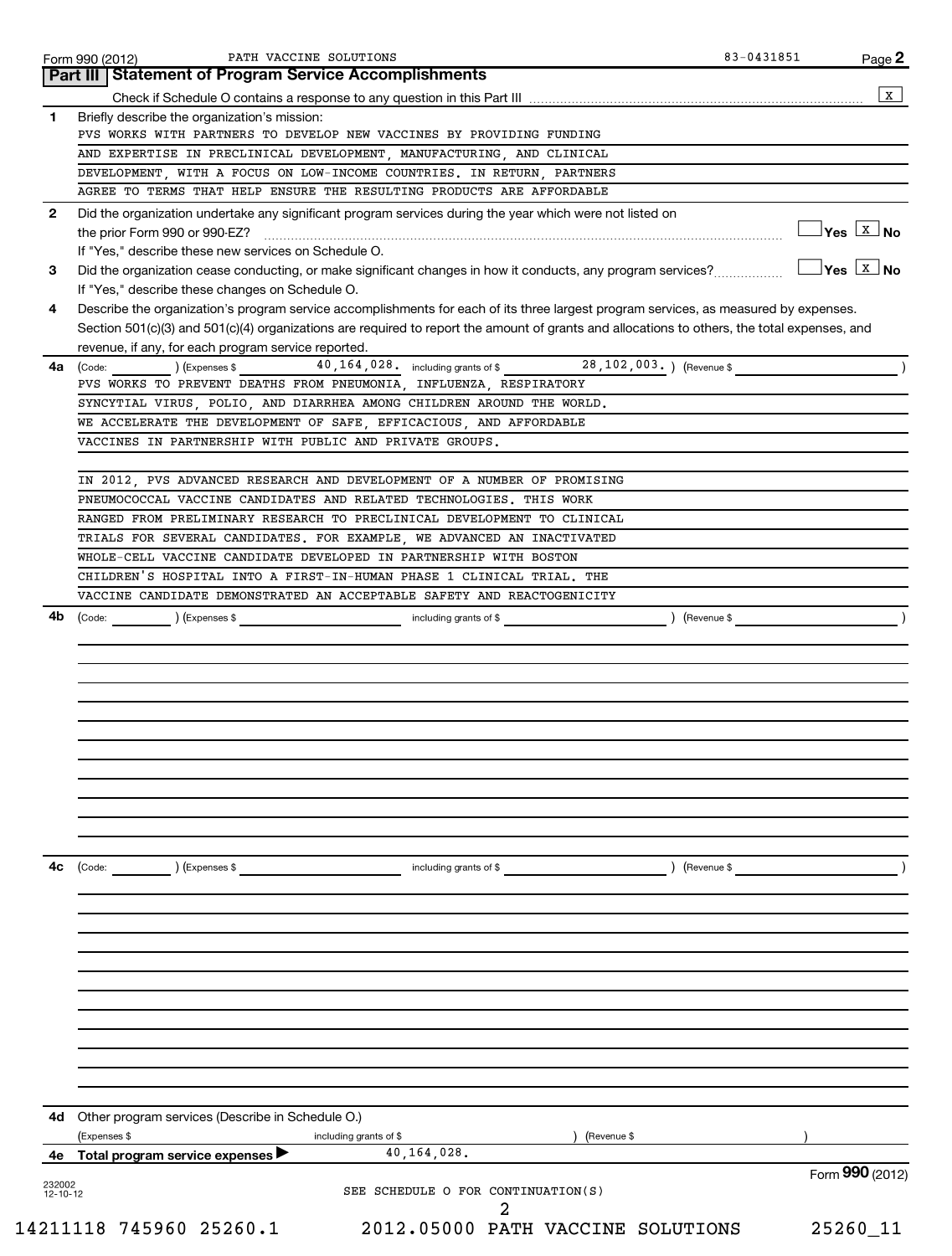Form 990 (2012) Page PATH VACCINE SOLUTIONS 83-0431851

**Part IV Checklist of Required Schedules**

**1** Is the organization described in section 501(c)(3) or 4947(a)(1) (other than a private foundation)?

|     | If "Yes," complete Schedule A                                                                                                                                                                                                                                  | 1               | Х           |   |
|-----|----------------------------------------------------------------------------------------------------------------------------------------------------------------------------------------------------------------------------------------------------------------|-----------------|-------------|---|
| 2   | Is the organization required to complete Schedule B, Schedule of Contributors? [11] The organization required to complete Schedule B, Schedule of Contributors?                                                                                                | $\mathbf{2}$    | X           |   |
| 3   | Did the organization engage in direct or indirect political campaign activities on behalf of or in opposition to candidates for<br>public office? If "Yes," complete Schedule C, Part I                                                                        | 3               |             | х |
| 4   | Section 501(c)(3) organizations. Did the organization engage in lobbying activities, or have a section 501(h) election in effect                                                                                                                               | 4               |             | x |
| 5   | Is the organization a section 501(c)(4), 501(c)(5), or 501(c)(6) organization that receives membership dues, assessments, or                                                                                                                                   | 5               |             | x |
| 6   | Did the organization maintain any donor advised funds or any similar funds or accounts for which donors have the right to                                                                                                                                      |                 |             |   |
|     | provide advice on the distribution or investment of amounts in such funds or accounts? If "Yes," complete Schedule D, Part I                                                                                                                                   | 6               |             | x |
| 7   | Did the organization receive or hold a conservation easement, including easements to preserve open space,                                                                                                                                                      |                 |             |   |
|     | the environment, historic land areas, or historic structures? If "Yes," complete Schedule D, Part II                                                                                                                                                           | $\overline{7}$  |             | x |
| 8   | Did the organization maintain collections of works of art, historical treasures, or other similar assets? If "Yes," complete                                                                                                                                   | 8               |             | x |
| 9   | Did the organization report an amount in Part X, line 21, for escrow or custodial account liability; serve as a custodian for                                                                                                                                  |                 |             |   |
|     | amounts not listed in Part X; or provide credit counseling, debt management, credit repair, or debt negotiation services?<br>If "Yes," complete Schedule D, Part IV                                                                                            | 9               |             | х |
| 10  | Did the organization, directly or through a related organization, hold assets in temporarily restricted endowments, permanent                                                                                                                                  | 10              |             | x |
| 11  | If the organization's answer to any of the following questions is "Yes," then complete Schedule D, Parts VI, VIII, VIII, IX, or X                                                                                                                              |                 |             |   |
|     | as applicable.                                                                                                                                                                                                                                                 |                 |             |   |
|     | a Did the organization report an amount for land, buildings, and equipment in Part X, line 10? If "Yes," complete Schedule D,<br>Part VI                                                                                                                       | 11a             | х           |   |
|     | <b>b</b> Did the organization report an amount for investments - other securities in Part X, line 12 that is 5% or more of its total                                                                                                                           | 11b             |             | х |
|     | c Did the organization report an amount for investments - program related in Part X, line 13 that is 5% or more of its total                                                                                                                                   | 11c             |             | х |
|     | d Did the organization report an amount for other assets in Part X, line 15 that is 5% or more of its total assets reported in                                                                                                                                 | 11d             |             | х |
|     | e Did the organization report an amount for other liabilities in Part X, line 25? If "Yes," complete Schedule D, Part X                                                                                                                                        | 11e             |             | x |
| f   | Did the organization's separate or consolidated financial statements for the tax year include a footnote that addresses                                                                                                                                        |                 |             |   |
|     | the organization's liability for uncertain tax positions under FIN 48 (ASC 740)? If "Yes," complete Schedule D, Part X                                                                                                                                         | 11f             |             | х |
|     | 12a Did the organization obtain separate, independent audited financial statements for the tax year? If "Yes," complete<br>Schedule D, Parts XI and XII                                                                                                        | 12a             |             | х |
|     | <b>b</b> Was the organization included in consolidated, independent audited financial statements for the tax year?                                                                                                                                             |                 |             |   |
|     | If "Yes," and if the organization answered "No" to line 12a, then completing Schedule D, Parts XI and XII is optional                                                                                                                                          | 12b             | Х           |   |
| 13. | Is the organization a school described in section $170(b)(1)(A)(ii)$ ? If "Yes," complete Schedule E                                                                                                                                                           | 13              |             | x |
|     |                                                                                                                                                                                                                                                                | 14a             | $\mathbf X$ |   |
|     | <b>b</b> Did the organization have aggregate revenues or expenses of more than \$10,000 from grantmaking, fundraising, business,<br>investment, and program service activities outside the United States, or aggregate foreign investments valued at \$100,000 | 14b             | х           |   |
| 15  | Did the organization report on Part IX, column (A), line 3, more than \$5,000 of grants or assistance to any organization                                                                                                                                      | 15              | х           |   |
| 16  | Did the organization report on Part IX, column (A), line 3, more than \$5,000 of aggregate grants or assistance to individuals                                                                                                                                 |                 |             |   |
|     |                                                                                                                                                                                                                                                                | 16              |             | x |
| 17  | Did the organization report a total of more than \$15,000 of expenses for professional fundraising services on Part IX,                                                                                                                                        | 17              |             | х |
| 18  | Did the organization report more than \$15,000 total of fundraising event gross income and contributions on Part VIII, lines                                                                                                                                   | 18              |             | х |
| 19  | Did the organization report more than \$15,000 of gross income from gaming activities on Part VIII, line 9a? If "Yes,"                                                                                                                                         |                 |             |   |
|     | complete Schedule G, Part III                                                                                                                                                                                                                                  | 19              |             | х |
|     | 20a Did the organization operate one or more hospital facilities? If "Yes," complete Schedule H                                                                                                                                                                | 20a             |             | х |
|     |                                                                                                                                                                                                                                                                | 20 <sub>b</sub> |             |   |
|     |                                                                                                                                                                                                                                                                | Form 990 (2012) |             |   |

232003 12-10-12

14211118 745960 25260.1 2012.05000 PATH VACCINE SOLUTIONS 25260\_11 3

**3**

**Yes No**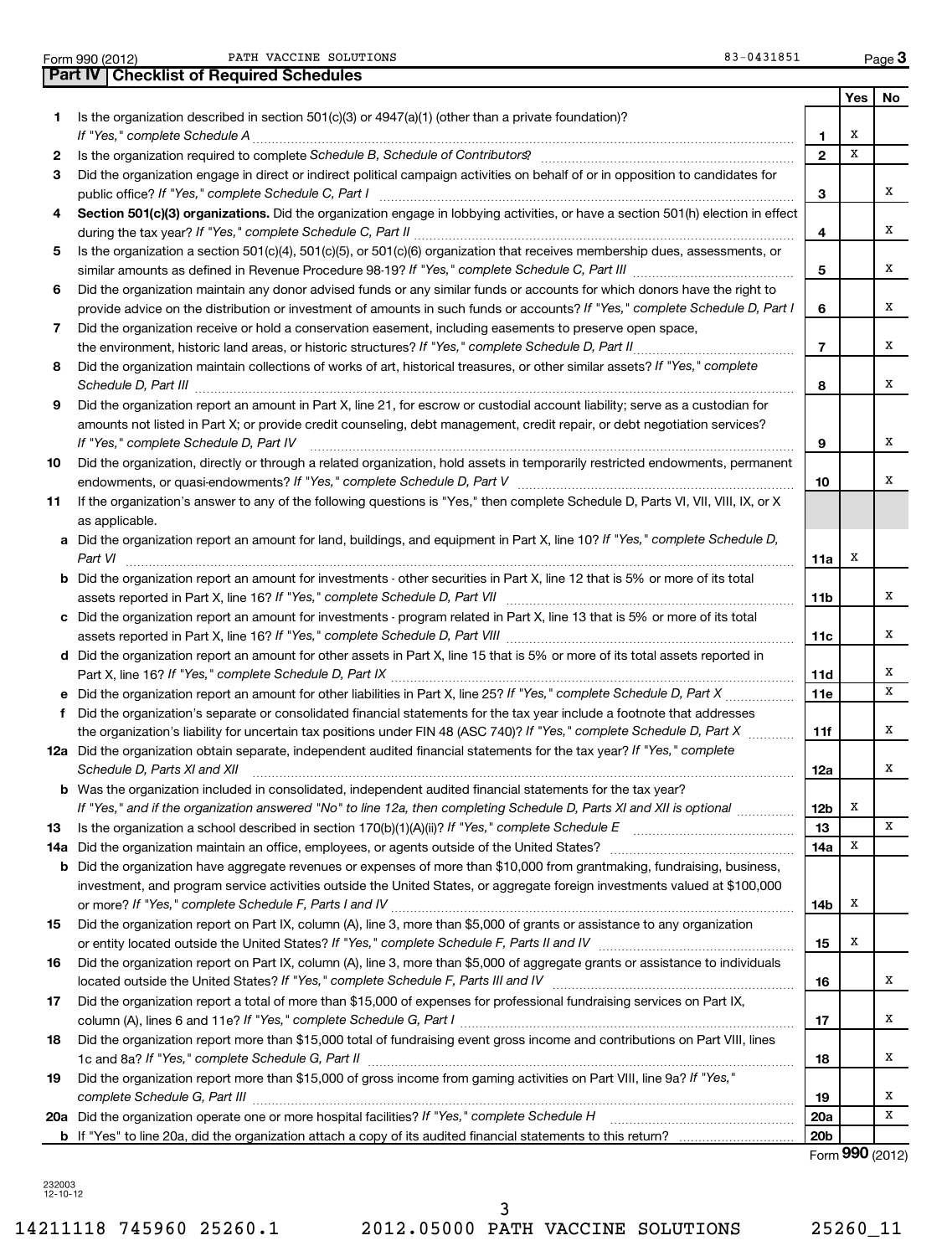| Form 990 (201 |  |  |
|---------------|--|--|
|               |  |  |

Form 990 (2012) Page PATH VACCINE SOLUTIONS 83-0431851

|    | Part IV   Checklist of Required Schedules (continued)                                                                             |                 |                 |    |
|----|-----------------------------------------------------------------------------------------------------------------------------------|-----------------|-----------------|----|
|    |                                                                                                                                   |                 | Yes             | No |
| 21 | Did the organization report more than \$5,000 of grants and other assistance to any government or organization in the             |                 |                 |    |
|    |                                                                                                                                   | 21              | Х               |    |
| 22 | Did the organization report more than \$5,000 of grants and other assistance to individuals in the United States on Part IX,      |                 |                 |    |
|    | column (A), line 2? If "Yes," complete Schedule I, Parts I and III                                                                | 22              |                 | х  |
| 23 | Did the organization answer "Yes" to Part VII, Section A, line 3, 4, or 5 about compensation of the organization's current        |                 |                 |    |
|    | and former officers, directors, trustees, key employees, and highest compensated employees? If "Yes," complete                    |                 |                 |    |
|    | Schedule J                                                                                                                        | 23              | х               |    |
|    | 24a Did the organization have a tax-exempt bond issue with an outstanding principal amount of more than \$100,000 as of the       |                 |                 |    |
|    | last day of the year, that was issued after December 31, 2002? If "Yes," answer lines 24b through 24d and complete                |                 |                 |    |
|    | Schedule K. If "No", go to line 25                                                                                                | 24a             |                 | х  |
|    |                                                                                                                                   | 24 <sub>b</sub> |                 |    |
| b  |                                                                                                                                   |                 |                 |    |
|    | Did the organization maintain an escrow account other than a refunding escrow at any time during the year to defease              |                 |                 |    |
|    |                                                                                                                                   | 24c             |                 |    |
|    |                                                                                                                                   | 24d             |                 |    |
|    | 25a Section 501(c)(3) and 501(c)(4) organizations. Did the organization engage in an excess benefit transaction with a            |                 |                 | х  |
|    |                                                                                                                                   | 25a             |                 |    |
|    | b Is the organization aware that it engaged in an excess benefit transaction with a disqualified person in a prior year, and      |                 |                 |    |
|    | that the transaction has not been reported on any of the organization's prior Forms 990 or 990-EZ? If "Yes," complete             |                 |                 |    |
|    | Schedule L. Part I                                                                                                                | 25 <sub>b</sub> |                 | х  |
| 26 | Was a loan to or by a current or former officer, director, trustee, key employee, highest compensated employee, or disqualified   |                 |                 |    |
|    |                                                                                                                                   | 26              |                 | х  |
| 27 | Did the organization provide a grant or other assistance to an officer, director, trustee, key employee, substantial              |                 |                 |    |
|    | contributor or employee thereof, a grant selection committee member, or to a 35% controlled entity or family member               |                 |                 |    |
|    |                                                                                                                                   | 27              |                 | х  |
| 28 | Was the organization a party to a business transaction with one of the following parties (see Schedule L, Part IV                 |                 |                 |    |
|    | instructions for applicable filing thresholds, conditions, and exceptions):                                                       |                 |                 |    |
| а  | A current or former officer, director, trustee, or key employee? If "Yes," complete Schedule L, Part IV                           | 28a             |                 | Х  |
| b  | A family member of a current or former officer, director, trustee, or key employee? If "Yes," complete Schedule L, Part IV        | 28 <sub>b</sub> |                 | х  |
|    | c An entity of which a current or former officer, director, trustee, or key employee (or a family member thereof) was an officer, |                 |                 |    |
|    | director, trustee, or direct or indirect owner? If "Yes," complete Schedule L, Part IV                                            | 28c             |                 | х  |
| 29 |                                                                                                                                   | 29              |                 | х  |
| 30 | Did the organization receive contributions of art, historical treasures, or other similar assets, or qualified conservation       |                 |                 |    |
|    |                                                                                                                                   | 30              |                 | х  |
| 31 | Did the organization liquidate, terminate, or dissolve and cease operations?                                                      |                 |                 |    |
|    |                                                                                                                                   | 31              |                 | х  |
| 32 | Did the organization sell, exchange, dispose of, or transfer more than 25% of its net assets? If "Yes," complete                  |                 |                 |    |
|    | Schedule N, Part II                                                                                                               | 32              |                 | х  |
| 33 | Did the organization own 100% of an entity disregarded as separate from the organization under Regulations                        |                 |                 |    |
|    |                                                                                                                                   | 33              |                 | x  |
| 34 | Was the organization related to any tax-exempt or taxable entity? If "Yes," complete Schedule R, Part II, III, or IV, and         |                 |                 |    |
|    | Part V, line 1                                                                                                                    | 34              | х               |    |
|    |                                                                                                                                   | <b>35a</b>      |                 | х  |
|    | b If "Yes" to line 35a, did the organization receive any payment from or engage in any transaction with a controlled entity       |                 |                 |    |
|    |                                                                                                                                   | 35b             |                 |    |
| 36 | Section 501(c)(3) organizations. Did the organization make any transfers to an exempt non-charitable related organization?        |                 |                 |    |
|    |                                                                                                                                   | 36              |                 | x  |
| 37 | Did the organization conduct more than 5% of its activities through an entity that is not a related organization                  |                 |                 |    |
|    |                                                                                                                                   | 37              |                 | х  |
| 38 | Did the organization complete Schedule O and provide explanations in Schedule O for Part VI, lines 11b and 19?                    |                 |                 |    |
|    |                                                                                                                                   | 38              | х               |    |
|    |                                                                                                                                   |                 | Form 990 (2012) |    |

232004 12-10-12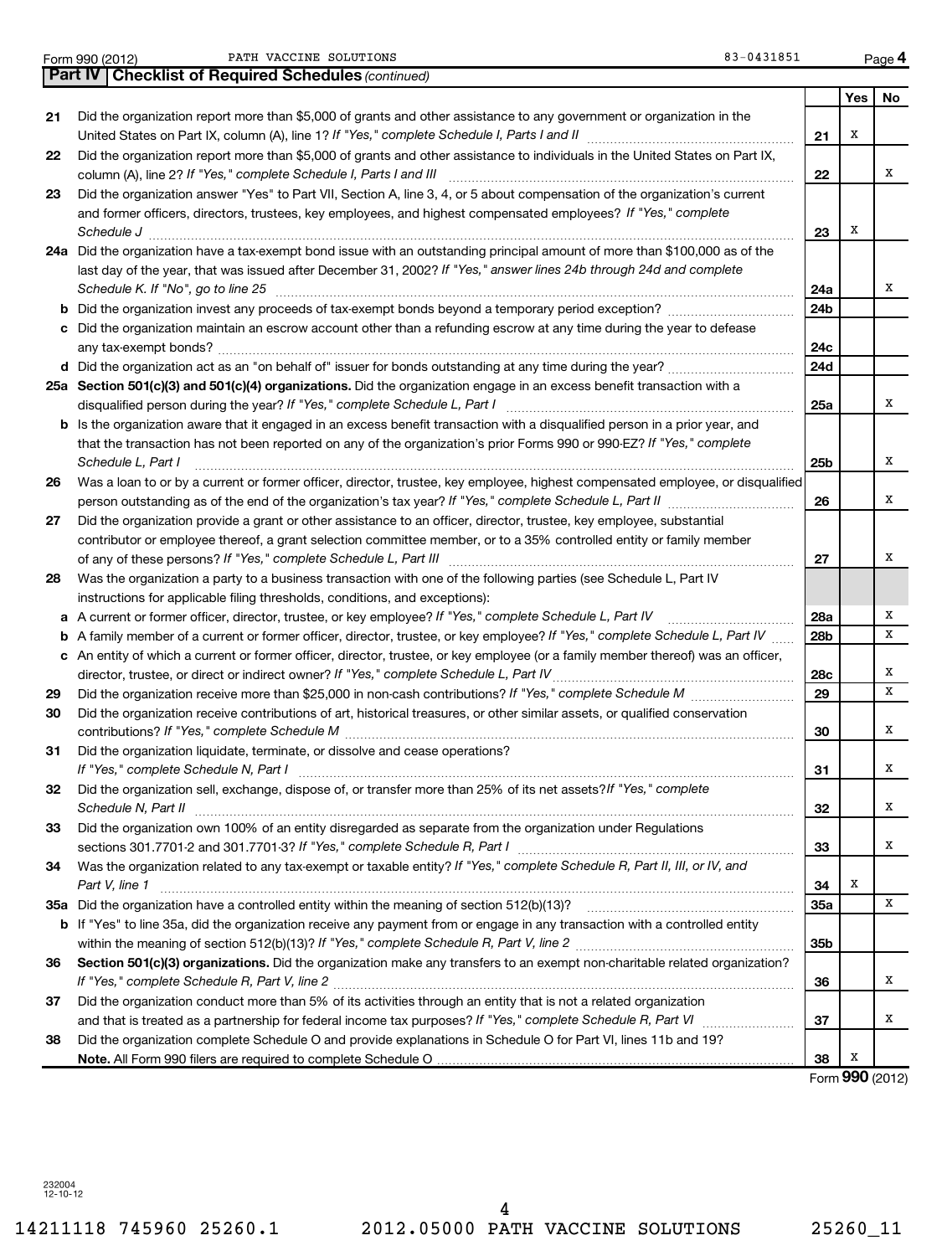| Part V<br><b>Statements Regarding Other IRS Filings and Tax Compliance</b><br>Check if Schedule O contains a response to any question in this Part V<br>Yes  <br>No<br>1a<br>1 <sub>b</sub><br>Enter the number of Forms W-2G included in line 1a. Enter -0- if not applicable<br>b<br>Did the organization comply with backup withholding rules for reportable payments to vendors and reportable gaming<br>c<br>1c<br>2a Enter the number of employees reported on Form W-3, Transmittal of Wage and Tax Statements,<br>0<br>filed for the calendar year ending with or within the year covered by this return<br>2a<br><b>b</b> If at least one is reported on line 2a, did the organization file all required federal employment tax returns?<br>2b<br>Note. If the sum of lines 1a and 2a is greater than 250, you may be required to e-file (see instructions)<br>х<br>3a Did the organization have unrelated business gross income of \$1,000 or more during the year?<br>За<br><b>b</b> If "Yes," has it filed a Form 990-T for this year? If "No," provide an explanation in Schedule O<br>3b<br>4a At any time during the calendar year, did the organization have an interest in, or a signature or other authority over, a<br>х<br>financial account in a foreign country (such as a bank account, securities account, or other financial account)?<br>4a<br><b>b</b> If "Yes," enter the name of the foreign country:<br>See instructions for filing requirements for Form TD F 90-22.1, Report of Foreign Bank and Financial Accounts.<br>х<br>5а<br>х<br>5 <sub>b</sub><br>5 <sub>c</sub><br>6a Does the organization have annual gross receipts that are normally greater than \$100,000, and did the organization solicit<br>х<br>6a<br>b If "Yes," did the organization include with every solicitation an express statement that such contributions or gifts<br>6b<br>Organizations that may receive deductible contributions under section 170(c).<br>7<br>Did the organization receive a payment in excess of \$75 made partly as a contribution and partly for goods and services provided to the payor?<br>х<br>7a<br>a<br>7b<br>c Did the organization sell, exchange, or otherwise dispose of tangible personal property for which it was required<br>х<br>to file Form 8282?<br>7c<br>7d<br>х<br>e Did the organization receive any funds, directly or indirectly, to pay premiums on a personal benefit contract?<br>7е<br>7f<br>х<br>f.<br>If the organization received a contribution of qualified intellectual property, did the organization file Form 8899 as required?<br>7g<br>g<br>h If the organization received a contribution of cars, boats, airplanes, or other vehicles, did the organization file a Form 1098-C?<br>7h<br>Sponsoring organizations maintaining donor advised funds and section 509(a)(3) supporting organizations. Did the supporting $N/A$<br>8<br>organization, or a donor advised fund maintained by a sponsoring organization, have excess business holdings at any time during the year?<br>8<br>Sponsoring organizations maintaining donor advised funds.<br>N/A<br>9а<br>а<br>N/A<br>9b<br>b<br>Section 501(c)(7) organizations. Enter:<br>10<br>10a<br>а<br>Gross receipts, included on Form 990, Part VIII, line 12, for public use of club facilities<br>10b<br>b<br>Section 501(c)(12) organizations. Enter:<br>11<br>N/A<br>11a<br>а<br><b>b</b> Gross income from other sources (Do not net amounts due or paid to other sources against<br>amounts due or received from them.)<br>11b<br>12a Section 4947(a)(1) non-exempt charitable trusts. Is the organization filing Form 990 in lieu of Form 1041?<br>12a<br>12b<br>Section 501(c)(29) qualified nonprofit health insurance issuers.<br>13<br>N/A<br>1За<br>Note. See the instructions for additional information the organization must report on Schedule O.<br><b>b</b> Enter the amount of reserves the organization is required to maintain by the states in which the<br>13b<br>13c<br>х<br>14a Did the organization receive any payments for indoor tanning services during the tax year?<br>14a<br><b>b</b> If "Yes," has it filed a Form 720 to report these payments? If "No," provide an explanation in Schedule O<br>14b<br>Form $990(2012)$ | PATH VACCINE SOLUTIONS<br>83-0431851<br>Form 990 (2012) |  | $Page$ 5 |
|--------------------------------------------------------------------------------------------------------------------------------------------------------------------------------------------------------------------------------------------------------------------------------------------------------------------------------------------------------------------------------------------------------------------------------------------------------------------------------------------------------------------------------------------------------------------------------------------------------------------------------------------------------------------------------------------------------------------------------------------------------------------------------------------------------------------------------------------------------------------------------------------------------------------------------------------------------------------------------------------------------------------------------------------------------------------------------------------------------------------------------------------------------------------------------------------------------------------------------------------------------------------------------------------------------------------------------------------------------------------------------------------------------------------------------------------------------------------------------------------------------------------------------------------------------------------------------------------------------------------------------------------------------------------------------------------------------------------------------------------------------------------------------------------------------------------------------------------------------------------------------------------------------------------------------------------------------------------------------------------------------------------------------------------------------------------------------------------------------------------------------------------------------------------------------------------------------------------------------------------------------------------------------------------------------------------------------------------------------------------------------------------------------------------------------------------------------------------------------------------------------------------------------------------------------------------------------------------------------------------------------------------------------------------------------------------------------------------------------------------------------------------------------------------------------------------------------------------------------------------------------------------------------------------------------------------------------------------------------------------------------------------------------------------------------------------------------------------------------------------------------------------------------------------------------------------------------------------------------------------------------------------------------------------------------------------------------------------------------------------------------------------------------------------------------------------------------------------------------------------------------------------------------------------------------------------------------------------------------------------------------------------------------------------------------------------------------------------------------------------------------------------------------------------------------------------------------------------------------------------------------------------------------------------------------------------------------------------------------------------------------------------------------------------------------------------------------------------------------------------------------------------------------------------------------------------------------------------------------------------------------------------------------------|---------------------------------------------------------|--|----------|
|                                                                                                                                                                                                                                                                                                                                                                                                                                                                                                                                                                                                                                                                                                                                                                                                                                                                                                                                                                                                                                                                                                                                                                                                                                                                                                                                                                                                                                                                                                                                                                                                                                                                                                                                                                                                                                                                                                                                                                                                                                                                                                                                                                                                                                                                                                                                                                                                                                                                                                                                                                                                                                                                                                                                                                                                                                                                                                                                                                                                                                                                                                                                                                                                                                                                                                                                                                                                                                                                                                                                                                                                                                                                                                                                                                                                                                                                                                                                                                                                                                                                                                                                                                                                                                                                                      |                                                         |  |          |
|                                                                                                                                                                                                                                                                                                                                                                                                                                                                                                                                                                                                                                                                                                                                                                                                                                                                                                                                                                                                                                                                                                                                                                                                                                                                                                                                                                                                                                                                                                                                                                                                                                                                                                                                                                                                                                                                                                                                                                                                                                                                                                                                                                                                                                                                                                                                                                                                                                                                                                                                                                                                                                                                                                                                                                                                                                                                                                                                                                                                                                                                                                                                                                                                                                                                                                                                                                                                                                                                                                                                                                                                                                                                                                                                                                                                                                                                                                                                                                                                                                                                                                                                                                                                                                                                                      |                                                         |  |          |
|                                                                                                                                                                                                                                                                                                                                                                                                                                                                                                                                                                                                                                                                                                                                                                                                                                                                                                                                                                                                                                                                                                                                                                                                                                                                                                                                                                                                                                                                                                                                                                                                                                                                                                                                                                                                                                                                                                                                                                                                                                                                                                                                                                                                                                                                                                                                                                                                                                                                                                                                                                                                                                                                                                                                                                                                                                                                                                                                                                                                                                                                                                                                                                                                                                                                                                                                                                                                                                                                                                                                                                                                                                                                                                                                                                                                                                                                                                                                                                                                                                                                                                                                                                                                                                                                                      |                                                         |  |          |
|                                                                                                                                                                                                                                                                                                                                                                                                                                                                                                                                                                                                                                                                                                                                                                                                                                                                                                                                                                                                                                                                                                                                                                                                                                                                                                                                                                                                                                                                                                                                                                                                                                                                                                                                                                                                                                                                                                                                                                                                                                                                                                                                                                                                                                                                                                                                                                                                                                                                                                                                                                                                                                                                                                                                                                                                                                                                                                                                                                                                                                                                                                                                                                                                                                                                                                                                                                                                                                                                                                                                                                                                                                                                                                                                                                                                                                                                                                                                                                                                                                                                                                                                                                                                                                                                                      |                                                         |  |          |
|                                                                                                                                                                                                                                                                                                                                                                                                                                                                                                                                                                                                                                                                                                                                                                                                                                                                                                                                                                                                                                                                                                                                                                                                                                                                                                                                                                                                                                                                                                                                                                                                                                                                                                                                                                                                                                                                                                                                                                                                                                                                                                                                                                                                                                                                                                                                                                                                                                                                                                                                                                                                                                                                                                                                                                                                                                                                                                                                                                                                                                                                                                                                                                                                                                                                                                                                                                                                                                                                                                                                                                                                                                                                                                                                                                                                                                                                                                                                                                                                                                                                                                                                                                                                                                                                                      |                                                         |  |          |
|                                                                                                                                                                                                                                                                                                                                                                                                                                                                                                                                                                                                                                                                                                                                                                                                                                                                                                                                                                                                                                                                                                                                                                                                                                                                                                                                                                                                                                                                                                                                                                                                                                                                                                                                                                                                                                                                                                                                                                                                                                                                                                                                                                                                                                                                                                                                                                                                                                                                                                                                                                                                                                                                                                                                                                                                                                                                                                                                                                                                                                                                                                                                                                                                                                                                                                                                                                                                                                                                                                                                                                                                                                                                                                                                                                                                                                                                                                                                                                                                                                                                                                                                                                                                                                                                                      |                                                         |  |          |
|                                                                                                                                                                                                                                                                                                                                                                                                                                                                                                                                                                                                                                                                                                                                                                                                                                                                                                                                                                                                                                                                                                                                                                                                                                                                                                                                                                                                                                                                                                                                                                                                                                                                                                                                                                                                                                                                                                                                                                                                                                                                                                                                                                                                                                                                                                                                                                                                                                                                                                                                                                                                                                                                                                                                                                                                                                                                                                                                                                                                                                                                                                                                                                                                                                                                                                                                                                                                                                                                                                                                                                                                                                                                                                                                                                                                                                                                                                                                                                                                                                                                                                                                                                                                                                                                                      |                                                         |  |          |
|                                                                                                                                                                                                                                                                                                                                                                                                                                                                                                                                                                                                                                                                                                                                                                                                                                                                                                                                                                                                                                                                                                                                                                                                                                                                                                                                                                                                                                                                                                                                                                                                                                                                                                                                                                                                                                                                                                                                                                                                                                                                                                                                                                                                                                                                                                                                                                                                                                                                                                                                                                                                                                                                                                                                                                                                                                                                                                                                                                                                                                                                                                                                                                                                                                                                                                                                                                                                                                                                                                                                                                                                                                                                                                                                                                                                                                                                                                                                                                                                                                                                                                                                                                                                                                                                                      |                                                         |  |          |
|                                                                                                                                                                                                                                                                                                                                                                                                                                                                                                                                                                                                                                                                                                                                                                                                                                                                                                                                                                                                                                                                                                                                                                                                                                                                                                                                                                                                                                                                                                                                                                                                                                                                                                                                                                                                                                                                                                                                                                                                                                                                                                                                                                                                                                                                                                                                                                                                                                                                                                                                                                                                                                                                                                                                                                                                                                                                                                                                                                                                                                                                                                                                                                                                                                                                                                                                                                                                                                                                                                                                                                                                                                                                                                                                                                                                                                                                                                                                                                                                                                                                                                                                                                                                                                                                                      |                                                         |  |          |
|                                                                                                                                                                                                                                                                                                                                                                                                                                                                                                                                                                                                                                                                                                                                                                                                                                                                                                                                                                                                                                                                                                                                                                                                                                                                                                                                                                                                                                                                                                                                                                                                                                                                                                                                                                                                                                                                                                                                                                                                                                                                                                                                                                                                                                                                                                                                                                                                                                                                                                                                                                                                                                                                                                                                                                                                                                                                                                                                                                                                                                                                                                                                                                                                                                                                                                                                                                                                                                                                                                                                                                                                                                                                                                                                                                                                                                                                                                                                                                                                                                                                                                                                                                                                                                                                                      |                                                         |  |          |
|                                                                                                                                                                                                                                                                                                                                                                                                                                                                                                                                                                                                                                                                                                                                                                                                                                                                                                                                                                                                                                                                                                                                                                                                                                                                                                                                                                                                                                                                                                                                                                                                                                                                                                                                                                                                                                                                                                                                                                                                                                                                                                                                                                                                                                                                                                                                                                                                                                                                                                                                                                                                                                                                                                                                                                                                                                                                                                                                                                                                                                                                                                                                                                                                                                                                                                                                                                                                                                                                                                                                                                                                                                                                                                                                                                                                                                                                                                                                                                                                                                                                                                                                                                                                                                                                                      |                                                         |  |          |
|                                                                                                                                                                                                                                                                                                                                                                                                                                                                                                                                                                                                                                                                                                                                                                                                                                                                                                                                                                                                                                                                                                                                                                                                                                                                                                                                                                                                                                                                                                                                                                                                                                                                                                                                                                                                                                                                                                                                                                                                                                                                                                                                                                                                                                                                                                                                                                                                                                                                                                                                                                                                                                                                                                                                                                                                                                                                                                                                                                                                                                                                                                                                                                                                                                                                                                                                                                                                                                                                                                                                                                                                                                                                                                                                                                                                                                                                                                                                                                                                                                                                                                                                                                                                                                                                                      |                                                         |  |          |
|                                                                                                                                                                                                                                                                                                                                                                                                                                                                                                                                                                                                                                                                                                                                                                                                                                                                                                                                                                                                                                                                                                                                                                                                                                                                                                                                                                                                                                                                                                                                                                                                                                                                                                                                                                                                                                                                                                                                                                                                                                                                                                                                                                                                                                                                                                                                                                                                                                                                                                                                                                                                                                                                                                                                                                                                                                                                                                                                                                                                                                                                                                                                                                                                                                                                                                                                                                                                                                                                                                                                                                                                                                                                                                                                                                                                                                                                                                                                                                                                                                                                                                                                                                                                                                                                                      |                                                         |  |          |
|                                                                                                                                                                                                                                                                                                                                                                                                                                                                                                                                                                                                                                                                                                                                                                                                                                                                                                                                                                                                                                                                                                                                                                                                                                                                                                                                                                                                                                                                                                                                                                                                                                                                                                                                                                                                                                                                                                                                                                                                                                                                                                                                                                                                                                                                                                                                                                                                                                                                                                                                                                                                                                                                                                                                                                                                                                                                                                                                                                                                                                                                                                                                                                                                                                                                                                                                                                                                                                                                                                                                                                                                                                                                                                                                                                                                                                                                                                                                                                                                                                                                                                                                                                                                                                                                                      |                                                         |  |          |
|                                                                                                                                                                                                                                                                                                                                                                                                                                                                                                                                                                                                                                                                                                                                                                                                                                                                                                                                                                                                                                                                                                                                                                                                                                                                                                                                                                                                                                                                                                                                                                                                                                                                                                                                                                                                                                                                                                                                                                                                                                                                                                                                                                                                                                                                                                                                                                                                                                                                                                                                                                                                                                                                                                                                                                                                                                                                                                                                                                                                                                                                                                                                                                                                                                                                                                                                                                                                                                                                                                                                                                                                                                                                                                                                                                                                                                                                                                                                                                                                                                                                                                                                                                                                                                                                                      |                                                         |  |          |
|                                                                                                                                                                                                                                                                                                                                                                                                                                                                                                                                                                                                                                                                                                                                                                                                                                                                                                                                                                                                                                                                                                                                                                                                                                                                                                                                                                                                                                                                                                                                                                                                                                                                                                                                                                                                                                                                                                                                                                                                                                                                                                                                                                                                                                                                                                                                                                                                                                                                                                                                                                                                                                                                                                                                                                                                                                                                                                                                                                                                                                                                                                                                                                                                                                                                                                                                                                                                                                                                                                                                                                                                                                                                                                                                                                                                                                                                                                                                                                                                                                                                                                                                                                                                                                                                                      |                                                         |  |          |
|                                                                                                                                                                                                                                                                                                                                                                                                                                                                                                                                                                                                                                                                                                                                                                                                                                                                                                                                                                                                                                                                                                                                                                                                                                                                                                                                                                                                                                                                                                                                                                                                                                                                                                                                                                                                                                                                                                                                                                                                                                                                                                                                                                                                                                                                                                                                                                                                                                                                                                                                                                                                                                                                                                                                                                                                                                                                                                                                                                                                                                                                                                                                                                                                                                                                                                                                                                                                                                                                                                                                                                                                                                                                                                                                                                                                                                                                                                                                                                                                                                                                                                                                                                                                                                                                                      |                                                         |  |          |
|                                                                                                                                                                                                                                                                                                                                                                                                                                                                                                                                                                                                                                                                                                                                                                                                                                                                                                                                                                                                                                                                                                                                                                                                                                                                                                                                                                                                                                                                                                                                                                                                                                                                                                                                                                                                                                                                                                                                                                                                                                                                                                                                                                                                                                                                                                                                                                                                                                                                                                                                                                                                                                                                                                                                                                                                                                                                                                                                                                                                                                                                                                                                                                                                                                                                                                                                                                                                                                                                                                                                                                                                                                                                                                                                                                                                                                                                                                                                                                                                                                                                                                                                                                                                                                                                                      |                                                         |  |          |
|                                                                                                                                                                                                                                                                                                                                                                                                                                                                                                                                                                                                                                                                                                                                                                                                                                                                                                                                                                                                                                                                                                                                                                                                                                                                                                                                                                                                                                                                                                                                                                                                                                                                                                                                                                                                                                                                                                                                                                                                                                                                                                                                                                                                                                                                                                                                                                                                                                                                                                                                                                                                                                                                                                                                                                                                                                                                                                                                                                                                                                                                                                                                                                                                                                                                                                                                                                                                                                                                                                                                                                                                                                                                                                                                                                                                                                                                                                                                                                                                                                                                                                                                                                                                                                                                                      |                                                         |  |          |
|                                                                                                                                                                                                                                                                                                                                                                                                                                                                                                                                                                                                                                                                                                                                                                                                                                                                                                                                                                                                                                                                                                                                                                                                                                                                                                                                                                                                                                                                                                                                                                                                                                                                                                                                                                                                                                                                                                                                                                                                                                                                                                                                                                                                                                                                                                                                                                                                                                                                                                                                                                                                                                                                                                                                                                                                                                                                                                                                                                                                                                                                                                                                                                                                                                                                                                                                                                                                                                                                                                                                                                                                                                                                                                                                                                                                                                                                                                                                                                                                                                                                                                                                                                                                                                                                                      |                                                         |  |          |
|                                                                                                                                                                                                                                                                                                                                                                                                                                                                                                                                                                                                                                                                                                                                                                                                                                                                                                                                                                                                                                                                                                                                                                                                                                                                                                                                                                                                                                                                                                                                                                                                                                                                                                                                                                                                                                                                                                                                                                                                                                                                                                                                                                                                                                                                                                                                                                                                                                                                                                                                                                                                                                                                                                                                                                                                                                                                                                                                                                                                                                                                                                                                                                                                                                                                                                                                                                                                                                                                                                                                                                                                                                                                                                                                                                                                                                                                                                                                                                                                                                                                                                                                                                                                                                                                                      |                                                         |  |          |
|                                                                                                                                                                                                                                                                                                                                                                                                                                                                                                                                                                                                                                                                                                                                                                                                                                                                                                                                                                                                                                                                                                                                                                                                                                                                                                                                                                                                                                                                                                                                                                                                                                                                                                                                                                                                                                                                                                                                                                                                                                                                                                                                                                                                                                                                                                                                                                                                                                                                                                                                                                                                                                                                                                                                                                                                                                                                                                                                                                                                                                                                                                                                                                                                                                                                                                                                                                                                                                                                                                                                                                                                                                                                                                                                                                                                                                                                                                                                                                                                                                                                                                                                                                                                                                                                                      |                                                         |  |          |
|                                                                                                                                                                                                                                                                                                                                                                                                                                                                                                                                                                                                                                                                                                                                                                                                                                                                                                                                                                                                                                                                                                                                                                                                                                                                                                                                                                                                                                                                                                                                                                                                                                                                                                                                                                                                                                                                                                                                                                                                                                                                                                                                                                                                                                                                                                                                                                                                                                                                                                                                                                                                                                                                                                                                                                                                                                                                                                                                                                                                                                                                                                                                                                                                                                                                                                                                                                                                                                                                                                                                                                                                                                                                                                                                                                                                                                                                                                                                                                                                                                                                                                                                                                                                                                                                                      |                                                         |  |          |
|                                                                                                                                                                                                                                                                                                                                                                                                                                                                                                                                                                                                                                                                                                                                                                                                                                                                                                                                                                                                                                                                                                                                                                                                                                                                                                                                                                                                                                                                                                                                                                                                                                                                                                                                                                                                                                                                                                                                                                                                                                                                                                                                                                                                                                                                                                                                                                                                                                                                                                                                                                                                                                                                                                                                                                                                                                                                                                                                                                                                                                                                                                                                                                                                                                                                                                                                                                                                                                                                                                                                                                                                                                                                                                                                                                                                                                                                                                                                                                                                                                                                                                                                                                                                                                                                                      |                                                         |  |          |
|                                                                                                                                                                                                                                                                                                                                                                                                                                                                                                                                                                                                                                                                                                                                                                                                                                                                                                                                                                                                                                                                                                                                                                                                                                                                                                                                                                                                                                                                                                                                                                                                                                                                                                                                                                                                                                                                                                                                                                                                                                                                                                                                                                                                                                                                                                                                                                                                                                                                                                                                                                                                                                                                                                                                                                                                                                                                                                                                                                                                                                                                                                                                                                                                                                                                                                                                                                                                                                                                                                                                                                                                                                                                                                                                                                                                                                                                                                                                                                                                                                                                                                                                                                                                                                                                                      |                                                         |  |          |
|                                                                                                                                                                                                                                                                                                                                                                                                                                                                                                                                                                                                                                                                                                                                                                                                                                                                                                                                                                                                                                                                                                                                                                                                                                                                                                                                                                                                                                                                                                                                                                                                                                                                                                                                                                                                                                                                                                                                                                                                                                                                                                                                                                                                                                                                                                                                                                                                                                                                                                                                                                                                                                                                                                                                                                                                                                                                                                                                                                                                                                                                                                                                                                                                                                                                                                                                                                                                                                                                                                                                                                                                                                                                                                                                                                                                                                                                                                                                                                                                                                                                                                                                                                                                                                                                                      |                                                         |  |          |
|                                                                                                                                                                                                                                                                                                                                                                                                                                                                                                                                                                                                                                                                                                                                                                                                                                                                                                                                                                                                                                                                                                                                                                                                                                                                                                                                                                                                                                                                                                                                                                                                                                                                                                                                                                                                                                                                                                                                                                                                                                                                                                                                                                                                                                                                                                                                                                                                                                                                                                                                                                                                                                                                                                                                                                                                                                                                                                                                                                                                                                                                                                                                                                                                                                                                                                                                                                                                                                                                                                                                                                                                                                                                                                                                                                                                                                                                                                                                                                                                                                                                                                                                                                                                                                                                                      |                                                         |  |          |
|                                                                                                                                                                                                                                                                                                                                                                                                                                                                                                                                                                                                                                                                                                                                                                                                                                                                                                                                                                                                                                                                                                                                                                                                                                                                                                                                                                                                                                                                                                                                                                                                                                                                                                                                                                                                                                                                                                                                                                                                                                                                                                                                                                                                                                                                                                                                                                                                                                                                                                                                                                                                                                                                                                                                                                                                                                                                                                                                                                                                                                                                                                                                                                                                                                                                                                                                                                                                                                                                                                                                                                                                                                                                                                                                                                                                                                                                                                                                                                                                                                                                                                                                                                                                                                                                                      |                                                         |  |          |
|                                                                                                                                                                                                                                                                                                                                                                                                                                                                                                                                                                                                                                                                                                                                                                                                                                                                                                                                                                                                                                                                                                                                                                                                                                                                                                                                                                                                                                                                                                                                                                                                                                                                                                                                                                                                                                                                                                                                                                                                                                                                                                                                                                                                                                                                                                                                                                                                                                                                                                                                                                                                                                                                                                                                                                                                                                                                                                                                                                                                                                                                                                                                                                                                                                                                                                                                                                                                                                                                                                                                                                                                                                                                                                                                                                                                                                                                                                                                                                                                                                                                                                                                                                                                                                                                                      |                                                         |  |          |
|                                                                                                                                                                                                                                                                                                                                                                                                                                                                                                                                                                                                                                                                                                                                                                                                                                                                                                                                                                                                                                                                                                                                                                                                                                                                                                                                                                                                                                                                                                                                                                                                                                                                                                                                                                                                                                                                                                                                                                                                                                                                                                                                                                                                                                                                                                                                                                                                                                                                                                                                                                                                                                                                                                                                                                                                                                                                                                                                                                                                                                                                                                                                                                                                                                                                                                                                                                                                                                                                                                                                                                                                                                                                                                                                                                                                                                                                                                                                                                                                                                                                                                                                                                                                                                                                                      |                                                         |  |          |
|                                                                                                                                                                                                                                                                                                                                                                                                                                                                                                                                                                                                                                                                                                                                                                                                                                                                                                                                                                                                                                                                                                                                                                                                                                                                                                                                                                                                                                                                                                                                                                                                                                                                                                                                                                                                                                                                                                                                                                                                                                                                                                                                                                                                                                                                                                                                                                                                                                                                                                                                                                                                                                                                                                                                                                                                                                                                                                                                                                                                                                                                                                                                                                                                                                                                                                                                                                                                                                                                                                                                                                                                                                                                                                                                                                                                                                                                                                                                                                                                                                                                                                                                                                                                                                                                                      |                                                         |  |          |
|                                                                                                                                                                                                                                                                                                                                                                                                                                                                                                                                                                                                                                                                                                                                                                                                                                                                                                                                                                                                                                                                                                                                                                                                                                                                                                                                                                                                                                                                                                                                                                                                                                                                                                                                                                                                                                                                                                                                                                                                                                                                                                                                                                                                                                                                                                                                                                                                                                                                                                                                                                                                                                                                                                                                                                                                                                                                                                                                                                                                                                                                                                                                                                                                                                                                                                                                                                                                                                                                                                                                                                                                                                                                                                                                                                                                                                                                                                                                                                                                                                                                                                                                                                                                                                                                                      |                                                         |  |          |
|                                                                                                                                                                                                                                                                                                                                                                                                                                                                                                                                                                                                                                                                                                                                                                                                                                                                                                                                                                                                                                                                                                                                                                                                                                                                                                                                                                                                                                                                                                                                                                                                                                                                                                                                                                                                                                                                                                                                                                                                                                                                                                                                                                                                                                                                                                                                                                                                                                                                                                                                                                                                                                                                                                                                                                                                                                                                                                                                                                                                                                                                                                                                                                                                                                                                                                                                                                                                                                                                                                                                                                                                                                                                                                                                                                                                                                                                                                                                                                                                                                                                                                                                                                                                                                                                                      |                                                         |  |          |
|                                                                                                                                                                                                                                                                                                                                                                                                                                                                                                                                                                                                                                                                                                                                                                                                                                                                                                                                                                                                                                                                                                                                                                                                                                                                                                                                                                                                                                                                                                                                                                                                                                                                                                                                                                                                                                                                                                                                                                                                                                                                                                                                                                                                                                                                                                                                                                                                                                                                                                                                                                                                                                                                                                                                                                                                                                                                                                                                                                                                                                                                                                                                                                                                                                                                                                                                                                                                                                                                                                                                                                                                                                                                                                                                                                                                                                                                                                                                                                                                                                                                                                                                                                                                                                                                                      |                                                         |  |          |
|                                                                                                                                                                                                                                                                                                                                                                                                                                                                                                                                                                                                                                                                                                                                                                                                                                                                                                                                                                                                                                                                                                                                                                                                                                                                                                                                                                                                                                                                                                                                                                                                                                                                                                                                                                                                                                                                                                                                                                                                                                                                                                                                                                                                                                                                                                                                                                                                                                                                                                                                                                                                                                                                                                                                                                                                                                                                                                                                                                                                                                                                                                                                                                                                                                                                                                                                                                                                                                                                                                                                                                                                                                                                                                                                                                                                                                                                                                                                                                                                                                                                                                                                                                                                                                                                                      |                                                         |  |          |
|                                                                                                                                                                                                                                                                                                                                                                                                                                                                                                                                                                                                                                                                                                                                                                                                                                                                                                                                                                                                                                                                                                                                                                                                                                                                                                                                                                                                                                                                                                                                                                                                                                                                                                                                                                                                                                                                                                                                                                                                                                                                                                                                                                                                                                                                                                                                                                                                                                                                                                                                                                                                                                                                                                                                                                                                                                                                                                                                                                                                                                                                                                                                                                                                                                                                                                                                                                                                                                                                                                                                                                                                                                                                                                                                                                                                                                                                                                                                                                                                                                                                                                                                                                                                                                                                                      |                                                         |  |          |
|                                                                                                                                                                                                                                                                                                                                                                                                                                                                                                                                                                                                                                                                                                                                                                                                                                                                                                                                                                                                                                                                                                                                                                                                                                                                                                                                                                                                                                                                                                                                                                                                                                                                                                                                                                                                                                                                                                                                                                                                                                                                                                                                                                                                                                                                                                                                                                                                                                                                                                                                                                                                                                                                                                                                                                                                                                                                                                                                                                                                                                                                                                                                                                                                                                                                                                                                                                                                                                                                                                                                                                                                                                                                                                                                                                                                                                                                                                                                                                                                                                                                                                                                                                                                                                                                                      |                                                         |  |          |
|                                                                                                                                                                                                                                                                                                                                                                                                                                                                                                                                                                                                                                                                                                                                                                                                                                                                                                                                                                                                                                                                                                                                                                                                                                                                                                                                                                                                                                                                                                                                                                                                                                                                                                                                                                                                                                                                                                                                                                                                                                                                                                                                                                                                                                                                                                                                                                                                                                                                                                                                                                                                                                                                                                                                                                                                                                                                                                                                                                                                                                                                                                                                                                                                                                                                                                                                                                                                                                                                                                                                                                                                                                                                                                                                                                                                                                                                                                                                                                                                                                                                                                                                                                                                                                                                                      |                                                         |  |          |
|                                                                                                                                                                                                                                                                                                                                                                                                                                                                                                                                                                                                                                                                                                                                                                                                                                                                                                                                                                                                                                                                                                                                                                                                                                                                                                                                                                                                                                                                                                                                                                                                                                                                                                                                                                                                                                                                                                                                                                                                                                                                                                                                                                                                                                                                                                                                                                                                                                                                                                                                                                                                                                                                                                                                                                                                                                                                                                                                                                                                                                                                                                                                                                                                                                                                                                                                                                                                                                                                                                                                                                                                                                                                                                                                                                                                                                                                                                                                                                                                                                                                                                                                                                                                                                                                                      |                                                         |  |          |
|                                                                                                                                                                                                                                                                                                                                                                                                                                                                                                                                                                                                                                                                                                                                                                                                                                                                                                                                                                                                                                                                                                                                                                                                                                                                                                                                                                                                                                                                                                                                                                                                                                                                                                                                                                                                                                                                                                                                                                                                                                                                                                                                                                                                                                                                                                                                                                                                                                                                                                                                                                                                                                                                                                                                                                                                                                                                                                                                                                                                                                                                                                                                                                                                                                                                                                                                                                                                                                                                                                                                                                                                                                                                                                                                                                                                                                                                                                                                                                                                                                                                                                                                                                                                                                                                                      |                                                         |  |          |
|                                                                                                                                                                                                                                                                                                                                                                                                                                                                                                                                                                                                                                                                                                                                                                                                                                                                                                                                                                                                                                                                                                                                                                                                                                                                                                                                                                                                                                                                                                                                                                                                                                                                                                                                                                                                                                                                                                                                                                                                                                                                                                                                                                                                                                                                                                                                                                                                                                                                                                                                                                                                                                                                                                                                                                                                                                                                                                                                                                                                                                                                                                                                                                                                                                                                                                                                                                                                                                                                                                                                                                                                                                                                                                                                                                                                                                                                                                                                                                                                                                                                                                                                                                                                                                                                                      |                                                         |  |          |
|                                                                                                                                                                                                                                                                                                                                                                                                                                                                                                                                                                                                                                                                                                                                                                                                                                                                                                                                                                                                                                                                                                                                                                                                                                                                                                                                                                                                                                                                                                                                                                                                                                                                                                                                                                                                                                                                                                                                                                                                                                                                                                                                                                                                                                                                                                                                                                                                                                                                                                                                                                                                                                                                                                                                                                                                                                                                                                                                                                                                                                                                                                                                                                                                                                                                                                                                                                                                                                                                                                                                                                                                                                                                                                                                                                                                                                                                                                                                                                                                                                                                                                                                                                                                                                                                                      |                                                         |  |          |
|                                                                                                                                                                                                                                                                                                                                                                                                                                                                                                                                                                                                                                                                                                                                                                                                                                                                                                                                                                                                                                                                                                                                                                                                                                                                                                                                                                                                                                                                                                                                                                                                                                                                                                                                                                                                                                                                                                                                                                                                                                                                                                                                                                                                                                                                                                                                                                                                                                                                                                                                                                                                                                                                                                                                                                                                                                                                                                                                                                                                                                                                                                                                                                                                                                                                                                                                                                                                                                                                                                                                                                                                                                                                                                                                                                                                                                                                                                                                                                                                                                                                                                                                                                                                                                                                                      |                                                         |  |          |
|                                                                                                                                                                                                                                                                                                                                                                                                                                                                                                                                                                                                                                                                                                                                                                                                                                                                                                                                                                                                                                                                                                                                                                                                                                                                                                                                                                                                                                                                                                                                                                                                                                                                                                                                                                                                                                                                                                                                                                                                                                                                                                                                                                                                                                                                                                                                                                                                                                                                                                                                                                                                                                                                                                                                                                                                                                                                                                                                                                                                                                                                                                                                                                                                                                                                                                                                                                                                                                                                                                                                                                                                                                                                                                                                                                                                                                                                                                                                                                                                                                                                                                                                                                                                                                                                                      |                                                         |  |          |
|                                                                                                                                                                                                                                                                                                                                                                                                                                                                                                                                                                                                                                                                                                                                                                                                                                                                                                                                                                                                                                                                                                                                                                                                                                                                                                                                                                                                                                                                                                                                                                                                                                                                                                                                                                                                                                                                                                                                                                                                                                                                                                                                                                                                                                                                                                                                                                                                                                                                                                                                                                                                                                                                                                                                                                                                                                                                                                                                                                                                                                                                                                                                                                                                                                                                                                                                                                                                                                                                                                                                                                                                                                                                                                                                                                                                                                                                                                                                                                                                                                                                                                                                                                                                                                                                                      |                                                         |  |          |
|                                                                                                                                                                                                                                                                                                                                                                                                                                                                                                                                                                                                                                                                                                                                                                                                                                                                                                                                                                                                                                                                                                                                                                                                                                                                                                                                                                                                                                                                                                                                                                                                                                                                                                                                                                                                                                                                                                                                                                                                                                                                                                                                                                                                                                                                                                                                                                                                                                                                                                                                                                                                                                                                                                                                                                                                                                                                                                                                                                                                                                                                                                                                                                                                                                                                                                                                                                                                                                                                                                                                                                                                                                                                                                                                                                                                                                                                                                                                                                                                                                                                                                                                                                                                                                                                                      |                                                         |  |          |
|                                                                                                                                                                                                                                                                                                                                                                                                                                                                                                                                                                                                                                                                                                                                                                                                                                                                                                                                                                                                                                                                                                                                                                                                                                                                                                                                                                                                                                                                                                                                                                                                                                                                                                                                                                                                                                                                                                                                                                                                                                                                                                                                                                                                                                                                                                                                                                                                                                                                                                                                                                                                                                                                                                                                                                                                                                                                                                                                                                                                                                                                                                                                                                                                                                                                                                                                                                                                                                                                                                                                                                                                                                                                                                                                                                                                                                                                                                                                                                                                                                                                                                                                                                                                                                                                                      |                                                         |  |          |
|                                                                                                                                                                                                                                                                                                                                                                                                                                                                                                                                                                                                                                                                                                                                                                                                                                                                                                                                                                                                                                                                                                                                                                                                                                                                                                                                                                                                                                                                                                                                                                                                                                                                                                                                                                                                                                                                                                                                                                                                                                                                                                                                                                                                                                                                                                                                                                                                                                                                                                                                                                                                                                                                                                                                                                                                                                                                                                                                                                                                                                                                                                                                                                                                                                                                                                                                                                                                                                                                                                                                                                                                                                                                                                                                                                                                                                                                                                                                                                                                                                                                                                                                                                                                                                                                                      |                                                         |  |          |
|                                                                                                                                                                                                                                                                                                                                                                                                                                                                                                                                                                                                                                                                                                                                                                                                                                                                                                                                                                                                                                                                                                                                                                                                                                                                                                                                                                                                                                                                                                                                                                                                                                                                                                                                                                                                                                                                                                                                                                                                                                                                                                                                                                                                                                                                                                                                                                                                                                                                                                                                                                                                                                                                                                                                                                                                                                                                                                                                                                                                                                                                                                                                                                                                                                                                                                                                                                                                                                                                                                                                                                                                                                                                                                                                                                                                                                                                                                                                                                                                                                                                                                                                                                                                                                                                                      |                                                         |  |          |
|                                                                                                                                                                                                                                                                                                                                                                                                                                                                                                                                                                                                                                                                                                                                                                                                                                                                                                                                                                                                                                                                                                                                                                                                                                                                                                                                                                                                                                                                                                                                                                                                                                                                                                                                                                                                                                                                                                                                                                                                                                                                                                                                                                                                                                                                                                                                                                                                                                                                                                                                                                                                                                                                                                                                                                                                                                                                                                                                                                                                                                                                                                                                                                                                                                                                                                                                                                                                                                                                                                                                                                                                                                                                                                                                                                                                                                                                                                                                                                                                                                                                                                                                                                                                                                                                                      |                                                         |  |          |
|                                                                                                                                                                                                                                                                                                                                                                                                                                                                                                                                                                                                                                                                                                                                                                                                                                                                                                                                                                                                                                                                                                                                                                                                                                                                                                                                                                                                                                                                                                                                                                                                                                                                                                                                                                                                                                                                                                                                                                                                                                                                                                                                                                                                                                                                                                                                                                                                                                                                                                                                                                                                                                                                                                                                                                                                                                                                                                                                                                                                                                                                                                                                                                                                                                                                                                                                                                                                                                                                                                                                                                                                                                                                                                                                                                                                                                                                                                                                                                                                                                                                                                                                                                                                                                                                                      |                                                         |  |          |
|                                                                                                                                                                                                                                                                                                                                                                                                                                                                                                                                                                                                                                                                                                                                                                                                                                                                                                                                                                                                                                                                                                                                                                                                                                                                                                                                                                                                                                                                                                                                                                                                                                                                                                                                                                                                                                                                                                                                                                                                                                                                                                                                                                                                                                                                                                                                                                                                                                                                                                                                                                                                                                                                                                                                                                                                                                                                                                                                                                                                                                                                                                                                                                                                                                                                                                                                                                                                                                                                                                                                                                                                                                                                                                                                                                                                                                                                                                                                                                                                                                                                                                                                                                                                                                                                                      |                                                         |  |          |
|                                                                                                                                                                                                                                                                                                                                                                                                                                                                                                                                                                                                                                                                                                                                                                                                                                                                                                                                                                                                                                                                                                                                                                                                                                                                                                                                                                                                                                                                                                                                                                                                                                                                                                                                                                                                                                                                                                                                                                                                                                                                                                                                                                                                                                                                                                                                                                                                                                                                                                                                                                                                                                                                                                                                                                                                                                                                                                                                                                                                                                                                                                                                                                                                                                                                                                                                                                                                                                                                                                                                                                                                                                                                                                                                                                                                                                                                                                                                                                                                                                                                                                                                                                                                                                                                                      |                                                         |  |          |
|                                                                                                                                                                                                                                                                                                                                                                                                                                                                                                                                                                                                                                                                                                                                                                                                                                                                                                                                                                                                                                                                                                                                                                                                                                                                                                                                                                                                                                                                                                                                                                                                                                                                                                                                                                                                                                                                                                                                                                                                                                                                                                                                                                                                                                                                                                                                                                                                                                                                                                                                                                                                                                                                                                                                                                                                                                                                                                                                                                                                                                                                                                                                                                                                                                                                                                                                                                                                                                                                                                                                                                                                                                                                                                                                                                                                                                                                                                                                                                                                                                                                                                                                                                                                                                                                                      |                                                         |  |          |
|                                                                                                                                                                                                                                                                                                                                                                                                                                                                                                                                                                                                                                                                                                                                                                                                                                                                                                                                                                                                                                                                                                                                                                                                                                                                                                                                                                                                                                                                                                                                                                                                                                                                                                                                                                                                                                                                                                                                                                                                                                                                                                                                                                                                                                                                                                                                                                                                                                                                                                                                                                                                                                                                                                                                                                                                                                                                                                                                                                                                                                                                                                                                                                                                                                                                                                                                                                                                                                                                                                                                                                                                                                                                                                                                                                                                                                                                                                                                                                                                                                                                                                                                                                                                                                                                                      |                                                         |  |          |

| 232005           |
|------------------|
|                  |
| -10-<br>19<br>х, |
|                  |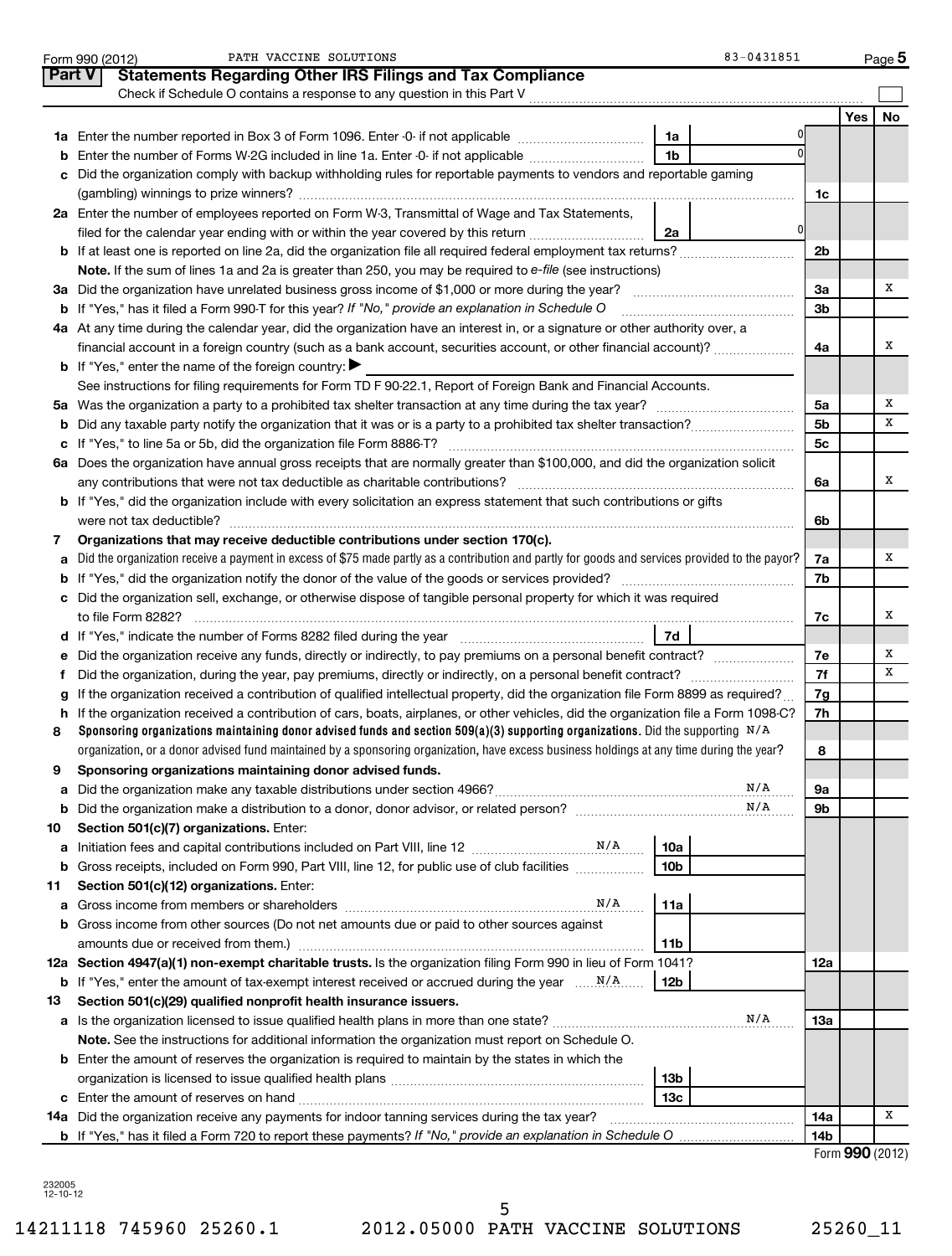|                          | 83-0431851<br>PATH VACCINE SOLUTIONS<br>Form 990 (2012)                                                                                                                                                                        |                 |                 | Page $6$     |
|--------------------------|--------------------------------------------------------------------------------------------------------------------------------------------------------------------------------------------------------------------------------|-----------------|-----------------|--------------|
|                          | Part VI Governance, Management, and Disclosure For each "Yes" response to lines 2 through 7b below, and for a "No" response                                                                                                    |                 |                 |              |
|                          | to line 8a, 8b, or 10b below, describe the circumstances, processes, or changes in Schedule O. See instructions.                                                                                                               |                 |                 |              |
|                          | <b>Section A. Governing Body and Management</b>                                                                                                                                                                                |                 |                 | $\mathbf{x}$ |
|                          |                                                                                                                                                                                                                                |                 | Yes             | No           |
|                          | 1a<br>1a Enter the number of voting members of the governing body at the end of the tax year <i>manumum</i>                                                                                                                    |                 |                 |              |
|                          | If there are material differences in voting rights among members of the governing body, or if the governing                                                                                                                    |                 |                 |              |
|                          | body delegated broad authority to an executive committee or similar committee, explain in Schedule O.                                                                                                                          |                 |                 |              |
|                          | <b>b</b> Enter the number of voting members included in line 1a, above, who are independent<br>1b                                                                                                                              |                 |                 |              |
| 2                        | Did any officer, director, trustee, or key employee have a family relationship or a business relationship with any other                                                                                                       |                 |                 |              |
|                          |                                                                                                                                                                                                                                | $\mathbf{2}$    |                 |              |
| 3                        | Did the organization delegate control over management duties customarily performed by or under the direct supervision                                                                                                          |                 |                 |              |
|                          | of officers, directors, or trustees, or key employees to a management company or other person?                                                                                                                                 | 3               |                 |              |
| 4                        | Did the organization make any significant changes to its governing documents since the prior Form 990 was filed?                                                                                                               | 4               |                 |              |
| 5                        |                                                                                                                                                                                                                                | 5               |                 |              |
| 6                        |                                                                                                                                                                                                                                | 6               |                 |              |
|                          | 7a Did the organization have members, stockholders, or other persons who had the power to elect or appoint one or                                                                                                              |                 |                 |              |
|                          |                                                                                                                                                                                                                                | 7a              |                 |              |
|                          | <b>b</b> Are any governance decisions of the organization reserved to (or subject to approval by) members, stockholders, or                                                                                                    |                 |                 |              |
|                          | persons other than the governing body?                                                                                                                                                                                         | 7b              |                 |              |
| 8                        | Did the organization contemporaneously document the meetings held or written actions undertaken during the year by the following:                                                                                              |                 |                 |              |
|                          |                                                                                                                                                                                                                                | 8a              | x               |              |
|                          |                                                                                                                                                                                                                                | 8b              | x               |              |
| 9                        | Is there any officer, director, trustee, or key employee listed in Part VII, Section A, who cannot be reached at the                                                                                                           |                 |                 |              |
|                          | organization's mailing address? If "Yes," provide the names and addresses in Schedule O                                                                                                                                        | 9               |                 |              |
|                          | <b>Section B. Policies</b> (This Section B requests information about policies not required by the Internal Revenue Code.)                                                                                                     |                 |                 |              |
|                          |                                                                                                                                                                                                                                |                 | Yes             |              |
|                          |                                                                                                                                                                                                                                | 10a             |                 |              |
|                          | <b>b</b> If "Yes," did the organization have written policies and procedures governing the activities of such chapters, affiliates,                                                                                            |                 |                 |              |
|                          |                                                                                                                                                                                                                                | 10 <sub>b</sub> |                 |              |
|                          | 11a Has the organization provided a complete copy of this Form 990 to all members of its governing body before filing the form?                                                                                                | 11a             | x               |              |
|                          | <b>b</b> Describe in Schedule O the process, if any, used by the organization to review this Form 990.                                                                                                                         |                 |                 |              |
|                          | 12a Did the organization have a written conflict of interest policy? If "No," go to line 13                                                                                                                                    | 12a             | x               |              |
|                          | Were officers, directors, or trustees, and key employees required to disclose annually interests that could give rise to conflicts?                                                                                            | 12 <sub>b</sub> | x               |              |
|                          | c Did the organization regularly and consistently monitor and enforce compliance with the policy? If "Yes," describe                                                                                                           |                 |                 |              |
|                          | in Schedule O how this was done continuous continuous continuous contract of the set of the set of the set of t                                                                                                                | 12c             | x               |              |
| 13                       | Did the organization have a written whistleblower policy?                                                                                                                                                                      | 13              | x               |              |
| 14                       |                                                                                                                                                                                                                                | 14              | х               |              |
| 15                       | Did the process for determining compensation of the following persons include a review and approval by independent                                                                                                             |                 |                 |              |
|                          | persons, comparability data, and contemporaneous substantiation of the deliberation and decision?                                                                                                                              |                 |                 |              |
|                          | a The organization's CEO, Executive Director, or top management official manufaction content content content content of the United States and The Organization's CEO, Executive Director, or top management official manufactu | 15a             |                 |              |
|                          |                                                                                                                                                                                                                                | 15 <sub>b</sub> |                 |              |
|                          | If "Yes" to line 15a or 15b, describe the process in Schedule O (see instructions).                                                                                                                                            |                 |                 |              |
|                          | 16a Did the organization invest in, contribute assets to, or participate in a joint venture or similar arrangement with a                                                                                                      |                 |                 |              |
|                          | taxable entity during the year?                                                                                                                                                                                                | 16a             |                 |              |
|                          | <b>b</b> If "Yes," did the organization follow a written policy or procedure requiring the organization to evaluate its participation                                                                                          |                 |                 |              |
|                          | in joint venture arrangements under applicable federal tax law, and take steps to safeguard the organization's                                                                                                                 |                 |                 |              |
|                          | exempt status with respect to such arrangements?                                                                                                                                                                               | 16b             |                 |              |
|                          | <b>Section C. Disclosure</b>                                                                                                                                                                                                   |                 |                 |              |
| 17                       | List the states with which a copy of this Form 990 is required to be filed $\blacktriangleright$ WA                                                                                                                            |                 |                 |              |
| 18                       | Section 6104 requires an organization to make its Forms 1023 (or 1024 if applicable), 990, and 990-T (Section 501(c)(3)s only) available                                                                                       |                 |                 |              |
|                          | for public inspection. Indicate how you made these available. Check all that apply.                                                                                                                                            |                 |                 |              |
|                          | $\boxed{\mathbf{X}}$ Another's website<br>$\boxed{\text{X}}$ Upon request<br>Other (explain in Schedule O)<br>Own website                                                                                                      |                 |                 |              |
| 19                       | Describe in Schedule O whether (and if so, how), the organization made its governing documents, conflict of interest policy, and financial                                                                                     |                 |                 |              |
|                          | statements available to the public during the tax year.                                                                                                                                                                        |                 |                 |              |
| 20                       | State the name, physical address, and telephone number of the person who possesses the books and records of the organization:                                                                                                  |                 |                 |              |
|                          | OLIVIA POLIUS, CHIEF FINANCIAL OFFICER - 206-285-3500                                                                                                                                                                          |                 |                 |              |
|                          | 2201 WESTLAKE AVE., SUITE 200, SEATTLE, WA 98121                                                                                                                                                                               |                 |                 |              |
| 232000<br>$12 - 10 - 12$ |                                                                                                                                                                                                                                |                 | Form 990 (2012) |              |
|                          | 6                                                                                                                                                                                                                              |                 |                 |              |
|                          | 14211118 745960 25260.1<br>2012.05000 PATH VACCINE SOLUTIONS                                                                                                                                                                   |                 | 25260_11        |              |
|                          |                                                                                                                                                                                                                                |                 |                 |              |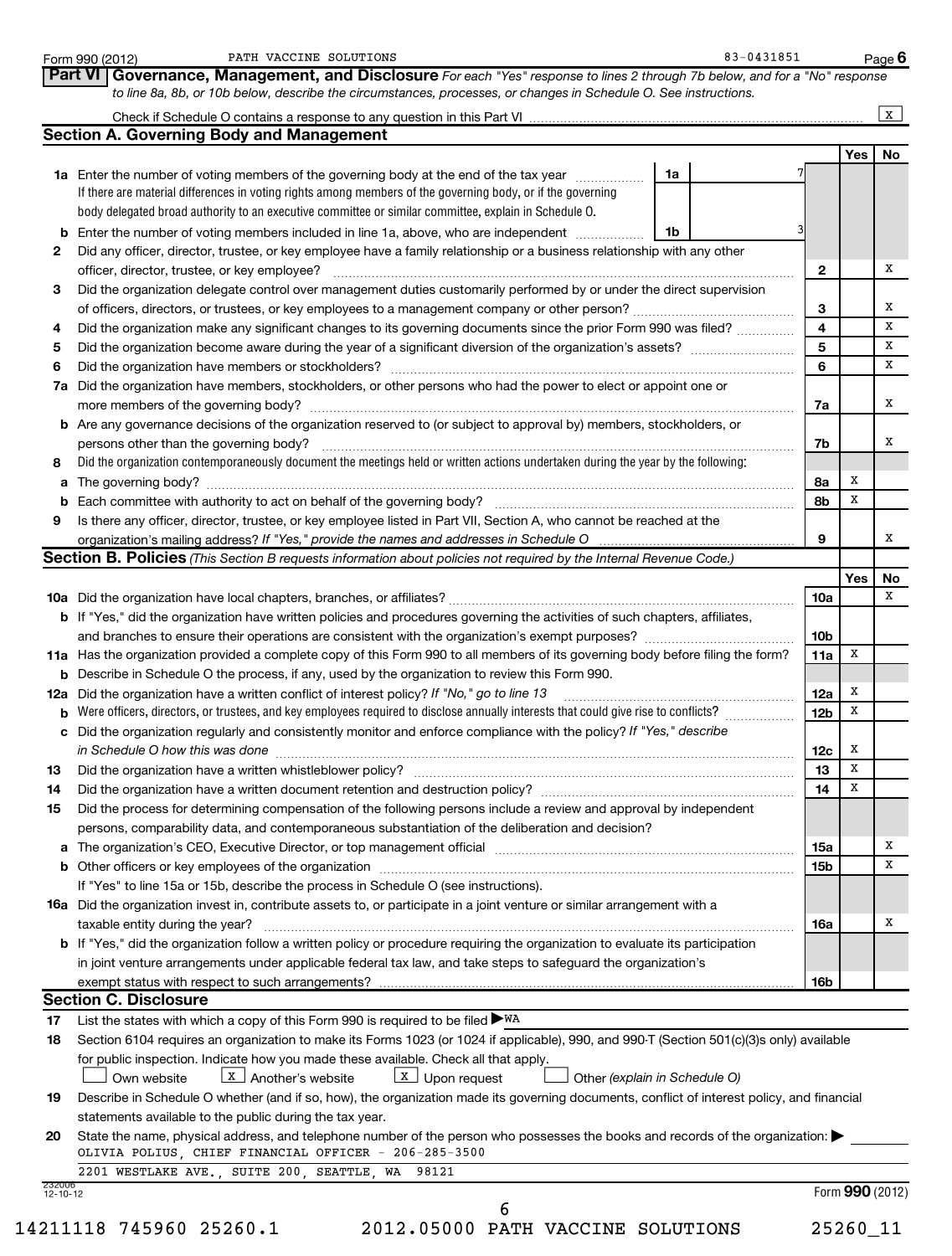| Form 990 (2012) | PATH VACCINE SOLUTIONS                                                                                                                                                                                                               | 83-0431851 | Page / |
|-----------------|--------------------------------------------------------------------------------------------------------------------------------------------------------------------------------------------------------------------------------------|------------|--------|
|                 | Part VII Compensation of Officers, Directors, Trustees, Key Employees, Highest Compensated                                                                                                                                           |            |        |
|                 | <b>Employees, and Independent Contractors</b>                                                                                                                                                                                        |            |        |
|                 | Check if Schedule O contains a response to any question in this Part VII                                                                                                                                                             |            |        |
|                 | Section A. Officers, Directors, Trustees, Key Employees, and Highest Compensated Employees                                                                                                                                           |            |        |
|                 | 1a Complete this table for all persons required to be listed. Report compensation for the calendar year ending with or within the organization's tax year.                                                                           |            |        |
|                 | • List all of the organization's current officers, directors, trustees (whether individuals or organizations), regardless of amount of compensation.<br>Enter $-0$ in columns $(D)$ , $(E)$ , and $(F)$ if no compensation was paid. |            |        |

**•** List all of the organization's **current** key employees, if any. See instructions for definition of "key employee."

 $\bullet$  List the organization's five  $\tt current$  highest compensated employees (other than an officer, director, trustee, or key employee) who received reportable compensation (Box 5 of Form W-2 and/or Box 7 of Form 1099-MISC) of more than \$100,000 from the organization and any related organizations .

 $\bullet$  List all of the organization's former officers, key employees, and highest compensated employees who received more than \$100,000 of reportable compensation from the organization and any related organizations.

**•** List all of the organization's former directors or trustees that received, in the capacity as a former director or trustee of the organization, more than \$10,000 of reportable compensation from the organization and any related organizations.

List persons in the following order: individual trustees or directors; institutional trustees; officers; key employees; highest compensated employees; and former such persons.

Check this box if neither the organization nor any related organization compensated any current officer, director, or trustee.  $\left\vert \cdot\right\vert$ 

| (A)                      | (B)               |                                |                                         |             | (C)                                                              |                                 |        | (D)                  | (E)                          | (F)                                 |
|--------------------------|-------------------|--------------------------------|-----------------------------------------|-------------|------------------------------------------------------------------|---------------------------------|--------|----------------------|------------------------------|-------------------------------------|
| Name and Title           | Average           |                                | Position<br>(do not check more than one |             |                                                                  |                                 |        | Reportable           | Reportable                   | Estimated                           |
|                          | hours per<br>week |                                |                                         |             | box, unless person is both an<br>officer and a director/trustee) |                                 |        | compensation<br>from | compensation<br>from related | amount of<br>other                  |
|                          | (list any         |                                |                                         |             |                                                                  |                                 |        | the                  | organizations                | compensation                        |
|                          | hours for         |                                |                                         |             |                                                                  |                                 |        | organization         | (W-2/1099-MISC)              | from the                            |
|                          | related           |                                |                                         |             |                                                                  |                                 |        | (W-2/1099-MISC)      |                              | organization                        |
|                          | organizations     |                                |                                         |             |                                                                  |                                 |        |                      |                              | and related                         |
|                          | below<br>line)    | Individual trustee or director | Institutional trustee                   | Officer     | Key employee                                                     | Highest compensated<br>employee | Former |                      |                              | organizations                       |
| (1) CHRISTOPHER J ELIAS  | 1.00              |                                |                                         |             |                                                                  |                                 |        |                      |                              |                                     |
| CHAIR (UNTIL 1/31/12)    | 39.00             | $\mathbf x$                    |                                         | $\mathbf x$ |                                                                  |                                 |        | 0.                   | 223,504.                     | 12,905.                             |
| (2) STEVEN B DAVIS       | 1.00              |                                |                                         |             |                                                                  |                                 |        |                      |                              |                                     |
| CHAIR (BEGAN 6/1/12)     | 39.00             | X                              |                                         | X           |                                                                  |                                 |        | $\mathbf{0}$         | 215,600.                     | 19,353.                             |
| (3) JACQUELINE D SHERRIS | 1,00              |                                |                                         |             |                                                                  |                                 |        |                      |                              |                                     |
| VICE CHAIR               | 39.00             | X                              |                                         | $\mathbf x$ |                                                                  |                                 |        | $\mathbf{0}$         | 260,690                      | 30,493.                             |
| (4) ERIC G WALKER        | 1.00              |                                |                                         |             |                                                                  |                                 |        |                      |                              |                                     |
| TREASURER                | 39.00             | Х                              |                                         | $\mathbf x$ |                                                                  |                                 |        | $\mathbf{0}$ .       | 252,022                      | 37,003.                             |
| (5) DANIEL LASTER        | 1.00              |                                |                                         |             |                                                                  |                                 |        |                      |                              |                                     |
| DIRECTOR/GENERAL COUNSEL | 39.00             | X                              |                                         |             |                                                                  |                                 |        | $\mathbf{0}$ .       | 215,725                      | 34,457.                             |
| (6) N REGINA RABINOVICH  | 1.00              |                                |                                         |             |                                                                  |                                 |        |                      |                              |                                     |
| <b>DIRECTOR</b>          | 0.00              | X                              |                                         |             |                                                                  |                                 |        | $\mathbf{0}$         | $\mathbf{0}$                 | $\mathbf 0$ .                       |
| (7) DOUGLAS HOLTZMAN     | 1.00              |                                |                                         |             |                                                                  |                                 |        |                      |                              |                                     |
| <b>DIRECTOR</b>          | 0.00              | X                              |                                         |             |                                                                  |                                 |        | 0                    | 0                            | 0.                                  |
| (8) TOM BREWER           | 1,00              |                                |                                         |             |                                                                  |                                 |        |                      |                              |                                     |
| <b>DIRECTOR</b>          | 2,00              | X                              |                                         |             |                                                                  |                                 |        | $\mathbf 0$ .        | 0.                           | 0.                                  |
| (9) DAVID ALLI           | 20,00             |                                |                                         |             |                                                                  |                                 |        |                      |                              |                                     |
| <b>BOARD SECRETARY</b>   | 0.00              |                                |                                         | X           |                                                                  |                                 |        | 0.                   | 147,445.                     | 27,386.                             |
|                          |                   |                                |                                         |             |                                                                  |                                 |        |                      |                              |                                     |
|                          |                   |                                |                                         |             |                                                                  |                                 |        |                      |                              |                                     |
|                          |                   |                                |                                         |             |                                                                  |                                 |        |                      |                              |                                     |
|                          |                   |                                |                                         |             |                                                                  |                                 |        |                      |                              |                                     |
|                          |                   |                                |                                         |             |                                                                  |                                 |        |                      |                              |                                     |
|                          |                   |                                |                                         |             |                                                                  |                                 |        |                      |                              |                                     |
|                          |                   |                                |                                         |             |                                                                  |                                 |        |                      |                              |                                     |
|                          |                   |                                |                                         |             |                                                                  |                                 |        |                      |                              |                                     |
|                          |                   |                                |                                         |             |                                                                  |                                 |        |                      |                              |                                     |
|                          |                   |                                |                                         |             |                                                                  |                                 |        |                      |                              |                                     |
|                          |                   |                                |                                         |             |                                                                  |                                 |        |                      |                              |                                     |
|                          |                   |                                |                                         |             |                                                                  |                                 |        |                      |                              |                                     |
|                          |                   |                                |                                         |             |                                                                  |                                 |        |                      |                              |                                     |
|                          |                   |                                |                                         |             |                                                                  |                                 |        |                      |                              |                                     |
|                          |                   |                                |                                         |             |                                                                  |                                 |        |                      |                              |                                     |
|                          |                   |                                |                                         |             |                                                                  |                                 |        |                      |                              |                                     |
| 000007, 10, 10, 10       |                   |                                |                                         |             |                                                                  |                                 |        |                      |                              | $F_{\text{arm}}$ QQ $\Omega$ (2012) |

232007 12-10-12

Form (2012) **990**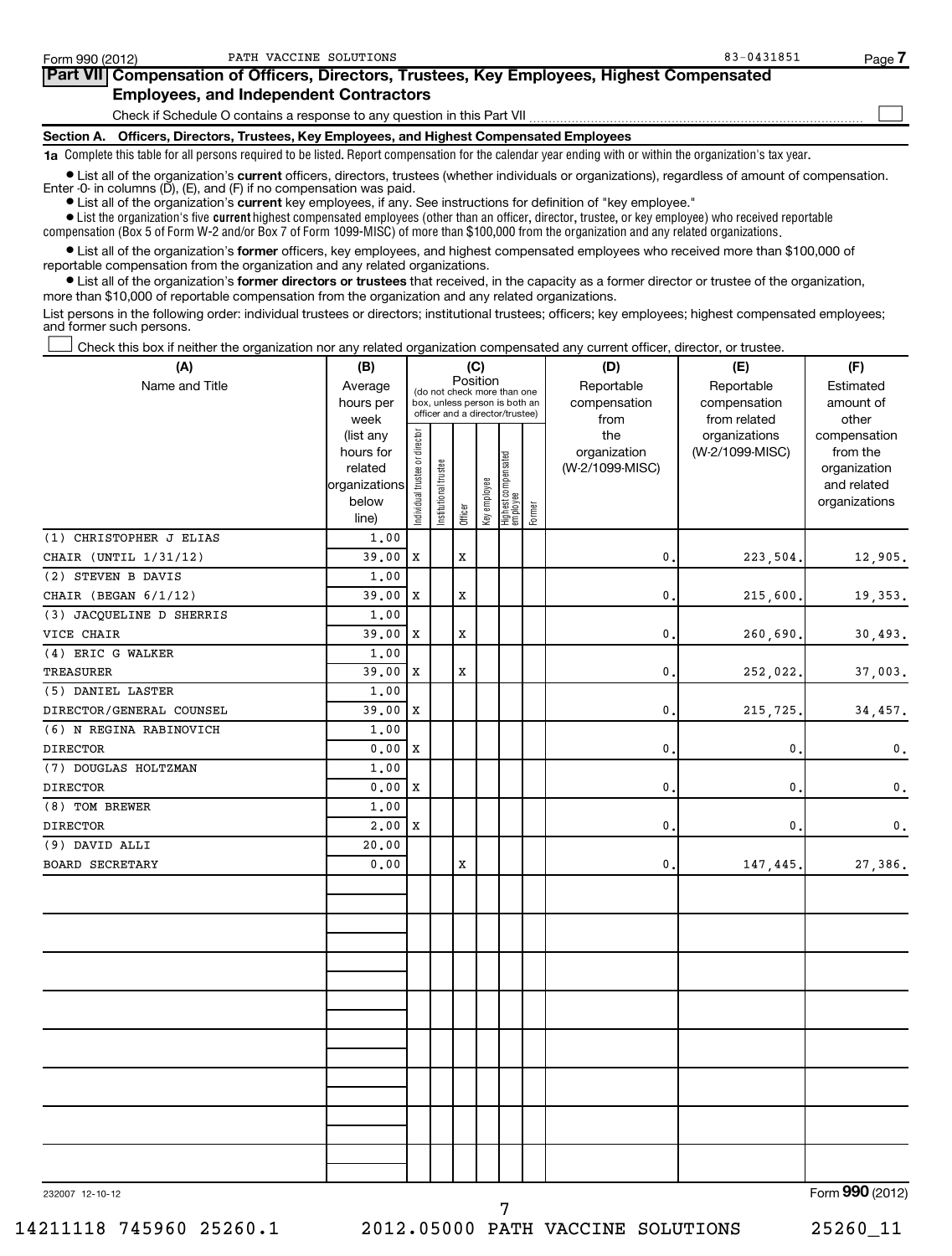|                    | PATH VACCINE SOLUTIONS<br>Form 990 (2012)                                                                                                                                                                                                                                                                                                                                                                                                                                                                                                           |       |             |  |         |  |   |        |                                | 83-0431851 |              |                     |                                                                                                    | Page 8          |
|--------------------|-----------------------------------------------------------------------------------------------------------------------------------------------------------------------------------------------------------------------------------------------------------------------------------------------------------------------------------------------------------------------------------------------------------------------------------------------------------------------------------------------------------------------------------------------------|-------|-------------|--|---------|--|---|--------|--------------------------------|------------|--------------|---------------------|----------------------------------------------------------------------------------------------------|-----------------|
|                    | Part VII Section A. Officers, Directors, Trustees, Key Employees, and Highest Compensated Employees (continued)                                                                                                                                                                                                                                                                                                                                                                                                                                     |       |             |  |         |  |   |        |                                |            |              |                     |                                                                                                    |                 |
|                    | (B)<br>(C)<br>(A)<br>(D)<br>(E)<br>Position<br>Average<br>Name and title<br>Reportable<br>Reportable<br>(do not check more than one<br>hours per<br>compensation<br>compensation<br>box, unless person is both an<br>officer and a director/trustee)<br>week<br>from related<br>from<br>Individual trustee or director<br>(list any<br>the<br>organizations<br>hours for<br>organization<br>(W-2/1099-MISC)<br>  Highest compensated<br>  employee<br>Institutional trustee<br>related<br>(W-2/1099-MISC)<br>organizations<br>key employee<br>below |       |             |  |         |  |   |        |                                |            |              | compensation        | (F)<br>Estimated<br>amount of<br>other<br>from the<br>organization<br>and related<br>organizations |                 |
|                    |                                                                                                                                                                                                                                                                                                                                                                                                                                                                                                                                                     | line) |             |  | Officer |  |   | Former |                                |            |              |                     |                                                                                                    |                 |
|                    |                                                                                                                                                                                                                                                                                                                                                                                                                                                                                                                                                     |       |             |  |         |  |   |        |                                |            |              |                     |                                                                                                    |                 |
|                    |                                                                                                                                                                                                                                                                                                                                                                                                                                                                                                                                                     |       |             |  |         |  |   |        |                                |            |              |                     |                                                                                                    |                 |
|                    |                                                                                                                                                                                                                                                                                                                                                                                                                                                                                                                                                     |       |             |  |         |  |   |        |                                |            |              |                     |                                                                                                    |                 |
|                    |                                                                                                                                                                                                                                                                                                                                                                                                                                                                                                                                                     |       |             |  |         |  |   |        |                                |            |              |                     |                                                                                                    |                 |
|                    |                                                                                                                                                                                                                                                                                                                                                                                                                                                                                                                                                     |       |             |  |         |  |   |        |                                |            |              |                     |                                                                                                    |                 |
|                    |                                                                                                                                                                                                                                                                                                                                                                                                                                                                                                                                                     |       |             |  |         |  |   |        |                                |            |              |                     |                                                                                                    |                 |
|                    |                                                                                                                                                                                                                                                                                                                                                                                                                                                                                                                                                     |       |             |  |         |  |   |        |                                |            |              |                     |                                                                                                    |                 |
|                    |                                                                                                                                                                                                                                                                                                                                                                                                                                                                                                                                                     |       |             |  |         |  |   |        |                                |            |              |                     |                                                                                                    |                 |
|                    |                                                                                                                                                                                                                                                                                                                                                                                                                                                                                                                                                     |       |             |  |         |  |   |        |                                |            |              |                     |                                                                                                    |                 |
|                    |                                                                                                                                                                                                                                                                                                                                                                                                                                                                                                                                                     |       |             |  |         |  |   |        |                                |            |              |                     |                                                                                                    |                 |
|                    |                                                                                                                                                                                                                                                                                                                                                                                                                                                                                                                                                     |       |             |  |         |  |   |        |                                |            |              |                     |                                                                                                    |                 |
|                    |                                                                                                                                                                                                                                                                                                                                                                                                                                                                                                                                                     |       |             |  |         |  |   |        | 0.                             | 1,314,986  |              |                     |                                                                                                    | 161,597.        |
|                    | c Total from continuation sheets to Part VII, Section A                                                                                                                                                                                                                                                                                                                                                                                                                                                                                             |       |             |  |         |  |   |        | 0.<br>0.                       | 1,314,986. | $\mathbf{0}$ |                     |                                                                                                    | 0.<br>161,597.  |
| $\mathbf{2}$       | Total number of individuals (including but not limited to those listed above) who received more than \$100,000 of reportable                                                                                                                                                                                                                                                                                                                                                                                                                        |       |             |  |         |  |   |        |                                |            |              |                     |                                                                                                    |                 |
|                    | compensation from the organization $\blacktriangleright$                                                                                                                                                                                                                                                                                                                                                                                                                                                                                            |       |             |  |         |  |   |        |                                |            |              |                     | Yes                                                                                                | 0<br>No         |
| 3                  | Did the organization list any former officer, director, or trustee, key employee, or highest compensated employee on                                                                                                                                                                                                                                                                                                                                                                                                                                |       |             |  |         |  |   |        |                                |            |              |                     |                                                                                                    |                 |
| 4                  | line 1a? If "Yes," complete Schedule J for such individual<br>For any individual listed on line 1a, is the sum of reportable compensation and other compensation from the organization                                                                                                                                                                                                                                                                                                                                                              |       |             |  |         |  |   |        |                                |            |              | 3                   |                                                                                                    | х               |
|                    | and related organizations greater than \$150,000? If "Yes," complete Schedule J for such individual                                                                                                                                                                                                                                                                                                                                                                                                                                                 |       |             |  |         |  |   |        |                                |            |              | 4                   | X                                                                                                  |                 |
| 5                  | Did any person listed on line 1a receive or accrue compensation from any unrelated organization or individual for services                                                                                                                                                                                                                                                                                                                                                                                                                          |       |             |  |         |  |   |        |                                |            |              | 5                   |                                                                                                    | х               |
|                    | <b>Section B. Independent Contractors</b>                                                                                                                                                                                                                                                                                                                                                                                                                                                                                                           |       |             |  |         |  |   |        |                                |            |              |                     |                                                                                                    |                 |
| 1                  | Complete this table for your five highest compensated independent contractors that received more than \$100,000 of compensation from<br>the organization. Report compensation for the calendar year ending with or within the organization's tax year.                                                                                                                                                                                                                                                                                              |       |             |  |         |  |   |        |                                |            |              |                     |                                                                                                    |                 |
|                    | (A)<br>Name and business address                                                                                                                                                                                                                                                                                                                                                                                                                                                                                                                    |       | <b>NONE</b> |  |         |  |   |        | (B)<br>Description of services |            |              | (C)<br>Compensation |                                                                                                    |                 |
|                    |                                                                                                                                                                                                                                                                                                                                                                                                                                                                                                                                                     |       |             |  |         |  |   |        |                                |            |              |                     |                                                                                                    |                 |
|                    |                                                                                                                                                                                                                                                                                                                                                                                                                                                                                                                                                     |       |             |  |         |  |   |        |                                |            |              |                     |                                                                                                    |                 |
|                    |                                                                                                                                                                                                                                                                                                                                                                                                                                                                                                                                                     |       |             |  |         |  |   |        |                                |            |              |                     |                                                                                                    |                 |
|                    |                                                                                                                                                                                                                                                                                                                                                                                                                                                                                                                                                     |       |             |  |         |  |   |        |                                |            |              |                     |                                                                                                    |                 |
|                    |                                                                                                                                                                                                                                                                                                                                                                                                                                                                                                                                                     |       |             |  |         |  |   |        |                                |            |              |                     |                                                                                                    |                 |
|                    |                                                                                                                                                                                                                                                                                                                                                                                                                                                                                                                                                     |       |             |  |         |  |   |        |                                |            |              |                     |                                                                                                    |                 |
| 2                  | Total number of independent contractors (including but not limited to those listed above) who received more than                                                                                                                                                                                                                                                                                                                                                                                                                                    |       |             |  |         |  |   |        |                                |            |              |                     |                                                                                                    |                 |
|                    | \$100,000 of compensation from the organization                                                                                                                                                                                                                                                                                                                                                                                                                                                                                                     |       |             |  |         |  | 0 |        |                                |            |              |                     |                                                                                                    |                 |
| 232008<br>12-10-12 |                                                                                                                                                                                                                                                                                                                                                                                                                                                                                                                                                     |       |             |  |         |  |   |        |                                |            |              |                     |                                                                                                    | Form 990 (2012) |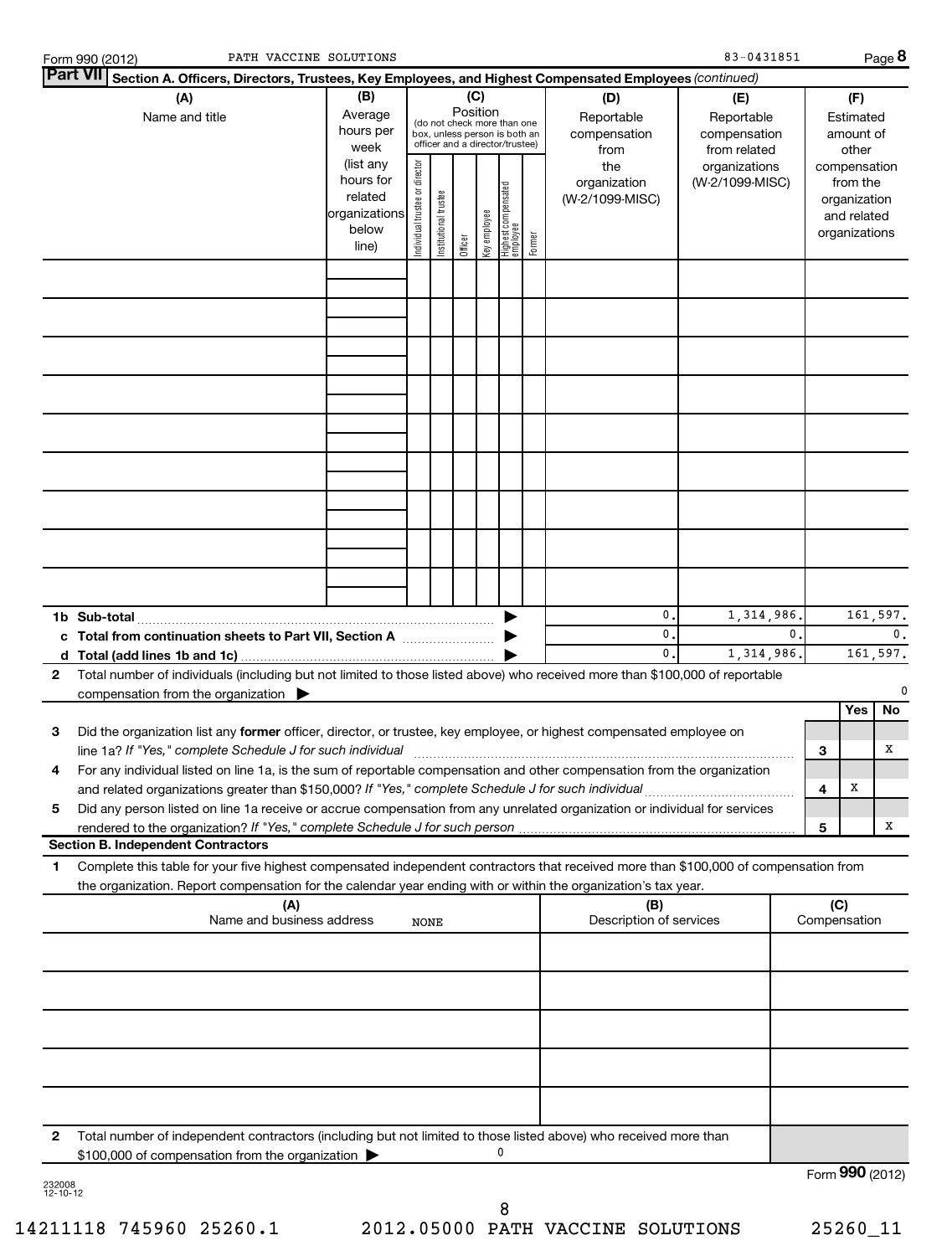| <b>Part VIII</b>                                          |     | <b>Statement of Revenue</b>                                                                                            |                |                      |               |                                          |                                  |                                                                           |
|-----------------------------------------------------------|-----|------------------------------------------------------------------------------------------------------------------------|----------------|----------------------|---------------|------------------------------------------|----------------------------------|---------------------------------------------------------------------------|
|                                                           |     |                                                                                                                        |                |                      |               |                                          |                                  |                                                                           |
|                                                           |     |                                                                                                                        |                |                      | Total revenue | Related or<br>exempt function<br>revenue | Unrelated<br>business<br>revenue | (D)<br>Revenue excluded<br>trom tax under<br>sections 512,<br>513, or 514 |
| Contributions, Gifts, Grants<br>and Other Similar Amounts |     | 1 a Federated campaigns                                                                                                | 1a             |                      |               |                                          |                                  |                                                                           |
|                                                           |     | <b>b</b> Membership dues                                                                                               | 1b             |                      |               |                                          |                                  |                                                                           |
|                                                           |     | c Fundraising events                                                                                                   | 1c             |                      |               |                                          |                                  |                                                                           |
|                                                           |     | d Related organizations                                                                                                | 1 <sub>d</sub> | 82,082.              |               |                                          |                                  |                                                                           |
|                                                           |     | e Government grants (contributions)                                                                                    | 1e             |                      |               |                                          |                                  |                                                                           |
|                                                           |     | All other contributions, gifts, grants, and                                                                            |                |                      |               |                                          |                                  |                                                                           |
|                                                           |     | similar amounts not included above                                                                                     | 1f             | 51, 339, 577.        |               |                                          |                                  |                                                                           |
|                                                           |     | Noncash contributions included in lines 1a-1f: \$                                                                      |                |                      |               |                                          |                                  |                                                                           |
|                                                           |     |                                                                                                                        |                |                      | 51, 421, 659. |                                          |                                  |                                                                           |
|                                                           |     |                                                                                                                        |                | <b>Business Code</b> |               |                                          |                                  |                                                                           |
|                                                           | 2 a |                                                                                                                        |                |                      |               |                                          |                                  |                                                                           |
|                                                           | b   |                                                                                                                        |                |                      |               |                                          |                                  |                                                                           |
|                                                           |     | the contract of the contract of the contract of the contract of the                                                    |                |                      |               |                                          |                                  |                                                                           |
|                                                           | с   | <u> 1989 - Johann Stein, marwolaethau a bhann an t-Albann an t-Albann an t-Albann an t-Albann an t-Albann an t-Alb</u> |                |                      |               |                                          |                                  |                                                                           |
|                                                           | d   | <u> 1989 - Johann Stoff, Amerikaansk politiker (* 1908)</u>                                                            |                |                      |               |                                          |                                  |                                                                           |
| Program Service<br>Revenue                                |     |                                                                                                                        |                |                      |               |                                          |                                  |                                                                           |
|                                                           |     |                                                                                                                        |                |                      |               |                                          |                                  |                                                                           |
|                                                           | 3   |                                                                                                                        |                |                      |               |                                          |                                  |                                                                           |
|                                                           |     | Investment income (including dividends, interest, and                                                                  |                |                      | 948, 152.     |                                          |                                  | 948, 152.                                                                 |
|                                                           |     |                                                                                                                        |                |                      |               |                                          |                                  |                                                                           |
|                                                           | 4   | Income from investment of tax-exempt bond proceeds                                                                     |                |                      |               |                                          |                                  |                                                                           |
|                                                           | 5   |                                                                                                                        |                |                      |               |                                          |                                  |                                                                           |
|                                                           |     |                                                                                                                        | (i) Real       | (ii) Personal        |               |                                          |                                  |                                                                           |
|                                                           |     | 6 a Gross rents                                                                                                        |                |                      |               |                                          |                                  |                                                                           |
|                                                           |     | <b>b</b> Less: rental expenses                                                                                         |                |                      |               |                                          |                                  |                                                                           |
|                                                           |     | Rental income or (loss)                                                                                                |                |                      |               |                                          |                                  |                                                                           |
|                                                           |     |                                                                                                                        |                |                      |               |                                          |                                  |                                                                           |
|                                                           |     | <b>7 a</b> Gross amount from sales of                                                                                  | (i) Securities | (ii) Other           |               |                                          |                                  |                                                                           |
|                                                           |     | assets other than inventory                                                                                            | 9,000,000.     |                      |               |                                          |                                  |                                                                           |
|                                                           |     | <b>b</b> Less: cost or other basis                                                                                     |                |                      |               |                                          |                                  |                                                                           |
|                                                           |     | and sales expenses                                                                                                     | 9,256,775.     |                      |               |                                          |                                  |                                                                           |
|                                                           |     |                                                                                                                        | $-256,775.$    |                      |               |                                          |                                  |                                                                           |
|                                                           |     |                                                                                                                        |                | ▶                    | $-256, 775.$  |                                          |                                  | $-256, 775.$                                                              |
|                                                           |     | 8 a Gross income from fundraising events (not                                                                          |                |                      |               |                                          |                                  |                                                                           |
|                                                           |     | including \$<br><u> 1990 - Johann Barbara, martxa</u>                                                                  | оf             |                      |               |                                          |                                  |                                                                           |
|                                                           |     | contributions reported on line 1c). See                                                                                |                |                      |               |                                          |                                  |                                                                           |
| <b>Other Revenue</b>                                      |     |                                                                                                                        |                |                      |               |                                          |                                  |                                                                           |
|                                                           |     |                                                                                                                        | b              |                      |               |                                          |                                  |                                                                           |
|                                                           |     | c Net income or (loss) from fundraising events                                                                         |                | .                    |               |                                          |                                  |                                                                           |
|                                                           |     | 9 a Gross income from gaming activities. See                                                                           |                |                      |               |                                          |                                  |                                                                           |
|                                                           |     |                                                                                                                        |                |                      |               |                                          |                                  |                                                                           |
|                                                           |     |                                                                                                                        | b              |                      |               |                                          |                                  |                                                                           |
|                                                           |     | c Net income or (loss) from gaming activities                                                                          |                |                      |               |                                          |                                  |                                                                           |
|                                                           |     | 10 a Gross sales of inventory, less returns                                                                            |                |                      |               |                                          |                                  |                                                                           |
|                                                           |     |                                                                                                                        |                |                      |               |                                          |                                  |                                                                           |
|                                                           |     |                                                                                                                        | b              |                      |               |                                          |                                  |                                                                           |
|                                                           |     | c Net income or (loss) from sales of inventory                                                                         |                |                      |               |                                          |                                  |                                                                           |
|                                                           |     | Miscellaneous Revenue                                                                                                  |                | <b>Business Code</b> |               |                                          |                                  |                                                                           |
|                                                           |     | 11 a OTHER REIMBURSEMENTS                                                                                              |                | 900099               | 16,414.       |                                          |                                  | 16,414.                                                                   |
|                                                           | b   | FOREIGN EXCHANGE GAIN                                                                                                  |                | 900099               | 693.          |                                          |                                  | 693.                                                                      |
|                                                           | с   |                                                                                                                        |                |                      |               |                                          |                                  |                                                                           |
|                                                           |     |                                                                                                                        |                |                      |               |                                          |                                  |                                                                           |
|                                                           |     |                                                                                                                        |                | ▶                    | 17,107.       |                                          |                                  |                                                                           |
| 12                                                        |     |                                                                                                                        |                |                      | 52, 130, 143. | 0.                                       | 0.                               | 708,484.                                                                  |
| 232009<br>12-10-12                                        |     |                                                                                                                        |                |                      |               |                                          |                                  | Form 990 (2012)                                                           |

9

14211118 745960 25260.1 2012.05000 PATH VACCINE SOLUTIONS 25260\_11

**9**

Form 990 (2012) **PATH VACCINE SOLUTIONS Page 19th** 83-0431851 Page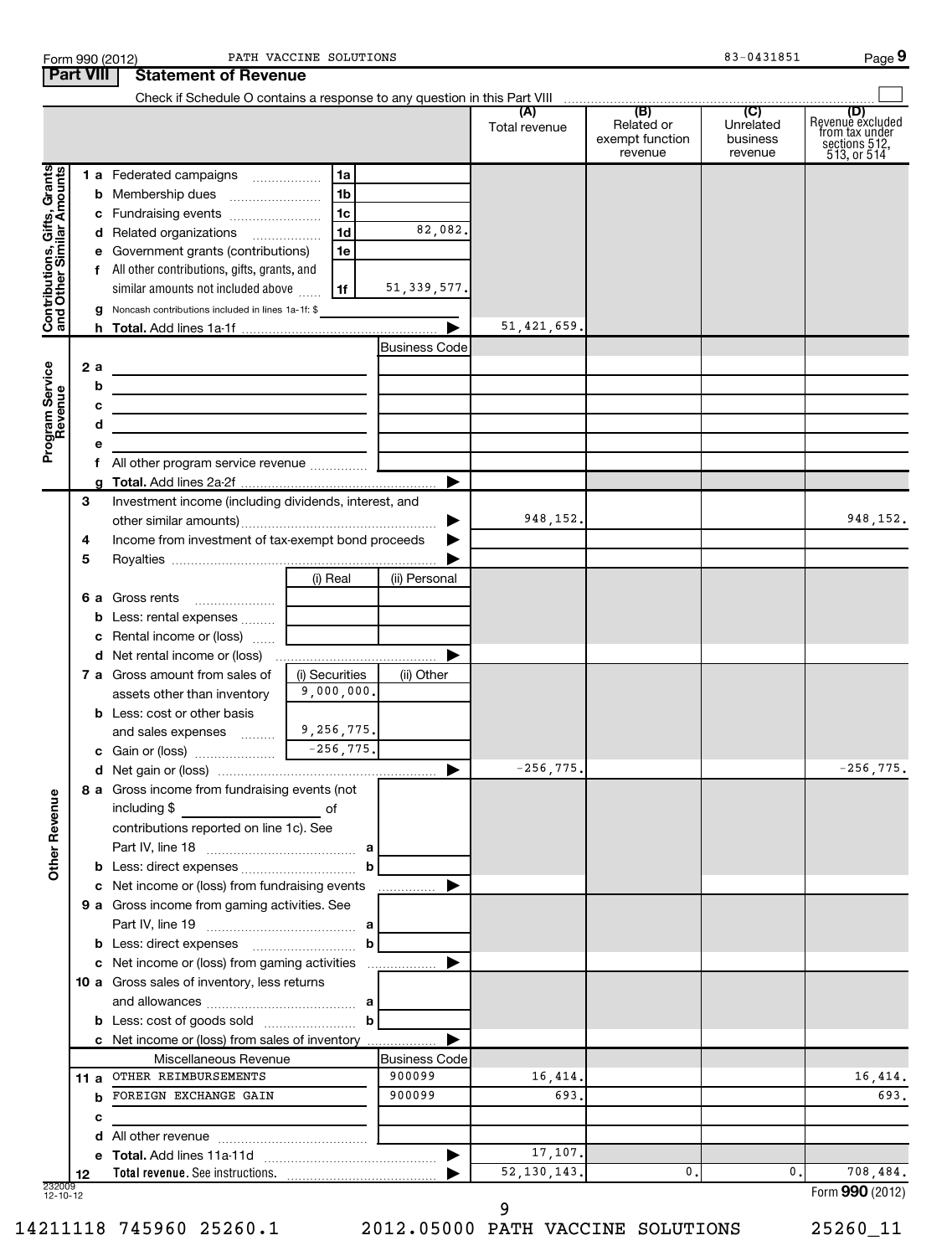**10**

 $\frac{1}{2}$  if following SOP 98-2 (ASC 958-720) **Total functional expenses.**  Add lines 1 through 24e **Joint costs.** Complete this line only if the organization **(A) (B) (C) (D) 1 2 3 4 5 6 7 8 9 10 11 a b c d e f g 12 13 14 15 16 17 18 19 20 21 22 23 24 a b c d e 25 26** *Section 501(c)(3) and 501(c)(4) organizations must complete all columns. All other organizations must complete column (A).* Grants and other assistance to governments and organizations in the United States. See Part IV, line 21 Compensation not included above, to disqualified persons (as defined under section 4958(f)(1)) and persons described in section 4958(c)(3)(B)  $\quad \quad \ldots \ldots \ldots$ Pension plan accruals and contributions (include section 401(k) and 403(b) employer contributions) Professional fundraising services. See Part IV, line 17 Other. (If line 11g amount exceeds 10% of line 25, column (A) amount, list line 11g expenses on Sch O.) Other expenses. Itemize expenses not covered above. (List miscellaneous expenses in line 24e. If line 24e amount exceeds 10% of line 25, column (A) amount, list line 24e expenses on Schedule O.) reported in column (B) joint costs from a combined educational campaign and fundraising solicitation. Check if Schedule O contains a response to any question in this Part IX [Cancel Transformation in this Part IX [Cancel Transformation in this Part IX [Cancel Transformation Transformation Transformation Transformation Tran Total expenses | Program service expenses Management and general expenses Fundraising expenses Grants and other assistance to individuals in the United States. See Part IV, line 22 Grants and other assistance to governments, organizations, and individuals outside the United States. See Part IV, lines 15 and 16 ~ Benefits paid to or for members .................... Compensation of current officers, directors, trustees, and key employees ~~~~~~~~ Other salaries and wages ~~~~~~~~~~ Other employee benefits ~~~~~~~~~~ Payroll taxes ~~~~~~~~~~~~~~~~ Fees for services (non-employees): Management ~~~~~~~~~~~~~~~~ Legal ~~~~~~~~~~~~~~~~~~~~ Accounting ~~~~~~~~~~~~~~~~~ Lobbying ~~~~~~~~~~~~~~~~~~ Investment management fees ........................ Advertising and promotion ~~~~~~~~~ Office expenses ~~~~~~~~~~~~~~~ Information technology ~~~~~~~~~~~ Royalties ~~~~~~~~~~~~~~~~~~ Occupancy ~~~~~~~~~~~~~~~~~ Travel …………………………………………………… Payments of travel or entertainment expenses for any federal, state, or local public officials Conferences, conventions, and meetings ...... Interest Payments to affiliates ~~~~~~~~~~~~ ~~~~~~~~~~~~~~~~~~ Depreciation, depletion, and amortization ...... Insurance ~~~~~~~~~~~~~~~~~ ~<br>…… All other expenses Check here  $\blacktriangleright$ *Do not include amounts reported on lines 6b, 7b, 8b, 9b, and 10b of Part VIII.* **Part IX Statement of Functional Expenses**  $\sim$  $\Box$ 23,678,005. 23,678,005. 4,423,998. 4,423,998. 6,267. 6,267. 129,189. 129,189. 936,459. 936,459. 5,433. 5,433. 240,358. 240,358. 9,237. 9,237. 5,000. 5,000. 472. 472. 1,900,927. 1,900,927. 81,593. 81,593. 86,316. 86,316. SUBCONTRACTS 8,568,604. 8,568,604. LAB SUPPLIES 32,969. 32,969. 32,969 EQUIPMENT R&M & PROCURE | 31,133. 31,133. TAXES 21,041. 21,041. 7,027. 7,027. 40,164,028. 40,164,028. 0. 0.

232010 12-10-12

Form **990** (2012)

14211118 745960 25260.1 2012.05000 PATH VACCINE SOLUTIONS 25260\_11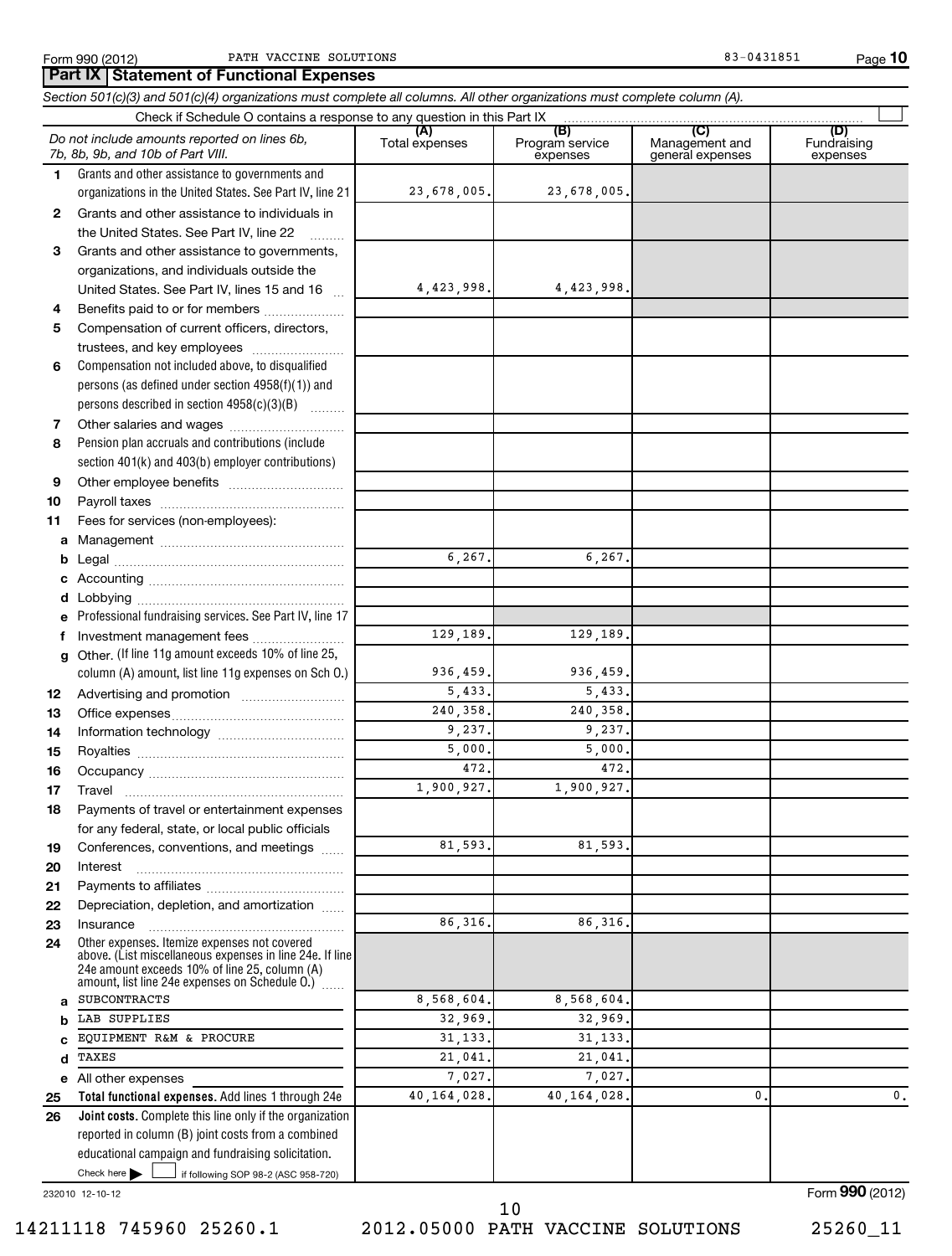Form 990 (2012) Page PATH VACCINE SOLUTIONS 83-0431851

**11**

|                             |    | <b>Part X   Balance Sheet</b>                                                                                                |            |               |                          |                 |                      |
|-----------------------------|----|------------------------------------------------------------------------------------------------------------------------------|------------|---------------|--------------------------|-----------------|----------------------|
|                             |    |                                                                                                                              |            |               |                          |                 |                      |
|                             |    |                                                                                                                              |            |               | (A)<br>Beginning of year |                 | (B)<br>End of year   |
|                             | 1  |                                                                                                                              |            |               |                          | 1               |                      |
|                             | 2  |                                                                                                                              | 6,827,477. | $\mathbf{2}$  | 5,020,984.               |                 |                      |
|                             | з  |                                                                                                                              |            | 58, 943, 532. | 3                        | 57, 535, 405.   |                      |
|                             | 4  |                                                                                                                              |            |               | 267,335.                 | 4               | 214, 274.            |
|                             | 5  | Loans and other receivables from current and former officers, directors,                                                     |            |               |                          |                 |                      |
|                             |    | trustees, key employees, and highest compensated employees. Complete                                                         |            |               |                          |                 |                      |
|                             |    | Part II of Schedule L                                                                                                        |            |               |                          | 5               |                      |
|                             | 6  | Loans and other receivables from other disqualified persons (as defined under                                                |            |               |                          |                 |                      |
|                             |    | section 4958(f)(1)), persons described in section 4958(c)(3)(B), and contributing                                            |            |               |                          |                 |                      |
|                             |    | employers and sponsoring organizations of section 501(c)(9) voluntary                                                        |            |               |                          |                 |                      |
|                             |    | employees' beneficiary organizations (see instr). Complete Part II of Sch L                                                  |            |               |                          | 6               |                      |
| Assets                      | 7  |                                                                                                                              |            |               |                          | $\overline{7}$  |                      |
|                             | 8  |                                                                                                                              |            |               |                          | 8               |                      |
|                             | 9  | Prepaid expenses and deferred charges                                                                                        |            |               | 165,118.                 | 9               |                      |
|                             |    | <b>10a</b> Land, buildings, and equipment: cost or other                                                                     |            |               |                          |                 |                      |
|                             |    | basis. Complete Part VI of Schedule D                                                                                        | 10a        | 37,428.       |                          |                 |                      |
|                             |    | <b>b</b> Less: accumulated depreciation<br>$\ldots \ldots \ldots \ldots$                                                     | 10b        | 18.263.       | 0.1                      | 10 <sub>c</sub> | 19,165.              |
|                             | 11 |                                                                                                                              |            |               | 67, 304, 519.            | 11              | 79, 255, 703.        |
|                             | 12 |                                                                                                                              |            |               |                          | 12              |                      |
|                             | 13 |                                                                                                                              |            |               |                          | 13              |                      |
|                             | 14 |                                                                                                                              |            |               |                          | 14              |                      |
|                             | 15 |                                                                                                                              |            |               | 15                       |                 |                      |
|                             | 16 | <b>Total assets.</b> Add lines 1 through 15 (must equal line 34) <i></i>                                                     |            | 133,507,981.  | 16                       | 142,045,531.    |                      |
|                             | 17 |                                                                                                                              |            | 6,691,219.    | 17                       | 2,850,743.      |                      |
|                             | 18 |                                                                                                                              |            |               |                          | 18              |                      |
|                             | 19 |                                                                                                                              |            |               |                          | 19              |                      |
|                             | 20 |                                                                                                                              |            |               |                          | 20              |                      |
|                             | 21 | Escrow or custodial account liability. Complete Part IV of Schedule D                                                        |            |               |                          | 21              |                      |
| Liabilities                 | 22 | Loans and other payables to current and former officers, directors, trustees,                                                |            |               |                          |                 |                      |
|                             |    | key employees, highest compensated employees, and disqualified persons.                                                      |            |               |                          |                 |                      |
|                             |    |                                                                                                                              |            |               |                          | 22              |                      |
|                             | 23 | Secured mortgages and notes payable to unrelated third parties                                                               |            |               |                          | 23              |                      |
|                             | 24 | Unsecured notes and loans payable to unrelated third parties                                                                 |            |               |                          | 24              |                      |
|                             | 25 | Other liabilities (including federal income tax, payables to related third                                                   |            |               |                          |                 |                      |
|                             |    | parties, and other liabilities not included on lines 17-24). Complete Part X of                                              |            |               |                          |                 |                      |
|                             |    | Schedule D                                                                                                                   |            |               |                          | 25              |                      |
|                             | 26 | Total liabilities. Add lines 17 through 25                                                                                   |            |               | 6,691,219.               | 26              | 2,850,743.           |
|                             |    | Organizations that follow SFAS 117 (ASC 958), check here $\blacktriangleright \begin{array}{c} \boxed{\text{X}} \end{array}$ |            | and           |                          |                 |                      |
|                             |    | complete lines 27 through 29, and lines 33 and 34.                                                                           |            |               |                          |                 |                      |
|                             | 27 |                                                                                                                              |            |               |                          | 27              |                      |
|                             | 28 |                                                                                                                              |            |               | 126, 816, 762.           | 28              | 139, 194, 788.       |
|                             | 29 | Permanently restricted net assets                                                                                            |            |               |                          | 29              |                      |
|                             |    | Organizations that do not follow SFAS 117 (ASC 958), check here >                                                            |            |               |                          |                 |                      |
|                             |    | and complete lines 30 through 34.                                                                                            |            |               |                          |                 |                      |
|                             | 30 |                                                                                                                              |            |               |                          | 30              |                      |
|                             | 31 | Paid-in or capital surplus, or land, building, or equipment fund                                                             |            |               |                          | 31              |                      |
| Net Assets or Fund Balances | 32 | Retained earnings, endowment, accumulated income, or other funds                                                             |            |               |                          | 32              |                      |
|                             | 33 |                                                                                                                              |            |               | 126, 816, 762.           | 33              | 139, 194, 788.       |
|                             | 34 |                                                                                                                              |            |               | 133,507,981.             | 34              | 142,045,531.         |
|                             |    |                                                                                                                              |            |               |                          |                 | $000 \times 10^{-1}$ |

Form (2012) **990**

232011 12-10-12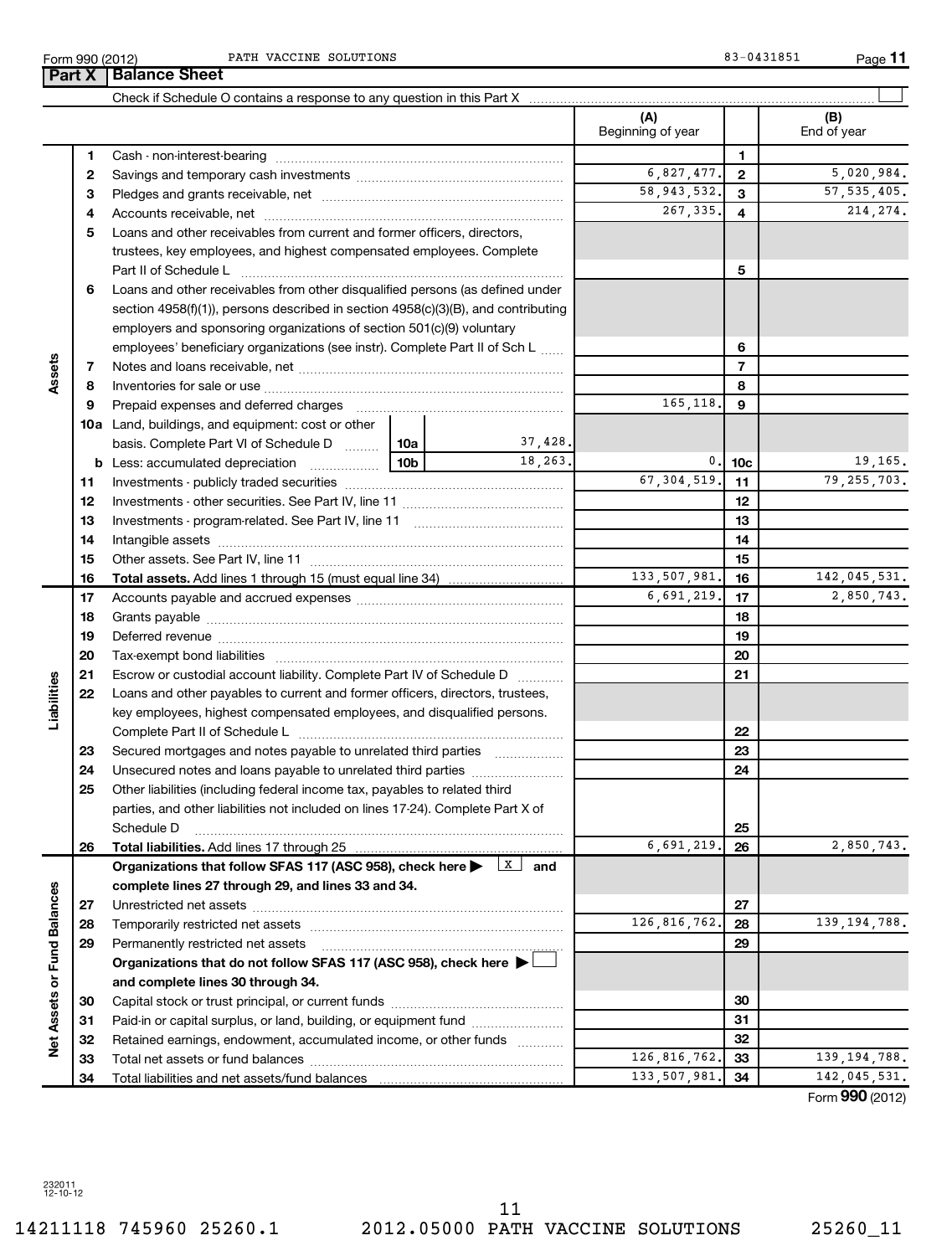|    | PATH VACCINE SOLUTIONS<br>Form 990 (2012)                                                                                       | 83-0431851                     |                |              | Page 12        |
|----|---------------------------------------------------------------------------------------------------------------------------------|--------------------------------|----------------|--------------|----------------|
|    | Part XI<br><b>Reconciliation of Net Assets</b>                                                                                  |                                |                |              |                |
|    |                                                                                                                                 |                                |                |              |                |
|    |                                                                                                                                 |                                |                |              | 52, 130, 143.  |
| 1  |                                                                                                                                 | 1                              |                |              | 40,164,028.    |
| 2  |                                                                                                                                 | $\mathbf{2}$                   |                |              | 11,966,115.    |
| З  | Revenue less expenses. Subtract line 2 from line 1                                                                              | $\mathbf{3}$<br>$\overline{4}$ |                |              | 126,816,762.   |
| 4  |                                                                                                                                 | 5                              |                |              | 411, 911.      |
| 5  |                                                                                                                                 |                                |                |              |                |
| 6  | Donated services and use of facilities                                                                                          | 6                              |                |              |                |
| 7  | Investment expenses                                                                                                             | $\overline{7}$                 |                |              |                |
| 8  | Prior period adjustments www.communication.communication.com/news/communication.com/news/communication.com/new                  | 8<br>9                         |                |              | 0.             |
| 9  |                                                                                                                                 |                                |                |              |                |
| 10 | Net assets or fund balances at end of year. Combine lines 3 through 9 (must equal Part X, line 33,                              |                                |                |              | 139, 194, 788. |
|    | column (B))<br><b>Part XII Financial Statements and Reporting</b>                                                               | 10                             |                |              |                |
|    |                                                                                                                                 |                                |                |              |                |
|    |                                                                                                                                 |                                |                | <b>Yes</b>   | No             |
| 1. | $\lfloor x \rfloor$ Accrual<br>Accounting method used to prepare the Form 990: $\Box$ Cash<br>Other                             |                                |                |              |                |
|    | If the organization changed its method of accounting from a prior year or checked "Other," explain in Schedule O.               |                                |                |              |                |
|    | 2a Were the organization's financial statements compiled or reviewed by an independent accountant?                              |                                | 2a             |              | х              |
|    | If "Yes," check a box below to indicate whether the financial statements for the year were compiled or reviewed on a            |                                |                |              |                |
|    | separate basis, consolidated basis, or both:                                                                                    |                                |                |              |                |
|    | Separate basis<br>Consolidated basis<br>Both consolidated and separate basis                                                    |                                |                |              |                |
|    | <b>b</b> Were the organization's financial statements audited by an independent accountant?                                     |                                | 2 <sub>b</sub> | х            |                |
|    | If "Yes," check a box below to indicate whether the financial statements for the year were audited on a separate basis,         |                                |                |              |                |
|    | consolidated basis, or both:                                                                                                    |                                |                |              |                |
|    | $X$ Consolidated basis<br>Both consolidated and separate basis<br>Separate basis                                                |                                |                |              |                |
|    | c If "Yes" to line 2a or 2b, does the organization have a committee that assumes responsibility for oversight of the audit,     |                                |                |              |                |
|    | review, or compilation of its financial statements and selection of an independent accountant?                                  |                                | 2c             | x            |                |
|    | If the organization changed either its oversight process or selection process during the tax year, explain in Schedule O.       |                                |                |              |                |
|    | 3a As a result of a federal award, was the organization required to undergo an audit or audits as set forth in the Single Audit |                                |                |              |                |
|    |                                                                                                                                 |                                | За             |              | X              |
|    | b If "Yes," did the organization undergo the required audit or audits? If the organization did not undergo the required audit   |                                |                |              |                |
|    |                                                                                                                                 |                                | Зb             |              |                |
|    |                                                                                                                                 |                                |                | $000 \omega$ |                |

Form **990** (2012)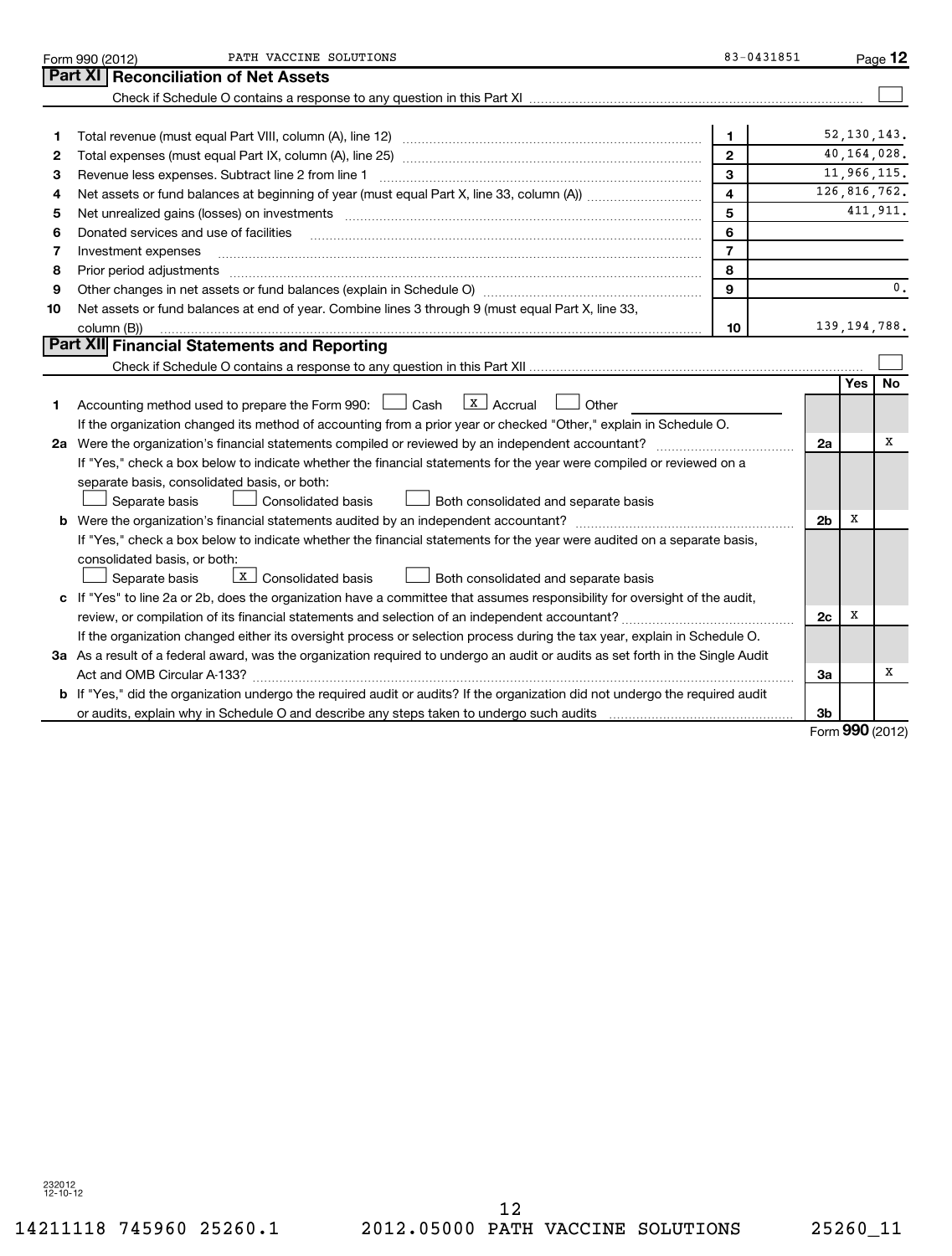| <b>SCHEDULE A</b>    |  |
|----------------------|--|
| (Form 990 or 990-EZ) |  |

# **Public Charity Status and Public Support**

**Complete if the organization is a section 501(c)(3) organization or a section**

| 4947(a)(1) nonexempt charitable trust.<br>Department of the Treasury<br>Internal Revenue Service<br>Attach to Form 990 or Form 990-EZ. See separate instructions. |                                                                                                                                            |                                                                                                                                               |                            |                                    |     |                        | <b>Open to Public</b><br>Inspection          |    |                                        |         |    |
|-------------------------------------------------------------------------------------------------------------------------------------------------------------------|--------------------------------------------------------------------------------------------------------------------------------------------|-----------------------------------------------------------------------------------------------------------------------------------------------|----------------------------|------------------------------------|-----|------------------------|----------------------------------------------|----|----------------------------------------|---------|----|
| Name of the organization                                                                                                                                          |                                                                                                                                            |                                                                                                                                               |                            |                                    |     |                        |                                              |    | <b>Employer identification number</b>  |         |    |
|                                                                                                                                                                   |                                                                                                                                            | PATH VACCINE SOLUTIONS                                                                                                                        |                            |                                    |     |                        |                                              |    | 83-0431851                             |         |    |
| Part I                                                                                                                                                            |                                                                                                                                            | Reason for Public Charity Status (All organizations must complete this part.) See instructions.                                               |                            |                                    |     |                        |                                              |    |                                        |         |    |
|                                                                                                                                                                   |                                                                                                                                            | The organization is not a private foundation because it is: (For lines 1 through 11, check only one box.)                                     |                            |                                    |     |                        |                                              |    |                                        |         |    |
| 1                                                                                                                                                                 | A church, convention of churches, or association of churches described in section 170(b)(1)(A)(i).                                         |                                                                                                                                               |                            |                                    |     |                        |                                              |    |                                        |         |    |
| 2                                                                                                                                                                 |                                                                                                                                            | A school described in section 170(b)(1)(A)(ii). (Attach Schedule E.)                                                                          |                            |                                    |     |                        |                                              |    |                                        |         |    |
| 3                                                                                                                                                                 |                                                                                                                                            | A hospital or a cooperative hospital service organization described in section 170(b)(1)(A)(iii).                                             |                            |                                    |     |                        |                                              |    |                                        |         |    |
| 4                                                                                                                                                                 | A medical research organization operated in conjunction with a hospital described in section 170(b)(1)(A)(iii). Enter the hospital's name, |                                                                                                                                               |                            |                                    |     |                        |                                              |    |                                        |         |    |
| city, and state:                                                                                                                                                  |                                                                                                                                            |                                                                                                                                               |                            |                                    |     |                        |                                              |    |                                        |         |    |
| 5                                                                                                                                                                 |                                                                                                                                            | An organization operated for the benefit of a college or university owned or operated by a governmental unit described in                     |                            |                                    |     |                        |                                              |    |                                        |         |    |
|                                                                                                                                                                   | section 170(b)(1)(A)(iv). (Complete Part II.)                                                                                              |                                                                                                                                               |                            |                                    |     |                        |                                              |    |                                        |         |    |
| 6                                                                                                                                                                 |                                                                                                                                            | A federal, state, or local government or governmental unit described in section 170(b)(1)(A)(v).                                              |                            |                                    |     |                        |                                              |    |                                        |         |    |
| 7                                                                                                                                                                 |                                                                                                                                            | An organization that normally receives a substantial part of its support from a governmental unit or from the general public described in     |                            |                                    |     |                        |                                              |    |                                        |         |    |
|                                                                                                                                                                   | section 170(b)(1)(A)(vi). (Complete Part II.)                                                                                              |                                                                                                                                               |                            |                                    |     |                        |                                              |    |                                        |         |    |
| 8                                                                                                                                                                 |                                                                                                                                            | A community trust described in section 170(b)(1)(A)(vi). (Complete Part II.)                                                                  |                            |                                    |     |                        |                                              |    |                                        |         |    |
| 9                                                                                                                                                                 |                                                                                                                                            | An organization that normally receives: (1) more than 33 1/3% of its support from contributions, membership fees, and gross receipts from     |                            |                                    |     |                        |                                              |    |                                        |         |    |
|                                                                                                                                                                   |                                                                                                                                            | activities related to its exempt functions - subject to certain exceptions, and (2) no more than 33 1/3% of its support from gross investment |                            |                                    |     |                        |                                              |    |                                        |         |    |
|                                                                                                                                                                   |                                                                                                                                            | income and unrelated business taxable income (less section 511 tax) from businesses acquired by the organization after June 30, 1975.         |                            |                                    |     |                        |                                              |    |                                        |         |    |
|                                                                                                                                                                   | See section 509(a)(2). (Complete Part III.)                                                                                                |                                                                                                                                               |                            |                                    |     |                        |                                              |    |                                        |         |    |
| 10<br>$\mathbf{x}$                                                                                                                                                |                                                                                                                                            | An organization organized and operated exclusively to test for public safety. See section 509(a)(4).                                          |                            |                                    |     |                        |                                              |    |                                        |         |    |
| 11                                                                                                                                                                |                                                                                                                                            | An organization organized and operated exclusively for the benefit of, to perform the functions of, or to carry out the purposes of one or    |                            |                                    |     |                        |                                              |    |                                        |         |    |
|                                                                                                                                                                   |                                                                                                                                            | more publicly supported organizations described in section 509(a)(1) or section 509(a)(2). See section 509(a)(3). Check the box that          |                            |                                    |     |                        |                                              |    |                                        |         |    |
| $a \perp x$ Type I                                                                                                                                                | $\mathbf{b}$                                                                                                                               | describes the type of supporting organization and complete lines 11e through 11h.<br>Type II<br>c l                                           |                            | Type III - Functionally integrated |     |                        | d l                                          |    | Type III - Non-functionally integrated |         |    |
| $e$ $\boxed{\text{X}}$                                                                                                                                            |                                                                                                                                            | By checking this box, I certify that the organization is not controlled directly or indirectly by one or more disqualified persons other than |                            |                                    |     |                        |                                              |    |                                        |         |    |
|                                                                                                                                                                   |                                                                                                                                            | foundation managers and other than one or more publicly supported organizations described in section 509(a)(1) or section 509(a)(2).          |                            |                                    |     |                        |                                              |    |                                        |         |    |
| f                                                                                                                                                                 |                                                                                                                                            | If the organization received a written determination from the IRS that it is a Type I, Type II, or Type III                                   |                            |                                    |     |                        |                                              |    |                                        |         |    |
|                                                                                                                                                                   |                                                                                                                                            |                                                                                                                                               |                            |                                    |     |                        |                                              |    |                                        |         |    |
| g                                                                                                                                                                 |                                                                                                                                            | Since August 17, 2006, has the organization accepted any gift or contribution from any of the following persons?                              |                            |                                    |     |                        |                                              |    |                                        |         |    |
|                                                                                                                                                                   |                                                                                                                                            | (i) A person who directly or indirectly controls, either alone or together with persons described in (ii) and (iii) below,                    |                            |                                    |     |                        |                                              |    |                                        | Yes     | No |
|                                                                                                                                                                   |                                                                                                                                            |                                                                                                                                               |                            |                                    |     |                        |                                              |    | 11g(i)                                 |         | X  |
|                                                                                                                                                                   |                                                                                                                                            |                                                                                                                                               |                            |                                    |     |                        |                                              |    | 11g(ii)                                |         | X  |
|                                                                                                                                                                   |                                                                                                                                            |                                                                                                                                               |                            |                                    |     |                        |                                              |    | 11g(iii)                               |         | X  |
| h                                                                                                                                                                 |                                                                                                                                            | Provide the following information about the supported organization(s).                                                                        |                            |                                    |     |                        |                                              |    |                                        |         |    |
| (i) Name of supported                                                                                                                                             | (ii) EIN                                                                                                                                   | (iii) Type of organization                                                                                                                    |                            | $(iv)$ is the organization         |     | (v) Did you notify the | (vi) Is the                                  |    | (vii) Amount of monetary               |         |    |
| organization                                                                                                                                                      |                                                                                                                                            | (described on lines 1-9                                                                                                                       | in col. (i) listed in your |                                    |     | organization in col.   | organizátion in col.<br>(i) organized in the |    |                                        | support |    |
|                                                                                                                                                                   |                                                                                                                                            | above or IRC section                                                                                                                          |                            | governing document?                |     | (i) of your support?   | U.S.?                                        |    |                                        |         |    |
|                                                                                                                                                                   |                                                                                                                                            | (see instructions))                                                                                                                           | Yes                        | No                                 | Yes | No                     | Yes                                          | No |                                        |         |    |
|                                                                                                                                                                   |                                                                                                                                            |                                                                                                                                               |                            |                                    |     |                        |                                              |    |                                        |         |    |

LHA **For Paperwork Reduction Act Notice, see the Instructions for Form 990 or 990-EZ.**

**Schedule A (Form 990 or 990-EZ) 2012**

232021 12-04-12

**Total**

 $1$  40,164,028.

OMB No. 1545-0047

**Open to Public**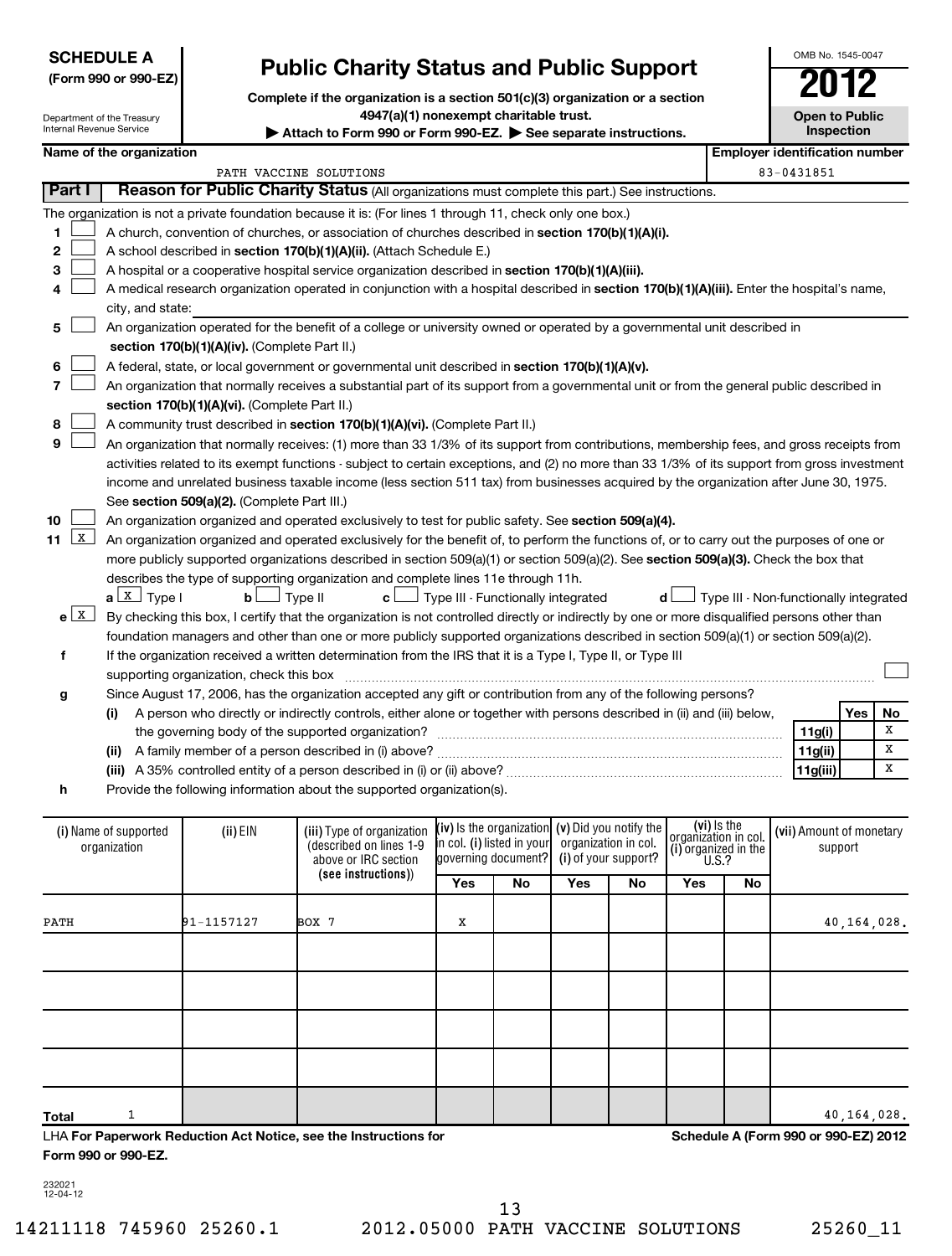### Schedule A (Form 990 or 990-EZ) 2012

| OUTCAULT UT LITTLE |     |  |  |
|--------------------|-----|--|--|
| $P_{\rm ext}$ ii i | $P$ |  |  |

(Complete only if you checked the box on line 5, 7, or 8 of Part I or if the organization failed to qualify under Part III. If the organization fails to qualify under the tests listed below, please complete Part III.) **Part II** | Support Schedule for Organizations Described in Sections 170(b)(1)(A)(iv) and 170(b)(1)(A)(vi)

|    | <b>Section A. Public Support</b>                                                                                                           |          |          |            |            |          |           |
|----|--------------------------------------------------------------------------------------------------------------------------------------------|----------|----------|------------|------------|----------|-----------|
|    | Calendar year (or fiscal year beginning in) $\blacktriangleright$                                                                          | (a) 2008 | (b) 2009 | (c) 2010   | $(d)$ 2011 | (e) 2012 | (f) Total |
|    | <b>1</b> Gifts, grants, contributions, and                                                                                                 |          |          |            |            |          |           |
|    | membership fees received. (Do not                                                                                                          |          |          |            |            |          |           |
|    | include any "unusual grants.")                                                                                                             |          |          |            |            |          |           |
|    | 2 Tax revenues levied for the organ-                                                                                                       |          |          |            |            |          |           |
|    | ization's benefit and either paid to                                                                                                       |          |          |            |            |          |           |
|    | or expended on its behalf                                                                                                                  |          |          |            |            |          |           |
|    | 3 The value of services or facilities                                                                                                      |          |          |            |            |          |           |
|    | furnished by a governmental unit to                                                                                                        |          |          |            |            |          |           |
|    | the organization without charge                                                                                                            |          |          |            |            |          |           |
|    | <b>4 Total.</b> Add lines 1 through 3                                                                                                      |          |          |            |            |          |           |
|    | 5 The portion of total contributions                                                                                                       |          |          |            |            |          |           |
|    | by each person (other than a                                                                                                               |          |          |            |            |          |           |
|    | governmental unit or publicly                                                                                                              |          |          |            |            |          |           |
|    | supported organization) included                                                                                                           |          |          |            |            |          |           |
|    | on line 1 that exceeds 2% of the                                                                                                           |          |          |            |            |          |           |
|    | amount shown on line 11,                                                                                                                   |          |          |            |            |          |           |
|    | column (f)                                                                                                                                 |          |          |            |            |          |           |
|    | 6 Public support. Subtract line 5 from line 4.                                                                                             |          |          |            |            |          |           |
|    | <b>Section B. Total Support</b>                                                                                                            |          |          |            |            |          |           |
|    | Calendar year (or fiscal year beginning in) $\blacktriangleright$                                                                          | (a) 2008 | (b) 2009 | $(c)$ 2010 | $(d)$ 2011 | (e) 2012 | (f) Total |
|    | 7 Amounts from line 4                                                                                                                      |          |          |            |            |          |           |
| 8  | Gross income from interest,                                                                                                                |          |          |            |            |          |           |
|    |                                                                                                                                            |          |          |            |            |          |           |
|    | dividends, payments received on                                                                                                            |          |          |            |            |          |           |
|    | securities loans, rents, royalties                                                                                                         |          |          |            |            |          |           |
|    | and income from similar sources                                                                                                            |          |          |            |            |          |           |
| 9  | Net income from unrelated business                                                                                                         |          |          |            |            |          |           |
|    | activities, whether or not the                                                                                                             |          |          |            |            |          |           |
|    | business is regularly carried on                                                                                                           |          |          |            |            |          |           |
|    | <b>10</b> Other income. Do not include gain                                                                                                |          |          |            |            |          |           |
|    | or loss from the sale of capital                                                                                                           |          |          |            |            |          |           |
|    | assets (Explain in Part IV.)                                                                                                               |          |          |            |            |          |           |
|    | 11 Total support. Add lines 7 through 10                                                                                                   |          |          |            |            |          |           |
|    | <b>12</b> Gross receipts from related activities, etc. (see instructions)                                                                  |          |          |            |            | 12       |           |
|    | 13 First five years. If the Form 990 is for the organization's first, second, third, fourth, or fifth tax year as a section 501(c)(3)      |          |          |            |            |          |           |
|    |                                                                                                                                            |          |          |            |            |          |           |
|    | <b>Section C. Computation of Public Support Percentage</b>                                                                                 |          |          |            |            |          |           |
|    |                                                                                                                                            |          |          |            |            | 14       | %         |
|    |                                                                                                                                            |          |          |            |            | 15       | %         |
|    | 16a 33 1/3% support test - 2012. If the organization did not check the box on line 13, and line 14 is 33 1/3% or more, check this box and  |          |          |            |            |          |           |
|    | stop here. The organization qualifies as a publicly supported organization matchinary material content and the                             |          |          |            |            |          |           |
|    | b 33 1/3% support test - 2011. If the organization did not check a box on line 13 or 16a, and line 15 is 33 1/3% or more, check this box   |          |          |            |            |          |           |
|    |                                                                                                                                            |          |          |            |            |          |           |
|    | 17a 10% -facts-and-circumstances test - 2012. If the organization did not check a box on line 13, 16a, or 16b, and line 14 is 10% or more, |          |          |            |            |          |           |
|    | and if the organization meets the "facts-and-circumstances" test, check this box and stop here. Explain in Part IV how the organization    |          |          |            |            |          |           |
|    |                                                                                                                                            |          |          |            |            |          |           |
|    | b 10% -facts-and-circumstances test - 2011. If the organization did not check a box on line 13, 16a, 16b, or 17a, and line 15 is 10% or    |          |          |            |            |          |           |
|    | more, and if the organization meets the "facts-and-circumstances" test, check this box and stop here. Explain in Part IV how the           |          |          |            |            |          |           |
|    | organization meets the "facts-and-circumstances" test. The organization qualifies as a publicly supported organization                     |          |          |            |            |          |           |
| 18 | Private foundation. If the organization did not check a box on line 13, 16a, 16b, 17a, or 17b, check this box and see instructions         |          |          |            |            |          |           |
|    |                                                                                                                                            |          |          |            |            |          |           |

**Schedule A (Form 990 or 990-EZ) 2012**

232022 12-04-12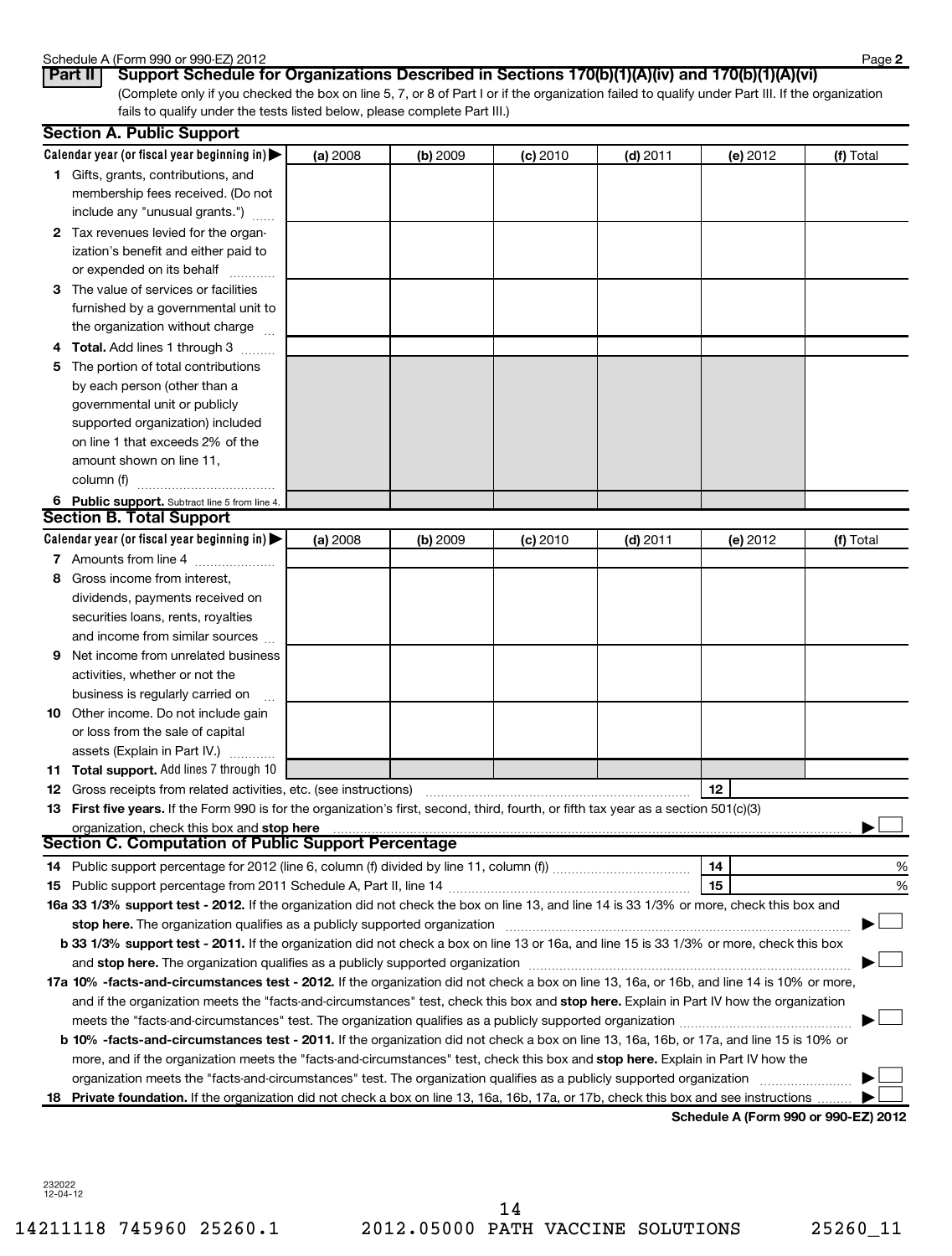## **Part III** Support Schedule for Organizations Described in Section 509(a)(2)

(Complete only if you checked the box on line 9 of Part I or if the organization failed to qualify under Part II. If the organization fails to qualify under the tests listed below, please complete Part II.)

| <b>Section A. Public Support</b>                                                                                                                                                                                               |          |          |            |            |          |                                      |
|--------------------------------------------------------------------------------------------------------------------------------------------------------------------------------------------------------------------------------|----------|----------|------------|------------|----------|--------------------------------------|
| Calendar year (or fiscal year beginning in) $\blacktriangleright$                                                                                                                                                              | (a) 2008 | (b) 2009 | $(c)$ 2010 | $(d)$ 2011 | (e) 2012 | (f) Total                            |
| 1 Gifts, grants, contributions, and                                                                                                                                                                                            |          |          |            |            |          |                                      |
| membership fees received. (Do not                                                                                                                                                                                              |          |          |            |            |          |                                      |
| include any "unusual grants.")                                                                                                                                                                                                 |          |          |            |            |          |                                      |
| 2 Gross receipts from admissions,<br>merchandise sold or services per-<br>formed, or facilities furnished in<br>any activity that is related to the<br>organization's tax-exempt purpose                                       |          |          |            |            |          |                                      |
| 3 Gross receipts from activities that<br>are not an unrelated trade or bus-                                                                                                                                                    |          |          |            |            |          |                                      |
| iness under section 513                                                                                                                                                                                                        |          |          |            |            |          |                                      |
| 4 Tax revenues levied for the organ-<br>ization's benefit and either paid to<br>or expended on its behalf                                                                                                                      |          |          |            |            |          |                                      |
| 5 The value of services or facilities                                                                                                                                                                                          |          |          |            |            |          |                                      |
| furnished by a governmental unit to<br>the organization without charge                                                                                                                                                         |          |          |            |            |          |                                      |
| 6 Total. Add lines 1 through 5                                                                                                                                                                                                 |          |          |            |            |          |                                      |
| <b>7a</b> Amounts included on lines 1, 2, and                                                                                                                                                                                  |          |          |            |            |          |                                      |
| 3 received from disqualified persons                                                                                                                                                                                           |          |          |            |            |          |                                      |
| <b>b</b> Amounts included on lines 2 and 3 received<br>from other than disqualified persons that<br>exceed the greater of \$5,000 or 1% of the<br>amount on line 13 for the year                                               |          |          |            |            |          |                                      |
| c Add lines 7a and 7b                                                                                                                                                                                                          |          |          |            |            |          |                                      |
| 8 Public support (Subtract line 7c from line 6.)                                                                                                                                                                               |          |          |            |            |          |                                      |
| <b>Section B. Total Support</b>                                                                                                                                                                                                |          |          |            |            |          |                                      |
| Calendar year (or fiscal year beginning in)                                                                                                                                                                                    | (a) 2008 | (b) 2009 | $(c)$ 2010 | $(d)$ 2011 | (e) 2012 | (f) Total                            |
| 9 Amounts from line 6                                                                                                                                                                                                          |          |          |            |            |          |                                      |
| <b>10a</b> Gross income from interest,<br>dividends, payments received on<br>securities loans, rents, royalties<br>and income from similar sources                                                                             |          |          |            |            |          |                                      |
| <b>b</b> Unrelated business taxable income                                                                                                                                                                                     |          |          |            |            |          |                                      |
| (less section 511 taxes) from businesses<br>acquired after June 30, 1975                                                                                                                                                       |          |          |            |            |          |                                      |
| c Add lines 10a and 10b                                                                                                                                                                                                        |          |          |            |            |          |                                      |
| <b>11</b> Net income from unrelated business<br>activities not included in line 10b,<br>whether or not the business is<br>regularly carried on                                                                                 |          |          |            |            |          |                                      |
| <b>12</b> Other income. Do not include gain<br>or loss from the sale of capital<br>assets (Explain in Part IV.) $\cdots$                                                                                                       |          |          |            |            |          |                                      |
| 13 Total support. (Add lines 9, 10c, 11, and 12.)                                                                                                                                                                              |          |          |            |            |          |                                      |
| 14 First five years. If the Form 990 is for the organization's first, second, third, fourth, or fifth tax year as a section 501(c)(3) organization,                                                                            |          |          |            |            |          |                                      |
| check this box and stop here with the continuum control of the state of the state of the state of the state of the state of the state of the state of the state of the state of the state of the state of the state of the sta |          |          |            |            |          |                                      |
| Section C. Computation of Public Support Percentage                                                                                                                                                                            |          |          |            |            |          |                                      |
|                                                                                                                                                                                                                                |          |          |            |            | 15       | %                                    |
|                                                                                                                                                                                                                                |          |          |            |            | 16       | %                                    |
| Section D. Computation of Investment Income Percentage                                                                                                                                                                         |          |          |            |            |          |                                      |
|                                                                                                                                                                                                                                |          |          |            |            | 17       | %                                    |
| 18 Investment income percentage from 2011 Schedule A, Part III, line 17                                                                                                                                                        |          |          |            |            | 18       | %                                    |
| 19a 33 1/3% support tests - 2012. If the organization did not check the box on line 14, and line 15 is more than 33 1/3%, and line 17 is not                                                                                   |          |          |            |            |          |                                      |
| more than 33 1/3%, check this box and stop here. The organization qualifies as a publicly supported organization                                                                                                               |          |          |            |            |          |                                      |
| b 33 1/3% support tests - 2011. If the organization did not check a box on line 14 or line 19a, and line 16 is more than 33 1/3%, and                                                                                          |          |          |            |            |          |                                      |
| line 18 is not more than 33 1/3%, check this box and stop here. The organization qualifies as a publicly supported organization                                                                                                |          |          |            |            |          |                                      |
| 232023 12-04-12                                                                                                                                                                                                                |          |          |            |            |          | Schedule A (Form 990 or 990-EZ) 2012 |
|                                                                                                                                                                                                                                |          |          | 15         |            |          |                                      |

<sup>14211118 745960 25260.1 2012.05000</sup> PATH VACCINE SOLUTIONS 25260\_11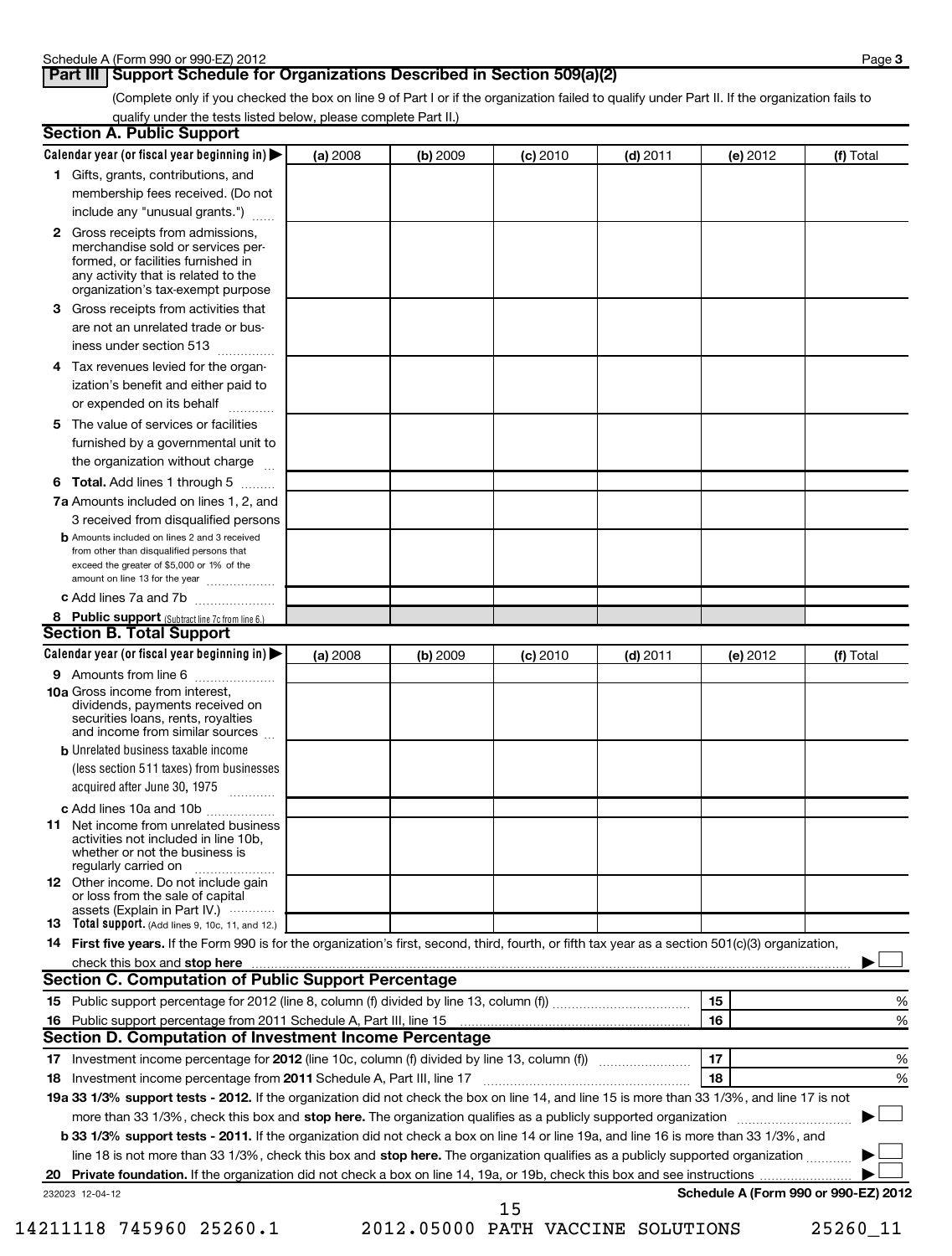## **Schedule B Schedule of Contributors**

**or 990-PF) | Attach to Form 990, Form 990-EZ, or Form 990-PF.**

OMB No. 1545-0047

Department of the Treasury Internal Revenue Service

**(Form 990, 990-EZ,**

|  | PATH VACCINE SOLUTIONS |  |
|--|------------------------|--|

|  | <b>Organization type (check one):</b> |
|--|---------------------------------------|
|--|---------------------------------------|

| Filers of:         | Section:                                                                           |
|--------------------|------------------------------------------------------------------------------------|
| Form 990 or 990-FZ | $X$ 501(c)( 3) (enter number) organization                                         |
|                    | $4947(a)(1)$ nonexempt charitable trust <b>not</b> treated as a private foundation |
|                    | 527 political organization                                                         |
| Form 990-PF        | 501(c)(3) exempt private foundation                                                |
|                    | 4947(a)(1) nonexempt charitable trust treated as a private foundation              |
|                    | 501(c)(3) taxable private foundation                                               |

Check if your organization is covered by the General Rule or a Special Rule. **Note.**  Only a section 501(c)(7), (8), or (10) organization can check boxes for both the General Rule and a Special Rule. See instructions.

## **General Rule**

**K** For an organization filing Form 990, 990-EZ, or 990-PF that received, during the year, \$5,000 or more (in money or property) from any one contributor. Complete Parts I and II.

### **Special Rules**

509(a)(1) and 170(b)(1)(A)(vi) and received from any one contributor, during the year, a contribution of the greater of (1**)** \$5,000 or (**2**) 2% For a section 501(c)(3) organization filing Form 990 or 990-EZ that met the 33 1/3% support test of the regulations under sections of the amount on (i) Form 990, Part VIII, line 1h, or (ii) Form 990-EZ, line 1. Complete Parts I and II.  $\left\vert \cdot\right\vert$ 

total contributions of more than \$1,000 for use exclusively for religious, charitable, scientific, literary, or educational purposes, or For a section 501(c)(7), (8), or (10) organization filing Form 990 or 990-EZ that received from any one contributor, during the year, the prevention of cruelty to children or animals. Complete Parts I, II, and III.  $\left\vert \cdot\right\vert$ 

purpose. Do not complete any of the parts unless the General Rule applies to this organization because it received nonexclusively contributions for use exclusively for religious, charitable, etc., purposes, but these contributions did not total to more than \$1,000. If this box is checked, enter here the total contributions that were received during the year for an exclusively religious, charitable, etc., For a section 501(c)(7), (8), or (10) organization filing Form 990 or 990-EZ that received from any one contributor, during the year, religious, charitable, etc., contributions of \$5,000 or more during the year  $\ldots$   $\ldots$   $\ldots$   $\ldots$   $\ldots$   $\ldots$   $\ldots$   $\ldots$   $\blacktriangleright$   $\uparrow$  $\left\vert \cdot\right\vert$ 

**Caution.** An organization that is not covered by the General Rule and/or the Special Rules does not file Schedule B (Form 990, 990-EZ, or 990-PF), but it **must** answer "No" on Part IV, line 2, of its Form 990; or check the box on line H of its Form 990-EZ or on Part I, line 2 of its Form 990-PF, to certify that it does not meet the filing requirements of Schedule B (Form 990, 990-EZ, or 990-PF).

LHA For Paperwork Reduction Act Notice, see the Instructions for Form 990, 990-EZ, or 990-PF. Schedule B (Form 990, 990-EZ, or 990-PF) (2012)

**2012**

**Name of the organization Employer identification number**

83-0431851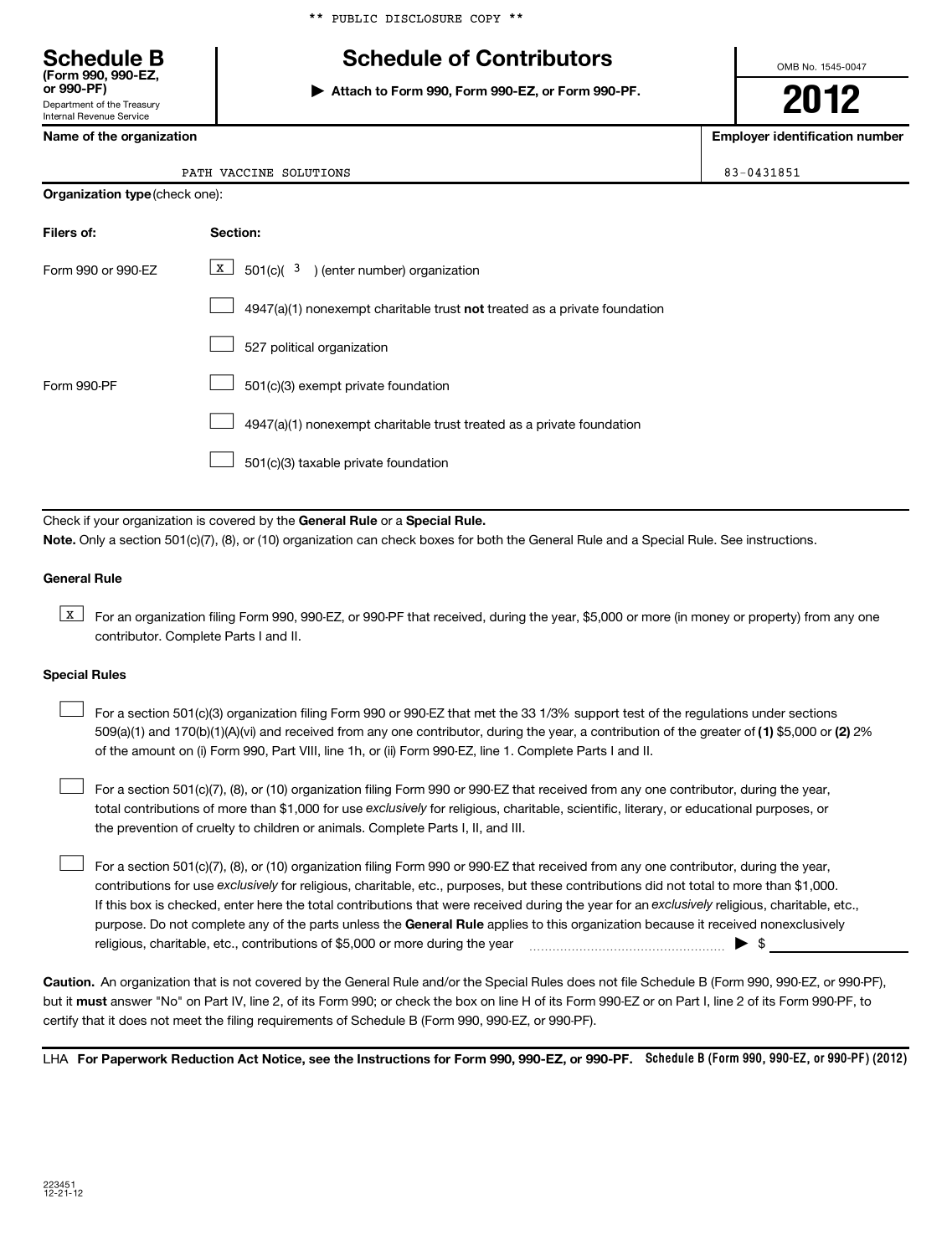| 990-FZ<br>Schedule B (Form 990,<br>(2012)<br>or 990-PF) | Page                                      |
|---------------------------------------------------------|-------------------------------------------|
| Name of organization                                    | <br>r identification number ،<br>Emplover |

PATH VACCINE SOLUTIONS 83-0431851

**(a) No. (b) Name, address, and ZIP + 4 (c) Total contributions (d) Type of contribution Person Payroll Noncash (a) No. (b) Name, address, and ZIP + 4 (c) Total contributions (d) Type of contribution Person Payroll Noncash (a) No. (b) Name, address, and ZIP + 4 (c) Total contributions (d) Type of contribution Person Payroll Noncash (a) No. (b) Name, address, and ZIP + 4 (c) Total contributions (d) Type of contribution Person Payroll Noncash (a) No. (b) Name, address, and ZIP + 4 (c) Total contributions (d) Type of contribution Person Payroll Noncash (a) No. (b) Name, address, and ZIP + 4 (c) Total contributions (d) Type of contribution Person Payroll Noncash** Part I Contributors (see instructions). Use duplicate copies of Part I if additional space is needed. \$ (Complete Part II if there is a noncash contribution.) \$ (Complete Part II if there is a noncash contribution.) \$ (Complete Part II if there is a noncash contribution.) \$ (Complete Part II if there is a noncash contribution.) \$ (Complete Part II if there is a noncash contribution.) \$ (Complete Part II if there is a noncash contribution.)  $\vert x \vert$  $\Box$  $\Box$  $\vert x \vert$  $\Box$  $\Box$  $\vert x \vert$  $\Box$  $\Box$  $\Box$  $\Box$  $\Box$  $\Box$  $\Box$  $\Box$  $\Box$  $\Box$  $\Box$  $\begin{array}{|c|c|c|c|c|c|c|c|c|}\hline \ \text{1} & \text{Person} & \text{X} \ \hline \end{array}$ 51,093,605. 2 X 148,672.  $\frac{3}{2}$  Person  $\frac{1}{2}$ 82,082.

223452 12-21-12

14211118 745960 25260.1 2012.05000 PATH VACCINE SOLUTIONS 25260\_11 17

|  |  | . |  |
|--|--|---|--|
|  |  |   |  |
|  |  |   |  |
|  |  |   |  |
|  |  |   |  |
|  |  |   |  |
|  |  |   |  |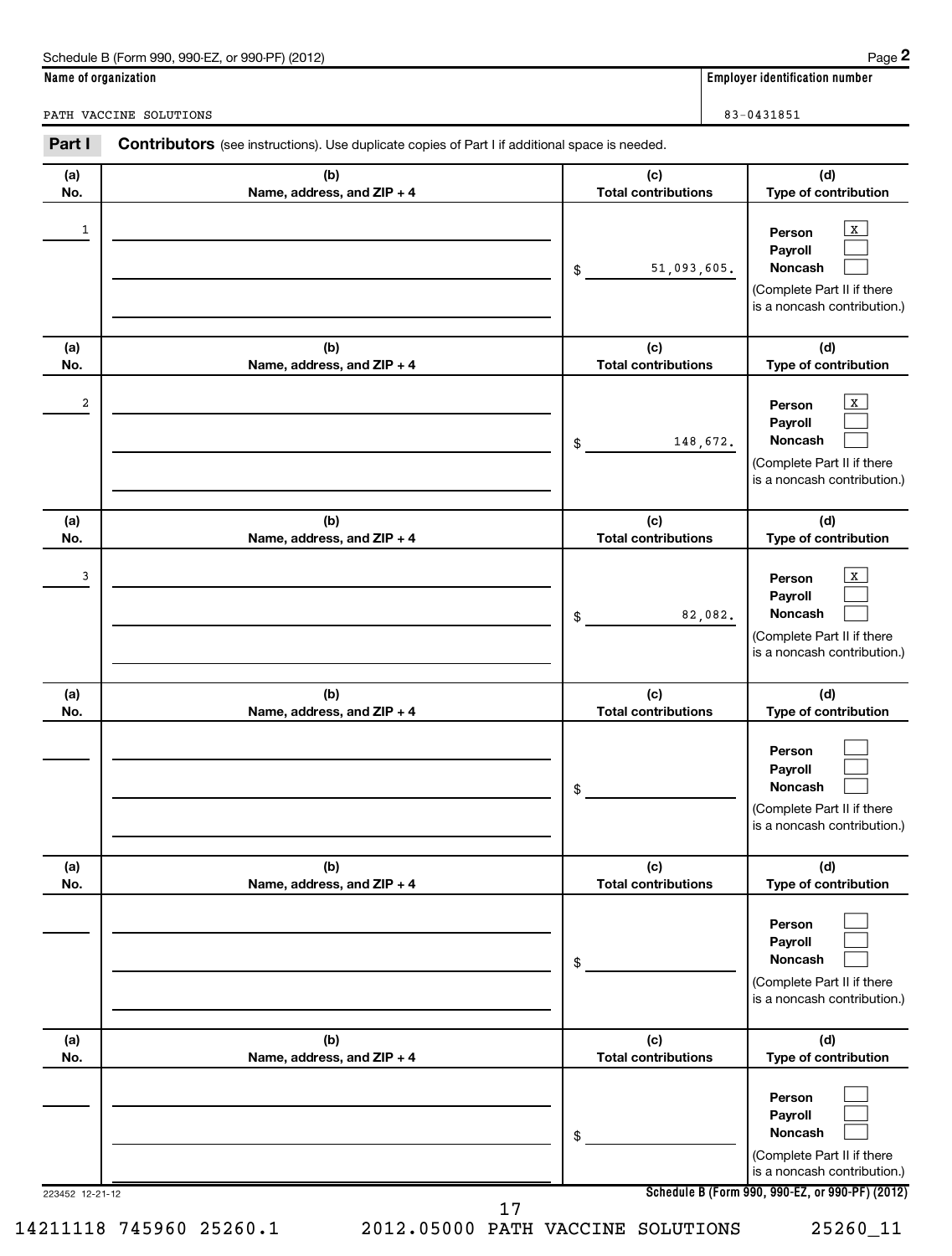| (2012)<br>. 990-EZ<br>Schedule B (Form<br>.990.<br>. or 990-PF' | Page                                             |
|-----------------------------------------------------------------|--------------------------------------------------|
| Name of organization                                            | 1 1 1 1<br>r identification number :<br>Emplover |

**3**

PATH VACCINE SOLUTIONS 83-0431851

Part II Noncash Property (see instructions). Use duplicate copies of Part II if additional space is needed.

| (a)<br>No.<br>from<br>Part I | (b)<br>Description of noncash property given | (c)<br>FMV (or estimate)<br>(see instructions) | (d)<br>Date received                            |
|------------------------------|----------------------------------------------|------------------------------------------------|-------------------------------------------------|
|                              |                                              | \$                                             |                                                 |
| (a)<br>No.<br>from<br>Part I | (b)<br>Description of noncash property given | (c)<br>FMV (or estimate)<br>(see instructions) | (d)<br>Date received                            |
|                              |                                              | \$                                             |                                                 |
| (a)<br>No.<br>from<br>Part I | (b)<br>Description of noncash property given | (c)<br>FMV (or estimate)<br>(see instructions) | (d)<br>Date received                            |
|                              |                                              | \$                                             |                                                 |
| (a)<br>No.<br>from<br>Part I | (b)<br>Description of noncash property given | (c)<br>FMV (or estimate)<br>(see instructions) | (d)<br>Date received                            |
|                              |                                              | \$                                             |                                                 |
| (a)<br>No.<br>from<br>Part I | (b)<br>Description of noncash property given | (c)<br>FMV (or estimate)<br>(see instructions) | (d)<br>Date received                            |
|                              |                                              | \$                                             |                                                 |
| (a)<br>No.<br>from<br>Part I | (b)<br>Description of noncash property given | (c)<br>FMV (or estimate)<br>(see instructions) | (d)<br>Date received                            |
| 223453 12-21-12              |                                              | \$                                             | Schedule B (Form 990, 990-EZ, or 990-PF) (2012) |
|                              | 18                                           |                                                |                                                 |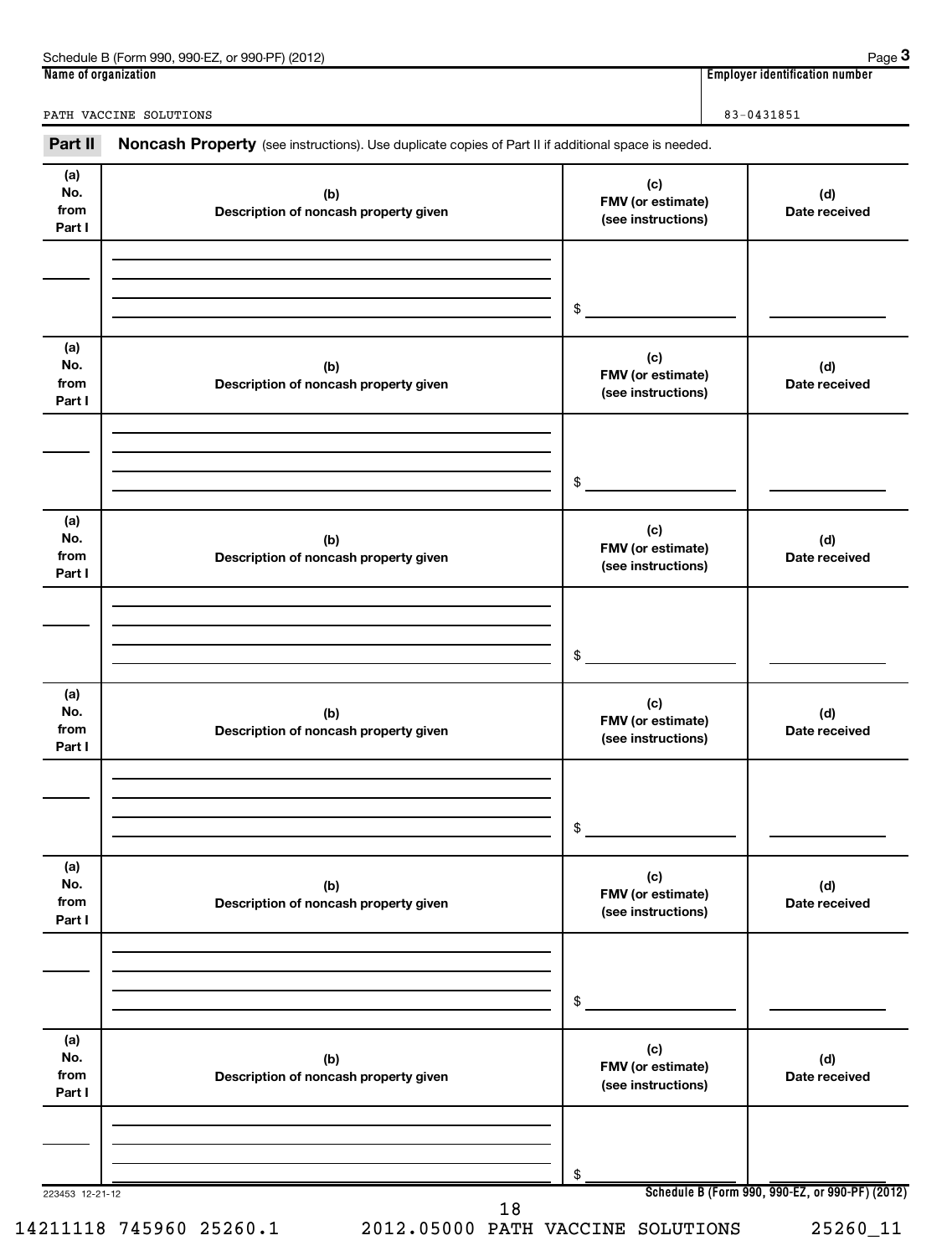| Part III                  | PATH VACCINE SOLUTIONS                                          |                      | 83-0431851                                                                                                                                                                                                                          |  |  |
|---------------------------|-----------------------------------------------------------------|----------------------|-------------------------------------------------------------------------------------------------------------------------------------------------------------------------------------------------------------------------------------|--|--|
|                           |                                                                 |                      | <i>Exclusively</i> religious, charitable, etc., individual contributions to section 501(c)(7), (8), or (10) organizations that total more than \$1,000 for the year. Complete columns (a) through (e) and the following line entry. |  |  |
|                           | Use duplicate copies of Part III if additional space is needed. |                      |                                                                                                                                                                                                                                     |  |  |
| (a) No.<br>from<br>Part I | (b) Purpose of gift                                             | (c) Use of gift      | (d) Description of how gift is held                                                                                                                                                                                                 |  |  |
|                           |                                                                 |                      |                                                                                                                                                                                                                                     |  |  |
|                           |                                                                 |                      |                                                                                                                                                                                                                                     |  |  |
|                           |                                                                 |                      |                                                                                                                                                                                                                                     |  |  |
|                           |                                                                 | (e) Transfer of gift |                                                                                                                                                                                                                                     |  |  |
|                           |                                                                 |                      |                                                                                                                                                                                                                                     |  |  |
|                           | Transferee's name, address, and ZIP + 4                         |                      | Relationship of transferor to transferee                                                                                                                                                                                            |  |  |
|                           |                                                                 |                      |                                                                                                                                                                                                                                     |  |  |
|                           |                                                                 |                      |                                                                                                                                                                                                                                     |  |  |
| (a) No.<br>from           | (b) Purpose of gift                                             | (c) Use of gift      | (d) Description of how gift is held                                                                                                                                                                                                 |  |  |
| Part I                    |                                                                 |                      |                                                                                                                                                                                                                                     |  |  |
|                           |                                                                 |                      |                                                                                                                                                                                                                                     |  |  |
|                           |                                                                 |                      |                                                                                                                                                                                                                                     |  |  |
|                           |                                                                 | (e) Transfer of gift |                                                                                                                                                                                                                                     |  |  |
|                           |                                                                 |                      |                                                                                                                                                                                                                                     |  |  |
|                           | Transferee's name, address, and ZIP + 4                         |                      | Relationship of transferor to transferee                                                                                                                                                                                            |  |  |
|                           |                                                                 |                      |                                                                                                                                                                                                                                     |  |  |
|                           |                                                                 |                      |                                                                                                                                                                                                                                     |  |  |
| (a) No.<br>from           |                                                                 |                      |                                                                                                                                                                                                                                     |  |  |
| Part I                    | (b) Purpose of gift                                             | (c) Use of gift      | (d) Description of how gift is held                                                                                                                                                                                                 |  |  |
|                           |                                                                 |                      |                                                                                                                                                                                                                                     |  |  |
|                           |                                                                 |                      |                                                                                                                                                                                                                                     |  |  |
|                           |                                                                 | (e) Transfer of gift |                                                                                                                                                                                                                                     |  |  |
|                           |                                                                 |                      |                                                                                                                                                                                                                                     |  |  |
|                           | Transferee's name, address, and ZIP + 4                         |                      | Relationship of transferor to transferee                                                                                                                                                                                            |  |  |
|                           |                                                                 |                      |                                                                                                                                                                                                                                     |  |  |
|                           |                                                                 |                      |                                                                                                                                                                                                                                     |  |  |
| (a) No.                   |                                                                 |                      |                                                                                                                                                                                                                                     |  |  |
| from<br>Part I            | (b) Purpose of gift                                             | (c) Use of gift      | (d) Description of how gift is held                                                                                                                                                                                                 |  |  |
|                           |                                                                 |                      |                                                                                                                                                                                                                                     |  |  |
|                           |                                                                 |                      |                                                                                                                                                                                                                                     |  |  |
|                           |                                                                 |                      |                                                                                                                                                                                                                                     |  |  |
|                           | (e) Transfer of gift                                            |                      |                                                                                                                                                                                                                                     |  |  |
|                           | Transferee's name, address, and ZIP + 4                         |                      | Relationship of transferor to transferee                                                                                                                                                                                            |  |  |
|                           |                                                                 |                      |                                                                                                                                                                                                                                     |  |  |
|                           |                                                                 |                      |                                                                                                                                                                                                                                     |  |  |
|                           |                                                                 |                      |                                                                                                                                                                                                                                     |  |  |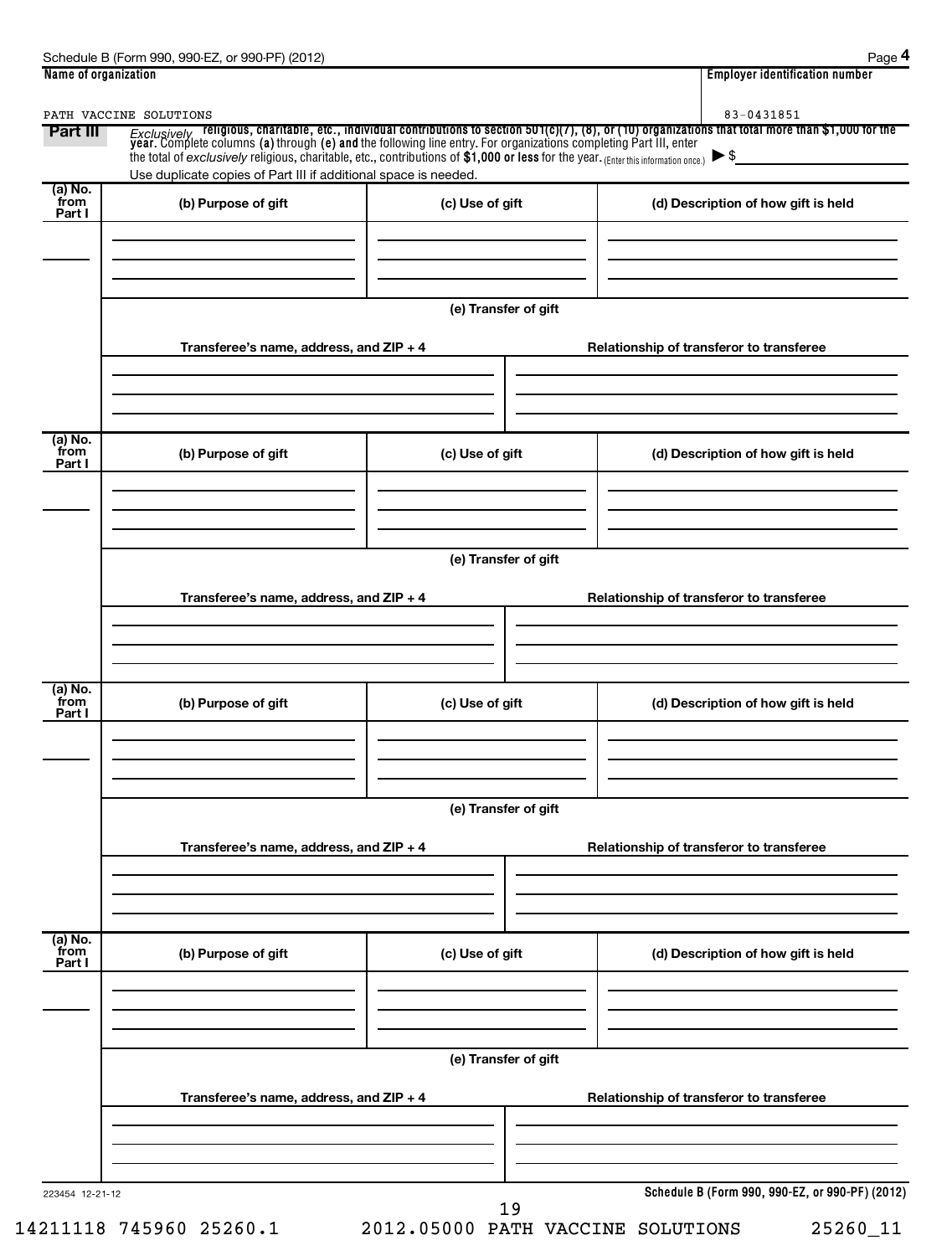| <b>SCHEDULE D</b>    |  |
|----------------------|--|
| $\sim$ $\sim$ $\sim$ |  |

Department of the Treasury

## **Supplemental Financial Statements**

**(Form 990) | Complete if the organization answered "Yes," to Form 990, Part IV, line 6, 7, 8, 9, 10, 11a, 11b, 11c, 11d, 11e, 11f, 12a, or 12b.**

**| Attach to Form 990. | See separate instructions.**

| OMB No. 1545-0047     |
|-----------------------|
| -<br><b>0</b>         |
| <b>Open to Public</b> |
| Inspection            |

|         | Internal Revenue Service                                                                                                                                                     | Attach to Form 990. $\blacktriangleright$ See separate instructions. | mspecuon                                            |
|---------|------------------------------------------------------------------------------------------------------------------------------------------------------------------------------|----------------------------------------------------------------------|-----------------------------------------------------|
|         | Name of the organization                                                                                                                                                     |                                                                      | <b>Employer identification number</b><br>83-0431851 |
| Part I  | PATH VACCINE SOLUTIONS<br>Organizations Maintaining Donor Advised Funds or Other Similar Funds or Accounts. Complete if the                                                  |                                                                      |                                                     |
|         | organization answered "Yes" to Form 990, Part IV, line 6.                                                                                                                    |                                                                      |                                                     |
|         |                                                                                                                                                                              | (a) Donor advised funds                                              | (b) Funds and other accounts                        |
| 1.      |                                                                                                                                                                              |                                                                      |                                                     |
| 2       |                                                                                                                                                                              |                                                                      |                                                     |
| 3       |                                                                                                                                                                              |                                                                      |                                                     |
| 4       |                                                                                                                                                                              |                                                                      |                                                     |
| 5       | Did the organization inform all donors and donor advisors in writing that the assets held in donor advised funds                                                             |                                                                      |                                                     |
|         |                                                                                                                                                                              |                                                                      | <b>No</b><br>Yes                                    |
| 6       | Did the organization inform all grantees, donors, and donor advisors in writing that grant funds can be used only                                                            |                                                                      |                                                     |
|         | for charitable purposes and not for the benefit of the donor or donor advisor, or for any other purpose conferring                                                           |                                                                      |                                                     |
|         |                                                                                                                                                                              |                                                                      | Yes<br>No                                           |
| Part II | Conservation Easements. Complete if the organization answered "Yes" to Form 990, Part IV, line 7.                                                                            |                                                                      |                                                     |
| 1.      | Purpose(s) of conservation easements held by the organization (check all that apply).                                                                                        |                                                                      |                                                     |
|         | Preservation of land for public use (e.g., recreation or education)                                                                                                          | Preservation of an historically important land area                  |                                                     |
|         | Protection of natural habitat                                                                                                                                                | Preservation of a certified historic structure                       |                                                     |
| 2       | Preservation of open space<br>Complete lines 2a through 2d if the organization held a qualified conservation contribution in the form of a conservation easement on the last |                                                                      |                                                     |
|         | day of the tax year.                                                                                                                                                         |                                                                      |                                                     |
|         |                                                                                                                                                                              |                                                                      | Held at the End of the Tax Year                     |
|         |                                                                                                                                                                              |                                                                      | 2a                                                  |
|         | b Total acreage restricted by conservation easements [11] [12] Total acreage restricted by conservation easements                                                            |                                                                      | 2 <sub>b</sub>                                      |
|         |                                                                                                                                                                              |                                                                      | 2c                                                  |
|         | d Number of conservation easements included in (c) acquired after 8/17/06, and not on a historic structure                                                                   |                                                                      |                                                     |
|         |                                                                                                                                                                              |                                                                      | 2d                                                  |
| 3       | Number of conservation easements modified, transferred, released, extinguished, or terminated by the organization during the tax                                             |                                                                      |                                                     |
|         | year                                                                                                                                                                         |                                                                      |                                                     |
| 4       | Number of states where property subject to conservation easement is located >                                                                                                |                                                                      |                                                     |
| 5       | Does the organization have a written policy regarding the periodic monitoring, inspection, handling of                                                                       |                                                                      |                                                     |
|         | violations, and enforcement of the conservation easements it holds?                                                                                                          |                                                                      | Yes<br><b>No</b>                                    |
| 6       | Staff and volunteer hours devoted to monitoring, inspecting, and enforcing conservation easements during the year                                                            |                                                                      |                                                     |
| 7       | Amount of expenses incurred in monitoring, inspecting, and enforcing conservation easements during the year $\triangleright$ \$                                              |                                                                      |                                                     |
| 8       | Does each conservation easement reported on line 2(d) above satisfy the requirements of section 170(h)(4)(B)(i)                                                              |                                                                      | Yes<br><b>No</b>                                    |
| 9       | In Part XIII, describe how the organization reports conservation easements in its revenue and expense statement, and balance sheet, and                                      |                                                                      |                                                     |
|         | include, if applicable, the text of the footnote to the organization's financial statements that describes the organization's accounting for                                 |                                                                      |                                                     |
|         | conservation easements.                                                                                                                                                      |                                                                      |                                                     |
|         | Organizations Maintaining Collections of Art, Historical Treasures, or Other Similar Assets.<br>Part III                                                                     |                                                                      |                                                     |
|         | Complete if the organization answered "Yes" to Form 990, Part IV, line 8.                                                                                                    |                                                                      |                                                     |
|         | 1a If the organization elected, as permitted under SFAS 116 (ASC 958), not to report in its revenue statement and balance sheet works of art,                                |                                                                      |                                                     |
|         | historical treasures, or other similar assets held for public exhibition, education, or research in furtherance of public service, provide, in Part XIII,                    |                                                                      |                                                     |
|         | the text of the footnote to its financial statements that describes these items.                                                                                             |                                                                      |                                                     |
|         | <b>b</b> If the organization elected, as permitted under SFAS 116 (ASC 958), to report in its revenue statement and balance sheet works of art, historical                   |                                                                      |                                                     |
|         | treasures, or other similar assets held for public exhibition, education, or research in furtherance of public service, provide the following amounts                        |                                                                      |                                                     |
|         | relating to these items:                                                                                                                                                     |                                                                      |                                                     |
|         |                                                                                                                                                                              |                                                                      | $\triangleright$ \$                                 |
|         | (ii) Assets included in Form 990, Part X [11] [2000] [2010] Assets included in Form 990, Part X [11] [11] [11]                                                               |                                                                      | $\blacktriangleright$ \$                            |
| 2       | If the organization received or held works of art, historical treasures, or other similar assets for financial gain, provide                                                 |                                                                      |                                                     |
|         | the following amounts required to be reported under SFAS 116 (ASC 958) relating to these items:                                                                              |                                                                      |                                                     |
| а       |                                                                                                                                                                              |                                                                      | $\triangleright$ \$                                 |
|         |                                                                                                                                                                              |                                                                      |                                                     |

232051 12-10-12 **For Paperwork Reduction Act Notice, see the Instructions for Form 990. Schedule D (Form 990) 2012** LHA

20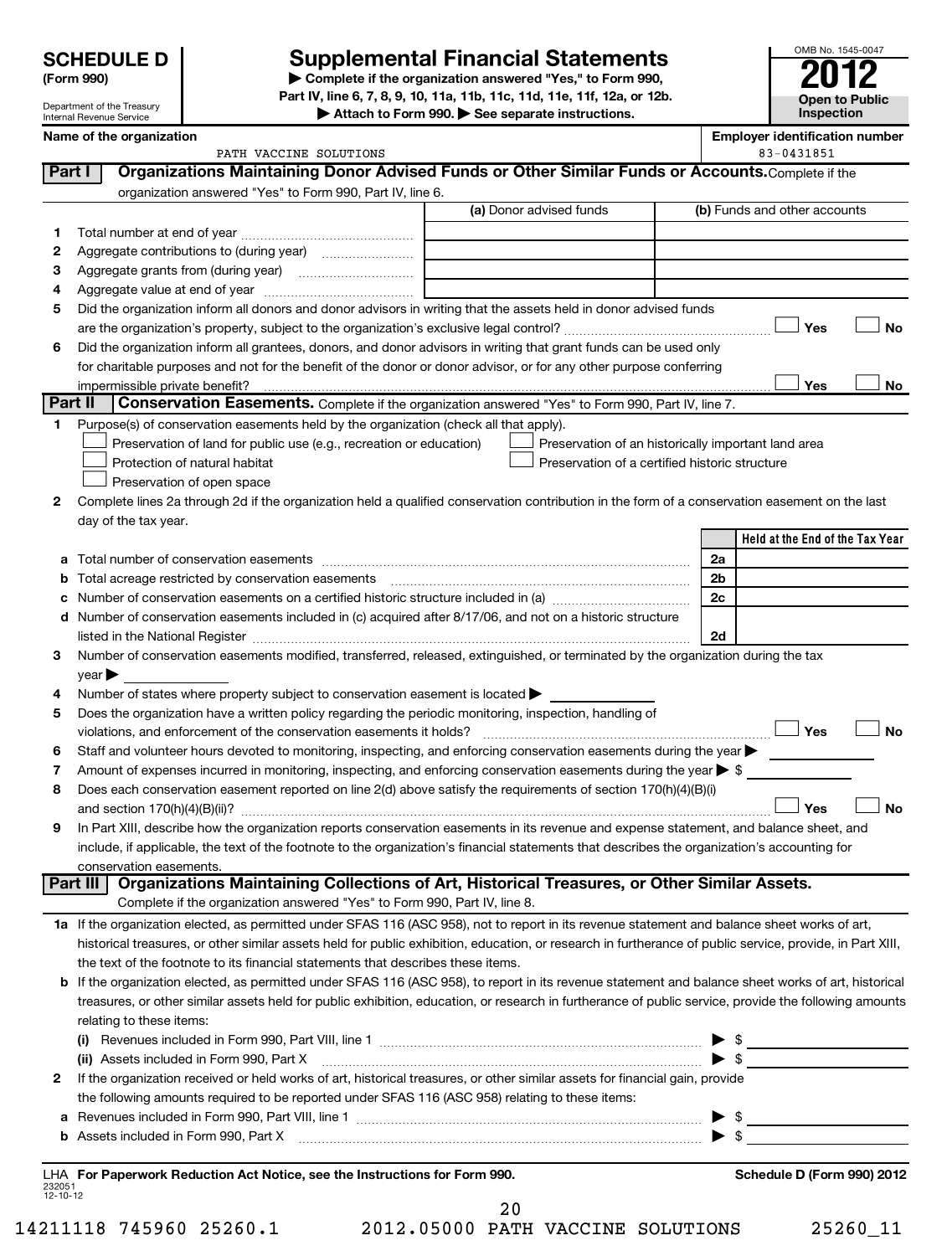|               | Schedule D (Form 990) 2012                                                                                                                                                                                                     | PATH VACCINE SOLUTIONS                  |                |                                                                                                                                                                                                                                |                 | 83-0431851 |                | Page 2                     |
|---------------|--------------------------------------------------------------------------------------------------------------------------------------------------------------------------------------------------------------------------------|-----------------------------------------|----------------|--------------------------------------------------------------------------------------------------------------------------------------------------------------------------------------------------------------------------------|-----------------|------------|----------------|----------------------------|
|               | Part III<br>Organizations Maintaining Collections of Art, Historical Treasures, or Other Similar Assets (continued)                                                                                                            |                                         |                |                                                                                                                                                                                                                                |                 |            |                |                            |
| 3             | Using the organization's acquisition, accession, and other records, check any of the following that are a significant use of its collection items                                                                              |                                         |                |                                                                                                                                                                                                                                |                 |            |                |                            |
|               | (check all that apply):                                                                                                                                                                                                        |                                         |                |                                                                                                                                                                                                                                |                 |            |                |                            |
| а             | Public exhibition                                                                                                                                                                                                              | d                                       |                | Loan or exchange programs                                                                                                                                                                                                      |                 |            |                |                            |
| b             | Scholarly research                                                                                                                                                                                                             |                                         |                | Other and the control of the control of the control of the control of the control of the control of the control of the control of the control of the control of the control of the control of the control of the control of th |                 |            |                |                            |
| c             | Preservation for future generations                                                                                                                                                                                            |                                         |                |                                                                                                                                                                                                                                |                 |            |                |                            |
| 4             | Provide a description of the organization's collections and explain how they further the organization's exempt purpose in Part XIII.                                                                                           |                                         |                |                                                                                                                                                                                                                                |                 |            |                |                            |
| 5             | During the year, did the organization solicit or receive donations of art, historical treasures, or other similar assets                                                                                                       |                                         |                |                                                                                                                                                                                                                                |                 |            |                |                            |
|               | Part IV                                                                                                                                                                                                                        |                                         |                |                                                                                                                                                                                                                                |                 |            | Yes            | No                         |
|               | <b>Escrow and Custodial Arrangements.</b> Complete if the organization answered "Yes" to Form 990, Part IV, line 9, or<br>reported an amount on Form 990, Part X, line 21.                                                     |                                         |                |                                                                                                                                                                                                                                |                 |            |                |                            |
|               |                                                                                                                                                                                                                                |                                         |                |                                                                                                                                                                                                                                |                 |            |                |                            |
|               | 1a Is the organization an agent, trustee, custodian or other intermediary for contributions or other assets not included                                                                                                       |                                         |                |                                                                                                                                                                                                                                |                 |            | Yes            | <b>No</b>                  |
|               | b If "Yes," explain the arrangement in Part XIII and complete the following table:                                                                                                                                             |                                         |                |                                                                                                                                                                                                                                |                 |            |                |                            |
|               |                                                                                                                                                                                                                                |                                         |                |                                                                                                                                                                                                                                |                 |            | Amount         |                            |
|               |                                                                                                                                                                                                                                |                                         |                |                                                                                                                                                                                                                                | 1c              |            |                |                            |
|               | c Beginning balance measurements and the contract of the contract of the contract of the contract of the contract of the contract of the contract of the contract of the contract of the contract of the contract of the contr |                                         |                |                                                                                                                                                                                                                                | 1d              |            |                |                            |
| е             | Distributions during the year measurement contains and all the state of the state of the state of the state of                                                                                                                 |                                         |                |                                                                                                                                                                                                                                | 1e              |            |                |                            |
| f.            |                                                                                                                                                                                                                                |                                         |                |                                                                                                                                                                                                                                | 1f              |            |                |                            |
|               |                                                                                                                                                                                                                                |                                         |                |                                                                                                                                                                                                                                |                 |            | Yes            | No                         |
|               |                                                                                                                                                                                                                                |                                         |                |                                                                                                                                                                                                                                |                 |            |                |                            |
| <b>Part V</b> | <b>Endowment Funds.</b> Complete if the organization answered "Yes" to Form 990, Part IV, line 10.                                                                                                                             |                                         |                |                                                                                                                                                                                                                                |                 |            |                |                            |
|               |                                                                                                                                                                                                                                | (a) Current year                        | (b) Prior year | (c) Two years back $\vert$ (d) Three years back $\vert$ (e) Four years back                                                                                                                                                    |                 |            |                |                            |
|               |                                                                                                                                                                                                                                |                                         |                |                                                                                                                                                                                                                                |                 |            |                |                            |
| b             |                                                                                                                                                                                                                                |                                         |                |                                                                                                                                                                                                                                |                 |            |                |                            |
|               | Net investment earnings, gains, and losses                                                                                                                                                                                     |                                         |                |                                                                                                                                                                                                                                |                 |            |                |                            |
|               |                                                                                                                                                                                                                                |                                         |                |                                                                                                                                                                                                                                |                 |            |                |                            |
|               | e Other expenditures for facilities                                                                                                                                                                                            |                                         |                |                                                                                                                                                                                                                                |                 |            |                |                            |
|               | and programs                                                                                                                                                                                                                   |                                         |                |                                                                                                                                                                                                                                |                 |            |                |                            |
|               |                                                                                                                                                                                                                                |                                         |                |                                                                                                                                                                                                                                |                 |            |                |                            |
| g             | End of year balance                                                                                                                                                                                                            |                                         |                |                                                                                                                                                                                                                                |                 |            |                |                            |
| 2             | Provide the estimated percentage of the current year end balance (line 1g, column (a)) held as:                                                                                                                                |                                         |                |                                                                                                                                                                                                                                |                 |            |                |                            |
| а             | Board designated or quasi-endowment >                                                                                                                                                                                          |                                         |                |                                                                                                                                                                                                                                |                 |            |                |                            |
| b             | Permanent endowment                                                                                                                                                                                                            | %                                       |                |                                                                                                                                                                                                                                |                 |            |                |                            |
|               | c Temporarily restricted endowment $\blacktriangleright$                                                                                                                                                                       | %                                       |                |                                                                                                                                                                                                                                |                 |            |                |                            |
|               | The percentages in lines 2a, 2b, and 2c should equal 100%.                                                                                                                                                                     |                                         |                |                                                                                                                                                                                                                                |                 |            |                |                            |
|               | 3a Are there endowment funds not in the possession of the organization that are held and administered for the organization                                                                                                     |                                         |                |                                                                                                                                                                                                                                |                 |            |                |                            |
|               | by:                                                                                                                                                                                                                            |                                         |                |                                                                                                                                                                                                                                |                 |            |                | Yes<br>No                  |
|               |                                                                                                                                                                                                                                |                                         |                |                                                                                                                                                                                                                                |                 |            | 3a(i)          |                            |
|               |                                                                                                                                                                                                                                |                                         |                |                                                                                                                                                                                                                                |                 |            | 3a(ii)         |                            |
|               |                                                                                                                                                                                                                                |                                         |                |                                                                                                                                                                                                                                |                 |            | 3b             |                            |
|               | Describe in Part XIII the intended uses of the organization's endowment funds.                                                                                                                                                 |                                         |                |                                                                                                                                                                                                                                |                 |            |                |                            |
|               | Land, Buildings, and Equipment. See Form 990, Part X, line 10.<br><b>Part VI</b>                                                                                                                                               |                                         |                |                                                                                                                                                                                                                                |                 |            |                |                            |
|               | Description of property                                                                                                                                                                                                        | (a) Cost or other<br>basis (investment) |                | (b) Cost or other                                                                                                                                                                                                              | (c) Accumulated |            | (d) Book value |                            |
|               |                                                                                                                                                                                                                                |                                         |                | basis (other)                                                                                                                                                                                                                  | depreciation    |            |                |                            |
|               |                                                                                                                                                                                                                                |                                         |                |                                                                                                                                                                                                                                |                 |            |                |                            |
|               |                                                                                                                                                                                                                                |                                         |                |                                                                                                                                                                                                                                |                 |            |                |                            |
|               |                                                                                                                                                                                                                                |                                         |                | 37,428.                                                                                                                                                                                                                        |                 | 18,263     |                | 19,165.                    |
|               |                                                                                                                                                                                                                                |                                         |                |                                                                                                                                                                                                                                |                 |            |                |                            |
|               | Total. Add lines 1a through 1e. (Column (d) must equal Form 990, Part X, column (B), line 10(c).)                                                                                                                              |                                         |                |                                                                                                                                                                                                                                |                 |            |                | 19,165.                    |
|               |                                                                                                                                                                                                                                |                                         |                |                                                                                                                                                                                                                                |                 |            |                | Schedule D (Form 990) 2012 |
|               |                                                                                                                                                                                                                                |                                         |                |                                                                                                                                                                                                                                |                 |            |                |                            |

232052 12-10-12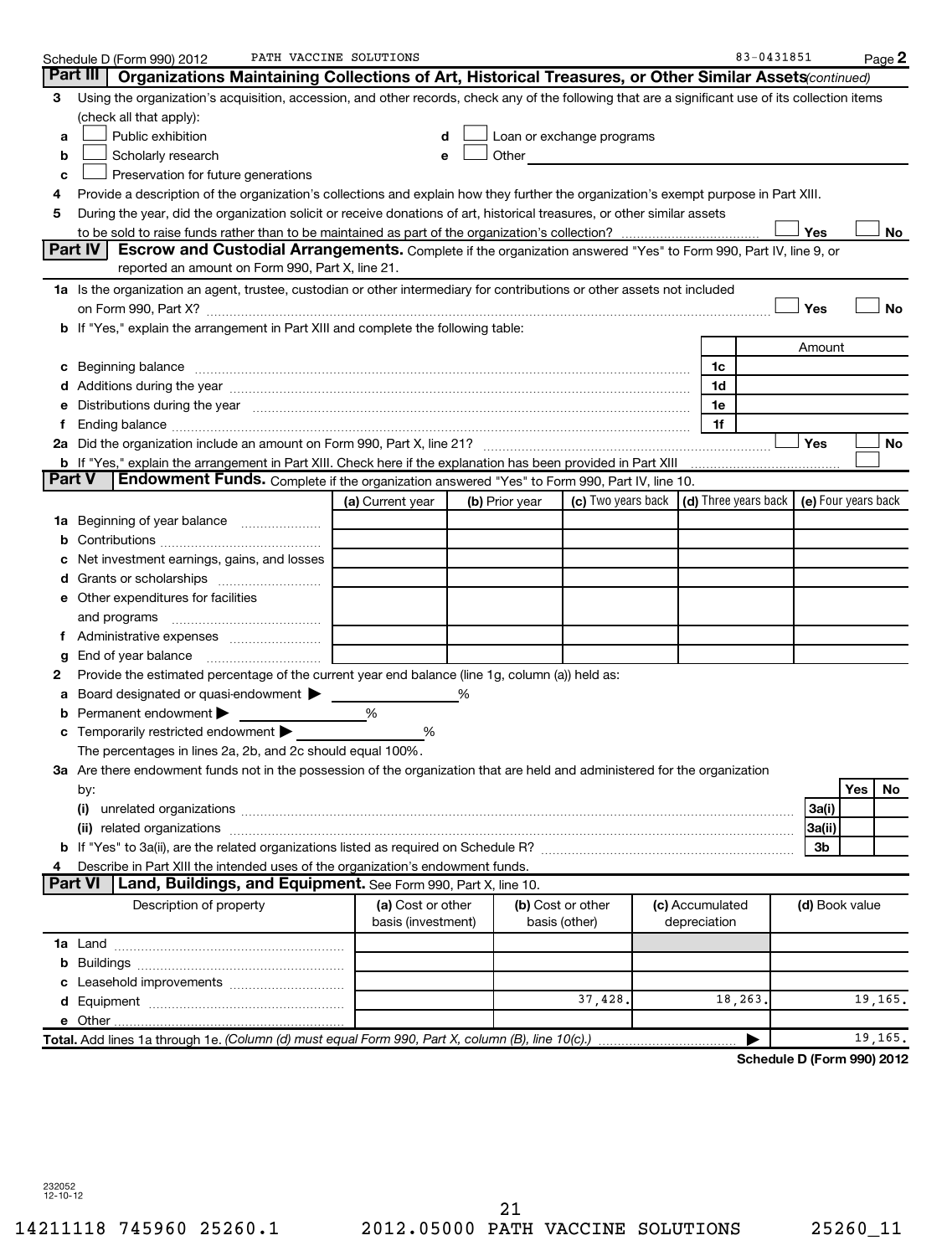| PATH VACCINE SOLUTIONS<br>Schedule D (Form 990) 2012                                                                                                    |                 |                | 83-0431851                                                | Page 3         |
|---------------------------------------------------------------------------------------------------------------------------------------------------------|-----------------|----------------|-----------------------------------------------------------|----------------|
| Part VII Investments - Other Securities. See Form 990, Part X, line 12.                                                                                 |                 |                |                                                           |                |
| (a) Description of security or category (including name of security)                                                                                    | (b) Book value  |                | (c) Method of valuation: Cost or end-of-year market value |                |
| (1) Financial derivatives                                                                                                                               |                 |                |                                                           |                |
|                                                                                                                                                         |                 |                |                                                           |                |
| (3) Other                                                                                                                                               |                 |                |                                                           |                |
| (A)                                                                                                                                                     |                 |                |                                                           |                |
| (B)                                                                                                                                                     |                 |                |                                                           |                |
| (C)                                                                                                                                                     |                 |                |                                                           |                |
| (D)                                                                                                                                                     |                 |                |                                                           |                |
| (E)                                                                                                                                                     |                 |                |                                                           |                |
| (F)                                                                                                                                                     |                 |                |                                                           |                |
|                                                                                                                                                         |                 |                |                                                           |                |
| (G)                                                                                                                                                     |                 |                |                                                           |                |
| (H)                                                                                                                                                     |                 |                |                                                           |                |
| (1)                                                                                                                                                     |                 |                |                                                           |                |
| Total. (Col. (b) must equal Form 990, Part X, col. (B) line 12.) $\blacktriangleright$                                                                  |                 |                |                                                           |                |
| Part VIII Investments - Program Related. See Form 990, Part X, line 13.                                                                                 |                 |                |                                                           |                |
| (a) Description of investment type                                                                                                                      | (b) Book value  |                | (c) Method of valuation: Cost or end-of-year market value |                |
| (1)                                                                                                                                                     |                 |                |                                                           |                |
| (2)                                                                                                                                                     |                 |                |                                                           |                |
| (3)                                                                                                                                                     |                 |                |                                                           |                |
| (4)                                                                                                                                                     |                 |                |                                                           |                |
| (5)                                                                                                                                                     |                 |                |                                                           |                |
| (6)                                                                                                                                                     |                 |                |                                                           |                |
| (7)                                                                                                                                                     |                 |                |                                                           |                |
| (8)                                                                                                                                                     |                 |                |                                                           |                |
| (9)                                                                                                                                                     |                 |                |                                                           |                |
| (10)                                                                                                                                                    |                 |                |                                                           |                |
| Total. (Col. (b) must equal Form 990, Part X, col. (B) line 13.)                                                                                        |                 |                |                                                           |                |
| Part IX Other Assets. See Form 990, Part X, line 15.                                                                                                    |                 |                |                                                           |                |
|                                                                                                                                                         | (a) Description |                |                                                           | (b) Book value |
| (1)                                                                                                                                                     |                 |                |                                                           |                |
| (2)                                                                                                                                                     |                 |                |                                                           |                |
| (3)                                                                                                                                                     |                 |                |                                                           |                |
| (4)                                                                                                                                                     |                 |                |                                                           |                |
| (5)                                                                                                                                                     |                 |                |                                                           |                |
|                                                                                                                                                         |                 |                |                                                           |                |
| (6)                                                                                                                                                     |                 |                |                                                           |                |
| (7)                                                                                                                                                     |                 |                |                                                           |                |
| (8)                                                                                                                                                     |                 |                |                                                           |                |
| (9)                                                                                                                                                     |                 |                |                                                           |                |
| (10)                                                                                                                                                    |                 |                |                                                           |                |
| Total. (Column (b) must equal Form 990, Part X, col. (B) line 15.)                                                                                      |                 |                |                                                           |                |
| Part X<br>Other Liabilities. See Form 990, Part X, line 25.                                                                                             |                 |                |                                                           |                |
| (a) Description of liability<br><u>1.</u>                                                                                                               |                 | (b) Book value |                                                           |                |
| Federal income taxes<br>(1)                                                                                                                             |                 |                |                                                           |                |
| (2)                                                                                                                                                     |                 |                |                                                           |                |
| (3)                                                                                                                                                     |                 |                |                                                           |                |
| (4)                                                                                                                                                     |                 |                |                                                           |                |
| (5)                                                                                                                                                     |                 |                |                                                           |                |
| (6)                                                                                                                                                     |                 |                |                                                           |                |
| (7)                                                                                                                                                     |                 |                |                                                           |                |
| (8)                                                                                                                                                     |                 |                |                                                           |                |
| (9)                                                                                                                                                     |                 |                |                                                           |                |
| (10)                                                                                                                                                    |                 |                |                                                           |                |
| (11)                                                                                                                                                    |                 |                |                                                           |                |
| Total. (Column (b) must equal Form 990, Part X, col. (B) line 25.)                                                                                      |                 |                |                                                           |                |
| 2. FIN 48 (ASC 740) Footnote. In Part XIII, provide the text of the footnote to the organization's financial statements that reports the organization's |                 |                |                                                           |                |
| liability for uncertain tax positions under FIN 48 (ASC 740). Check here if the text of the footnote has been provided in Part XIII                     |                 |                |                                                           |                |
|                                                                                                                                                         |                 |                |                                                           |                |

232053 12-10-12

**Schedule D (Form 990) 2012**

22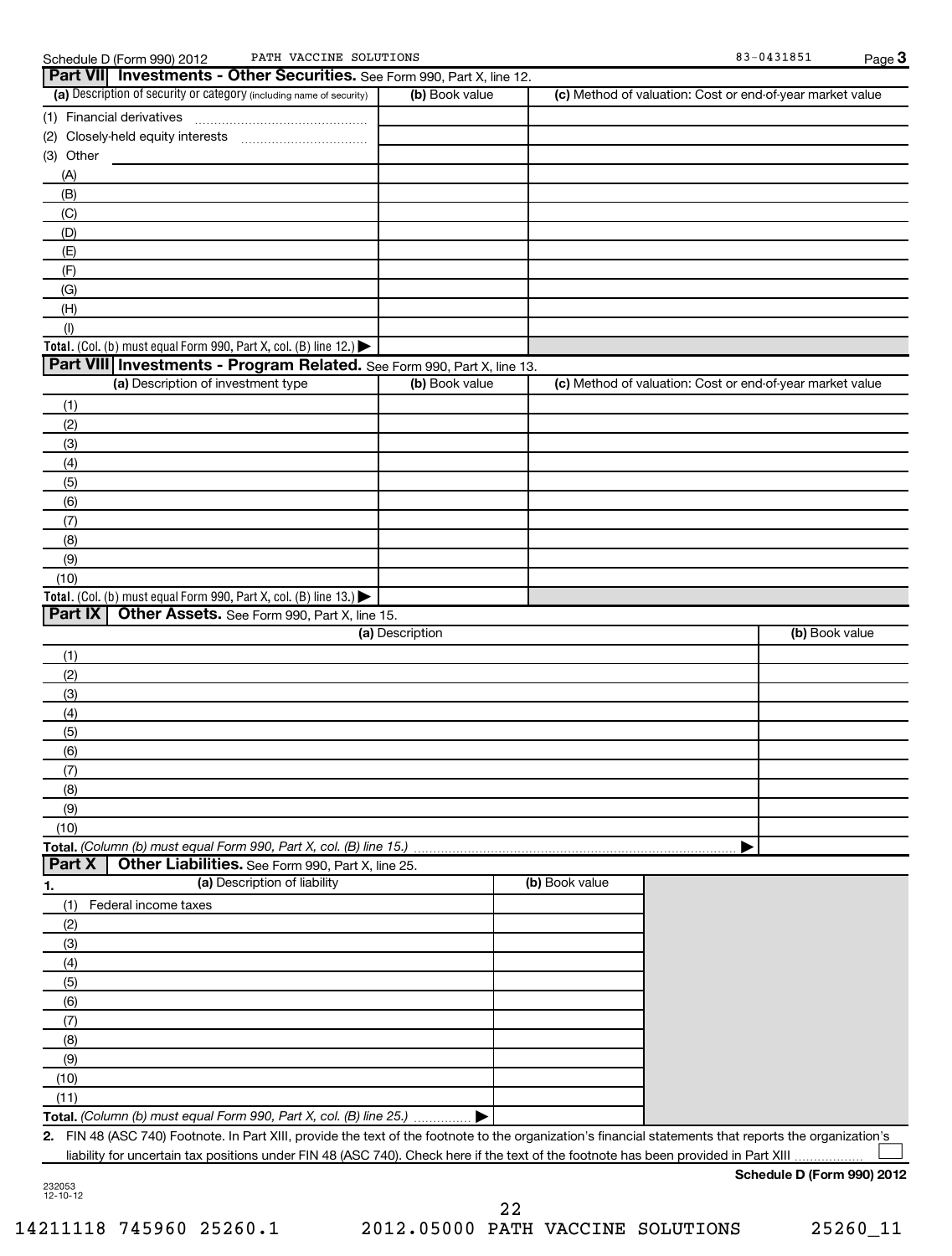|              | PATH VACCINE SOLUTIONS<br>Schedule D (Form 990) 2012                                                                                                                                                                                    |                | 83-0431851 | Page 4 |
|--------------|-----------------------------------------------------------------------------------------------------------------------------------------------------------------------------------------------------------------------------------------|----------------|------------|--------|
|              | Part XI   Reconciliation of Revenue per Audited Financial Statements With Revenue per Return                                                                                                                                            |                |            |        |
| $\mathbf{1}$ | Total revenue, gains, and other support per audited financial statements                                                                                                                                                                |                | 1.         |        |
| 2            | Amounts included on line 1 but not on Form 990, Part VIII, line 12:                                                                                                                                                                     |                |            |        |
| a            | Net unrealized gains on investments [111] www.communicalizations.communications.                                                                                                                                                        | 2a             |            |        |
|              |                                                                                                                                                                                                                                         | 2 <sub>b</sub> |            |        |
| c            |                                                                                                                                                                                                                                         | 2 <sub>c</sub> |            |        |
| d            |                                                                                                                                                                                                                                         | 2d             |            |        |
| е            | Add lines 2a through 2d <b>[10]</b> [20] <b>All and Primes 22</b> through 2d <b>[10] All and Primes 2a</b> through 2d <b>[10] All and Primes 24 in All and Primes 24 in All and Primes 20 in All and Primes 20 in All and Primes 20</b> |                | <b>2e</b>  |        |
| 3            |                                                                                                                                                                                                                                         |                | 3          |        |
|              | Amounts included on Form 990, Part VIII, line 12, but not on line 1:                                                                                                                                                                    |                |            |        |
| a            | Investment expenses not included on Form 990, Part VIII, line 7b                                                                                                                                                                        | 4a l           |            |        |
| b            | Other (Describe in Part XIII.)                                                                                                                                                                                                          | 4 <sub>h</sub> |            |        |
| c.           | Add lines 4a and 4b                                                                                                                                                                                                                     |                | 4с         |        |
| 5            |                                                                                                                                                                                                                                         |                | 5          |        |
|              | Part XII   Reconciliation of Expenses per Audited Financial Statements With Expenses per Return                                                                                                                                         |                |            |        |
| 1            |                                                                                                                                                                                                                                         |                | 1          |        |
| 2            | Amounts included on line 1 but not on Form 990, Part IX, line 25:                                                                                                                                                                       |                |            |        |
| a            |                                                                                                                                                                                                                                         | 2a             |            |        |
|              | Prior year adjustments [1111] [121] Prior year adjustments [1111] [121] [121] [121] [121] [121] [121] [121] [1                                                                                                                          | 2 <sub>b</sub> |            |        |
| c.           |                                                                                                                                                                                                                                         | 2c             |            |        |
| d            |                                                                                                                                                                                                                                         | 2d             |            |        |
| е            | Add lines 2a through 2d <b>manufactures</b> in the contract of the contract of the contract of the contract of the contract of the contract of the contract of the contract of the contract of the contract of the contract of the      |                | 2e         |        |
| 3            |                                                                                                                                                                                                                                         |                | 3          |        |
|              | Amounts included on Form 990, Part IX, line 25, but not on line 1:                                                                                                                                                                      |                |            |        |
| a            |                                                                                                                                                                                                                                         | 4a             |            |        |
| b            | Other (Describe in Part XIII.)                                                                                                                                                                                                          | 4 <sub>b</sub> |            |        |
| c.           | Add lines 4a and 4b                                                                                                                                                                                                                     |                | 4с         |        |
| 5            |                                                                                                                                                                                                                                         |                | 5          |        |
|              | Part XIII Supplemental Information                                                                                                                                                                                                      |                |            |        |
|              | Complete this part to provide the descriptions required for Part II, lines 3, 5, and 9; Part III, lines 1a and 4; Part IV, lines 1b and 2b; Part V, line 4; Part                                                                        |                |            |        |

X, line 2; Part XI, lines 2d and 4b; and Part XII, lines 2d and 4b. Also complete this part to provide any additional information.

**Schedule D (Form 990) 2012**

232054 12-10-12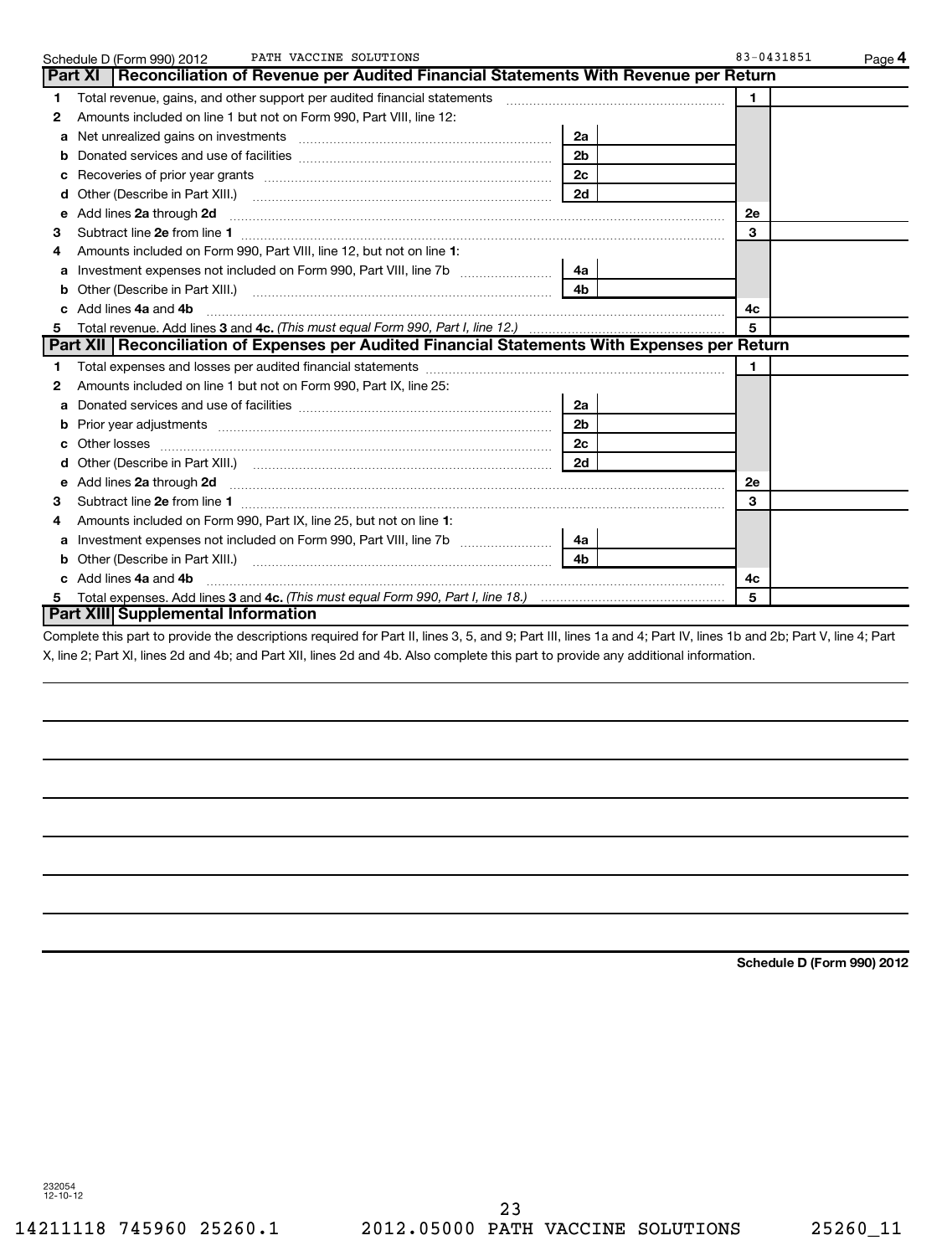| <b>SCHEDULE F</b> |  |
|-------------------|--|
| (Form 990)        |  |

Department of the Treasury

## **Statement of Activities Outside the United States**

**| Complete if the organization answered "Yes" to Form 990,**

**Part IV, line 14b, 15, or 16. and Separate instructions.** The Attach to Form 990. All See separate instructions. **The Conduction of the See Separate instructions.** The See Separate instructions. The See Separate instruc

| OMB No. 1545-0047     |
|-----------------------|
|                       |
|                       |
| <b>Open to Public</b> |
| Inspection            |

| Internal Revenue Service                             |               |                            |                                                                                                                                         |                     |                               | <b>Inspection</b>                     |
|------------------------------------------------------|---------------|----------------------------|-----------------------------------------------------------------------------------------------------------------------------------------|---------------------|-------------------------------|---------------------------------------|
| Name of the organization                             |               |                            |                                                                                                                                         |                     |                               | <b>Employer identification number</b> |
| PATH VACCINE SOLUTIONS                               |               |                            |                                                                                                                                         |                     | 83-0431851                    |                                       |
| Part I                                               |               |                            | General Information on Activities Outside the United States. Complete if the organization answered "Yes"                                |                     |                               |                                       |
| to Form 990, Part IV, line 14b.                      |               |                            |                                                                                                                                         |                     |                               |                                       |
| 1.                                                   |               |                            | For grantmakers. Does the organization maintain records to substantiate the amount of its grants and other assistance,                  |                     |                               |                                       |
|                                                      |               |                            | the grantees' eligibility for the grants or assistance, and the selection criteria used to award the grants or assistance?              |                     |                               | $\boxed{\mathbf{X}}$ Yes<br><b>No</b> |
|                                                      |               |                            |                                                                                                                                         |                     |                               |                                       |
| $\mathbf{2}$<br>United States.                       |               |                            | For grantmakers. Describe in Part V the organization's procedures for monitoring the use of its grants and other assistance outside the |                     |                               |                                       |
| 3                                                    |               |                            | Activities per Region. (The following Part I, line 3 table can be duplicated if additional space is needed.)                            |                     |                               |                                       |
| (a) Region                                           | (b) Number of | (c) Number of              | (d) Activities conducted in region                                                                                                      |                     | (e) If activity listed in (d) | (f) Total                             |
|                                                      | offices       | employees,<br>agents, and  | (by type) (e.g., fundraising, program                                                                                                   |                     | is a program service,         | expenditures                          |
|                                                      | in the region | independent<br>contractors | services, investments, grants to                                                                                                        |                     | describe specific type        | for and<br>investments                |
|                                                      |               | in region                  | recipients located in the region)                                                                                                       |                     | of service(s) in region       | in region                             |
|                                                      |               |                            |                                                                                                                                         |                     |                               |                                       |
| EAST ASIA AND THE                                    |               |                            |                                                                                                                                         | <b>WACCINES AND</b> |                               |                                       |
| PACIFIC                                              | 0             | 1                          | PROGRAM SERVICES                                                                                                                        | IMMUNIZATIONS       |                               | 430.704.                              |
|                                                      |               |                            |                                                                                                                                         |                     |                               |                                       |
|                                                      |               |                            |                                                                                                                                         |                     |                               |                                       |
| EAST ASIA AND THE                                    |               |                            |                                                                                                                                         |                     |                               |                                       |
| PACIFIC                                              | 0             | 0                          | GRANTMAKING                                                                                                                             |                     |                               | 1,039,215.                            |
|                                                      |               |                            |                                                                                                                                         |                     |                               |                                       |
|                                                      |               |                            |                                                                                                                                         | <b>VACCINES AND</b> |                               |                                       |
| <b>EUROPE</b>                                        | 0             | $\mathbf{1}$               | PROGRAM SERVICES                                                                                                                        | IMMUNIZATIONS       |                               | 1,211,597.                            |
|                                                      |               |                            |                                                                                                                                         |                     |                               |                                       |
|                                                      |               |                            |                                                                                                                                         |                     |                               |                                       |
|                                                      |               |                            |                                                                                                                                         |                     |                               |                                       |
| <b>EUROPE</b>                                        | 0             | 0                          | <b>GRANTMAKING</b>                                                                                                                      |                     |                               | 1,428,434.                            |
|                                                      |               |                            |                                                                                                                                         |                     |                               |                                       |
| MIDDLE EAST AND                                      |               |                            |                                                                                                                                         | <b>VACCINES AND</b> |                               |                                       |
| NORTH AFRICA                                         | 0             | 0                          | PROGRAM SERVICES                                                                                                                        | IMMUNIZATIONS       |                               | 155.                                  |
|                                                      |               |                            |                                                                                                                                         |                     |                               |                                       |
|                                                      |               |                            |                                                                                                                                         |                     |                               |                                       |
|                                                      |               |                            |                                                                                                                                         | VACCINES AND        |                               |                                       |
| NORTH AMERICA                                        | 0             | 0                          | PROGRAM SERVICES                                                                                                                        | IMMUNIZATIONS       |                               | 56,626.                               |
|                                                      |               |                            |                                                                                                                                         |                     |                               |                                       |
|                                                      |               |                            |                                                                                                                                         |                     |                               |                                       |
| NORTH AMERICA                                        | 0             | 0                          | GRANTMAKING                                                                                                                             |                     |                               | $-59,411.$                            |
|                                                      |               |                            |                                                                                                                                         |                     |                               |                                       |
|                                                      |               |                            |                                                                                                                                         |                     |                               |                                       |
| RUSSIA AND THE NEWLY                                 |               |                            |                                                                                                                                         | <b>VACCINES AND</b> |                               |                                       |
| INDEPENDENT STATES                                   | 0             | 0                          | PROGRAM SERVICES                                                                                                                        | IMMUNIZATIONS       |                               | 548,200.                              |
| 3 a Sub-total                                        | 0             | 2                          |                                                                                                                                         |                     |                               | 4,655,520.                            |
| <b>b</b> Total from continuation<br>sheets to Part I | 0             | 5                          |                                                                                                                                         |                     |                               | 2,648,079.                            |
| c Totals (add lines 3a                               |               |                            |                                                                                                                                         |                     |                               |                                       |
| and 3b)                                              | 0             | 7                          |                                                                                                                                         |                     |                               | 7,303,599.                            |

**For Paperwork Reduction Act Notice, see the Instructions for Form 990. Schedule F (Form 990) 2012** LHA

232071 12-10-12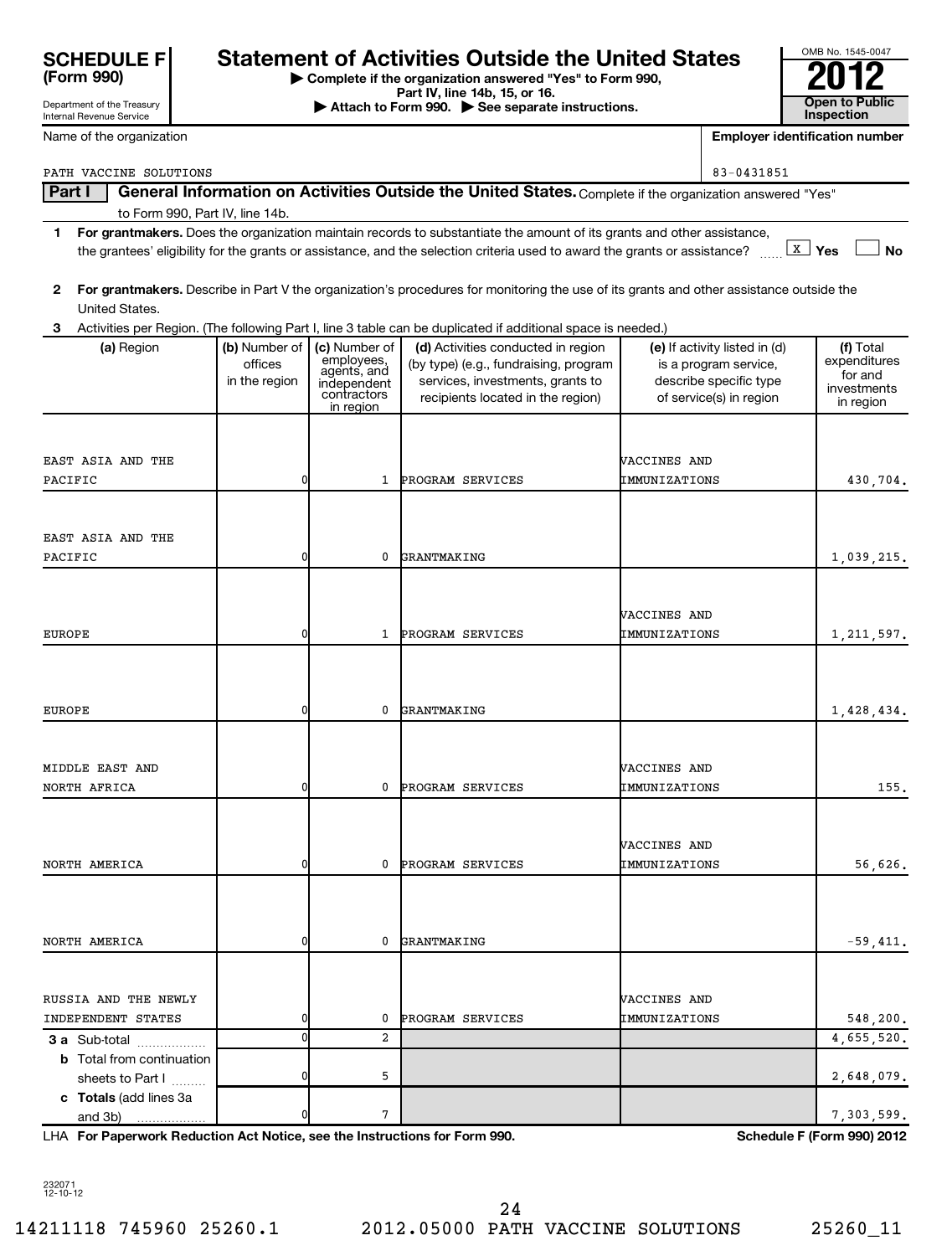| Schedule F (Form 990)                      | PATH VACCINE SOLUTIONS                                                     |   |                                                                                                                                         | 83-0431851                                                                                                  | Page 1                                  |
|--------------------------------------------|----------------------------------------------------------------------------|---|-----------------------------------------------------------------------------------------------------------------------------------------|-------------------------------------------------------------------------------------------------------------|-----------------------------------------|
| <b>Part I</b>                              |                                                                            |   | Continuation of Activities per Region. (Schedule F (Form 990), Part I, line 3)                                                          |                                                                                                             |                                         |
| (a) Region                                 | (b) Number of<br>(c) Number of<br>offices<br>employees or<br>in the region |   | (d) Activities conducted in region<br>(by type) (i.e., fundraising,<br>program services, grants to<br>recipients located in the region) | (e) If activity listed in (d)<br>is a program service,<br>describe specific type<br>of service(s) in region | (f) Total<br>expenditures<br>for region |
| RUSSIA AND THE NEWLY<br>INDEPENDENT STATES |                                                                            | 0 | GRANTMAKING                                                                                                                             |                                                                                                             | 375,000.                                |
| SOUTH AMERICA                              | ŋ                                                                          | 0 | PROGRAM SERVICES                                                                                                                        | VACCINES AND<br>IMMUNIZATIONS                                                                               | 33,470.                                 |
| SOUTH AMERICA                              |                                                                            | 0 | GRANTMAKING                                                                                                                             |                                                                                                             | $-267, 342.$                            |
| SOUTH ASIA                                 | ŋ                                                                          | 0 | PROGRAM SERVICES                                                                                                                        | MANAGEMENT & GENERAL                                                                                        | 144.                                    |
| SOUTH ASIA                                 |                                                                            | 0 | PROGRAM SERVICES                                                                                                                        | HEALTH TECHNOLOGIES                                                                                         | 1,108.                                  |
| SOUTH ASIA                                 | ŋ                                                                          | 5 | PROGRAM SERVICES                                                                                                                        | VACCINES AND<br>IMMUNIZATIONS                                                                               | 575,013.                                |
| SOUTH ASIA                                 |                                                                            | 0 | GRANTMAKING                                                                                                                             |                                                                                                             | 1,374,833.                              |
| SUB-SAHARAN AFRICA                         |                                                                            |   | 0 PROGRAM SERVICES                                                                                                                      | VACCINES AND<br>IMMUNIZATIONS                                                                               | 22,584.                                 |
|                                            |                                                                            |   |                                                                                                                                         |                                                                                                             |                                         |
| SUB-SAHARAN AFRICA                         |                                                                            |   | 0 GRANTMAKING                                                                                                                           |                                                                                                             | 533,269.                                |
| <b>Totals</b>                              |                                                                            | 5 |                                                                                                                                         |                                                                                                             | 2,648,079.                              |

232181 05-01-12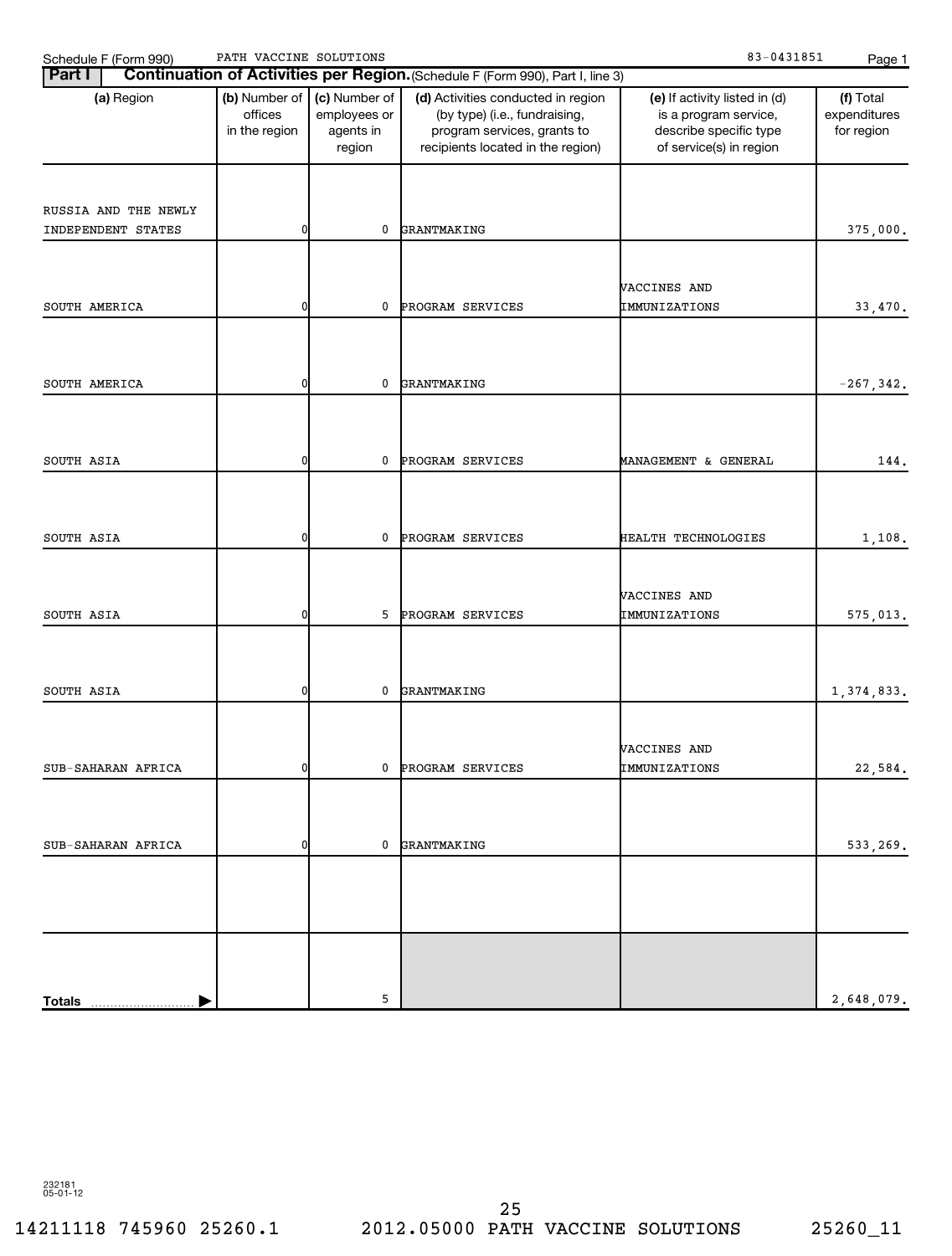|               | MACCINES AND  |                     |     |  |
|---------------|---------------|---------------------|-----|--|
| <b>EUROPE</b> | IMMUNIZATIONS | 5.643. CHECK/WIRE   | 0.1 |  |
|               |               |                     |     |  |
|               |               |                     |     |  |
|               | VACCINES AND  |                     |     |  |
| <b>EUROPE</b> | IMMUNIZATIONS | 238,956.CHECK/WIRE  | 0.  |  |
|               |               |                     |     |  |
|               |               |                     |     |  |
|               | VACCINES AND  |                     |     |  |
| <b>EUROPE</b> | IMMUNIZATIONS | 276,840. CHECK/WIRE | 0.  |  |
|               |               |                     |     |  |
|               |               |                     |     |  |
|               | VACCINES AND  |                     |     |  |
| <b>EUROPE</b> | IMMUNIZATIONS | 92.506. CHECK/WIRE  | 0.  |  |

VACCINES AND

VACCINES AND

**3** Enter total number of other organizations or entities |

the IRS, or for which the grantee or counsel has provided a section 501(c)(3) equivalency letter ~~~~~~~~~~~~~~~~~~~~~~~ |

Part II | Grants and Other Assistance to Organizations or Entities Outside the United States. Complete if the organization answered "Yes" to Form 990, Part IV, line 15, for any **(a)** Name of organization (b) IRS code section (c) Region (c) Region (d) Purpose of (e) Amount (f) Manner of (g) Amount of (h) Description (i) (a) Name of organization (f) IRS code section (c) Region (d) Purpose of (d) Am (b) IRS code section and EIN (if applicable) recipient who received more than \$5,000. Part II can be duplicated if additional space is needed. (a) Name of organization  $\begin{bmatrix} (b) \\ (c) \end{bmatrix}$  Region  $\begin{bmatrix} (c) \\ (d) \end{bmatrix}$  Purpose of grant (e) Amount of cash grant (f) Manner of cash disbursement (g) Amount of non-cash assistance (h) Description of non-cash assistance (i) Method of valuation (book, FMV, appraisal, other) EAST ASIA AND THE VACCINES AND

PACIFIC TMMUNIZATIONS | 395,000.CHECK/WIRE 0.

PACIFIC TMMUNIZATIONS | 150,000.CHECK/WIRE 0.

PACIFIC IMMUNIZATIONS | 850,817.CHECK/WIRE | 0.

EUROPE **IMMUNIZATIONS** 173,649.CHECK/WIRE 0.

26

EAST ASIA AND THE VACCINES AND

EAST ASIA AND THE VACCINES AND

**Schedule F (Form 990) 2012**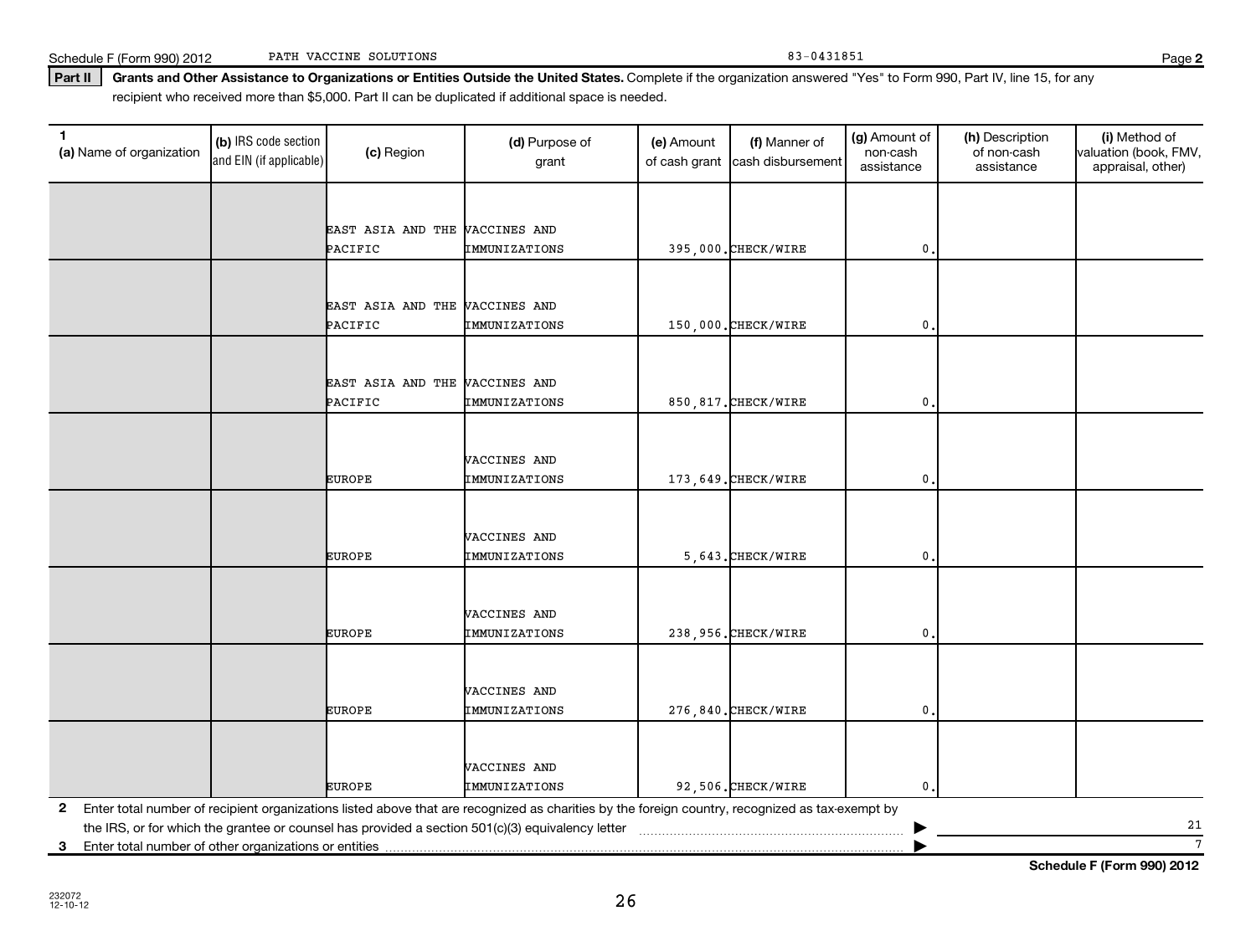|              | Schedule F (Form 990)    |                                                 | PATH VACCINE SOLUTIONS                                            |                                                                                                                                              |                             | Page 2                             |                                         |                                              |                                                             |
|--------------|--------------------------|-------------------------------------------------|-------------------------------------------------------------------|----------------------------------------------------------------------------------------------------------------------------------------------|-----------------------------|------------------------------------|-----------------------------------------|----------------------------------------------|-------------------------------------------------------------|
| Part II      |                          |                                                 |                                                                   | Continuation of Grants and Other Assistance to Organizations or Entities Outside the United States. (Schedule F (Form 990), Part II, line 1) |                             |                                    |                                         |                                              |                                                             |
| $\mathbf{1}$ | (a) Name of organization | (b) IRS code section<br>and EIN (if applicable) | (c) Region                                                        | (d) Purpose of<br>grant                                                                                                                      | (e) Amount<br>of cash grant | (f) Manner of<br>cash disbursement | (g) Amount of<br>non-cash<br>assistance | (h) Description<br>of non-cash<br>assistance | (i) Method of<br>valuation (book, FMV,<br>appraisal, other) |
|              |                          |                                                 | <b>EUROPE</b>                                                     | VACCINES AND<br>IMMUNIZATIONS                                                                                                                |                             | 198, 717. CHECK/WIRE               | $\mathbf{0}$                            |                                              |                                                             |
|              |                          |                                                 | <b>EUROPE</b>                                                     | VACCINES AND<br>IMMUNIZATIONS                                                                                                                |                             | 280,000. CHECK/WIRE                | $\mathbf{0}$                            |                                              |                                                             |
|              |                          |                                                 | <b>EUROPE</b>                                                     | VACCINES AND<br>IMMUNIZATIONS                                                                                                                |                             | 224, 585. CHECK/WIRE               | 0                                       |                                              |                                                             |
|              |                          |                                                 | <b>EUROPE</b>                                                     | <b>VACCINES AND</b><br>IMMUNIZATIONS                                                                                                         |                             | 40,000. CHECK/WIRE                 | 0,                                      |                                              |                                                             |
|              |                          |                                                 | RUSSIA AND THE<br>NEWLY INDEPENDENT VACCINES AND<br><b>STATES</b> | IMMUNIZATIONS                                                                                                                                |                             | 375,000. CHECK/WIRE                | 0                                       |                                              |                                                             |
|              |                          |                                                 | SOUTH ASIA                                                        | VACCINES AND<br>IMMUNIZATIONS                                                                                                                |                             | 41, 613. CHECK/WIRE                | $\mathbf{0}$                            |                                              |                                                             |
|              |                          |                                                 | SOUTH ASIA                                                        | VACCINES AND<br>IMMUNIZATIONS                                                                                                                |                             | 258, 659. CHECK/WIRE               | $\mathbf{0}$                            |                                              |                                                             |
|              |                          |                                                 | SOUTH ASIA                                                        | VACCINES AND<br>IMMUNIZATIONS                                                                                                                |                             | 228, 551. CHECK/WIRE               | $\mathbf{0}$                            |                                              |                                                             |
|              |                          |                                                 | SOUTH ASIA                                                        | VACCINES AND<br>IMMUNIZATIONS                                                                                                                |                             | 128, 732. CHECK/WIRE               | $\mathbf{0}$ .                          |                                              |                                                             |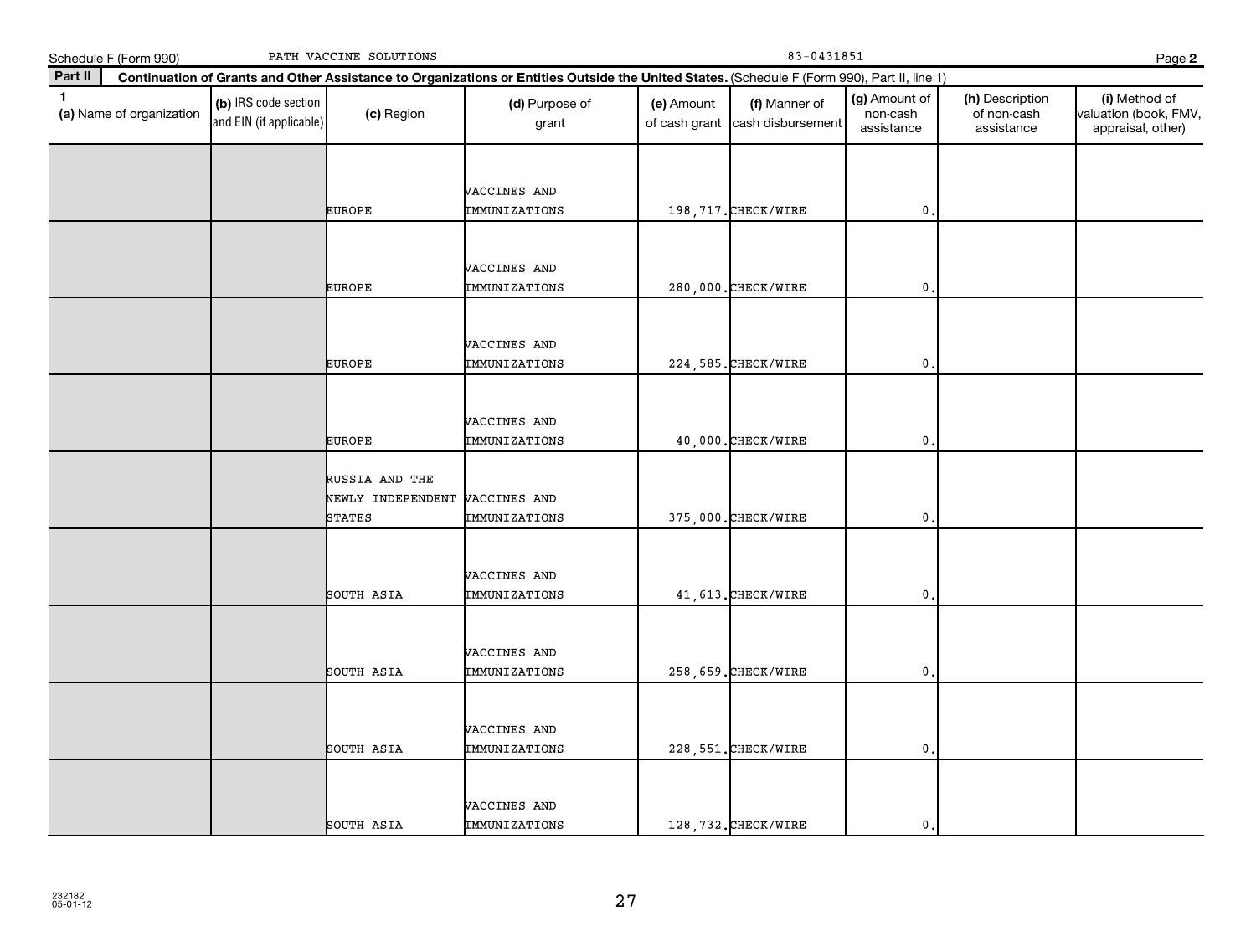|              | Schedule F (Form 990)    |                                                 | PATH VACCINE SOLUTIONS |                                                                                                                                              |                             | Page 2                             |                                         |                                              |                                                             |
|--------------|--------------------------|-------------------------------------------------|------------------------|----------------------------------------------------------------------------------------------------------------------------------------------|-----------------------------|------------------------------------|-----------------------------------------|----------------------------------------------|-------------------------------------------------------------|
| Part II      |                          |                                                 |                        | Continuation of Grants and Other Assistance to Organizations or Entities Outside the United States. (Schedule F (Form 990), Part II, line 1) |                             |                                    |                                         |                                              |                                                             |
| $\mathbf{1}$ | (a) Name of organization | (b) IRS code section<br>and EIN (if applicable) | (c) Region             | (d) Purpose of<br>grant                                                                                                                      | (e) Amount<br>of cash grant | (f) Manner of<br>cash disbursement | (g) Amount of<br>non-cash<br>assistance | (h) Description<br>of non-cash<br>assistance | (i) Method of<br>valuation (book, FMV,<br>appraisal, other) |
|              |                          |                                                 | SOUTH ASIA             | VACCINES AND<br><b>IMMUNIZATIONS</b>                                                                                                         |                             | 45, 285. CHECK/WIRE                | $\mathbf{0}$                            |                                              |                                                             |
|              |                          |                                                 | SOUTH ASIA             | VACCINES AND<br>IMMUNIZATIONS                                                                                                                |                             | 200,000. CHECK/WIRE                | $\mathbf 0$ .                           |                                              |                                                             |
|              |                          |                                                 | SOUTH ASIA             | VACCINES AND<br><b>IMMUNIZATIONS</b>                                                                                                         |                             | 34, 972. CHECK/WIRE                | 0                                       |                                              |                                                             |
|              |                          |                                                 | SOUTH ASIA             | VACCINES AND<br><b>IMMUNIZATIONS</b>                                                                                                         |                             | 43,896. CHECK/WIRE                 | 0.                                      |                                              |                                                             |
|              |                          |                                                 | SOUTH ASIA             | VACCINES AND<br><b>IMMUNIZATIONS</b>                                                                                                         |                             | 70,000. CHECK/WIRE                 | 0                                       |                                              |                                                             |
|              |                          |                                                 | SOUTH ASIA             | VACCINES AND<br><b>IMMUNIZATIONS</b>                                                                                                         |                             | 100,017. CHECK/WIRE                | $\mathbf{0}$                            |                                              |                                                             |
|              |                          |                                                 | SOUTH ASIA             | VACCINES AND<br><b>IMMUNIZATIONS</b>                                                                                                         |                             | 25, 357. CHECK/WIRE                | $\mathbf 0$ .                           |                                              |                                                             |
|              |                          |                                                 | SOUTH ASIA             | VACCINES AND<br>IMMUNIZATIONS                                                                                                                |                             | 127, 207. CHECK/WIRE               | $\mathbf 0$ .                           |                                              |                                                             |
|              |                          |                                                 | SUB-SAHARAN<br>AFRICA  | VACCINES AND<br>IMMUNIZATIONS                                                                                                                |                             | 25, 363. CHECK/WIRE                | 0.                                      |                                              |                                                             |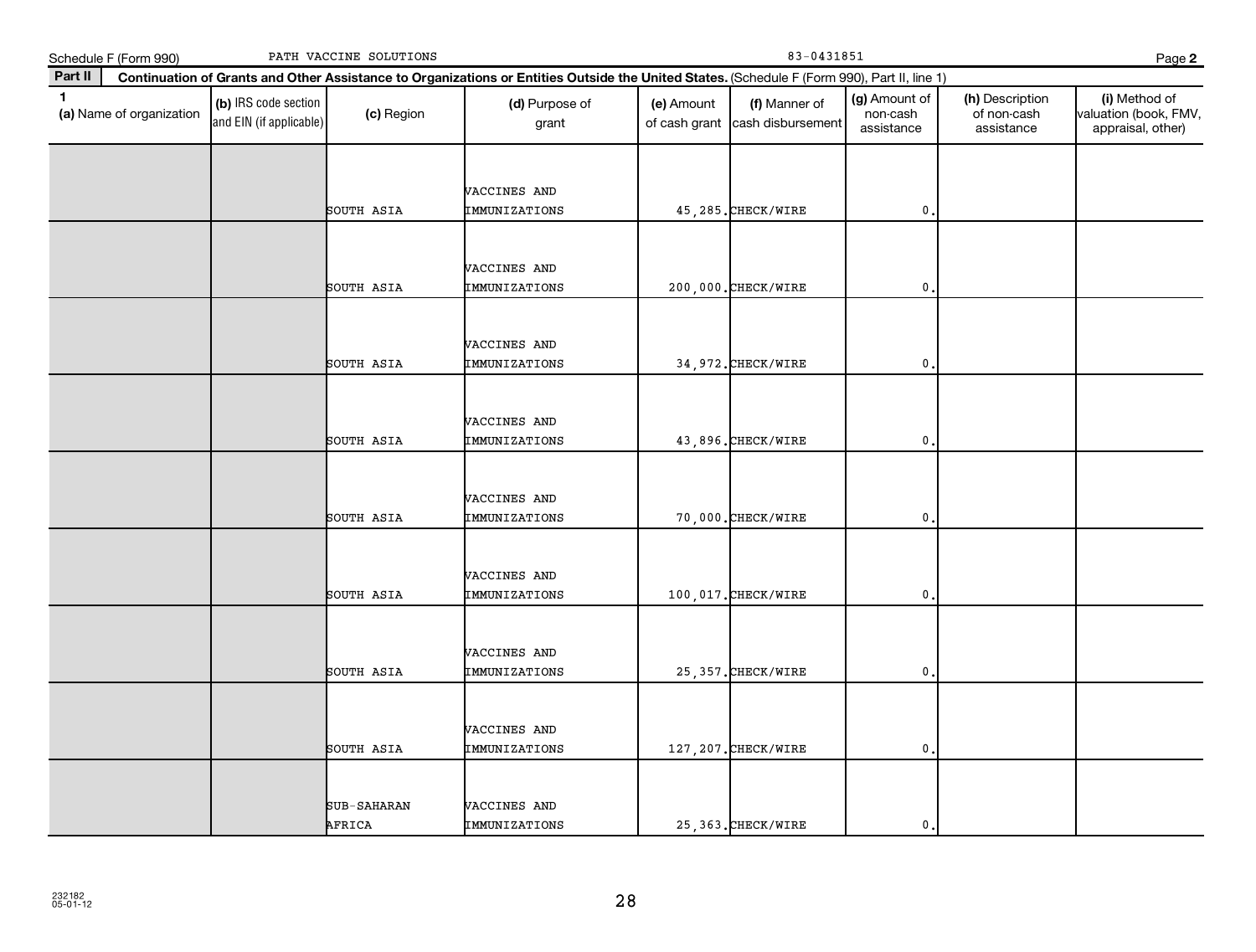|              | Schedule F (Form 990)    |                                                 | PATH VACCINE SOLUTIONS |                                                                                                                                              |            | Page 2                                           |                                         |                                              |                                                             |  |  |
|--------------|--------------------------|-------------------------------------------------|------------------------|----------------------------------------------------------------------------------------------------------------------------------------------|------------|--------------------------------------------------|-----------------------------------------|----------------------------------------------|-------------------------------------------------------------|--|--|
| Part II      |                          |                                                 |                        | Continuation of Grants and Other Assistance to Organizations or Entities Outside the United States. (Schedule F (Form 990), Part II, line 1) |            |                                                  |                                         |                                              |                                                             |  |  |
| $\mathbf{1}$ | (a) Name of organization | (b) IRS code section<br>and EIN (if applicable) | (c) Region             | (d) Purpose of<br>grant                                                                                                                      | (e) Amount | (f) Manner of<br>of cash grant cash disbursement | (g) Amount of<br>non-cash<br>assistance | (h) Description<br>of non-cash<br>assistance | (i) Method of<br>valuation (book, FMV,<br>appraisal, other) |  |  |
|              |                          |                                                 | SUB-SAHARAN<br>AFRICA  | VACCINES AND<br>IMMUNIZATIONS                                                                                                                |            | 500,000. CHECK/WIRE                              | $\mathbf{0}$ .                          |                                              |                                                             |  |  |
|              |                          |                                                 | SOUTH ASIA             | VACCINES AND<br>IMMUNIZATIONS                                                                                                                |            | 70, 544. CHECK/WIRE                              | $\mathbf 0$                             |                                              |                                                             |  |  |
|              |                          |                                                 | SUB-SAHARAN<br>AFRICA  | VACCINES AND<br>IMMUNIZATIONS                                                                                                                |            | 7,906. CHECK/WIRE                                | $\mathbf 0$ .                           |                                              |                                                             |  |  |
|              |                          |                                                 |                        |                                                                                                                                              |            |                                                  |                                         |                                              |                                                             |  |  |
|              |                          |                                                 |                        |                                                                                                                                              |            |                                                  |                                         |                                              |                                                             |  |  |
|              |                          |                                                 |                        |                                                                                                                                              |            |                                                  |                                         |                                              |                                                             |  |  |
|              |                          |                                                 |                        |                                                                                                                                              |            |                                                  |                                         |                                              |                                                             |  |  |
|              |                          |                                                 |                        |                                                                                                                                              |            |                                                  |                                         |                                              |                                                             |  |  |
|              |                          |                                                 |                        |                                                                                                                                              |            |                                                  |                                         |                                              |                                                             |  |  |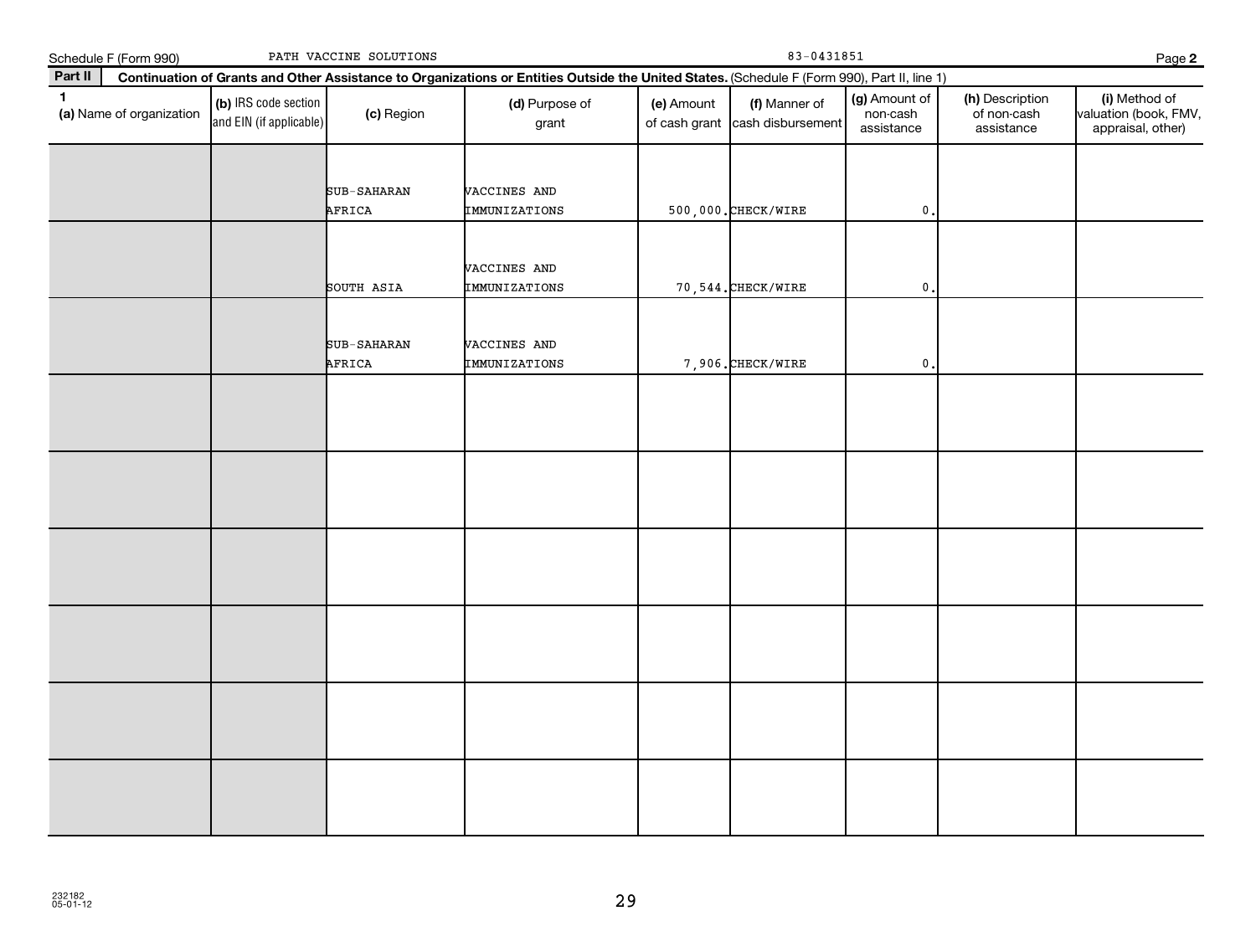| Part III can be duplicated if additional space is needed. |            |                             |                             |                                    |                                         |                                           |                                                                |
|-----------------------------------------------------------|------------|-----------------------------|-----------------------------|------------------------------------|-----------------------------------------|-------------------------------------------|----------------------------------------------------------------|
| (a) Type of grant or assistance                           | (b) Region | (c) Number of<br>recipients | (d) Amount of<br>cash grant | (e) Manner of<br>cash disbursement | (f) Amount of<br>non-cash<br>assistance | (g) Description of<br>non-cash assistance | (h) Method of<br>valuation<br>(book, FMV,<br>appraisal, other) |
|                                                           |            |                             |                             |                                    |                                         |                                           |                                                                |
|                                                           |            |                             |                             |                                    |                                         |                                           |                                                                |
|                                                           |            |                             |                             |                                    |                                         |                                           |                                                                |
|                                                           |            |                             |                             |                                    |                                         |                                           |                                                                |
|                                                           |            |                             |                             |                                    |                                         |                                           |                                                                |
|                                                           |            |                             |                             |                                    |                                         |                                           |                                                                |
|                                                           |            |                             |                             |                                    |                                         |                                           |                                                                |
|                                                           |            |                             |                             |                                    |                                         |                                           |                                                                |
|                                                           |            |                             |                             |                                    |                                         |                                           |                                                                |
|                                                           |            |                             |                             |                                    |                                         |                                           |                                                                |
|                                                           |            |                             |                             |                                    |                                         |                                           |                                                                |

Part III Grants and Other Assistance to Individuals Outside the United States. Complete if the organization answered "Yes" to Form 990, Part IV, line 16.

Schedule F (Form 990) 2012 PATH VACCINE SOLUTIONS 83-0431851

PATH VACCINE SOLUTIONS

**Schedule F (Form 990) 2012**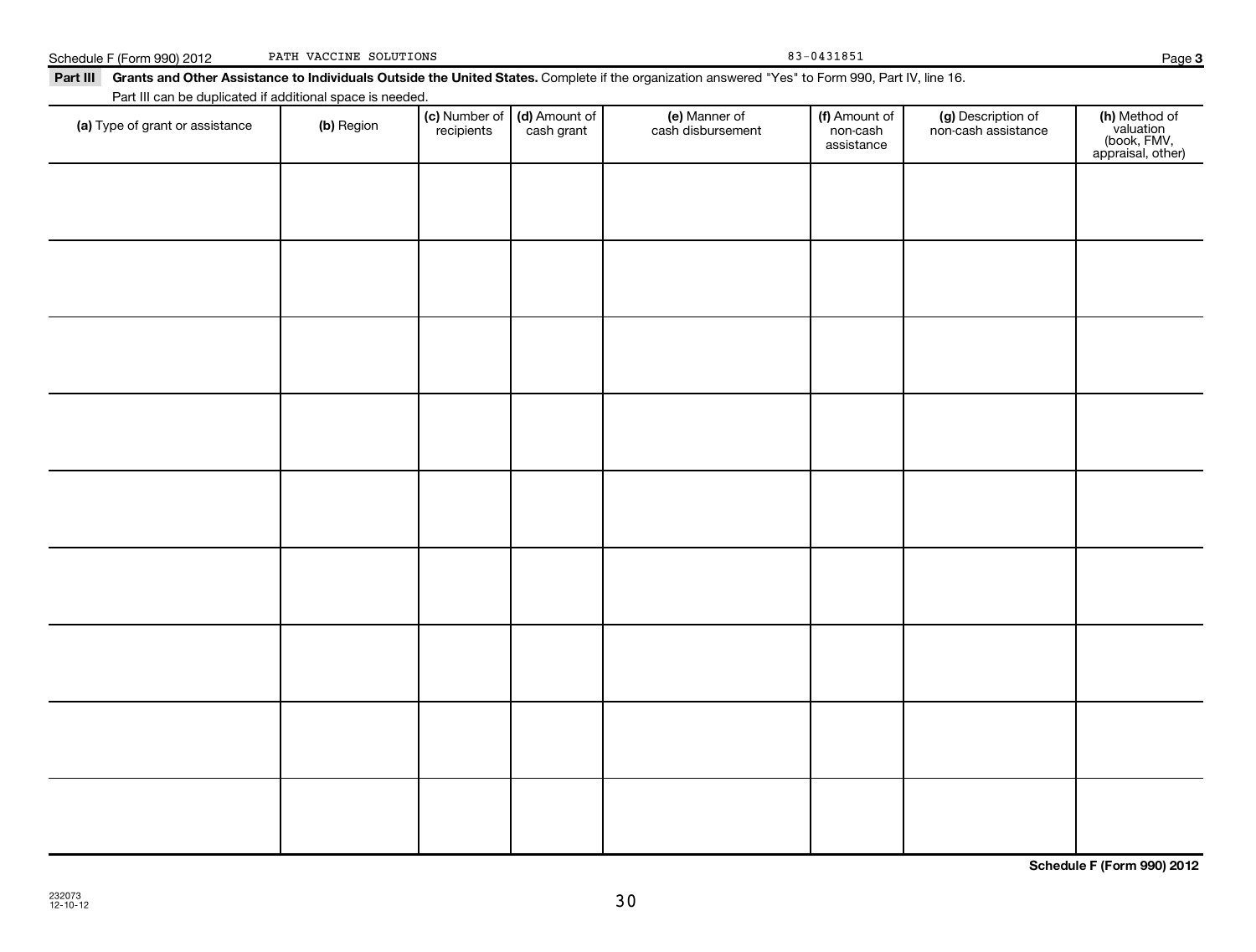|--|

| 1.           | Was the organization a U.S. transferor of property to a foreign corporation during the tax year? If "Yes," the<br>organization may be required to file Form 926, Return by a U.S. Transferor of Property to a Foreign<br>Corporation (see Instructions for Form 926)                                                                                            | X<br>Yes |   |
|--------------|-----------------------------------------------------------------------------------------------------------------------------------------------------------------------------------------------------------------------------------------------------------------------------------------------------------------------------------------------------------------|----------|---|
| $\mathbf{2}$ | Did the organization have an interest in a foreign trust during the tax year? If "Yes," the organization<br>may be required to file Form 3520, Annual Return to Report Transactions with Foreign Trusts and<br>Receipt of Certain Foreign Gifts, and/or Form 3520-A, Annual Information Return of Foreign Trust With                                            | Yes      | x |
| 3            | Did the organization have an ownership interest in a foreign corporation during the tax year? If "Yes,"<br>the organization may be required to file Form 5471, Information Return of U.S. Persons With Respect To                                                                                                                                               | Yes      | X |
| 4            | Was the organization a direct or indirect shareholder of a passive foreign investment company or a<br>qualified electing fund during the tax year? If "Yes," the organization may be required to file Form 8621,<br>Information Return by a Shareholder of a Passive Foreign Investment Company or Qualified Electing Fund.<br>(see Instructions for Form 8621) | Yes      | X |
| 5            | Did the organization have an ownership interest in a foreign partnership during the tax year? If "Yes,"<br>the organization may be required to file Form 8865, Return of U.S. Persons With Respect To Certain                                                                                                                                                   | Yes      | X |
| 6            | Did the organization have any operations in or related to any boycotting countries during the tax year? If<br>"Yes," the organization may be required to file Form 5713, International Boycott Report. (see Instructions<br>for Form 5713)                                                                                                                      | Yes      |   |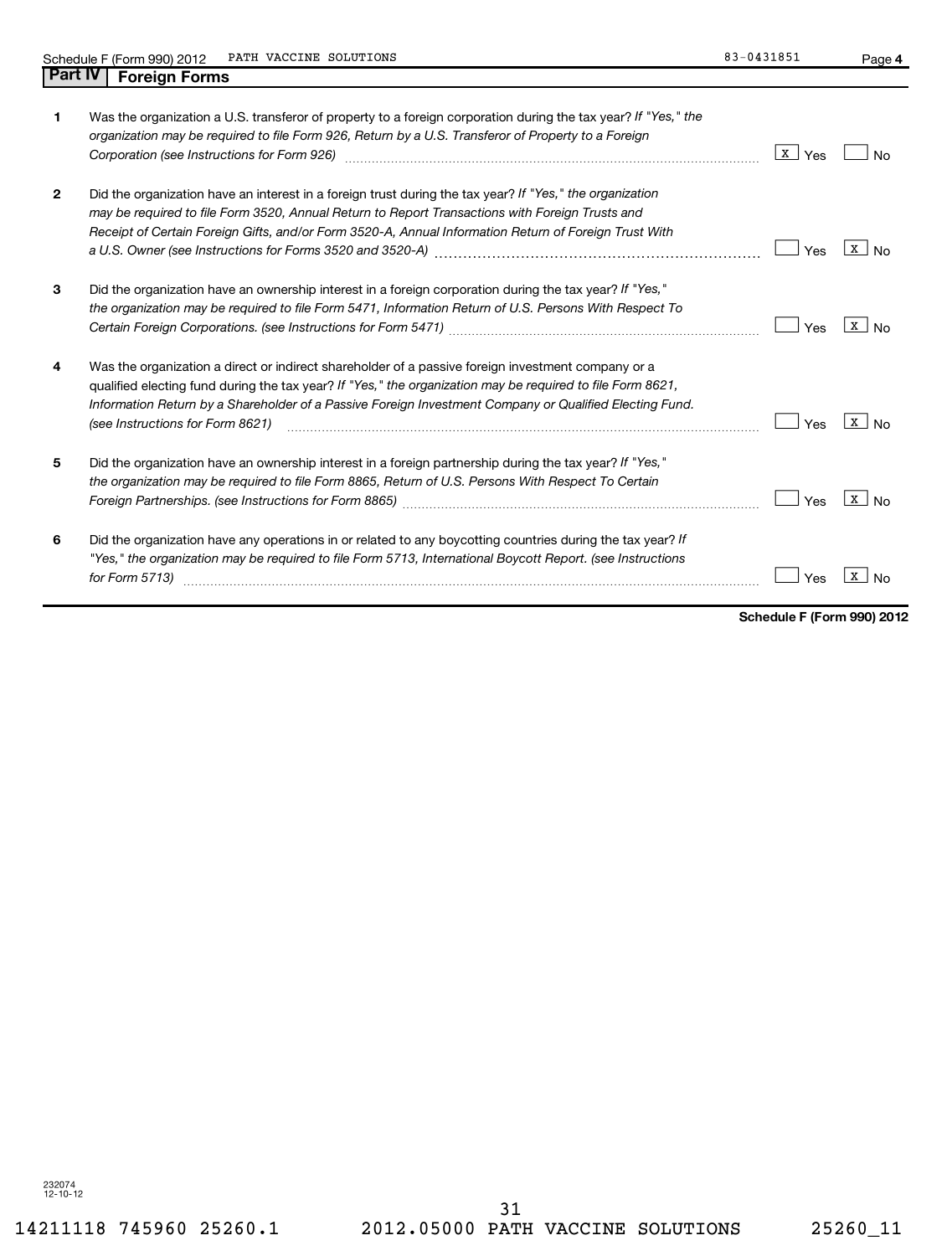| Part V<br><b>Supplemental Information</b>                                                                                                                                                                                                                                                      |
|------------------------------------------------------------------------------------------------------------------------------------------------------------------------------------------------------------------------------------------------------------------------------------------------|
| Complete this part to provide the information required by Part I, line 2 (monitoring of funds); Part I, line 3, column (f) (accounting method;<br>amounts of investments vs. expenditures per region); Part II, line 1 (accounting method); Part III (accounting method); and Part III, column |
| (c) (estimated number of recipients), as applicable. Also complete this part to provide any additional information.                                                                                                                                                                            |
| SCHEDULE F, PART I, LINE 2: SUBRECIPIENTS ARE REQUIRED TO SUBMIT PROGRESS                                                                                                                                                                                                                      |
| REPORTS, WHICH ARE REVIEWED BY RESPONSIBLE PROGRAM MANAGERS AND PROGRAM                                                                                                                                                                                                                        |
| ADMINISTRATORS TO ENSURE THAT PROGRAM GOALS ARE ATTAINED IN ACCORDANCE                                                                                                                                                                                                                         |
| WITH AGREEMENT REQUIREMENTS. THE RESPONSIBLE PROGRAM MANAGERS AND PROGRAM                                                                                                                                                                                                                      |
| ADMINISTRATORS CONTACT SUBRECIPIENTS WITH QUESTIONS AND FOLLOW UP ON ANY                                                                                                                                                                                                                       |
| CONCERNS. IN SOME CASES, SUBAWARD TERMS MAY REQUIRE SPECIFIED                                                                                                                                                                                                                                  |
| DELIVERABLES IN ADDITION TO, OR IN LIEU OF, TECHNICAL REPORTS. IN                                                                                                                                                                                                                              |
| ADDITION, DISCRETIONARY ON-SITE VISITS ARE CONDUCTED TO EVALUATE BOTH                                                                                                                                                                                                                          |
| COMPLIANCE WITH THE SCIENTIFIC OBJECTIVES OF THE PROJECT AND THE                                                                                                                                                                                                                               |
| APPROPRIATENESS OF THE SUBRECIPIENT'S ADMINISTRATIVE SYSTEMS AND                                                                                                                                                                                                                               |
| PROCESSES.                                                                                                                                                                                                                                                                                     |
|                                                                                                                                                                                                                                                                                                |
|                                                                                                                                                                                                                                                                                                |
|                                                                                                                                                                                                                                                                                                |
|                                                                                                                                                                                                                                                                                                |
|                                                                                                                                                                                                                                                                                                |
|                                                                                                                                                                                                                                                                                                |
|                                                                                                                                                                                                                                                                                                |
|                                                                                                                                                                                                                                                                                                |
|                                                                                                                                                                                                                                                                                                |
|                                                                                                                                                                                                                                                                                                |
|                                                                                                                                                                                                                                                                                                |
|                                                                                                                                                                                                                                                                                                |
|                                                                                                                                                                                                                                                                                                |
|                                                                                                                                                                                                                                                                                                |
|                                                                                                                                                                                                                                                                                                |

32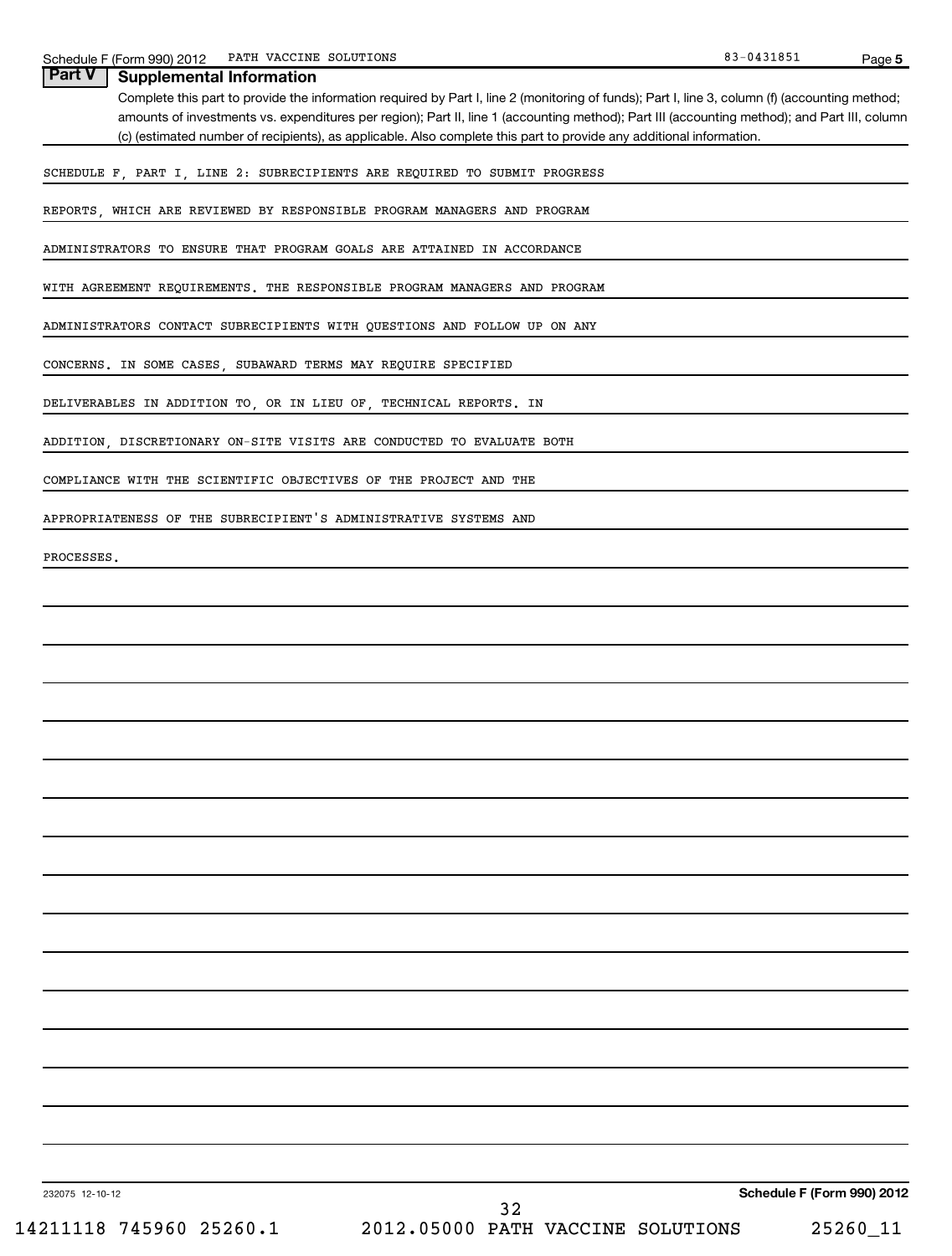| <b>SCHEDULE I</b>                                                                                                             |                                                                                                                                                                          |                            |                                                                                  |                                                                                                    |                                         |                                                                |                                           |                               | OMB No. 1545-0047                                   |                    |
|-------------------------------------------------------------------------------------------------------------------------------|--------------------------------------------------------------------------------------------------------------------------------------------------------------------------|----------------------------|----------------------------------------------------------------------------------|----------------------------------------------------------------------------------------------------|-----------------------------------------|----------------------------------------------------------------|-------------------------------------------|-------------------------------|-----------------------------------------------------|--------------------|
| (Form 990)                                                                                                                    |                                                                                                                                                                          |                            |                                                                                  | Grants and Other Assistance to Organizations,<br>Governments, and Individuals in the United States |                                         |                                                                |                                           |                               | 2012                                                |                    |
| Department of the Treasury                                                                                                    |                                                                                                                                                                          |                            | Complete if the organization answered "Yes" to Form 990, Part IV, line 21 or 22. |                                                                                                    |                                         |                                                                |                                           |                               | <b>Open to Public</b>                               |                    |
| Internal Revenue Service                                                                                                      |                                                                                                                                                                          |                            |                                                                                  | Attach to Form 990.                                                                                |                                         |                                                                |                                           |                               | <b>Inspection</b>                                   |                    |
| Name of the organization                                                                                                      | PATH VACCINE SOLUTIONS                                                                                                                                                   |                            |                                                                                  |                                                                                                    |                                         |                                                                |                                           |                               | <b>Employer identification number</b><br>83-0431851 |                    |
| Part I                                                                                                                        | <b>General Information on Grants and Assistance</b>                                                                                                                      |                            |                                                                                  |                                                                                                    |                                         |                                                                |                                           |                               |                                                     |                    |
| 1.                                                                                                                            | Does the organization maintain records to substantiate the amount of the grants or assistance, the grantees' eligibility for the grants or assistance, and the selection |                            |                                                                                  |                                                                                                    |                                         |                                                                |                                           |                               |                                                     |                    |
|                                                                                                                               |                                                                                                                                                                          |                            |                                                                                  |                                                                                                    |                                         |                                                                |                                           |                               | $\boxed{\text{X}}$ Yes                              | l No               |
| Describe in Part IV the organization's procedures for monitoring the use of grant funds in the United States.<br>$\mathbf{2}$ |                                                                                                                                                                          |                            |                                                                                  |                                                                                                    |                                         |                                                                |                                           |                               |                                                     |                    |
| Part II                                                                                                                       | Grants and Other Assistance to Governments and Organizations in the United States. Complete if the organization answered "Yes" to Form 990, Part IV, line 21, for any    |                            |                                                                                  |                                                                                                    |                                         |                                                                |                                           |                               |                                                     |                    |
|                                                                                                                               | recipient that received more than \$5,000. Part II can be duplicated if additional space is needed.                                                                      |                            |                                                                                  |                                                                                                    |                                         |                                                                |                                           |                               |                                                     |                    |
|                                                                                                                               | 1 (a) Name and address of organization<br>or government                                                                                                                  | $(b)$ EIN                  | (c) IRC section<br>if applicable                                                 | (d) Amount of<br>cash grant                                                                        | (e) Amount of<br>non-cash<br>assistance | (f) Method of<br>valuation (book,<br>FMV, appraisal,<br>other) | (g) Description of<br>non-cash assistance |                               | (h) Purpose of grant<br>or assistance               |                    |
| INC. (BPTC) - 12 GILL ST., SUITE<br>5450 - WOBURN, MA 01801-1728                                                              | BIOPROCESS TECHNOLOGY CONSULTANTS                                                                                                                                        | $10 - 0002382$             | N/A                                                                              | 7,255                                                                                              | 0                                       |                                                                |                                           | VACCINES AND<br>IMMUNIZATIONS |                                                     |                    |
| BOARD OF TRUSTEES OF LELAND<br>STANFORD JUNIOR UNIVERSITY - 2770<br>SAND HILL RD - MENLO PARK, CA<br>94025                    |                                                                                                                                                                          | 94-1156365                 | 501(C)(3)                                                                        | 11,971                                                                                             | 0                                       |                                                                |                                           | VACCINES AND<br>IMMUNIZATIONS |                                                     |                    |
| CHILDREN'S GMP, LLC<br>262 DANNY THOMAS PLACE<br>MEMPHIS, TN 38105                                                            |                                                                                                                                                                          | 62-0646012                 | 501(C)(3)                                                                        | 104,560                                                                                            | 0                                       |                                                                |                                           | VACCINES AND<br>IMMUNIZATIONS |                                                     |                    |
| CHILDREN'S HOSPITAL BOSTON<br>300 LONGWOOD AVE.<br>BOSTON, MA 02115                                                           |                                                                                                                                                                          | $04 - 2774441$ $501(C)(3)$ |                                                                                  | 377,028                                                                                            | 0                                       |                                                                |                                           | VACCINES AND<br>IMMUNIZATIONS |                                                     |                    |
| CHILDREN'S HOSPITAL BOSTON<br>300 LONGWOOD AVE.<br>BOSTON, MA 02115                                                           |                                                                                                                                                                          | $04 - 2774441$             | 501(C)(3)                                                                        | 198,310                                                                                            | 0                                       |                                                                |                                           | VACCINES AND<br>IMMUNIZATIONS |                                                     |                    |
| CINCINNATI CHILDREN'S HOSPITAL<br>MEDICAL CENTER - 3333 BURNET AVE.<br>- CINCINNATI, OH 45229                                 |                                                                                                                                                                          | $31-0833936$ $501(C)(3)$   |                                                                                  | 29,860.                                                                                            | $\mathbf{0}$ .                          |                                                                |                                           | VACCINES AND<br>IMMUNIZATIONS |                                                     |                    |
|                                                                                                                               |                                                                                                                                                                          |                            |                                                                                  |                                                                                                    |                                         |                                                                |                                           |                               |                                                     | 16.                |
|                                                                                                                               | 3 Enter total number of other organizations listed in the line 1 table                                                                                                   |                            |                                                                                  |                                                                                                    |                                         |                                                                |                                           |                               |                                                     | 3.                 |
|                                                                                                                               | 14. Exchanged British Art Nation are the location for France Co.                                                                                                         |                            |                                                                                  |                                                                                                    |                                         |                                                                |                                           |                               |                                                     | $0.001$ $(0.0101)$ |

**For Paperwork Reduction Act Notice, see the Instructions for Form 990. Schedule I (Form 990) (2012)** LHA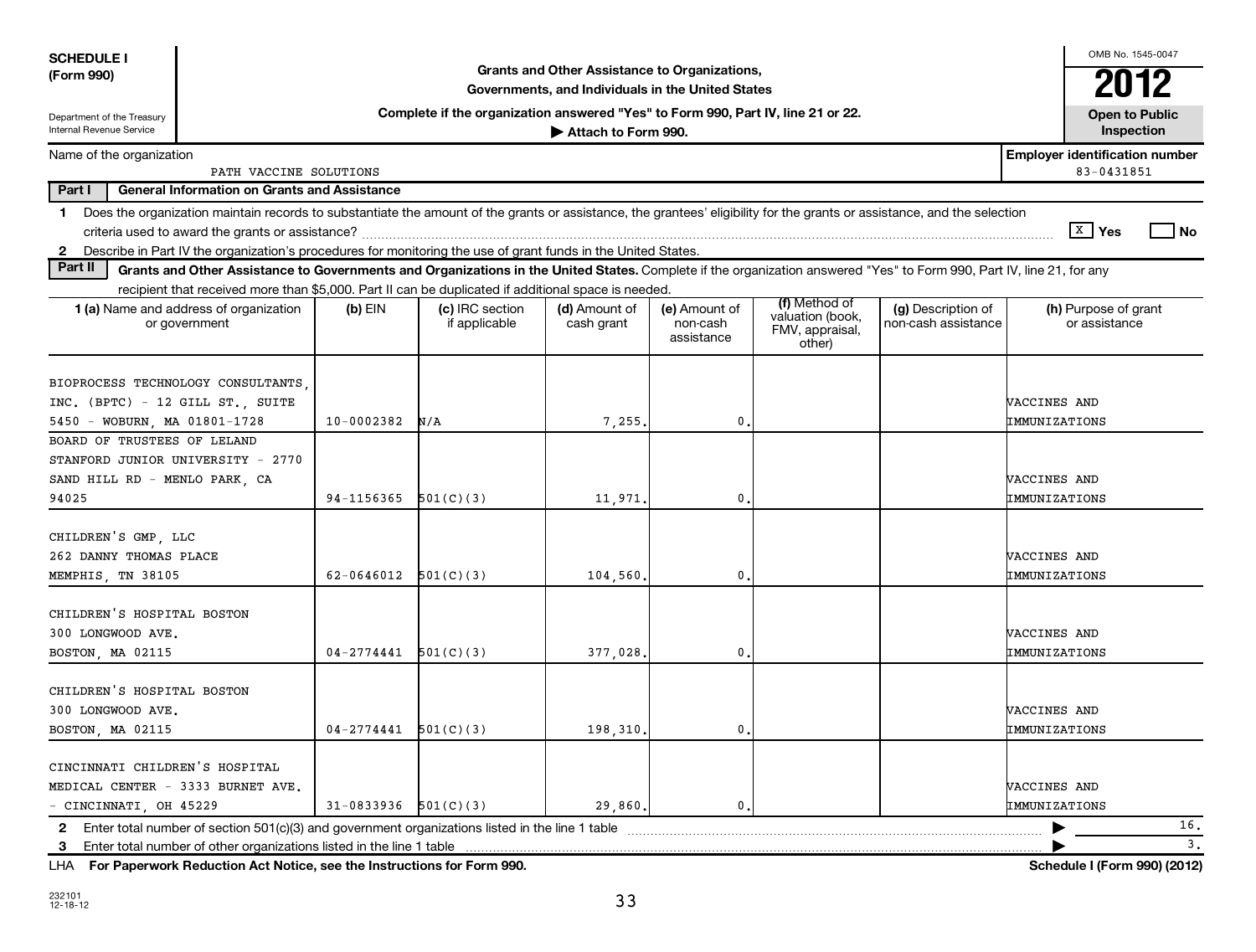| Continuation of Grants and Other Assistance to Governments and Organizations in the United States (Schedule I (Form 990), Part II.)<br>  Part II |                          |                                  |                             |                                         |                                                                |                                           |                                       |
|--------------------------------------------------------------------------------------------------------------------------------------------------|--------------------------|----------------------------------|-----------------------------|-----------------------------------------|----------------------------------------------------------------|-------------------------------------------|---------------------------------------|
| (a) Name and address of<br>organization or government                                                                                            | $(b)$ EIN                | (c) IRC section<br>if applicable | (d) Amount of<br>cash grant | (e) Amount of<br>non-cash<br>assistance | (f) Method of<br>valuation<br>(book, FMV,<br>appraisal, other) | (g) Description of<br>non-cash assistance | (h) Purpose of grant<br>or assistance |
|                                                                                                                                                  |                          |                                  |                             |                                         |                                                                |                                           |                                       |
| CINCINNATI CHILDREN'S HOSPITAL                                                                                                                   |                          |                                  |                             |                                         |                                                                |                                           |                                       |
| MEDICAL CENTER - 3333 BURNET AVE.                                                                                                                | 31-0833936               | 501(C)(3)                        | 65,144.                     | 0.                                      |                                                                |                                           | VACCINES AND                          |
| - CINCINNATI, OH 45229                                                                                                                           |                          |                                  |                             |                                         |                                                                |                                           | IMMUNIZATIONS                         |
| DIAGNOSEARCH LIFE SCIENCES, INC.                                                                                                                 |                          |                                  |                             |                                         |                                                                |                                           |                                       |
| 3805 OLD EASTON RD.                                                                                                                              |                          |                                  |                             |                                         |                                                                |                                           | VACCINES AND                          |
| DOYLESTOWN, PA 18902                                                                                                                             | 03-0507787               | 501(C)(3)                        | 25,000                      | 0.                                      |                                                                |                                           | IMMUNIZATIONS                         |
|                                                                                                                                                  |                          |                                  |                             |                                         |                                                                |                                           |                                       |
| FOOD & DRUG ADMINISTRATION (FDA)                                                                                                                 |                          |                                  |                             |                                         |                                                                |                                           |                                       |
| 10903 NEW HAMPSHIRE AVE.                                                                                                                         |                          |                                  |                             |                                         |                                                                |                                           | VACCINES AND                          |
| SILVER SPRING, MD 20093                                                                                                                          | 53-0196965               | GOVERNMENT                       | 23,330                      | 0                                       |                                                                |                                           | IMMUNIZATIONS                         |
|                                                                                                                                                  |                          |                                  |                             |                                         |                                                                |                                           |                                       |
| CHILDREN'S GMP, LLC                                                                                                                              |                          |                                  |                             |                                         |                                                                |                                           |                                       |
| 262 DANNY THOMAS PLACE                                                                                                                           |                          |                                  |                             |                                         |                                                                |                                           | VACCINES AND                          |
| MEMPHIS, TN 38105                                                                                                                                | 62-0646012               | 501(C)(3)                        | 1,194,039                   | $\mathbf{0}$                            |                                                                |                                           | IMMUNIZATIONS                         |
| JOHNS HOPKINS BLOOMBERG SCHOOL OF                                                                                                                |                          |                                  |                             |                                         |                                                                |                                           |                                       |
| PUBLIC HEALTH - 615 N. WOLFE                                                                                                                     |                          |                                  |                             |                                         |                                                                |                                           |                                       |
| STREET, W1100 - BALTIMORE, MD                                                                                                                    |                          |                                  |                             |                                         |                                                                |                                           | VACCINES AND                          |
| 21205                                                                                                                                            | 52-0595110               | 501(C)(3)                        | 488,486                     | 0.                                      |                                                                |                                           | IMMUNIZATIONS                         |
| JOHNS HOPKINS BLOOMBERG SCHOOL OF                                                                                                                |                          |                                  |                             |                                         |                                                                |                                           |                                       |
| PUBLIC HEALTH - 615 N. WOLFE                                                                                                                     |                          |                                  |                             |                                         |                                                                |                                           |                                       |
| STREET, W1100 - BALTIMORE, MD                                                                                                                    |                          |                                  |                             |                                         |                                                                |                                           | VACCINES AND                          |
| 21205                                                                                                                                            | $52-0595110$ $501(C)(3)$ |                                  | 857,942                     | 0.                                      |                                                                |                                           | IMMUNIZATIONS                         |
| JOHNS HOPKINS BLOOMBERG SCHOOL OF                                                                                                                |                          |                                  |                             |                                         |                                                                |                                           |                                       |
| PUBLIC HEALTH - 615 N. WOLFE                                                                                                                     |                          |                                  |                             |                                         |                                                                |                                           |                                       |
| STREET, W1100 - BALTIMORE, MD                                                                                                                    |                          |                                  |                             |                                         |                                                                |                                           | VACCINES AND                          |
| 21205                                                                                                                                            | 52-0595110               | 501(C)(3)                        | 256,204.                    | $\mathbf{0}$                            |                                                                |                                           | IMMUNIZATIONS                         |
|                                                                                                                                                  |                          |                                  |                             |                                         |                                                                |                                           |                                       |
| JOHNS HOPKINS UNIVERSITY                                                                                                                         |                          |                                  |                             |                                         |                                                                |                                           |                                       |
| 615 N. WOLFE STREET                                                                                                                              |                          |                                  |                             |                                         |                                                                |                                           | VACCINES AND                          |
| BALTIMORE, MD 21205                                                                                                                              | 52-0595110               | 501(C)(3)                        | 169,645.                    | 0.                                      |                                                                |                                           | IMMUNIZATIONS                         |
|                                                                                                                                                  |                          |                                  |                             |                                         |                                                                |                                           |                                       |
| JOHNS HOPKINS UNIVERSITY                                                                                                                         |                          |                                  |                             |                                         |                                                                |                                           |                                       |
| 616 N. WOLFE STREET                                                                                                                              |                          |                                  |                             |                                         |                                                                |                                           | VACCINES AND                          |
| BALTIMORE, MD 21205                                                                                                                              | $52-0595110$ $501(C)(3)$ |                                  | 89, 334.                    | 0.                                      |                                                                |                                           | IMMUNIZATIONS                         |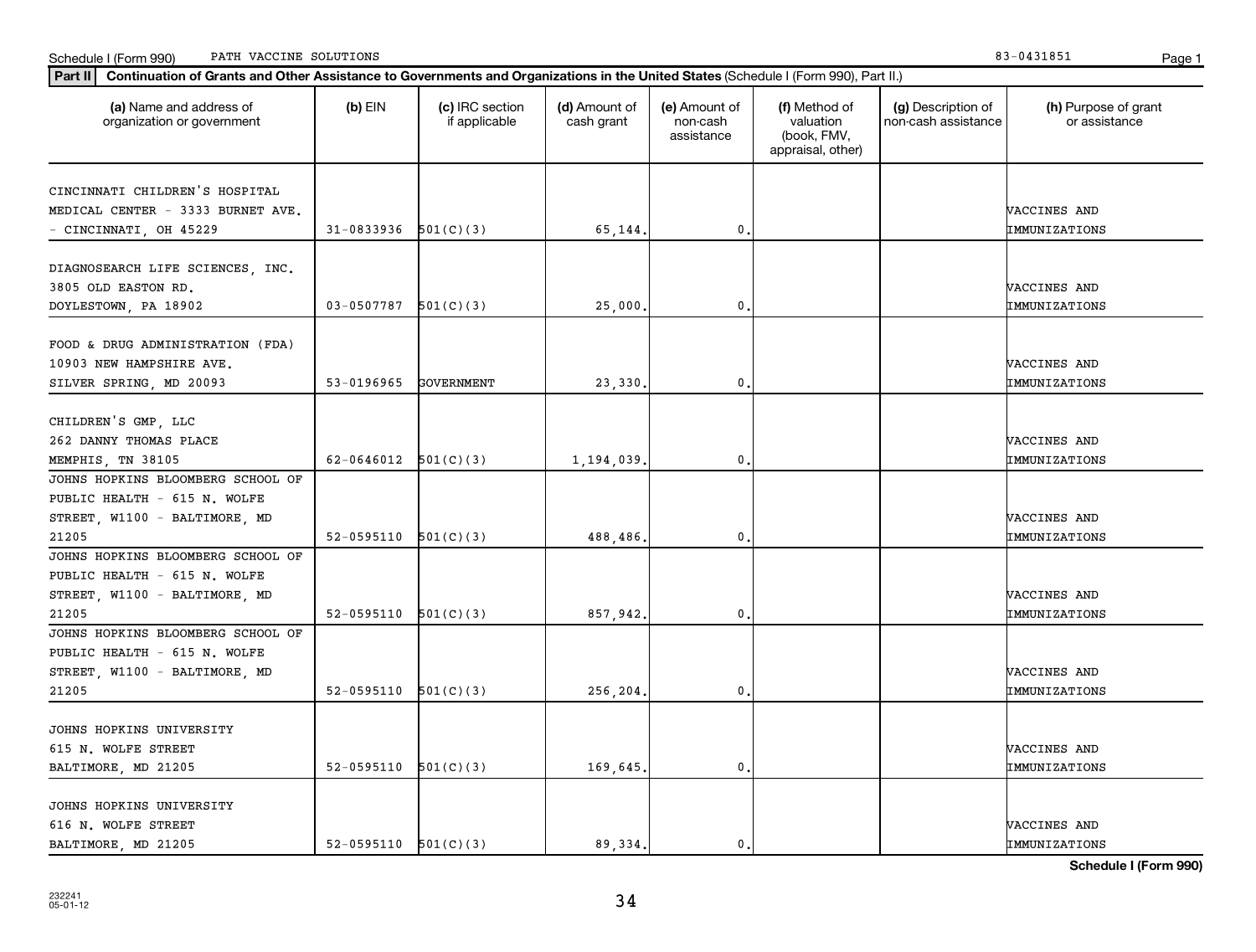| Part II   Continuation of Grants and Other Assistance to Governments and Organizations in the United States (Schedule I (Form 990), Part II.) |                          |                                  |                             |                                         |                                                                |                                           |                                       |
|-----------------------------------------------------------------------------------------------------------------------------------------------|--------------------------|----------------------------------|-----------------------------|-----------------------------------------|----------------------------------------------------------------|-------------------------------------------|---------------------------------------|
| (a) Name and address of<br>organization or government                                                                                         | $(b)$ EIN                | (c) IRC section<br>if applicable | (d) Amount of<br>cash grant | (e) Amount of<br>non-cash<br>assistance | (f) Method of<br>valuation<br>(book, FMV,<br>appraisal, other) | (g) Description of<br>non-cash assistance | (h) Purpose of grant<br>or assistance |
|                                                                                                                                               |                          |                                  |                             |                                         |                                                                |                                           |                                       |
| JOHNS HOPKINS UNIVERSITY<br>617 N. WOLFE STREET                                                                                               |                          |                                  |                             |                                         |                                                                |                                           | VACCINES AND                          |
| BALTIMORE, MD 21205                                                                                                                           | 52-0595110 $501(C)(3)$   |                                  | 826,772.                    | $\mathbf 0$ .                           |                                                                |                                           | IMMUNIZATIONS                         |
|                                                                                                                                               |                          |                                  |                             |                                         |                                                                |                                           |                                       |
| LENTIGEN CORPORATION                                                                                                                          |                          |                                  |                             |                                         |                                                                |                                           |                                       |
| 910 CLOPPER RD., SUITE 200                                                                                                                    |                          |                                  |                             |                                         |                                                                |                                           | VACCINES AND                          |
| GAITHERSBURG, MD 20878                                                                                                                        | 86-1131845               | 501(C)(3)                        | 178,948.                    | $\mathbf{0}$                            |                                                                |                                           | IMMUNIZATIONS                         |
|                                                                                                                                               |                          |                                  |                             |                                         |                                                                |                                           |                                       |
| LIQUIDIA TECHNOLOGIES INC.                                                                                                                    |                          |                                  |                             |                                         |                                                                |                                           |                                       |
| 419 DAVIS DR., SUITE 100                                                                                                                      |                          |                                  |                             |                                         |                                                                |                                           | VACCINES AND                          |
| DURHAM, NC 27713                                                                                                                              | 20-1926605               | N/A                              | 733,469.                    | $\mathbf 0$ .                           |                                                                |                                           | IMMUNIZATIONS                         |
|                                                                                                                                               |                          |                                  |                             |                                         |                                                                |                                           |                                       |
| LOVELACE RESPIRATORY RESEARCH                                                                                                                 |                          |                                  |                             |                                         |                                                                |                                           |                                       |
| INSTITUTE - 2425 RIDGECREST DR. SE                                                                                                            |                          |                                  |                             |                                         |                                                                |                                           | VACCINES AND                          |
|                                                                                                                                               | $85-0110669$ $501(C)(3)$ |                                  |                             | $\mathbf{0}$                            |                                                                |                                           | IMMUNIZATIONS                         |
| - ALBUQUERQUE, NM 87108-5127                                                                                                                  |                          |                                  | 20,000.                     |                                         |                                                                |                                           |                                       |
| MOUNT SINAI SCHOOL OF MEDICINE                                                                                                                |                          |                                  |                             |                                         |                                                                |                                           |                                       |
|                                                                                                                                               |                          |                                  |                             |                                         |                                                                |                                           |                                       |
| 1428 MADISON AVE.                                                                                                                             |                          |                                  |                             |                                         |                                                                |                                           | VACCINES AND                          |
| NEW YORK, NY 10029                                                                                                                            | 13-6171197               | 501(C)(3)                        | 440,000.                    | $\mathbf 0$ .                           |                                                                |                                           | IMMUNIZATIONS                         |
|                                                                                                                                               |                          |                                  |                             |                                         |                                                                |                                           |                                       |
| NAT. INS. OF ALLERGY & INFECTIOUS                                                                                                             |                          |                                  |                             |                                         |                                                                |                                           |                                       |
| DISEASE (NIAID) - 54943 N. MAIN                                                                                                               |                          |                                  |                             |                                         |                                                                |                                           | VACCINES AND                          |
| ST. - MATTAWAN, MI 49071                                                                                                                      | 52-0858115               | GOVERNMENT                       | 133,540,                    | $\mathbf 0$ .                           |                                                                |                                           | IMMUNIZATIONS                         |
|                                                                                                                                               |                          |                                  |                             |                                         |                                                                |                                           |                                       |
| NAVAL MEDICAL RESEARCH CENTER                                                                                                                 |                          |                                  |                             |                                         |                                                                |                                           |                                       |
| (NMRC) - 6610 ROCKLEDGE DR., SUITE                                                                                                            |                          |                                  |                             |                                         |                                                                |                                           | VACCINES AND                          |
| 2800 - BETHESDA, MD 20892-6606                                                                                                                | $47 - 0100048$           | GOVERNMENT                       | 115,230.                    | $\mathbf{0}$                            |                                                                |                                           | IMMUNIZATIONS                         |
|                                                                                                                                               |                          |                                  |                             |                                         |                                                                |                                           |                                       |
| NOVAVAX INC.                                                                                                                                  |                          |                                  |                             |                                         |                                                                |                                           |                                       |
| 20 FIRSTFIELD RD.                                                                                                                             |                          |                                  |                             |                                         |                                                                |                                           | VACCINES AND                          |
| GAITHERSBURG, MD 20878                                                                                                                        | $22 - 2816046$           | N/A                              | 1,574,400.                  | $\mathbf{0}$                            |                                                                |                                           | IMMUNIZATIONS                         |
|                                                                                                                                               |                          |                                  |                             |                                         |                                                                |                                           |                                       |
| PITTSBURGH, UNIVERSITY OF                                                                                                                     |                          |                                  |                             |                                         |                                                                |                                           |                                       |
| 4200 FIFTH AVE.                                                                                                                               |                          |                                  |                             |                                         |                                                                |                                           | VACCINES AND                          |
| PITTSBURGH, PA 15213                                                                                                                          | $25-0965591$ $501(C)(3)$ |                                  | 100,000.                    | 0.                                      |                                                                |                                           | IMMUNIZATIONS                         |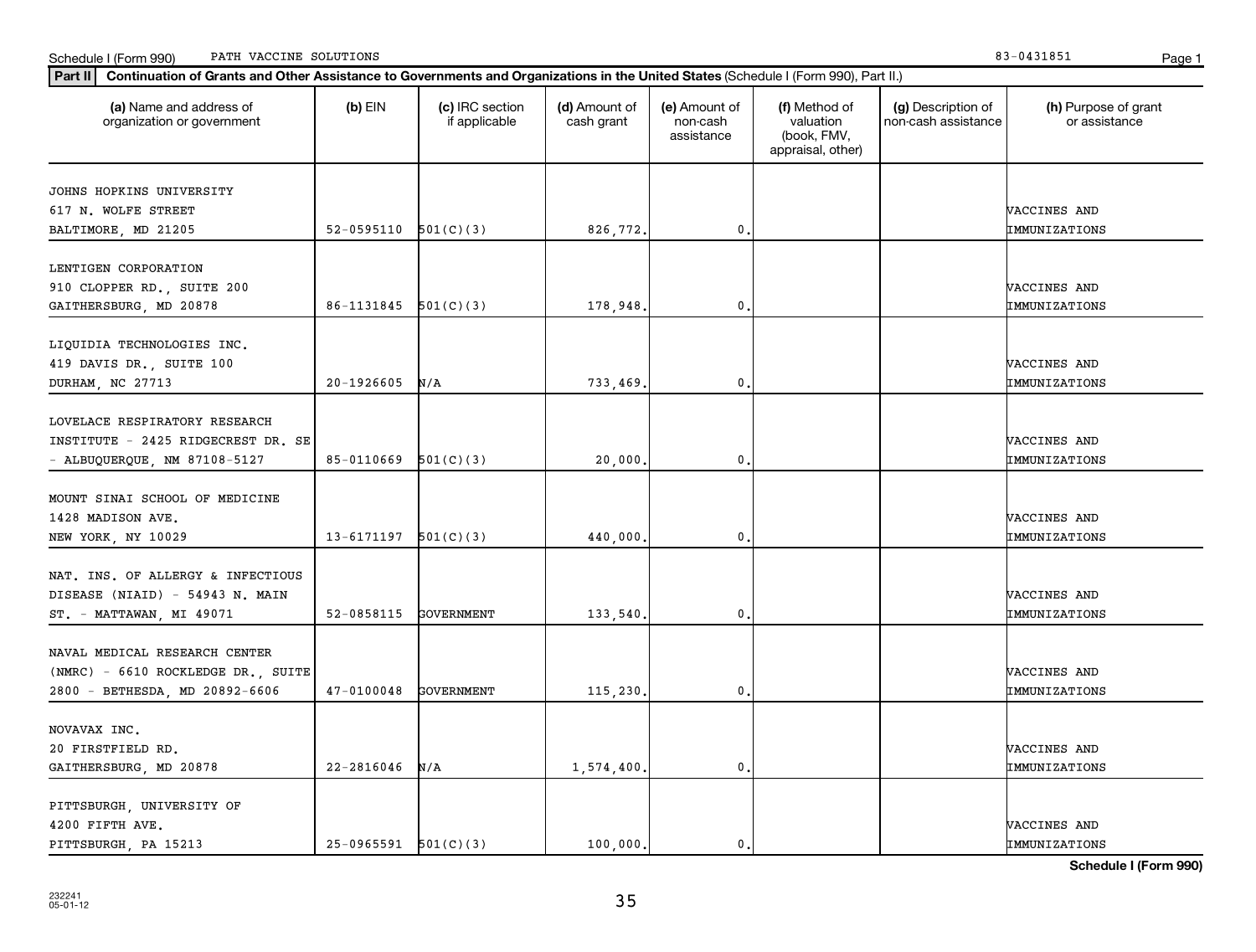| (a) Name and address of<br>organization or government | $(b)$ EIN                | (c) IRC section<br>if applicable | (d) Amount of<br>cash grant | (e) Amount of<br>non-cash<br>assistance | (f) Method of<br>valuation<br>(book, FMV,<br>appraisal, other) | (g) Description of<br>non-cash assistance | (h) Purpose of grant<br>or assistance |
|-------------------------------------------------------|--------------------------|----------------------------------|-----------------------------|-----------------------------------------|----------------------------------------------------------------|-------------------------------------------|---------------------------------------|
| PS3 CORPORATION                                       |                          |                                  |                             |                                         |                                                                |                                           |                                       |
| 13750 SAN PERDO AVE., SUITE 640                       |                          |                                  |                             |                                         |                                                                |                                           | VACCINES AND                          |
| SAN ANTONIO, TX 78232                                 | $20 - 2159069$           | N/A                              | 88,725.                     | 0                                       |                                                                |                                           | IMMUNIZATIONS                         |
|                                                       |                          |                                  |                             |                                         |                                                                |                                           |                                       |
| SABIN VACCINE INSTITUTE                               |                          |                                  |                             |                                         |                                                                |                                           |                                       |
| 2000 PENNSYLVANIA AVE., SUITE 7100                    |                          |                                  |                             |                                         |                                                                |                                           | VACCINES AND                          |
| WASHINGTON, DC 20006                                  | 06-1389829               | 501(C)(3)                        | 50,000.                     | 0                                       |                                                                |                                           | IMMUNIZATIONS                         |
|                                                       |                          |                                  |                             |                                         |                                                                |                                           |                                       |
| SEATTLE CHILDREN'S HOSPITAL                           |                          |                                  |                             |                                         |                                                                |                                           |                                       |
| 4800 SAND POINT WAY NE                                |                          |                                  |                             |                                         |                                                                |                                           | VACCINES AND                          |
| SEATTLE, WA 98105                                     | 90-0231200               | 501(C)(3)                        | 20, 115.                    | $\mathbf 0$ .                           |                                                                |                                           | IMMUNIZATIONS                         |
| PROGRAM FOR APPROPRIATE TECHNOLOGY                    |                          |                                  |                             |                                         |                                                                |                                           |                                       |
| IN HEALTH - 2201 WESTLAKE AVE.,                       |                          |                                  |                             |                                         |                                                                |                                           |                                       |
|                                                       | 91-1157127               | 501(C)(3)                        |                             | 0                                       |                                                                |                                           |                                       |
| SUITE 200 - SEATTLE, WA 98121                         |                          |                                  | 12,756,027.                 |                                         |                                                                |                                           | N/A                                   |
| THE BOARD OF TRUSTEES OF THE                          |                          |                                  |                             |                                         |                                                                |                                           |                                       |
| UNIVERSITY OF ALABAMA - 719                           |                          |                                  |                             |                                         |                                                                |                                           |                                       |
| UNIVERSITY BLVD - TUSCALOOSA, AL                      |                          |                                  |                             |                                         |                                                                |                                           | VACCINES AND                          |
| 35401                                                 | 63-6001138               | 501(C)(3)                        | 14,295.                     | 0                                       |                                                                |                                           | IMMUNIZATIONS                         |
| THE BOARD OF TRUSTEES OF THE                          |                          |                                  |                             |                                         |                                                                |                                           |                                       |
| UNIVERSITY OF ALABAMA - 719                           |                          |                                  |                             |                                         |                                                                |                                           |                                       |
| UNIVERSITY BLVD - TUSCALOOSA, AL                      |                          |                                  |                             |                                         |                                                                |                                           | VACCINES AND                          |
| 35401                                                 | 63-6001138               | 501(C)(3)                        | 424,207.                    | $\mathbf 0$ .                           |                                                                |                                           | IMMUNIZATIONS                         |
| JOHNS HOPKINS UNIVERSITY                              |                          |                                  |                             |                                         |                                                                |                                           |                                       |
| 615 N. WOLFE STREET                                   |                          |                                  |                             |                                         |                                                                |                                           | VACCINES AND                          |
|                                                       | 52-0595114               | 501(C)(3)                        |                             | 0                                       |                                                                |                                           |                                       |
| BALTIMORE, MD 21205                                   |                          |                                  | 350,000.                    |                                         |                                                                |                                           | IMMUNIZATIONS                         |
| TUFTS UNIVERSITY                                      |                          |                                  |                             |                                         |                                                                |                                           |                                       |
| 136 HARRISON AVE.                                     |                          |                                  |                             |                                         |                                                                |                                           | VACCINES AND                          |
| BOSTON, MA 02111                                      | 04-2103634               | 501(C)(3)                        | 160,000.                    | 0                                       |                                                                |                                           | IMMUNIZATIONS                         |
|                                                       |                          |                                  |                             |                                         |                                                                |                                           |                                       |
| TULANE EDUCATIONAL FUND                               |                          |                                  |                             |                                         |                                                                |                                           |                                       |
| 1430 TULANE AVE, TB-32                                |                          |                                  |                             |                                         |                                                                |                                           | VACCINES AND                          |
| NEW ORLEANS, LA 70112-2632                            | $72-0423889$ $501(C)(3)$ |                                  | 57,200.                     | 0.                                      |                                                                |                                           | IMMUNIZATIONS                         |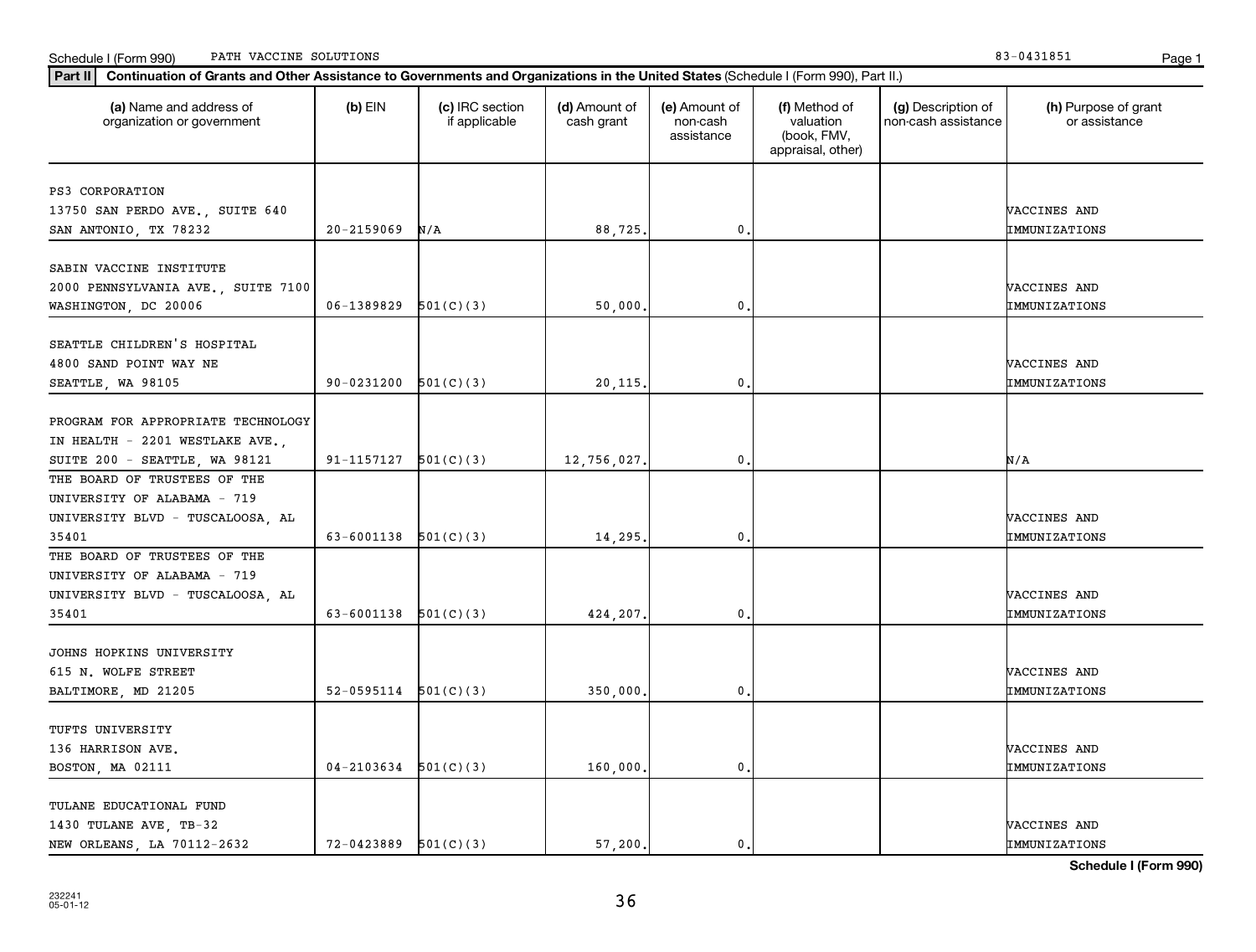| Part II   Continuation of Grants and Other Assistance to Governments and Organizations in the United States (Schedule I (Form 990), Part II.) |                            |                                  |                             |                                         |                                                                |                                           |                                       |
|-----------------------------------------------------------------------------------------------------------------------------------------------|----------------------------|----------------------------------|-----------------------------|-----------------------------------------|----------------------------------------------------------------|-------------------------------------------|---------------------------------------|
| (a) Name and address of<br>organization or government                                                                                         | $(b)$ EIN                  | (c) IRC section<br>if applicable | (d) Amount of<br>cash grant | (e) Amount of<br>non-cash<br>assistance | (f) Method of<br>valuation<br>(book, FMV,<br>appraisal, other) | (g) Description of<br>non-cash assistance | (h) Purpose of grant<br>or assistance |
| UNIVERSITY OF ALABAMA AT                                                                                                                      |                            |                                  |                             |                                         |                                                                |                                           |                                       |
| BIRMINGHAM - 7001 20TH ST. S., AB                                                                                                             |                            |                                  |                             |                                         |                                                                |                                           | VACCINES AND                          |
| 1170 - BIRMINGHAM, AL 35294-0111                                                                                                              | 63-6005396 $501(C)(3)$     |                                  | 199,210.                    | 0                                       |                                                                |                                           | IMMUNIZATIONS                         |
|                                                                                                                                               |                            |                                  |                             |                                         |                                                                |                                           |                                       |
| UNIVERSITY OF ALABAMA AT                                                                                                                      |                            |                                  |                             |                                         |                                                                |                                           |                                       |
| BIRMINGHAM - 7001 20TH ST. S., AB                                                                                                             |                            |                                  |                             |                                         |                                                                |                                           | VACCINES AND                          |
| 1170 - BIRMINGHAM, AL 35294-0111                                                                                                              | 63-6005396                 | 501(C)(3)                        | 20,000                      | 0                                       |                                                                |                                           | IMMUNIZATIONS                         |
|                                                                                                                                               |                            |                                  |                             |                                         |                                                                |                                           |                                       |
| UNIVERSITY OF ALABAMA AT                                                                                                                      |                            |                                  |                             |                                         |                                                                |                                           |                                       |
| BIRMINGHAM - 7001 20TH ST. S., AB                                                                                                             |                            |                                  |                             |                                         |                                                                |                                           | VACCINES AND                          |
| 1170 - BIRMINGHAM, AL 35294-0111                                                                                                              | 63-6005396 $501(C)(3)$     |                                  | 104,298.                    | $\mathbf{0}$                            |                                                                |                                           | IMMUNIZATIONS                         |
|                                                                                                                                               |                            |                                  |                             |                                         |                                                                |                                           |                                       |
| UNIVERSITY OF MARYLAND BALTIMORE                                                                                                              |                            |                                  |                             |                                         |                                                                |                                           |                                       |
| 620 W. LEXINGTON ST.                                                                                                                          |                            |                                  |                             |                                         |                                                                |                                           | VACCINES AND                          |
| BALTIMORE, MD 21201                                                                                                                           | 31-1678679                 | 501(C)(3)                        | 249,739.                    | 0                                       |                                                                |                                           | IMMUNIZATIONS                         |
|                                                                                                                                               |                            |                                  |                             |                                         |                                                                |                                           |                                       |
| UNIVERSITY OF OKLAHOMA HEALTH                                                                                                                 |                            |                                  |                             |                                         |                                                                |                                           |                                       |
| SCIENCES CENTER - 1000 S.L. YOUNG                                                                                                             |                            |                                  |                             |                                         |                                                                |                                           | VACCINES AND                          |
| - OKLAHOMA CITY, OK 73104                                                                                                                     | 73-0762267                 | 501(C)(3)                        | 28,220                      | 0                                       |                                                                |                                           | IMMUNIZATIONS                         |
|                                                                                                                                               |                            |                                  |                             |                                         |                                                                |                                           |                                       |
| UNIVERSITY OF WASHINGTON                                                                                                                      |                            |                                  |                             |                                         |                                                                |                                           |                                       |
| 4333 BROOKLYN AVE. NE                                                                                                                         |                            |                                  |                             |                                         |                                                                |                                           | VACCINES AND                          |
| SEATTLE, WA 98195                                                                                                                             | $91 - 6001537$ $501(C)(3)$ |                                  | 34.163.                     | 0.                                      |                                                                |                                           | IMMUNIZATIONS                         |
| WALTER REED ARMY INSTITUTE OF                                                                                                                 |                            |                                  |                             |                                         |                                                                |                                           |                                       |
| RESEARCH (WRAIR) - 503 ROBERT                                                                                                                 |                            |                                  |                             |                                         |                                                                |                                           |                                       |
| GRANT AVE. - SILVER SPRING, MD                                                                                                                |                            |                                  |                             |                                         |                                                                |                                           | VACCINES AND                          |
| 10910-7500                                                                                                                                    | 52-0664528                 | <b>GOVERNMENT</b>                | 298,649.                    | $\mathbf{0}$                            |                                                                |                                           | IMMUNIZATIONS                         |
| WALTER REED ARMY INSTITUTE OF                                                                                                                 |                            |                                  |                             |                                         |                                                                |                                           |                                       |
| RESEARCH (WRAIR) - 503 ROBERT                                                                                                                 |                            |                                  |                             |                                         |                                                                |                                           |                                       |
| GRANT AVE. - SILVER SPRING, MD                                                                                                                |                            |                                  |                             |                                         |                                                                |                                           | VACCINES AND                          |
| 10910-7500                                                                                                                                    | 52-0664528                 | <b>GOVERNMENT</b>                | 180,000.                    | 0                                       |                                                                |                                           | IMMUNIZATIONS                         |
| WALTER REED ARMY INSTITUTE OF                                                                                                                 |                            |                                  |                             |                                         |                                                                |                                           |                                       |
| RESEARCH (WRAIR) - 503 ROBERT                                                                                                                 |                            |                                  |                             |                                         |                                                                |                                           |                                       |
| GRANT AVE. - SILVER SPRING, MD                                                                                                                |                            |                                  |                             |                                         |                                                                |                                           | VACCINES AND                          |
| 10910-7500                                                                                                                                    | 52-0664528 GOVERNMENT      |                                  | 67,760.                     | $\mathfrak{o}$ .                        |                                                                |                                           | IMMUNIZATIONS                         |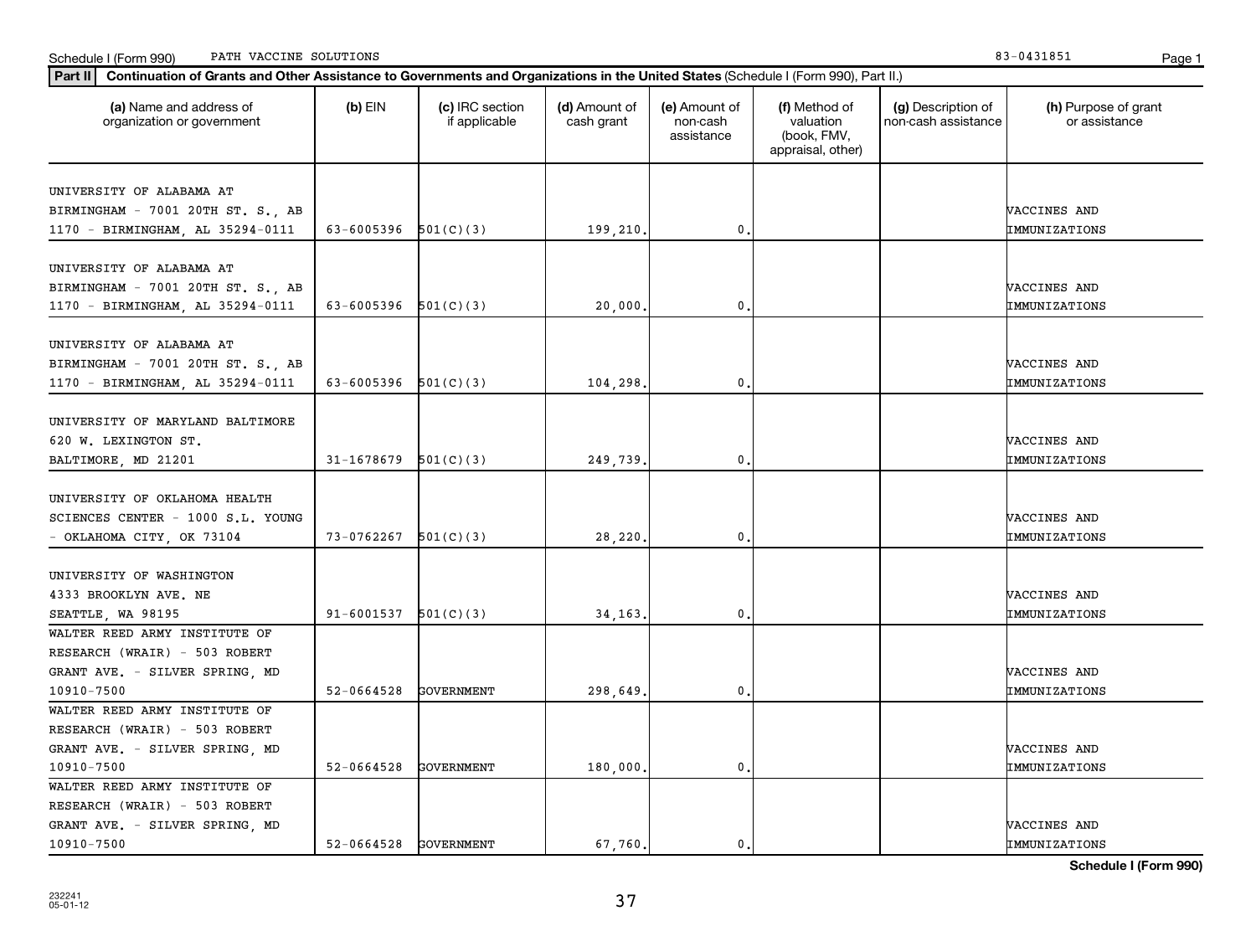| (a) Name and address of<br>organization or government | $(b)$ EIN                | Part II   Continuation of Grants and Other Assistance to Governments and Organizations in the United States (Schedule I (Form 990), Part II.)<br>(c) IRC section<br>if applicable | (d) Amount of<br>cash grant | (e) Amount of<br>non-cash<br>assistance | (f) Method of<br>valuation<br>(book, FMV, | (g) Description of<br>non-cash assistance | (h) Purpose of grant<br>or assistance |
|-------------------------------------------------------|--------------------------|-----------------------------------------------------------------------------------------------------------------------------------------------------------------------------------|-----------------------------|-----------------------------------------|-------------------------------------------|-------------------------------------------|---------------------------------------|
|                                                       |                          |                                                                                                                                                                                   |                             |                                         | appraisal, other)                         |                                           |                                       |
| WALTER REED ARMY INSTITUTE OF                         |                          |                                                                                                                                                                                   |                             |                                         |                                           |                                           |                                       |
| RESEARCH (WRAIR) - 503 ROBERT                         |                          |                                                                                                                                                                                   |                             |                                         |                                           |                                           |                                       |
| GRANT AVE. - SILVER SPRING, MD                        |                          |                                                                                                                                                                                   |                             |                                         |                                           |                                           | VACCINES AND                          |
| 10910-7500                                            | 52-0664528               | <b>GOVERNMENT</b>                                                                                                                                                                 | 98,378.                     | $\mathbf{0}$ .                          |                                           |                                           | IMMUNIZATIONS                         |
| WALTER REED ARMY INSTITUTE OF                         |                          |                                                                                                                                                                                   |                             |                                         |                                           |                                           |                                       |
| RESEARCH (WRAIR) - 503 ROBERT                         |                          |                                                                                                                                                                                   |                             |                                         |                                           |                                           |                                       |
| GRANT AVE. - SILVER SPRING, MD                        |                          |                                                                                                                                                                                   |                             |                                         |                                           |                                           | VACCINES AND                          |
| 10910-7500                                            | 52-0664528               | <b>GOVERNMENT</b>                                                                                                                                                                 | 436,797                     | $\mathbf{0}$ .                          |                                           |                                           | IMMUNIZATIONS                         |
| WALTER REED ARMY INSTITUTE OF                         |                          |                                                                                                                                                                                   |                             |                                         |                                           |                                           |                                       |
| RESEARCH (WRAIR) - 503 ROBERT                         |                          |                                                                                                                                                                                   |                             |                                         |                                           |                                           |                                       |
| GRANT AVE. - SILVER SPRING, MD                        |                          |                                                                                                                                                                                   |                             |                                         |                                           |                                           | VACCINES AND                          |
| 10910-7500                                            | $52 - 0664528$           | GOVERNMENT                                                                                                                                                                        | 221, 197.                   | $\mathbf{0}$ .                          |                                           |                                           | IMMUNIZATIONS                         |
|                                                       |                          |                                                                                                                                                                                   |                             |                                         |                                           |                                           |                                       |
| CHILDREN'S HOSPITAL BOSTON                            |                          |                                                                                                                                                                                   |                             |                                         |                                           |                                           |                                       |
| 300 LONGWOOD AVE.                                     |                          |                                                                                                                                                                                   |                             |                                         |                                           |                                           | VACCINES AND                          |
| BOSTON, MA 02115                                      | $04-2774441$ $501(C)(3)$ |                                                                                                                                                                                   | $-187, 189$                 | $\mathbf{0}$ .                          |                                           |                                           | IMMUNIZATIONS                         |
|                                                       |                          |                                                                                                                                                                                   |                             |                                         |                                           |                                           |                                       |
| CINCINNATI CHILDREN'S HOSPITAL                        |                          |                                                                                                                                                                                   |                             |                                         |                                           |                                           |                                       |
| MEDICAL CENTER - 3333 BURNET AVE.                     |                          |                                                                                                                                                                                   |                             |                                         |                                           |                                           | VACCINES AND                          |
| - CINCINNATI, OH 45229                                | 31-0833936               | 501(C)(3)                                                                                                                                                                         | $-358$                      | 0.                                      |                                           |                                           | IMMUNIZATIONS                         |
| UNIVERSITY OF NEBRASKA-LINCOLN                        |                          |                                                                                                                                                                                   |                             |                                         |                                           |                                           |                                       |
| 1010 LINCOLN MALL                                     |                          |                                                                                                                                                                                   |                             |                                         |                                           |                                           | VACCINES AND                          |
| LINCOLN, NE 68508                                     | 47-0379839               | 501(C)(3)                                                                                                                                                                         | $-18,894$                   | 0.                                      |                                           |                                           | IMMUNIZATIONS                         |
|                                                       |                          |                                                                                                                                                                                   |                             |                                         |                                           |                                           |                                       |
|                                                       |                          |                                                                                                                                                                                   |                             |                                         |                                           |                                           |                                       |
|                                                       |                          |                                                                                                                                                                                   |                             |                                         |                                           |                                           |                                       |
|                                                       |                          |                                                                                                                                                                                   |                             |                                         |                                           |                                           |                                       |
|                                                       |                          |                                                                                                                                                                                   |                             |                                         |                                           |                                           |                                       |
|                                                       |                          |                                                                                                                                                                                   |                             |                                         |                                           |                                           |                                       |
|                                                       |                          |                                                                                                                                                                                   |                             |                                         |                                           |                                           |                                       |
|                                                       |                          |                                                                                                                                                                                   |                             |                                         |                                           |                                           |                                       |
|                                                       |                          |                                                                                                                                                                                   |                             |                                         |                                           |                                           |                                       |
|                                                       |                          |                                                                                                                                                                                   |                             |                                         |                                           |                                           |                                       |
|                                                       |                          |                                                                                                                                                                                   |                             |                                         |                                           |                                           |                                       |
|                                                       |                          |                                                                                                                                                                                   |                             |                                         |                                           |                                           |                                       |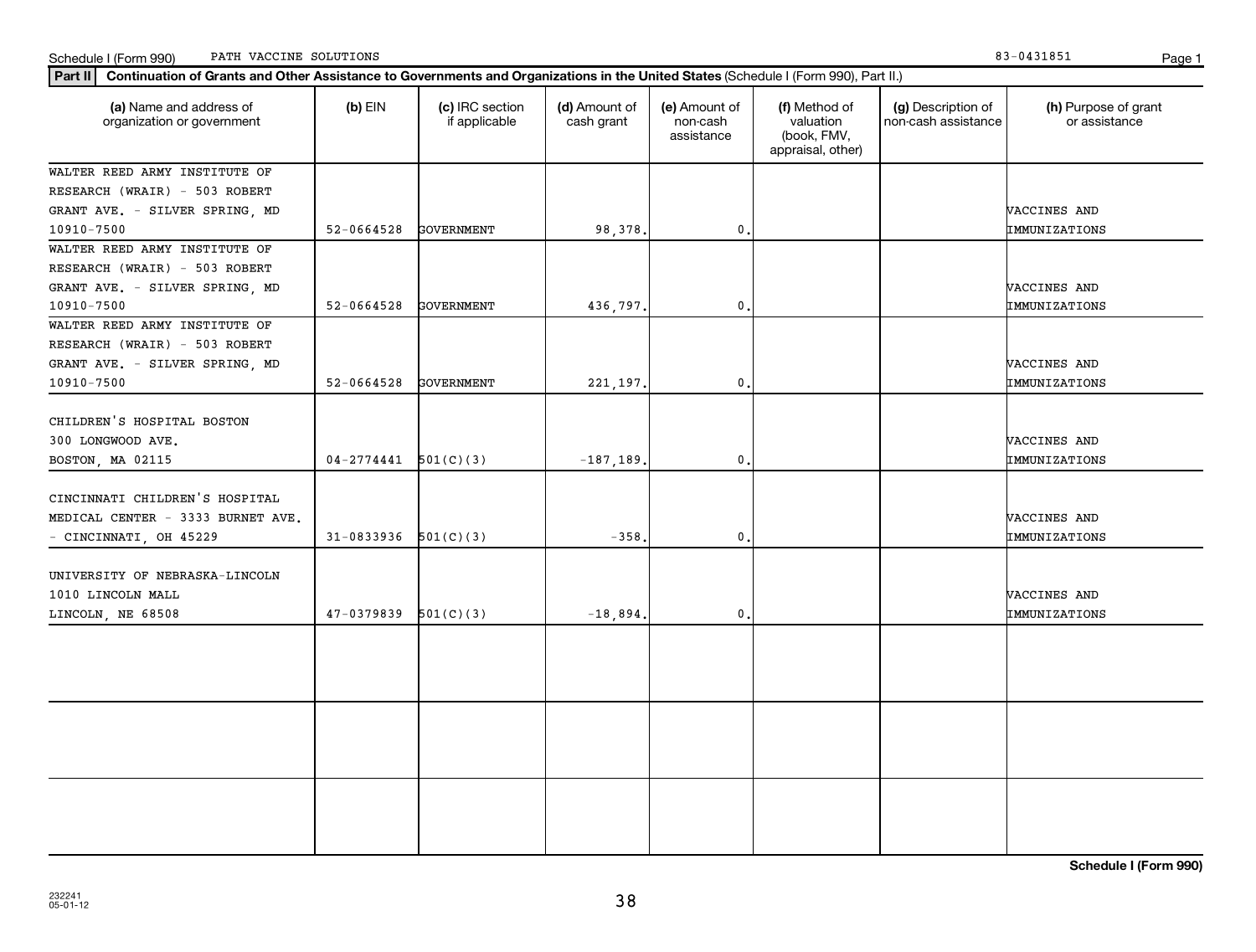Part III | Grants and Other Assistance to Individuals in the United States. Complete if the organization answered "Yes" to Form 990, Part IV, line 22. (a) Type of grant or assistance **Audity Commet Audio Commet Commet Commet Commet Commet Commet Commet Commet Comme** Schedule I (Form 990) (2012) PATH VACCINE SOLUTIONS (1999) PATH VACCINE SOLUTIONS Part III can be duplicated if additional space is needed. (e) Method of valuation (book, FMV, appraisal, other) recipients (c) Amount of cash grant (d) Amount of noncash assistance (f) Description of non-cash assistance PATH VACCINE SOLUTIONS

Part IV | Supplemental Information. Complete this part to provide the information required in Part I, line 2, Part III, column (b), and any other additional information.

SCHEDULE I, PART I, LINE 2: SUBRECIPIENTS ARE REQUIRED TO SUBMIT PROGRESS

REPORTS, WHICH ARE REVIEWED BY RESPONSIBLE PROGRAM MANAGERS AND PROGRAM

ADMINISTRATORS TO ENSURE THAT PROGRAM GOALS ARE ATTAINED IN ACCORDANCE WITH

AGREEMENT REQUIREMENTS. THE RESPONSIBLE PROGRAM MANAGERS AND PROGRAM

ADMINISTRATORS CONTACT SUBRECIPIENTS WITH QUESTIONS AND FOLLOW UP ON ANY

CONCERNS. IN SOME CASES, SUBAWARD TERMS MAY REQUIRE SPECIFIED DELIVERABLES

IN ADDITION TO, OR IN LIEU OF, TECHNICAL REPORTS. IN ADDITION,

DISCRETIONARY ON-SITE VISITS ARE CONDUCTED TO EVALUATE BOTH COMPLIANCE WITH

THE SCIENTIFIC OBJECTIVES OF THE PROJECT AND THE APPROPRIATENESS OF THE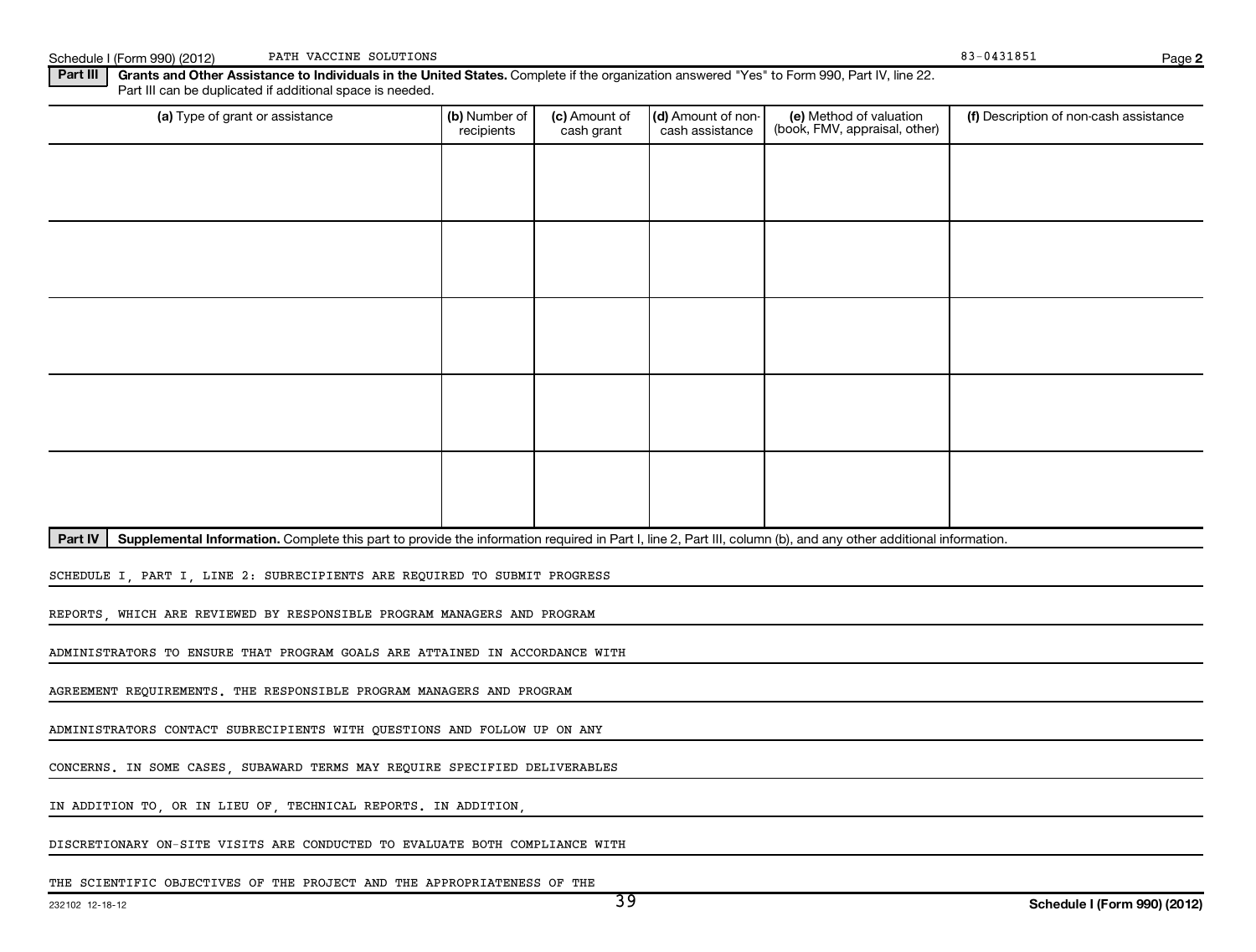**Part IV Supplemental Information**

SUBRECIPIENT'S ADMINISTRATIVE SYSTEMS AND PROCESSES.

**Schedule I (Form 990)**

232291 05-01-12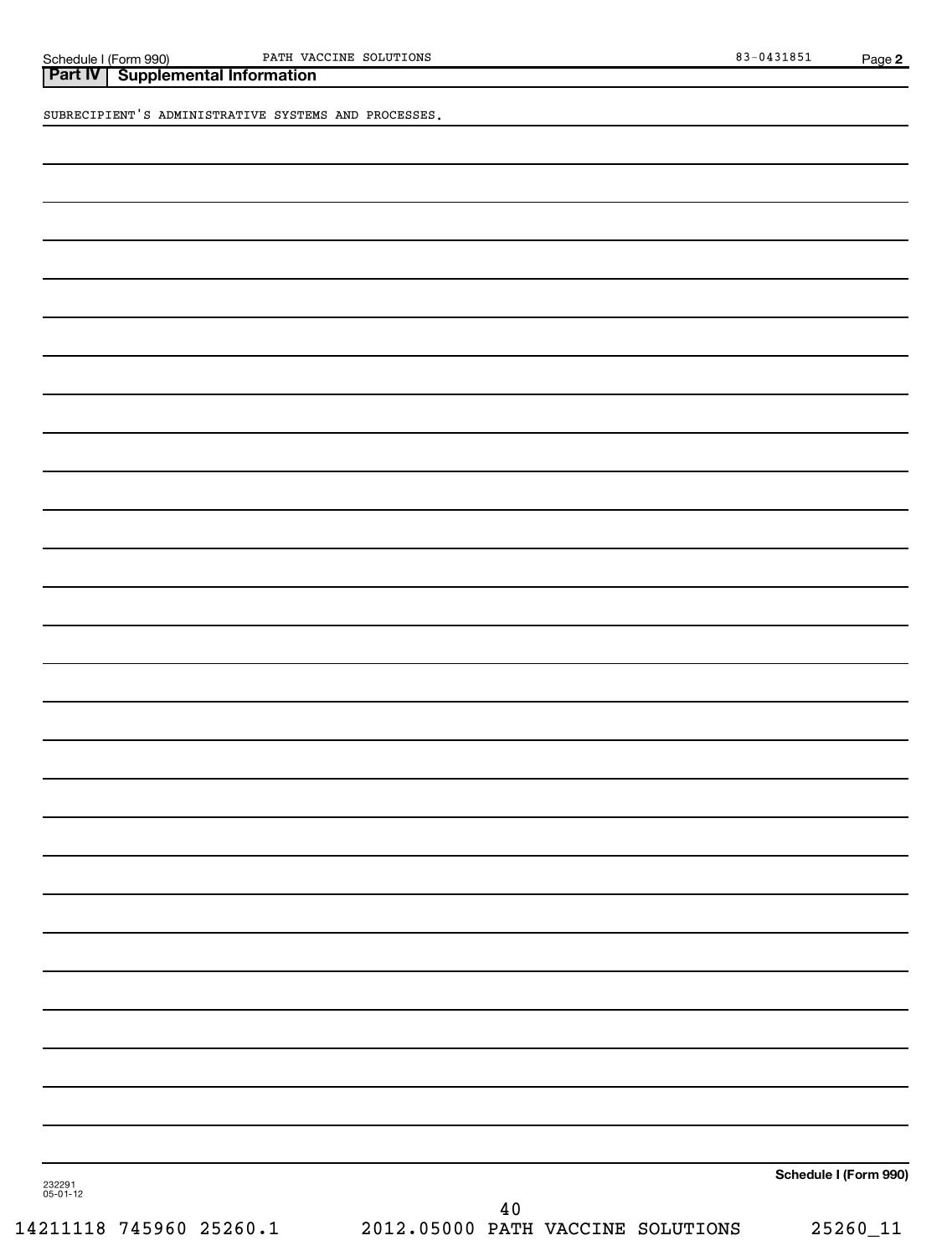|    | <b>Compensation Information</b><br><b>SCHEDULE J</b><br>OMB No. 1545-0047                                                       |                                                                                                                           |                                       |                |     |    |  |  |
|----|---------------------------------------------------------------------------------------------------------------------------------|---------------------------------------------------------------------------------------------------------------------------|---------------------------------------|----------------|-----|----|--|--|
|    | (Form 990)<br>For certain Officers, Directors, Trustees, Key Employees, and Highest<br><b>Compensated Employees</b>             |                                                                                                                           |                                       |                |     |    |  |  |
|    |                                                                                                                                 |                                                                                                                           | 2012                                  |                |     |    |  |  |
|    | Complete if the organization answered "Yes" to Form 990,<br>Part IV, line 23.<br>Department of the Treasury                     |                                                                                                                           |                                       |                |     |    |  |  |
|    | Internal Revenue Service                                                                                                        | Attach to Form 990.<br>See separate instructions.                                                                         |                                       | Inspection     |     |    |  |  |
|    | Name of the organization                                                                                                        |                                                                                                                           | <b>Employer identification number</b> |                |     |    |  |  |
|    |                                                                                                                                 | PATH VACCINE SOLUTIONS                                                                                                    | 83-0431851                            |                |     |    |  |  |
|    | Part I                                                                                                                          | <b>Questions Regarding Compensation</b>                                                                                   |                                       |                |     |    |  |  |
|    |                                                                                                                                 |                                                                                                                           |                                       |                | Yes | No |  |  |
| 1a |                                                                                                                                 | Check the appropriate box(es) if the organization provided any of the following to or for a person listed in Form 990,    |                                       |                |     |    |  |  |
|    |                                                                                                                                 | Part VII, Section A, line 1a. Complete Part III to provide any relevant information regarding these items.                |                                       |                |     |    |  |  |
|    | First-class or charter travel                                                                                                   | Housing allowance or residence for personal use                                                                           |                                       |                |     |    |  |  |
|    | Travel for companions<br>Payments for business use of personal residence                                                        |                                                                                                                           |                                       |                |     |    |  |  |
|    | Health or social club dues or initiation fees<br>Tax indemnification and gross-up payments<br>Discretionary spending account    |                                                                                                                           |                                       |                |     |    |  |  |
|    |                                                                                                                                 | Personal services (e.g., maid, chauffeur, chef)                                                                           |                                       |                |     |    |  |  |
|    |                                                                                                                                 |                                                                                                                           |                                       |                |     |    |  |  |
|    |                                                                                                                                 | <b>b</b> If any of the boxes on line 1a are checked, did the organization follow a written policy regarding payment or    |                                       | 1b             |     |    |  |  |
|    |                                                                                                                                 |                                                                                                                           |                                       |                |     |    |  |  |
|    | 2<br>Did the organization require substantiation prior to reimbursing or allowing expenses incurred by all officers, directors, |                                                                                                                           |                                       |                |     |    |  |  |
|    |                                                                                                                                 |                                                                                                                           |                                       | 2              |     |    |  |  |
| З  |                                                                                                                                 | Indicate which, if any, of the following the filing organization used to establish the compensation of the organization's |                                       |                |     |    |  |  |
|    |                                                                                                                                 | CEO/Executive Director. Check all that apply. Do not check any boxes for methods used by a related organization to        |                                       |                |     |    |  |  |
|    |                                                                                                                                 | establish compensation of the CEO/Executive Director, but explain in Part III.                                            |                                       |                |     |    |  |  |
|    | Compensation committee                                                                                                          | Written employment contract                                                                                               |                                       |                |     |    |  |  |
|    |                                                                                                                                 | Compensation survey or study<br>Independent compensation consultant                                                       |                                       |                |     |    |  |  |
|    |                                                                                                                                 | Form 990 of other organizations<br>Approval by the board or compensation committee                                        |                                       |                |     |    |  |  |
|    |                                                                                                                                 |                                                                                                                           |                                       |                |     |    |  |  |
| 4  |                                                                                                                                 | During the year, did any person listed in Form 990, Part VII, Section A, line 1a, with respect to the filing              |                                       |                |     |    |  |  |
|    | organization or a related organization:                                                                                         |                                                                                                                           |                                       |                |     |    |  |  |
|    |                                                                                                                                 | Receive a severance payment or change-of-control payment?                                                                 |                                       | 4a             |     | х  |  |  |
|    |                                                                                                                                 |                                                                                                                           |                                       |                |     | х  |  |  |
| с  |                                                                                                                                 |                                                                                                                           |                                       |                |     |    |  |  |
|    | If "Yes" to any of lines 4a-c, list the persons and provide the applicable amounts for each item in Part III.                   |                                                                                                                           |                                       |                |     |    |  |  |
|    |                                                                                                                                 |                                                                                                                           |                                       |                |     |    |  |  |
|    |                                                                                                                                 | Only section 501(c)(3) and 501(c)(4) organizations must complete lines 5-9.                                               |                                       |                |     |    |  |  |
|    |                                                                                                                                 | For persons listed in Form 990, Part VII, Section A, line 1a, did the organization pay or accrue any compensation         |                                       |                |     |    |  |  |
|    | contingent on the revenues of:                                                                                                  |                                                                                                                           |                                       |                |     |    |  |  |
|    |                                                                                                                                 |                                                                                                                           |                                       | 5a             |     | x  |  |  |
|    |                                                                                                                                 |                                                                                                                           |                                       | 5b             |     | х  |  |  |
|    |                                                                                                                                 | If "Yes" to line 5a or 5b, describe in Part III.                                                                          |                                       |                |     |    |  |  |
| 6. |                                                                                                                                 | For persons listed in Form 990, Part VII, Section A, line 1a, did the organization pay or accrue any compensation         |                                       |                |     |    |  |  |
|    | contingent on the net earnings of:                                                                                              |                                                                                                                           |                                       |                |     |    |  |  |
|    |                                                                                                                                 |                                                                                                                           |                                       | 6a             |     | х  |  |  |
|    |                                                                                                                                 |                                                                                                                           |                                       | 6b             |     | х  |  |  |
|    |                                                                                                                                 | If "Yes" to line 6a or 6b, describe in Part III.                                                                          |                                       |                |     |    |  |  |
|    |                                                                                                                                 | 7 For persons listed in Form 990, Part VII, Section A, line 1a, did the organization provide any non-fixed payments       |                                       |                |     |    |  |  |
|    |                                                                                                                                 |                                                                                                                           |                                       | $\overline{7}$ |     | х  |  |  |
| 8  |                                                                                                                                 | Were any amounts reported in Form 990, Part VII, paid or accrued pursuant to a contract that was subject to the           |                                       |                |     |    |  |  |
|    |                                                                                                                                 |                                                                                                                           |                                       | 8              |     | x  |  |  |
| 9  |                                                                                                                                 | If "Yes" to line 8, did the organization also follow the rebuttable presumption procedure described in                    |                                       |                |     |    |  |  |
|    |                                                                                                                                 |                                                                                                                           |                                       | 9              |     |    |  |  |
|    |                                                                                                                                 | LHA For Paperwork Reduction Act Notice, see the Instructions for Form 990.                                                | Schedule J (Form 990) 2012            |                |     |    |  |  |

232111 12-10-12

14211118 745960 25260.1 2012.05000 PATH VACCINE SOLUTIONS 25260\_11 41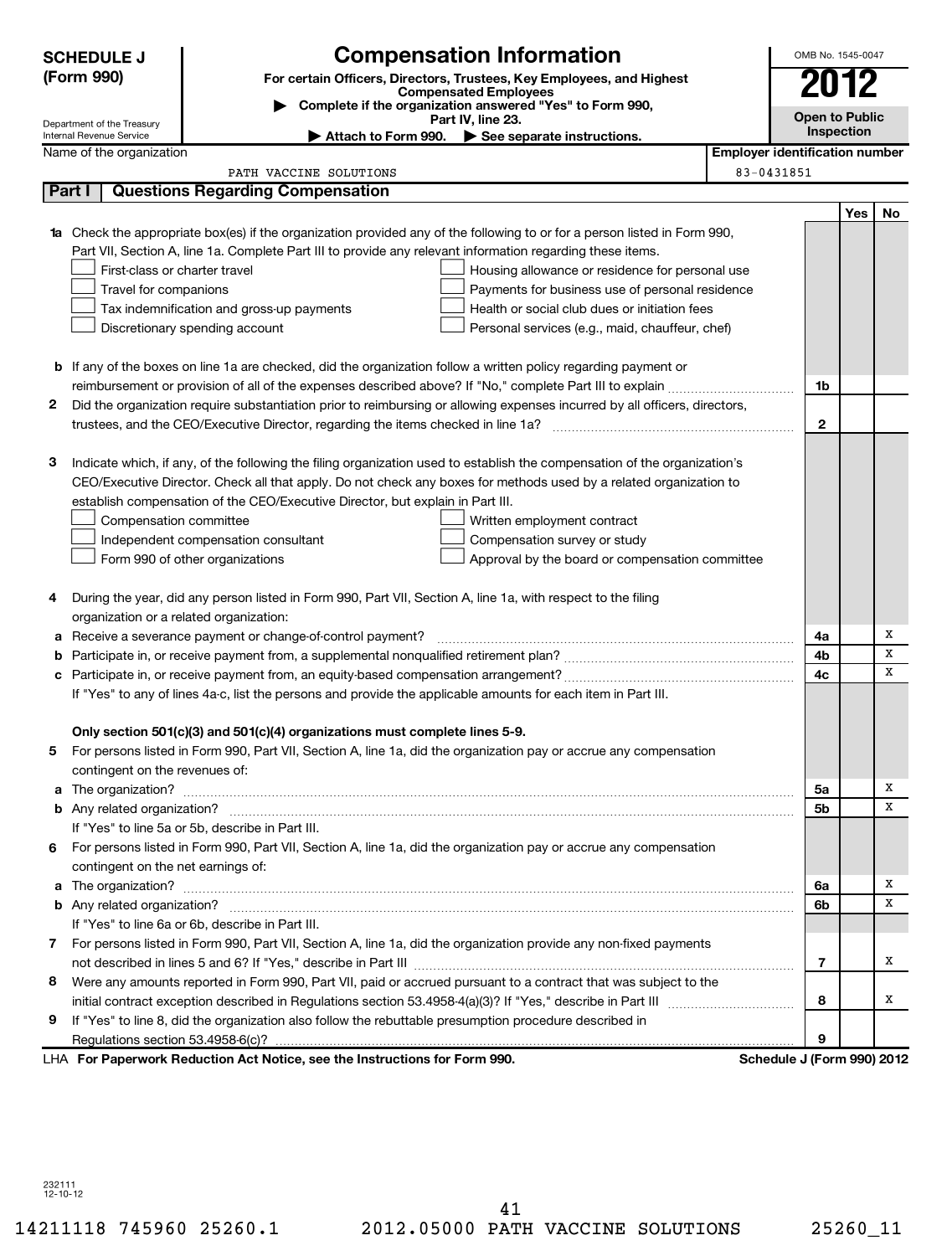### Part II | Officers, Directors, Trustees, Key Employees, and Highest Compensated Employees. Use duplicate copies if additional space is needed.

For each individual whose compensation must be reported in Schedule J, report compensation from the organization on row (i) and from related organizations, described in the instructions, on row (ii). Do not list any individuals that are not listed on Form 990, Part VII.

Note. The sum of columns (B)(i)-(iii) for each listed individual must equal the total amount of Form 990, Part VII, Section A, line 1a, applicable column (D) and (E) amounts for that individual.

| (A) Name and Title        |      |                          | (B) Breakdown of W-2 and/or 1099-MISC compensation |                                           | (C) Retirement and<br>other deferred | (D) Nontaxable<br>benefits | (E) Total of columns<br>$(B)(i)-(D)$ | (F) Compensation<br>reported as deferred |
|---------------------------|------|--------------------------|----------------------------------------------------|-------------------------------------------|--------------------------------------|----------------------------|--------------------------------------|------------------------------------------|
|                           |      | (i) Base<br>compensation | (ii) Bonus &<br>incentive<br>compensation          | (iii) Other<br>reportable<br>compensation | compensation                         |                            |                                      | in prior Form 990                        |
| $(1)$ CHRISTOPHER J ELIAS | (i)  | $\mathbf{0}$ .           | $\mathfrak{o}$ .                                   | $\mathbf{0}$ .                            | $\mathbf{0}$ .                       | $\mathbf{0}$               | 0.                                   | $\mathfrak o$ .                          |
| CHAIR (UNTIL 1/31/12)     | (ii) | 100,133                  | 123,321                                            | 50.                                       | 12,016                               | 889                        | 236,409                              | $\mathfrak o$ .                          |
| (2) STEVEN B DAVIS        | (i)  | $\mathbf{0}$ .           | $\mathbf{0}$                                       | 0.                                        | $\mathbf{0}$ .                       | $\mathbf{0}$               | $\mathbf{0}$ .                       | $\mathfrak o$ .                          |
| CHAIR (BEGAN 6/1/12)      | (ii) | 205,500                  | 10,000                                             | 100.                                      | 12,241                               | 7,112.                     | 234,953                              | $\overline{\mathbf{0}}$ .                |
| (3) JACQUELINE D SHERRIS  | (i)  | $\mathbf{0}$ .           | $\mathbf{0}$                                       | $\mathbf{0}$ .                            | $\mathbf{0}$ .                       | $\mathbf{0}$               | $\mathbf{0}$                         | $\mathfrak o$ .                          |
| VICE CHAIR                | (ii) | 250,390                  | 10,000                                             | 300.                                      | 27,617                               | 2,876.                     | 291,183                              | $\mathfrak o$ .                          |
| (4) ERIC G WALKER         | (i)  | 0.                       | $\mathbf{0}$                                       | 0.                                        | 0.                                   | 0.                         | $\mathbf 0$ .                        | $\mathbf 0$ .                            |
| <b>TREASURER</b>          | (ii) | 240,882                  | 10,000                                             | 1,140.                                    | 26,368                               | 10,635.                    | 289,025                              | $\mathfrak o$ .                          |
| (5) DANIEL LASTER         | (i)  | $\mathbf{0}$ .           | $\mathbf{0}$                                       | $\mathbf{0}$ .                            | $\mathbf{0}$ .                       | $\mathbf{0}$ .             | $\mathbf{0}$                         | $\mathfrak o$ .                          |
| DIRECTOR/GENERAL COUNSEL  | (ii) | 205,697                  | 10,000                                             | 28.                                       | 23,873                               | 10,584.                    | 250,182                              | $\mathfrak o$ .                          |
| $(6)$ DAVID ALLI          | (i)  | $\mathbf{0}$ .           | $\mathbf{0}$                                       | $\mathfrak{o}$ .                          | $\mathbf{0}$                         | $\mathbf{0}$ .             | $\mathbf{0}$                         | $\mathfrak o$ .                          |
| <b>BOARD SECRETARY</b>    | (ii) | 147,445                  | $\mathbf{0}$ .                                     | 0.                                        | 18,802                               | 8,584.                     | 174,831                              | $\mathfrak o$ .                          |
|                           | (i)  |                          |                                                    |                                           |                                      |                            |                                      |                                          |
|                           | (ii) |                          |                                                    |                                           |                                      |                            |                                      |                                          |
|                           | (i)  |                          |                                                    |                                           |                                      |                            |                                      |                                          |
|                           | (ii) |                          |                                                    |                                           |                                      |                            |                                      |                                          |
|                           | (i)  |                          |                                                    |                                           |                                      |                            |                                      |                                          |
|                           | (ii) |                          |                                                    |                                           |                                      |                            |                                      |                                          |
|                           | (i)  |                          |                                                    |                                           |                                      |                            |                                      |                                          |
|                           | (ii) |                          |                                                    |                                           |                                      |                            |                                      |                                          |
|                           | (i)  |                          |                                                    |                                           |                                      |                            |                                      |                                          |
|                           | (ii) |                          |                                                    |                                           |                                      |                            |                                      |                                          |
|                           | (i)  |                          |                                                    |                                           |                                      |                            |                                      |                                          |
|                           | (ii) |                          |                                                    |                                           |                                      |                            |                                      |                                          |
|                           | (i)  |                          |                                                    |                                           |                                      |                            |                                      |                                          |
|                           | (ii) |                          |                                                    |                                           |                                      |                            |                                      |                                          |
|                           | (i)  |                          |                                                    |                                           |                                      |                            |                                      |                                          |
|                           | (ii) |                          |                                                    |                                           |                                      |                            |                                      |                                          |
|                           | (i)  |                          |                                                    |                                           |                                      |                            |                                      |                                          |
|                           | (ii) |                          |                                                    |                                           |                                      |                            |                                      |                                          |
|                           | (i)  |                          |                                                    |                                           |                                      |                            |                                      |                                          |
|                           | (ii) |                          |                                                    |                                           |                                      |                            |                                      |                                          |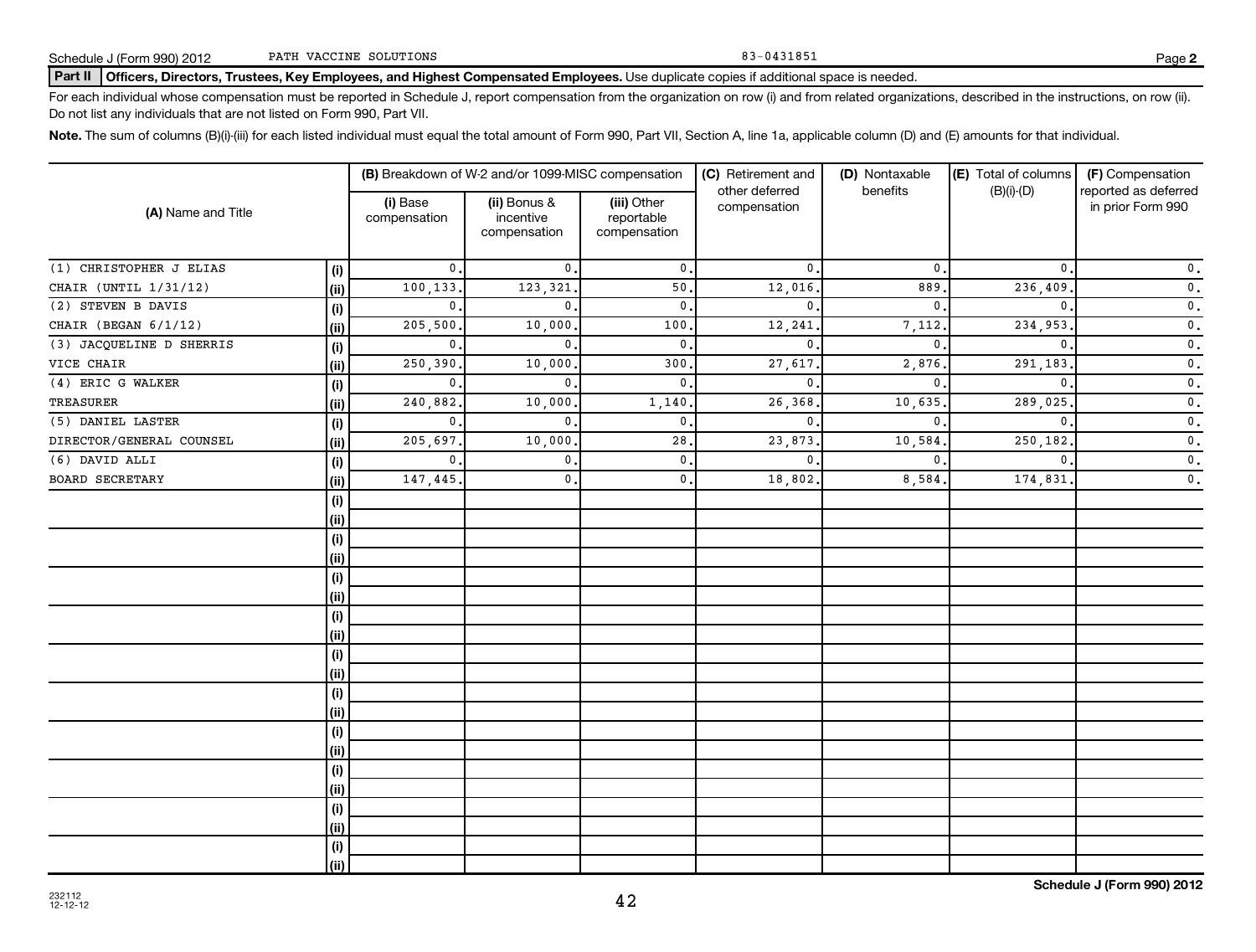Page 3

## **Part III Supplemental Information**

Complete this part to provide the information, explanation, or descriptions required for Part I, lines 1a, 1b, 3, 4a, 4b, 4c, 5a, 5b, 6a, 6b, 7, and 8, and for Part II. Also complete this part for any additional information.

PART I, LINE 3: PATH VACCINE SOLUTIONS RELIES ON A RELATED

ORGANIZATION, PATH, TO DETERMINE COMPENSATION. PATH USES THE FOLLOWING TO

ESTABLISH COMPENSATION OF THE EXECUTIVE DIRECTOR:

- COMPENSATION COMMITTEE

- INDEPENDENT COMPENSATION CONSULTANT

- COMPENSATION SURVEY OR STUDY

- APPROVAL BY THE BOARD OR COMPENSATION COMMITTEE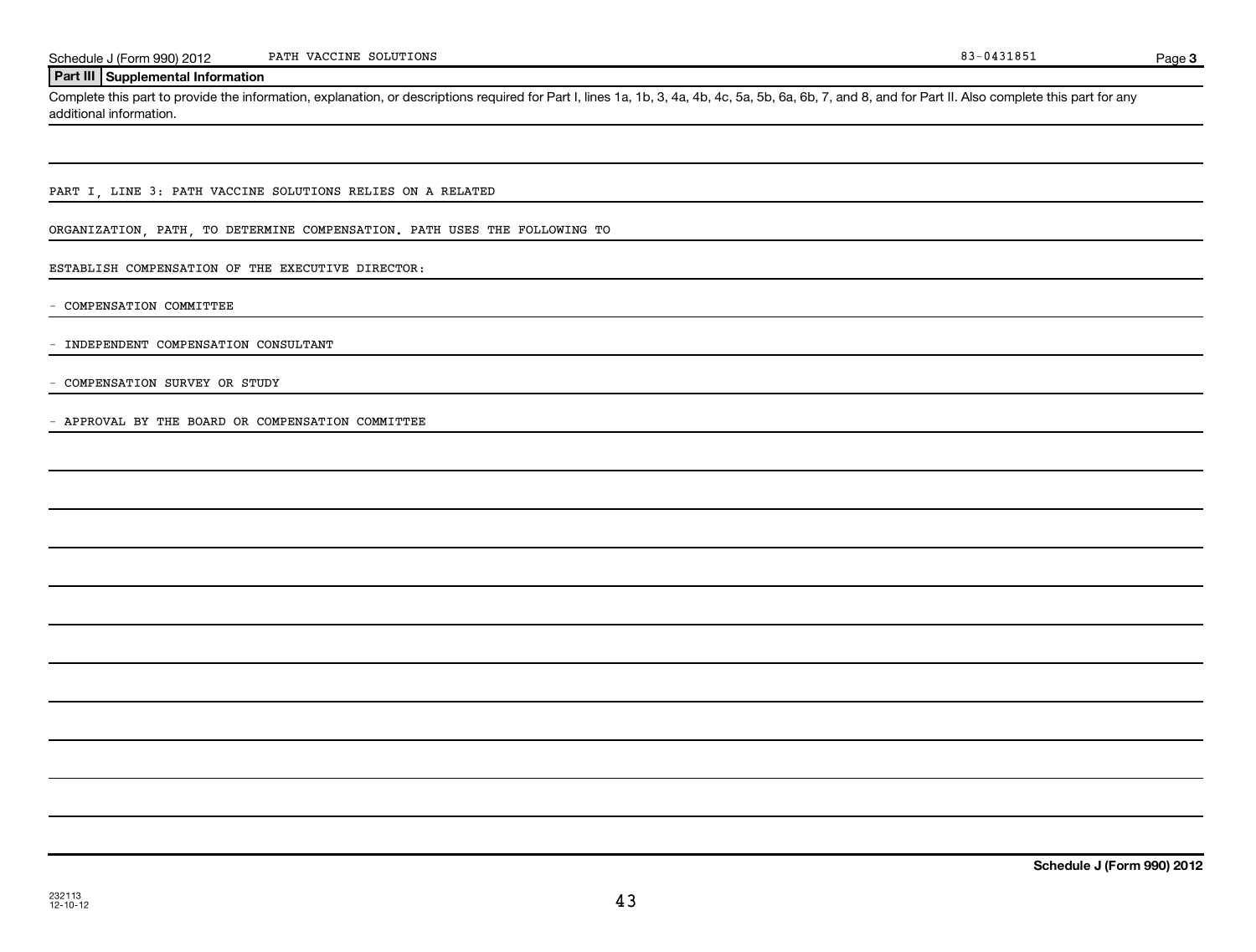Department of the Treasury Internal Revenue Service

Name of the organization

## **SCHEDULE O Supplemental Information to Form 990 or 990-EZ 2012**

**(Form 990 or 990-EZ) Complete to provide information for responses to specific questions on Form 990 or 990-EZ or to provide any additional information. | Attach to Form 990 or 990-EZ. Open to Public**



**Employer identification number**

PATH VACCINE SOLUTIONS 83-0431851

FORM 990, PART III, LINE 1, DESCRIPTION OF ORGANIZATION MISSION:

AND AVAILABLE IN DEVELOPING COUNTRIES.

FORM 990, PART III, LINE 4A, PROGRAM SERVICE ACCOMPLISHMENTS:

PROFILE AS WELL AS POSITIVE IMMUNOGENICITY RESULTS THAT SUPPORT

CONTINUING CLINICAL DEVELOPMENT. IN PARTNERSHIP WITH SERUM INSTITUTE OF

INDIA, LTD., WE CONTINUED PREPARING TO BRING A 10-VALENT PNEUMOCOCCAL

CONJUGATE VACCINE (PCV-10) CANDIDATE FROM PRECLINICAL RESEARCH INTO

CLINICAL DEVELOPMENT. TAILORED TO CHILDREN'S NEEDS IN LOW-RESOURCE

COUNTRIES, THE PCV-10 CANDIDATE IS DESIGNED TO BE AFFORDABLE AND

FOCUSES ON VARIETIES OF THE PNEUMOCOCCUS BACTERIUM THAT ARE PREVALENT

IN THE DEVELOPING WORLD.

INFECTION WITH ROTAVIRUS IS A MAJOR CAUSE OF SEVERE DIARRHEA AND DEATH

AMONG YOUNG CHILDREN IN LOW-INCOME COUNTRIES. PVS AIMS TO ACCELERATE

INTRODUCTION OF SAFE, AFFORDABLE, AND EFFECTIVE ROTAVIRUS VACCINES BY

PROVIDING TECHNICAL AND FINANCIAL SUPPORT TO EMERGING-COUNTRY

MANUFACTURERS. HIGHLIGHTS DURING 2012 INCLUDED WORKING WITH BHARAT

BIOTECH INTERNATIONAL, LTD. IN INDIA TO CONDUCT A PHASE 3 EFFICACY

TRIAL OF ITS ROTAVIRUS VACCINE CANDIDATE, ACHIEVING SUFFICIENT STUDY

ENDPOINTS TO ALLOW FOR DATABASE LOCK IN NOVEMBER 2012 AND PREPARATION

FOR PRIMARY DATA ANALYSIS TO OCCUR IN EARLY 2013; PARTNERING WITH THE

SERUM INSTITUTE OF INDIA, LTD., TO PREPARE FOR A PHASE 3 EFFICACY TRIAL

OF ITS ROTAVIRUS VACCINE CANDIDATE, INCLUDING THE CONDUCT OF A

PREPARATORY STUDY AT FOUR TRIAL SITES IN INDIA; AND LAUNCHING A

### FIRST-IN-HUMAN PHASE 1 TRIAL OF THE P2-VP8 NONREPLICATING ROTAVIRUS

232211 01-04-13 LHA For Paperwork Reduction Act Notice, see the Instructions for Form 990 or 990-EZ. Schedule O (Form 990 or 990-EZ) (2012) 44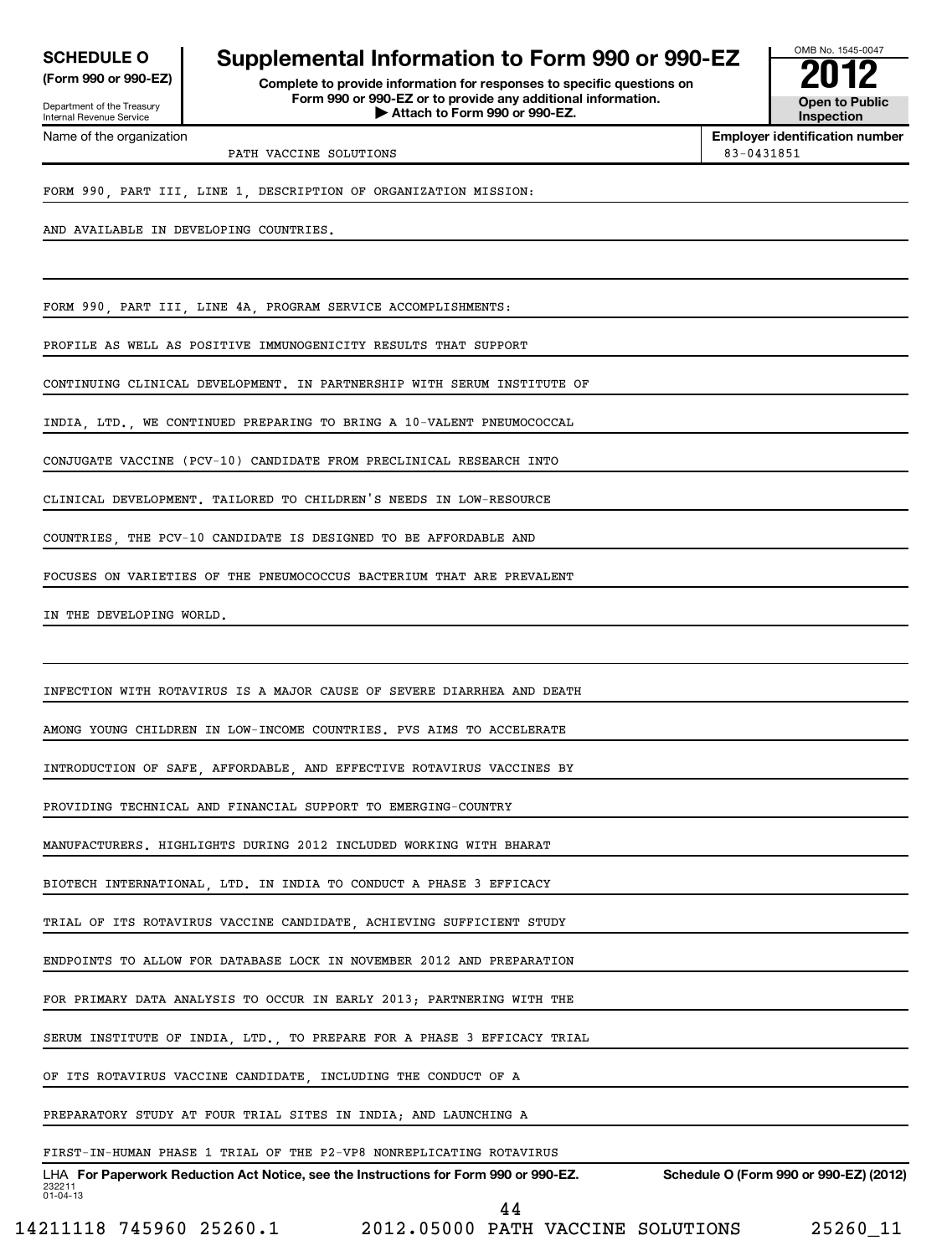| Schedule O (Form 990 or 990-EZ) (2012)                                     | Page 2                                              |
|----------------------------------------------------------------------------|-----------------------------------------------------|
| Name of the organization<br>PATH VACCINE SOLUTIONS                         | <b>Employer identification number</b><br>83-0431851 |
| VACCINE CANDIDATE DEVELOPED BY THE US NATIONAL INSTITUTES OF HEALTH.       |                                                     |
|                                                                            |                                                     |
| PVS ALSO ADVANCES RESEARCH AND DEVELOPMENT OF VACCINES AGAINST THE TWO     |                                                     |
| LEADING BACTERIAL CAUSES OF DIARRHEA, SHIGELLA AND ENTEROTOXIGENIC         |                                                     |
| ESCHERICHIA COLI (ETEC). MUCH OF THIS WORK IS DONE THROUGH PARTNERSHIPS    |                                                     |
| WITH PUBLIC- AND PRIVATE-SECTOR ORGANIZATIONS. KEY ACTIVITIES IN 2012      |                                                     |
| INCLUDED COMPLETING A FOLLOW-ON STUDY OF AN ETEC HUMAN CHALLENGE MODEL.    |                                                     |
| CONDUCTING TWO PHASE 1 TRIALS OF ETEC VACCINE CANDIDATES (AN               |                                                     |
| INACTIVATED TETRAVALENT AND A LIVE ATTENUATED TRIVALENT) ADMINISTERED      |                                                     |
| WITH AND WITHOUT A NOVEL MUCOSAL ADJUVANT, AND COMPLETING TWO PHASE 1      |                                                     |
| TRIALS OF SHIGELLA CANDIDATES (AN INACTIVATED WHOLE-CELL VACCINE AND A     |                                                     |
| LIVE ATTENUATED VACCINE).                                                  |                                                     |
|                                                                            |                                                     |
| FORM 990, PART VI, SECTION B, LINE 11: THE FORM 990 WAS PREPARED BY THE    |                                                     |
| OUTSIDE ACCOUNTING FIRM USING INFORMATION PROVIDED BY PATH ACCOUNTING      |                                                     |
| SERVICES STAFF. PATH SENIOR MANAGEMENT REVIEWED THE DRAFT FORM. A COPY OF  |                                                     |
| THE FINAL 990 WAS SENT TO THE BOARD OF DIRECTORS FOR COMMENT. AFTER THE    |                                                     |
| COMMENT PERIOD, THE PRESIDENT AND CEO SIGNED THE RETURN.                   |                                                     |
|                                                                            |                                                     |
| FORM 990, PART VI, SECTION B, LINE 12C: BOARD MEMBERS, PVS MANAGEMENT, AND |                                                     |
| ALL STAFF ABOVE A DESIGNATED LEVEL MUST COMPLETE A CONFLICT OF INTEREST    |                                                     |
| DISCLOSURE FORM EACH YEAR. ALL FORMS ARE REVIEWED AND KEPT ON FILE. A      |                                                     |
| CONFLICT MANAGEMENT PLAN IS DEVELOPED FOR ANY EMPLOYEE WITH A SIGNIFICANT  |                                                     |
| ACTUAL OR PERCEIVED CONFLICT OF INTEREST. EACH YEAR AT THE ANNUAL MEETING, |                                                     |
| THE GENERAL COUNSEL INFORMS BOARD MEMBERS OF THE REQUIREMENT TO DISCLOSE   |                                                     |
| ANY CONFLICT OF INTEREST. EACH BOARD MEMBER COMPLETES AND SIGNS A CONFLICT |                                                     |
| FORM ANNUALLY.                                                             |                                                     |
|                                                                            |                                                     |

232212 01-04-13

**Schedule O (Form 990 or 990-EZ) (2012)**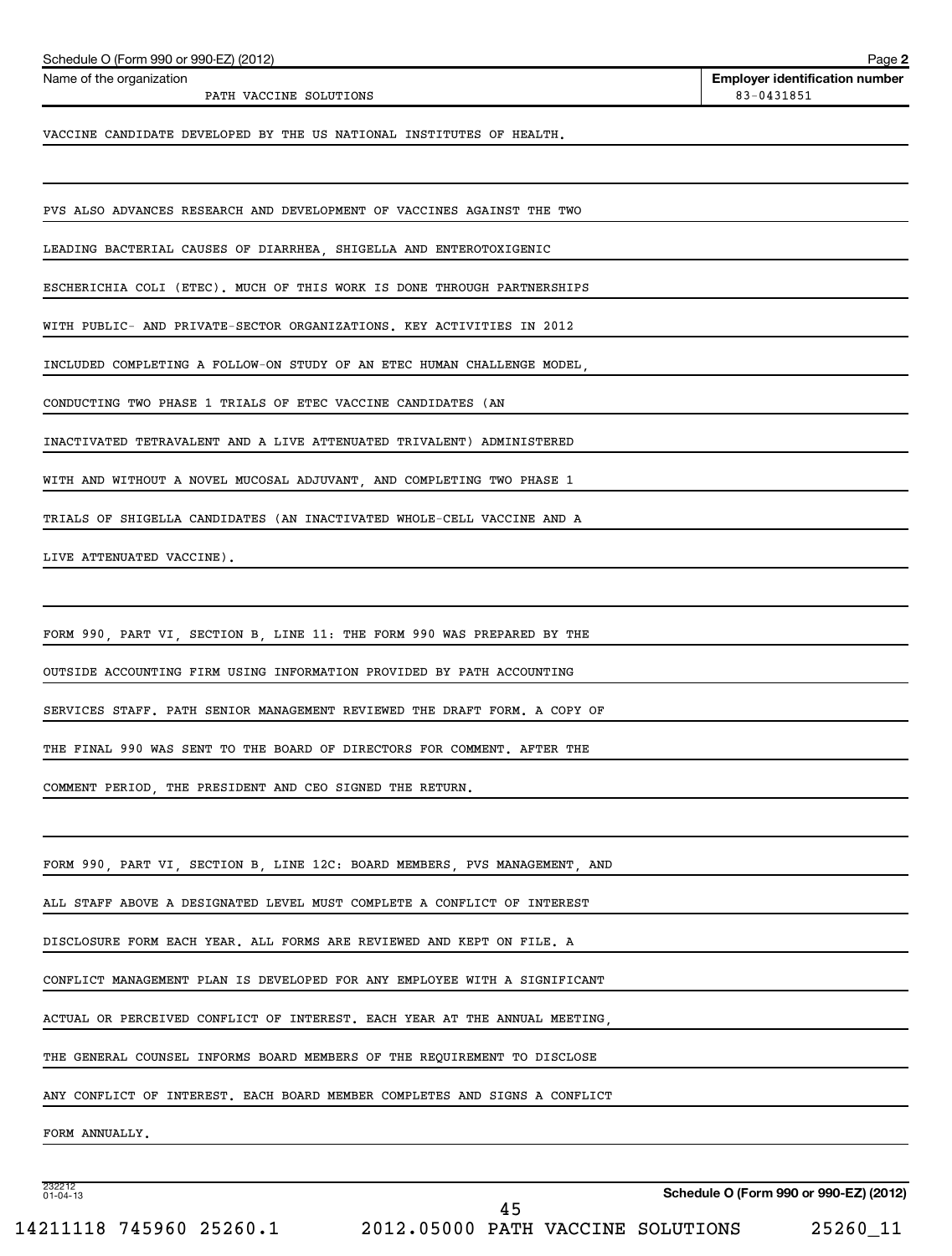| Schedule O (Form 990 or 990-EZ) (2012)<br>Name of the organization         |                                   |    |  | Page 2<br><b>Employer identification number</b> |
|----------------------------------------------------------------------------|-----------------------------------|----|--|-------------------------------------------------|
| PATH VACCINE SOLUTIONS                                                     |                                   |    |  | $83 - 0431851$                                  |
| FORM 990, PART VI, SECTION C, LINE 19: PVS'S FINANCIAL STATEMENTS,         |                                   |    |  |                                                 |
| GOVERNING DOCUMENTS, AND CONFLICT OF INTEREST POLICY ARE MADE AVAILABLE TO |                                   |    |  |                                                 |
| THE PUBLIC UPON REQUEST.                                                   |                                   |    |  |                                                 |
|                                                                            |                                   |    |  |                                                 |
|                                                                            |                                   |    |  |                                                 |
|                                                                            |                                   |    |  |                                                 |
|                                                                            |                                   |    |  |                                                 |
|                                                                            |                                   |    |  |                                                 |
|                                                                            |                                   |    |  |                                                 |
|                                                                            |                                   |    |  |                                                 |
|                                                                            |                                   |    |  |                                                 |
|                                                                            |                                   |    |  |                                                 |
|                                                                            |                                   |    |  |                                                 |
|                                                                            |                                   |    |  |                                                 |
|                                                                            |                                   |    |  |                                                 |
|                                                                            |                                   |    |  |                                                 |
|                                                                            |                                   |    |  |                                                 |
|                                                                            |                                   |    |  |                                                 |
|                                                                            |                                   |    |  |                                                 |
|                                                                            |                                   |    |  |                                                 |
|                                                                            |                                   |    |  |                                                 |
|                                                                            |                                   |    |  |                                                 |
|                                                                            |                                   |    |  |                                                 |
|                                                                            |                                   |    |  |                                                 |
|                                                                            |                                   |    |  |                                                 |
|                                                                            |                                   |    |  |                                                 |
|                                                                            |                                   |    |  |                                                 |
|                                                                            |                                   |    |  |                                                 |
|                                                                            |                                   |    |  |                                                 |
|                                                                            |                                   |    |  |                                                 |
|                                                                            |                                   |    |  |                                                 |
| 232212<br>01-04-13                                                         |                                   |    |  |                                                 |
|                                                                            |                                   | 46 |  | Schedule O (Form 990 or 990-EZ) (2012)          |
| 14211118 745960 25260.1                                                    | 2012.05000 PATH VACCINE SOLUTIONS |    |  | $25260 - 11$                                    |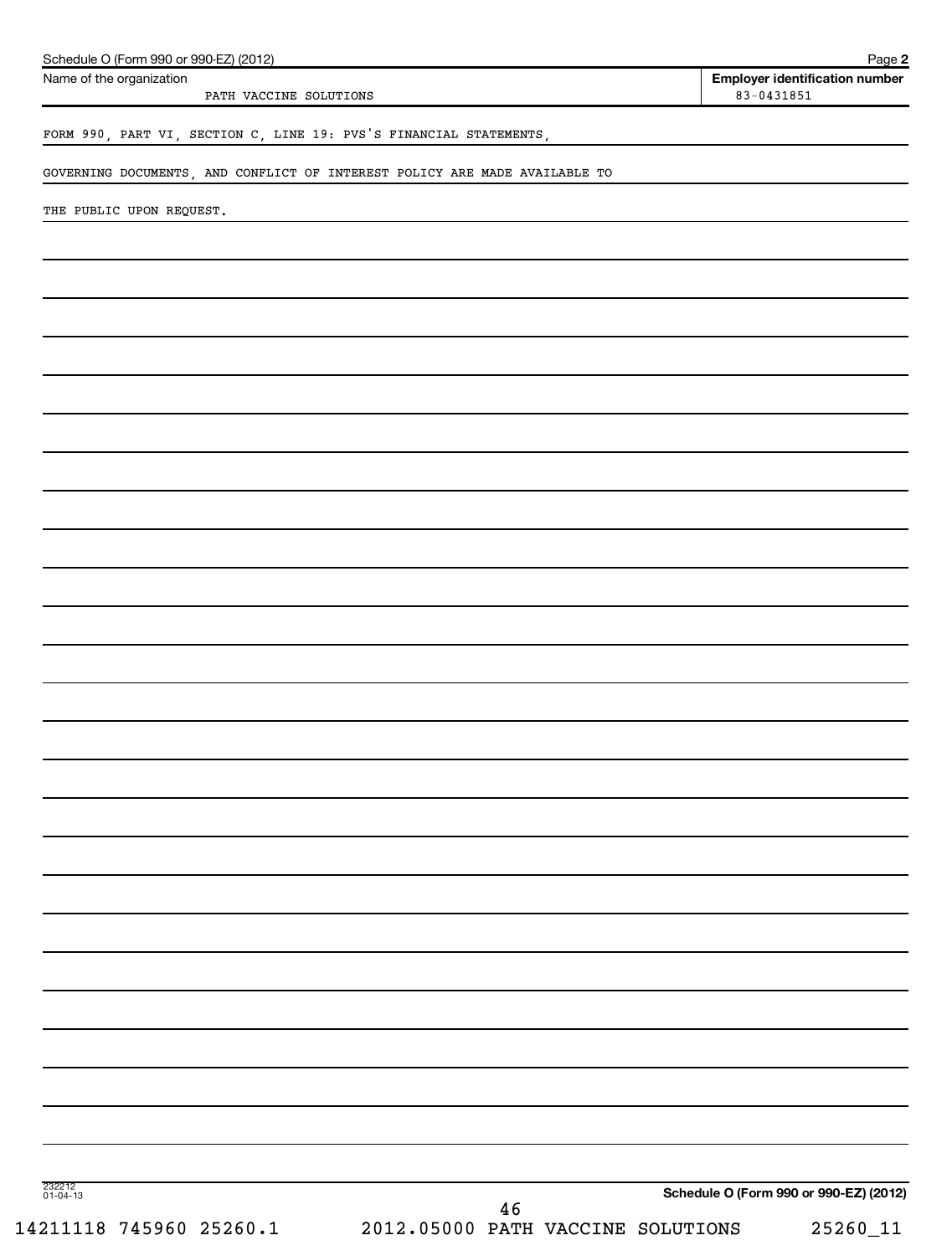| <b>SCHEDULE R</b> |
|-------------------|
|-------------------|

| וטכפוווט וו                |
|----------------------------|
| Department of the Treasury |
| Internal Revenue Service   |

## **Related Organizations and Unrelated Partnerships <sup>2012</sup>**

**(Form 990) Complete if the organization answered "Yes" to Form 990, Part IV, line 33, 34, 35, 36, or 37. Open to Public** | **At to Form 990. Part IV, line 33, 34, 35, 36, or 37.**<br>
<del>• See</del> separate instructions. Inspection

Attach to Form 990.

OMB No. 1545-0047

Name of the organization

PATH VACCINE SOLUTIONS 83-0431851

**Employer identification number**

**Part I Identification of Disregarded Entities**  (Complete if the organization answered "Yes" to Form 990, Part IV, line 33.)

| (a)<br>Name, address, and EIN (if applicable)<br>of disregarded entity | (b)<br>Primary activity | (c)<br>Legal domicile (state or<br>foreign country) | (d)<br>Total income | (e)<br>End-of-year assets | (f)<br>Direct controlling<br>entity |
|------------------------------------------------------------------------|-------------------------|-----------------------------------------------------|---------------------|---------------------------|-------------------------------------|
|                                                                        |                         |                                                     |                     |                           |                                     |
|                                                                        |                         |                                                     |                     |                           |                                     |
|                                                                        |                         |                                                     |                     |                           |                                     |
|                                                                        |                         |                                                     |                     |                           |                                     |

Part II ldentification of Related Tax-Exempt Organizations (Complete if the organization answered "Yes" to Form 990, Part IV, line 34 because it had one or more related tax-exempt<br>example: croanizations during the tax veas organizations during the tax year.)

| (a)<br>Name, address, and EIN<br>of related organization | (b)<br>Primary activity    | (c)<br>Legal domicile (state or<br>foreign country) | (d)<br>Exempt Code<br>section | (e)<br>Public charity<br>status (if section | (f)<br>Direct controlling<br>entity |     | $(g)$<br>Section 512(b)(13)<br>controlled<br>entity? |
|----------------------------------------------------------|----------------------------|-----------------------------------------------------|-------------------------------|---------------------------------------------|-------------------------------------|-----|------------------------------------------------------|
|                                                          |                            |                                                     |                               | 501(c)(3)                                   |                                     | Yes | No.                                                  |
| PROGRAM FOR APPROPRIATE TECHNOLOGY IN HEALTH             |                            |                                                     |                               |                                             |                                     |     |                                                      |
| $-91-1157127$ , 2201 WESTLAKE AVE, SUITE 200,            |                            |                                                     |                               |                                             |                                     |     |                                                      |
| SEATTLE, WA 98121                                        | GLOBAL HEALTH              | WASHINGTON                                          | 501(C)(3)                     | LINE 7                                      | N/A                                 |     | х                                                    |
| PATH DRUG SOLUTIONS - 94-3384500                         | DEVELOPMENT & DISTRIBUTION |                                                     |                               |                                             |                                     |     |                                                      |
| 280 UTAH AVENUE, SUITE 250                               | OF SAFE, EFFECTIVE, AND    |                                                     |                               |                                             |                                     |     |                                                      |
| SAN FRANCISCO, CA 94080                                  | AFFORDABLE MEDICINES       | CALIFORNIA                                          | 501(C)(3)                     | LINE 7                                      | PATH                                | x   |                                                      |
| ORGANIZATION FOR APPROPRIATE TECHNOLOGY IN               |                            |                                                     |                               |                                             |                                     |     |                                                      |
| HEALTH 25 (BUILDING B0 SHOTA RUSTAVELI                   | REDUCE THE BURDEN IN       |                                                     |                               |                                             |                                     |     |                                                      |
| STR., KYIV, UKRAINE                                      | UKRAINE                    | UKRAINE                                             | N/A                           | N/A                                         | PATH                                | х   |                                                      |
| FOUNDATION FOR APPROPRIATE TECHNOLOGIES IN               |                            |                                                     |                               |                                             |                                     |     |                                                      |
| HEALTH - SWITZERLAND, 207 ROUTE DE FERNEY                | EDUCATIONAL AND SCIENTIFIC |                                                     |                               |                                             |                                     |     |                                                      |
| 1218 LE GRAND-SACONNEX, GENEVA, SWITZERLAND              | PROMOTION OF HEALTH        | <b>SWITZERLAND</b>                                  | N/A                           | N/A                                         | PATH                                | х   |                                                      |

**For Paperwork Reduction Act Notice, see the Instructions for Form 990. Schedule R (Form 990) 2012**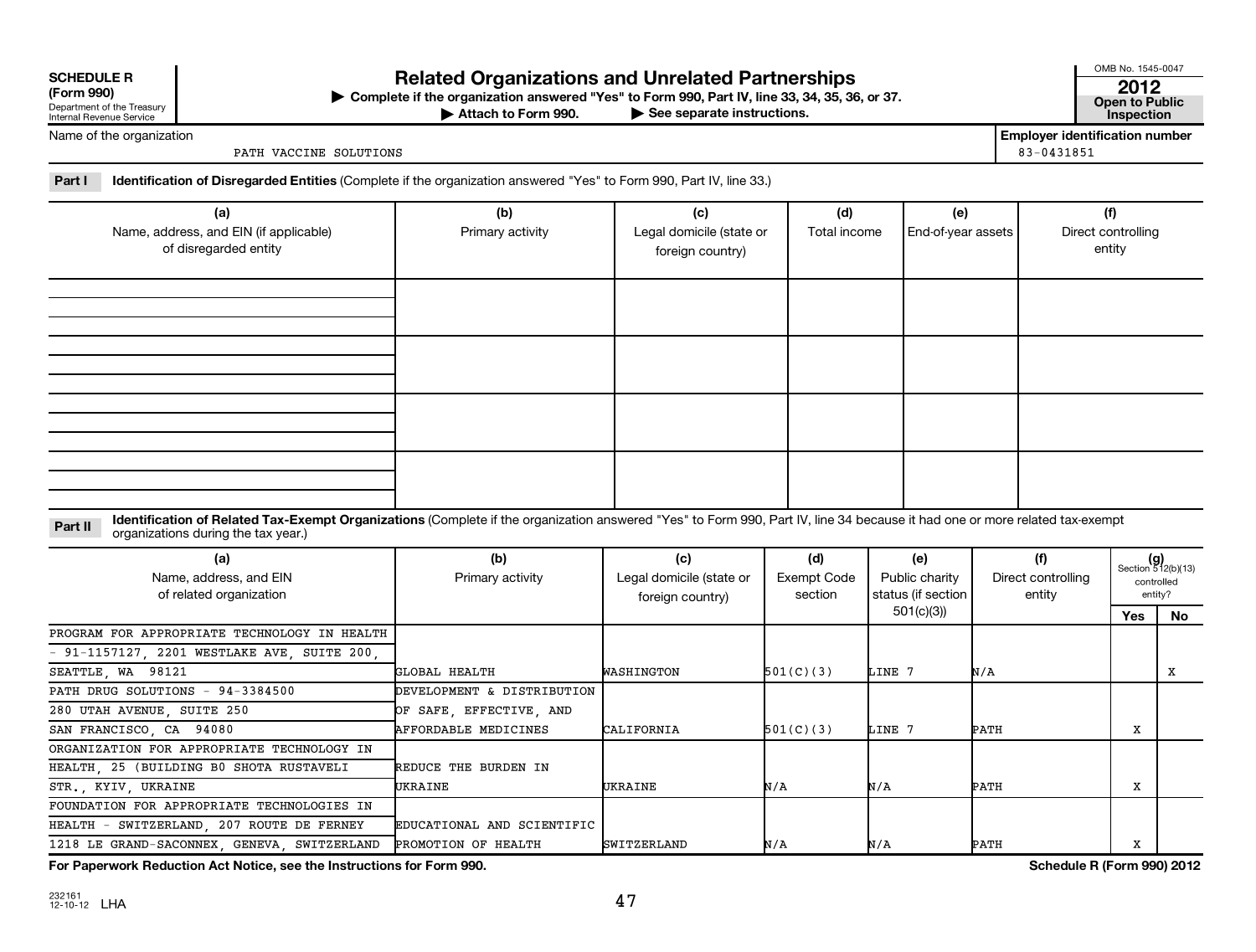**2**

Legal domicile (state or foreign country) General or managing ownership partner? Disproportionate allocations? Section 512(b)(13) controlled entity? Legal domicile (state or foreign country) Part III Identification of Related Organizations Taxable as a Partnership (Complete if the organization answered "Yes" to Form 990, Part IV, line 34 because it had one or more related<br>Read to reconizations tracted as a par **(a) (b) (c) (d) (e) (f) (g) (h) (i) (j) (k) Yes No Yes No** K-1 (Form 1065) Part IV Identification of Related Organizations Taxable as a Corporation or Trust (Complete if the organization answered "Yes" to Form 990, Part IV, line 34 because it had one or more related<br>Computations tracted as a corp **(a) (b) (c) (d) (e) (f) (g) (h) (i) Yes No** Predominant income<br>(related, unrelated, xcluded from tax under sections 512-514) Schedule R (Form 990) 2012 PATH VACCINE SOLUTIONS (Page 1999) 2013 1851 organizations treated as a partnership during the tax year.) Name, address, and EIN of related organization Primary activity  $\left| \begin{array}{c} \text{Legal} \\ \text{domicile} \end{array} \right|$  Direct controlling entity Share of total income Share of end-of-year assets Code V-UBI<br>amount in box 20 of Schedule Percentage organizations treated as a corporation or trust during the tax year.) Name, address, and EIN of related organization Primary activity |Legal domicile | Direct controlling entity Type of entity (C corp, S corp, or trust) Share of total income Share of end-of-year assets Percentage ownership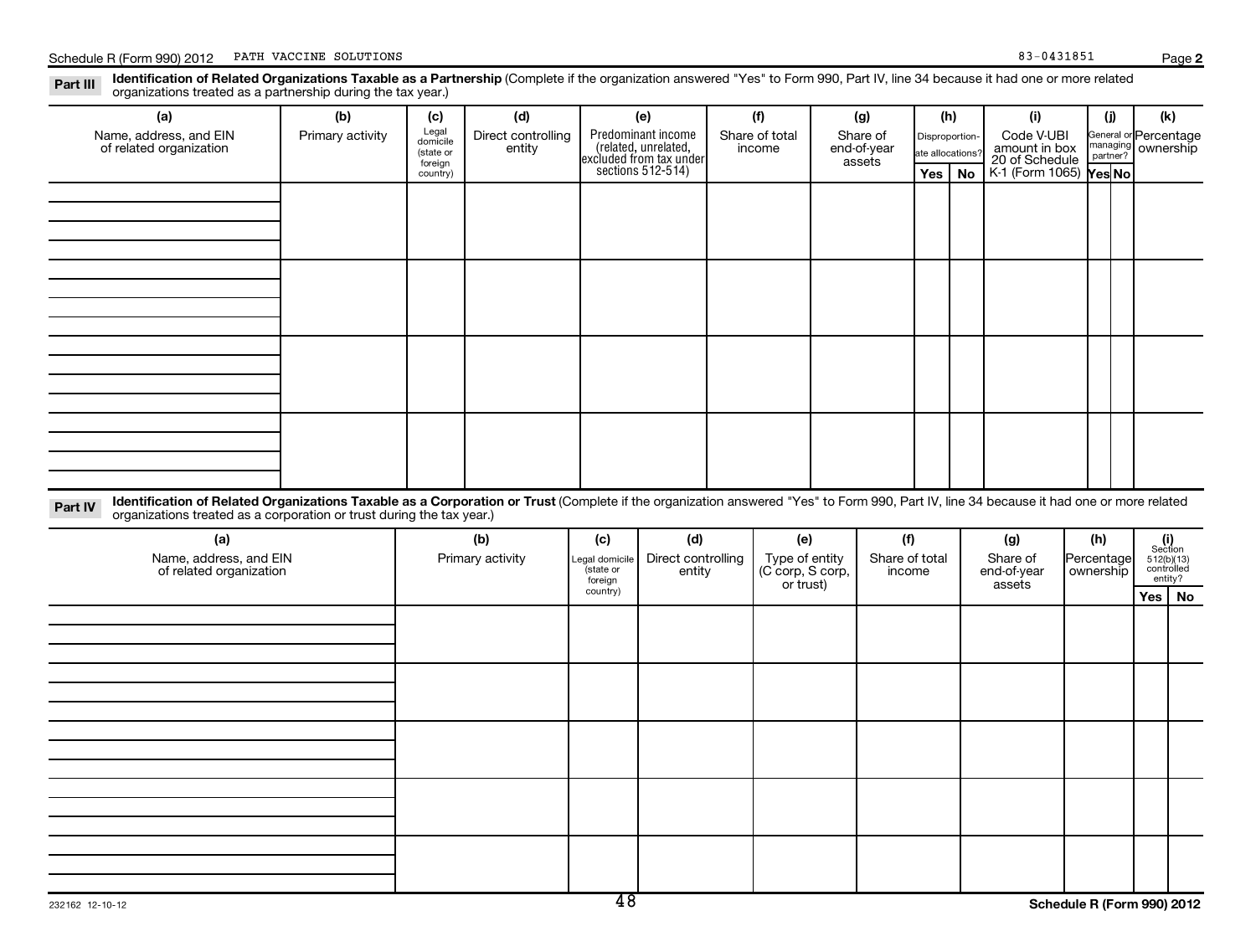|     | Note. Complete line 1 if any entity is listed in Parts II, III, or IV of this schedule.                                                                                                                                        |  |                 |                                       |                |             | Yes   No     |
|-----|--------------------------------------------------------------------------------------------------------------------------------------------------------------------------------------------------------------------------------|--|-----------------|---------------------------------------|----------------|-------------|--------------|
|     | During the tax year, did the organization engage in any of the following transactions with one or more related organizations listed in Parts II-IV?                                                                            |  |                 |                                       |                |             |              |
|     |                                                                                                                                                                                                                                |  |                 |                                       |                |             | X            |
|     |                                                                                                                                                                                                                                |  |                 |                                       |                |             |              |
|     |                                                                                                                                                                                                                                |  |                 |                                       | 1 <sub>c</sub> | $\mathbf x$ |              |
|     | d Loans or loan guarantees to or for related organization(s) encourance contains and contains a container and container and container and container and container and container and container and container and container and  |  |                 |                                       | 1 <sub>d</sub> |             | X            |
|     |                                                                                                                                                                                                                                |  |                 |                                       | 1e             |             | X            |
|     |                                                                                                                                                                                                                                |  |                 |                                       |                |             |              |
| f   | Dividends from related organization(s) machinesis and contract and contract and contract and contract and contract and contract and contract and contract and contract and contract and contract and contract and contract and |  |                 |                                       | 1f             |             | x            |
|     |                                                                                                                                                                                                                                |  |                 |                                       | 1g             |             | x            |
|     | h Purchase of assets from related organization(s) manufactured and content to content the content of an architecture of assets from related organization(s) manufactured and content of the content of the content of the cont |  |                 |                                       | 1 <sub>h</sub> |             | X            |
|     | Exchange of assets with related organization(s) machinesis and content to the content of the content of the content of the content of the content of the content of the content of the content of the content of the content o |  |                 |                                       | 1i.            |             | $\, {\bf X}$ |
|     |                                                                                                                                                                                                                                |  |                 |                                       | 1i.            |             | x            |
|     |                                                                                                                                                                                                                                |  |                 |                                       |                |             |              |
|     |                                                                                                                                                                                                                                |  |                 |                                       | 1k             |             | x            |
|     |                                                                                                                                                                                                                                |  |                 |                                       | 11             |             | x            |
|     |                                                                                                                                                                                                                                |  |                 |                                       | 1 <sub>m</sub> |             | x            |
|     | n Sharing of facilities, equipment, mailing lists, or other assets with related organization(s) marror manufactured material contents and the state of facilities, equipment, mailing lists, or other assets with related orga |  |                 |                                       | 1n             |             | X            |
|     | o Sharing of paid employees with related organization(s) manufactured content to the state of paid employees with related organization(s) manufactured content to the state of the state of the state of the state of the stat |  |                 |                                       | 1 <sub>o</sub> |             | $\mathbf X$  |
|     |                                                                                                                                                                                                                                |  |                 |                                       |                |             |              |
|     |                                                                                                                                                                                                                                |  |                 |                                       | 1p             | x           |              |
|     |                                                                                                                                                                                                                                |  |                 |                                       | 1q             |             | x            |
|     |                                                                                                                                                                                                                                |  |                 |                                       |                |             |              |
|     |                                                                                                                                                                                                                                |  |                 |                                       | 1r             |             | x            |
|     |                                                                                                                                                                                                                                |  |                 |                                       | 1s             |             | $\mathbf x$  |
|     | If the answer to any of the above is "Yes," see the instructions for information on who must complete this line, including covered relationships and transaction thresholds.                                                   |  |                 |                                       |                |             |              |
|     | (b)<br>(a)                                                                                                                                                                                                                     |  | (c)             | (d)                                   |                |             |              |
|     | Name of other organization<br>Transaction                                                                                                                                                                                      |  | Amount involved | Method of determining amount involved |                |             |              |
|     | type (a-s)                                                                                                                                                                                                                     |  |                 |                                       |                |             |              |
| (1) |                                                                                                                                                                                                                                |  |                 |                                       |                |             |              |
|     |                                                                                                                                                                                                                                |  |                 |                                       |                |             |              |
| (2) |                                                                                                                                                                                                                                |  |                 |                                       |                |             |              |
|     |                                                                                                                                                                                                                                |  |                 |                                       |                |             |              |
| (3) |                                                                                                                                                                                                                                |  |                 |                                       |                |             |              |
| (4) |                                                                                                                                                                                                                                |  |                 |                                       |                |             |              |
|     |                                                                                                                                                                                                                                |  |                 |                                       |                |             |              |
| (5) |                                                                                                                                                                                                                                |  |                 |                                       |                |             |              |
| (6) |                                                                                                                                                                                                                                |  |                 |                                       |                |             |              |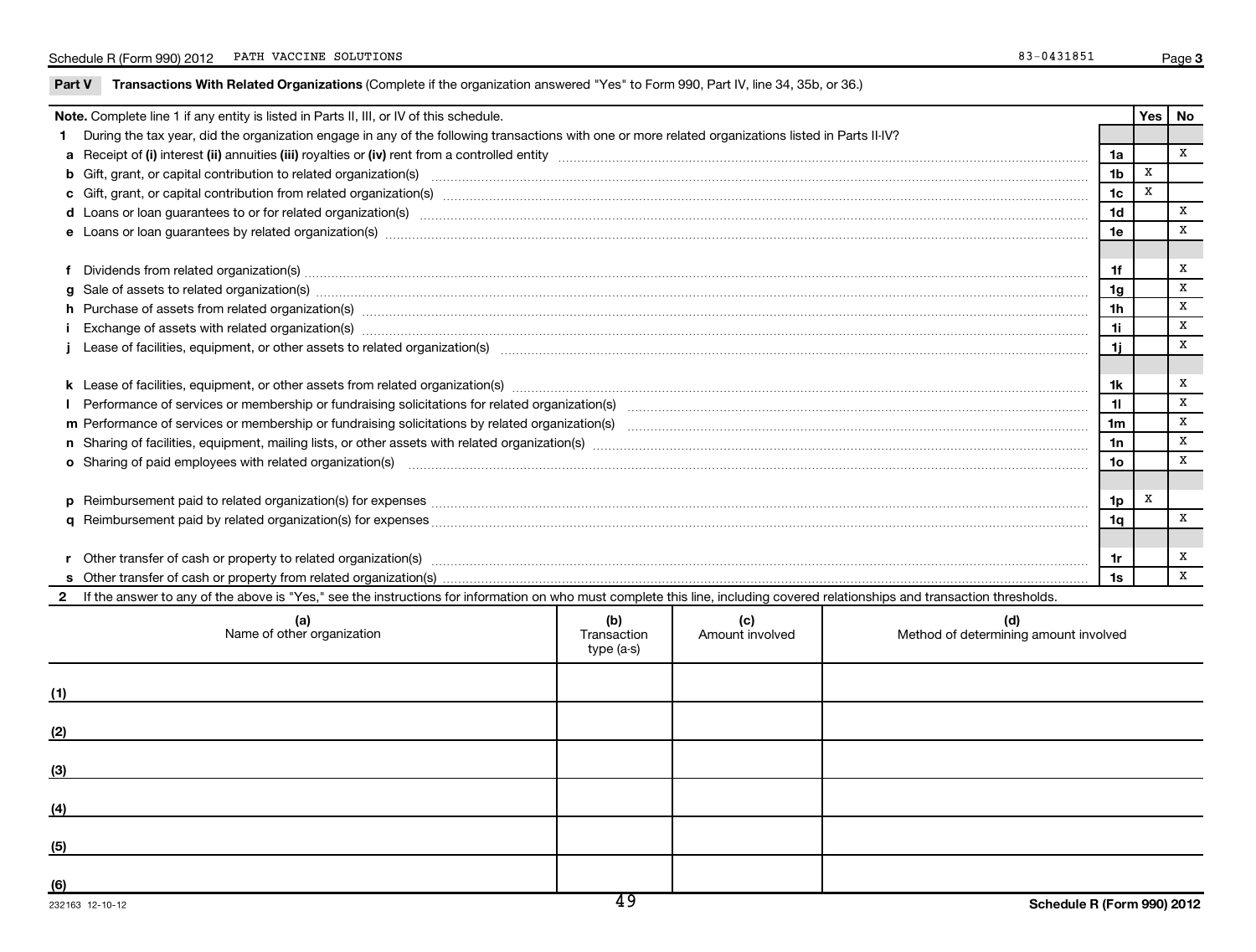## Schedule R (Form 990) 2012 PATH VACCINE SOLUTIONS (Page 1999) 2013 1851

**4**

### Part VI Unrelated Organizations Taxable as a Partnership (Complete if the organization answered "Yes" to Form 990, Part IV, line 37.)

Provide the following information for each entity taxed as a partnership through which the organization conducted more than five percent of its activities (measured by total assets or gross revenue) that was not a related organization. See instructions regarding exclusion for certain investment partnerships.

| (a)<br>Name, address, and EIN<br>of entity | ~<br>$\tilde{\phantom{a}}$<br>(b)<br>Primary activity | (c)<br>Legal domicile<br>(state or foreign<br>country) | (d)<br>$\begin{array}{ l l } \hline \text{Predfominant income} & \text{Area} \\ \hline \text{(related, unrelated,} & \text{501(c)(3)} \\ \text{excluded from tax} & \text{501(c)(3)} \\ \text{under section 512-514)} & \text{Yes. No} \\\hline \end{array}$ | $(e)$<br>Are all | (f)<br>Share of<br>total<br>income | (g)<br>Share of<br>end-of-year<br>assets | (h)<br>Dispropor-<br>tionate | allocations?<br>Yes No | (i)<br>Code V-UBI<br>amount in box 20<br>of Schedule K-1<br>(Form 1065)<br>$\frac{1}{\sqrt{1+\frac{1}{2}}}\sqrt{\frac{1}{2}}$<br>(Form 1065)<br>These No | (i)<br>Yes NO | (k) |
|--------------------------------------------|-------------------------------------------------------|--------------------------------------------------------|--------------------------------------------------------------------------------------------------------------------------------------------------------------------------------------------------------------------------------------------------------------|------------------|------------------------------------|------------------------------------------|------------------------------|------------------------|----------------------------------------------------------------------------------------------------------------------------------------------------------|---------------|-----|
|                                            |                                                       |                                                        |                                                                                                                                                                                                                                                              |                  |                                    |                                          |                              |                        |                                                                                                                                                          |               |     |
|                                            |                                                       |                                                        |                                                                                                                                                                                                                                                              |                  |                                    |                                          |                              |                        |                                                                                                                                                          |               |     |
|                                            |                                                       |                                                        |                                                                                                                                                                                                                                                              |                  |                                    |                                          |                              |                        |                                                                                                                                                          |               |     |
|                                            |                                                       |                                                        |                                                                                                                                                                                                                                                              |                  |                                    |                                          |                              |                        |                                                                                                                                                          |               |     |
|                                            |                                                       |                                                        |                                                                                                                                                                                                                                                              |                  |                                    |                                          |                              |                        |                                                                                                                                                          |               |     |
|                                            |                                                       |                                                        |                                                                                                                                                                                                                                                              |                  |                                    |                                          |                              |                        |                                                                                                                                                          |               |     |
|                                            |                                                       |                                                        |                                                                                                                                                                                                                                                              |                  |                                    |                                          |                              |                        |                                                                                                                                                          |               |     |
|                                            |                                                       |                                                        |                                                                                                                                                                                                                                                              |                  |                                    |                                          |                              |                        |                                                                                                                                                          |               |     |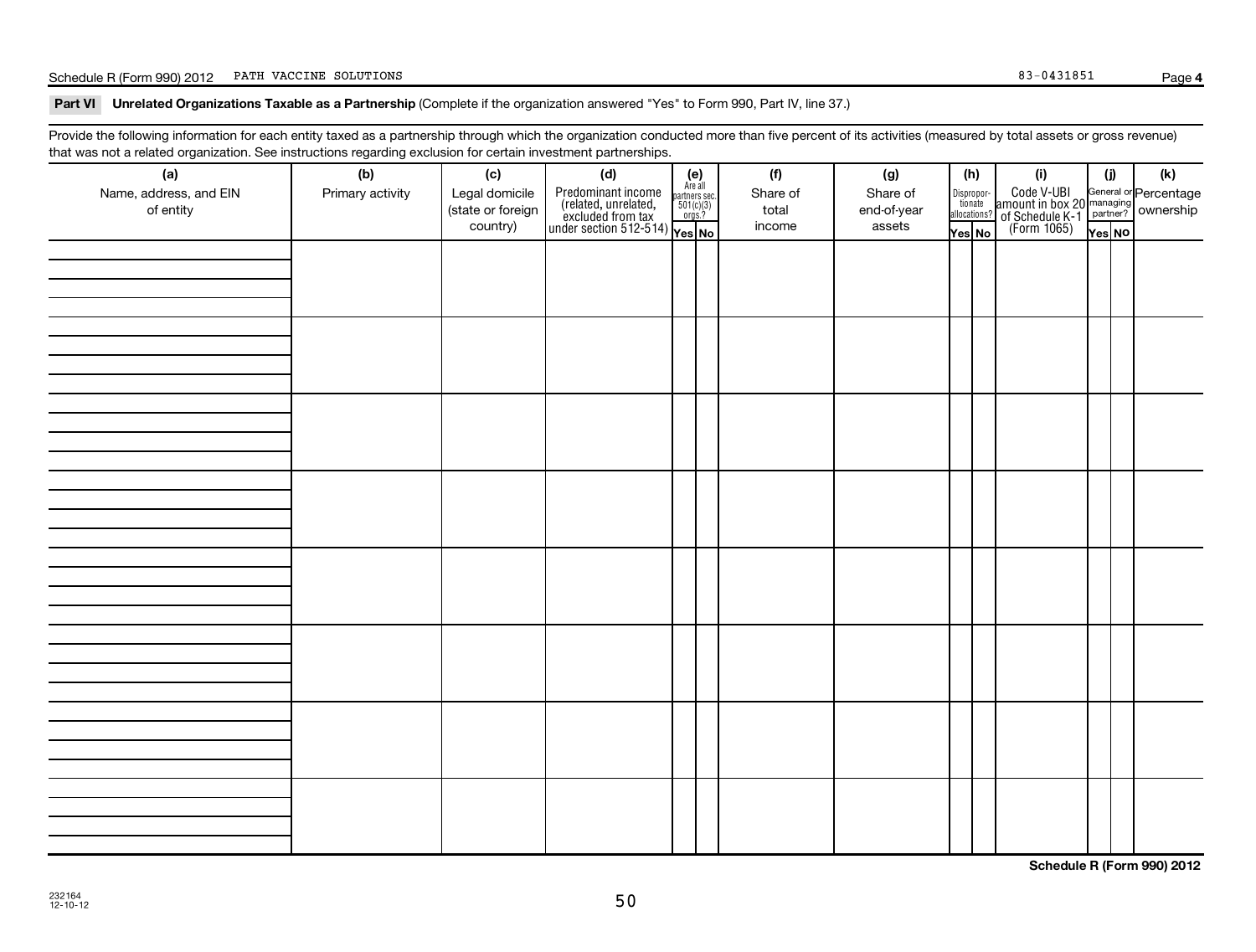| Part VII   Supplemental Information |  |
|-------------------------------------|--|
|-------------------------------------|--|

Complete this part to provide additional information for responses to questions on Schedule R (see instructions).

| 232165 12-10-12 |  |
|-----------------|--|
|-----------------|--|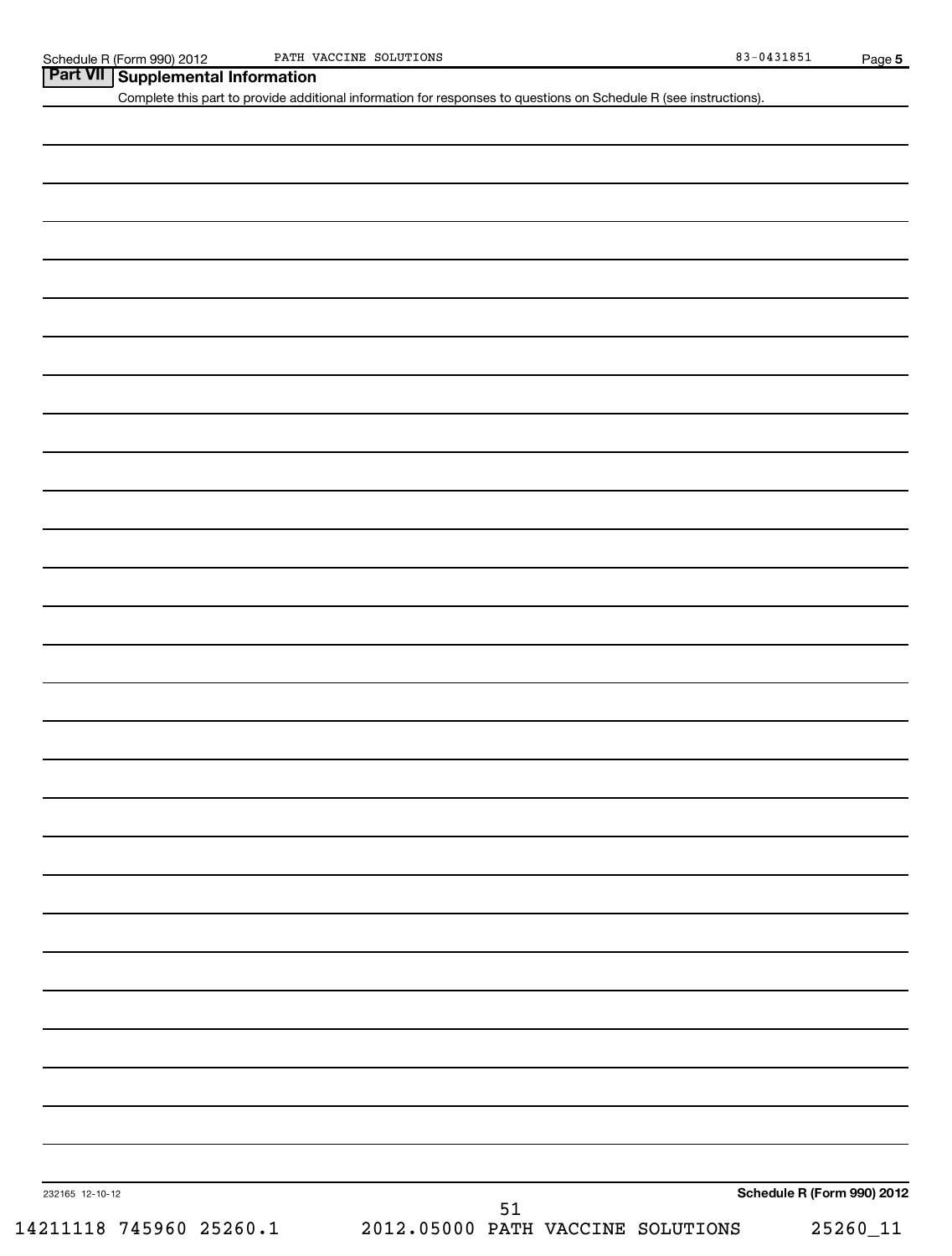**2**

 $\lfloor x \rfloor$ 

● If you are filing for an Additional (Not Automatic) 3-Month Extension, complete only Part II and check this box <sub>……………………</sub>………

**Note.**  Only complete Part II if you have already been granted an automatic 3-month extension on a previously filed Form 8868.

### **• If you are filing for an Automatic 3-Month Extension, complete only Part I (on page 1).**

| Additional (Not Automatic) 3-Month Extension of Time. Only file the original (no copies needed).<br>Part II                   |                                                                                                                                                                                                                                                         |                                 |                                                                |                              |                                         |                                                    |  |
|-------------------------------------------------------------------------------------------------------------------------------|---------------------------------------------------------------------------------------------------------------------------------------------------------------------------------------------------------------------------------------------------------|---------------------------------|----------------------------------------------------------------|------------------------------|-----------------------------------------|----------------------------------------------------|--|
|                                                                                                                               |                                                                                                                                                                                                                                                         |                                 |                                                                |                              |                                         | Enter filer's identifying number, see instructions |  |
| Type or<br>print                                                                                                              | Name of exempt organization or other filer, see instructions                                                                                                                                                                                            |                                 |                                                                |                              | Employer identification number (EIN) or |                                                    |  |
| File by the                                                                                                                   | PATH VACCINE SOLUTIONS                                                                                                                                                                                                                                  |                                 |                                                                | 83-0431851                   |                                         |                                                    |  |
| due date for<br>filing your<br>return. See                                                                                    | Number, street, and room or suite no. If a P.O. box, see instructions.<br>2201 WESTLAKE AVENUE, NO. 200                                                                                                                                                 |                                 |                                                                | Social security number (SSN) |                                         |                                                    |  |
| instructions<br>City, town or post office, state, and ZIP code. For a foreign address, see instructions.<br>SEATTLE, WA 98121 |                                                                                                                                                                                                                                                         |                                 |                                                                |                              |                                         |                                                    |  |
|                                                                                                                               |                                                                                                                                                                                                                                                         |                                 |                                                                |                              |                                         | 0<br>$\vert 1 \vert$                               |  |
| Application                                                                                                                   |                                                                                                                                                                                                                                                         | Return                          | Application                                                    |                              |                                         | Return                                             |  |
| Is For                                                                                                                        |                                                                                                                                                                                                                                                         | Code                            | Is For                                                         |                              |                                         | Code                                               |  |
|                                                                                                                               | Form 990 or Form 990-EZ                                                                                                                                                                                                                                 | 01                              |                                                                |                              |                                         |                                                    |  |
| Form 990-BL                                                                                                                   |                                                                                                                                                                                                                                                         | 02                              | Form 1041-A                                                    |                              |                                         | 08                                                 |  |
|                                                                                                                               | Form 4720 (individual)                                                                                                                                                                                                                                  | 03                              | Form 4720                                                      |                              |                                         | 09                                                 |  |
| Form 990-PF                                                                                                                   |                                                                                                                                                                                                                                                         | 04                              | Form 5227                                                      |                              |                                         | 10                                                 |  |
|                                                                                                                               | Form 990-T (sec. 401(a) or 408(a) trust)                                                                                                                                                                                                                | 05                              | Form 6069                                                      |                              |                                         | 11                                                 |  |
|                                                                                                                               | Form 990-T (trust other than above)                                                                                                                                                                                                                     | 06                              | Form 8870                                                      |                              |                                         | 12                                                 |  |
|                                                                                                                               | STOP! Do not complete Part II if you were not already granted an automatic 3-month extension on a previously filed Form 8868.                                                                                                                           |                                 |                                                                |                              |                                         |                                                    |  |
|                                                                                                                               | OLIVIA POLIUS, CHIEF FINANCIAL OFFICER<br>• The books are in the care of > 2201 WESTLAKE AVE., SUITE 200 - SEATTLE, WA 98121                                                                                                                            |                                 |                                                                |                              |                                         |                                                    |  |
|                                                                                                                               | Telephone No. 206-285-3500                                                                                                                                                                                                                              |                                 | FAX No. ▶                                                      |                              |                                         |                                                    |  |
|                                                                                                                               |                                                                                                                                                                                                                                                         |                                 |                                                                |                              |                                         |                                                    |  |
|                                                                                                                               | If this is for a Group Return, enter the organization's four digit Group Exemption Number (GEN) _________. If this is for the whole group, check this                                                                                                   |                                 |                                                                |                              |                                         |                                                    |  |
| $box \triangleright$                                                                                                          | . If it is for part of the group, check this box $\blacktriangleright$ $\Box$ and attach a list with the names and EINs of all members the extension is for.                                                                                            |                                 |                                                                |                              |                                         |                                                    |  |
| 4                                                                                                                             | I request an additional 3-month extension of time until                                                                                                                                                                                                 | NOVEMBER 15, 2013               |                                                                |                              |                                         |                                                    |  |
| 5                                                                                                                             | For calendar year $2012$ , or other tax year beginning                                                                                                                                                                                                  |                                 | , and ending                                                   |                              |                                         |                                                    |  |
| 6                                                                                                                             | If the tax year entered in line 5 is for less than 12 months, check reason:                                                                                                                                                                             |                                 | Initial return                                                 | Final return                 |                                         |                                                    |  |
|                                                                                                                               | Change in accounting period                                                                                                                                                                                                                             |                                 |                                                                |                              |                                         |                                                    |  |
| 7                                                                                                                             | State in detail why you need the extension                                                                                                                                                                                                              |                                 |                                                                |                              |                                         |                                                    |  |
|                                                                                                                               | ADDITIONAL TIME IS REQUIRED TO FILE A COMPLETE AND ACCURATE RETURN.                                                                                                                                                                                     |                                 |                                                                |                              |                                         |                                                    |  |
|                                                                                                                               |                                                                                                                                                                                                                                                         |                                 |                                                                |                              |                                         |                                                    |  |
|                                                                                                                               |                                                                                                                                                                                                                                                         |                                 |                                                                |                              |                                         |                                                    |  |
| 8a                                                                                                                            | If this application is for Form 990-BL, 990-PF, 990-T, 4720, or 6069, enter the tentative tax, less any                                                                                                                                                 |                                 |                                                                |                              |                                         |                                                    |  |
|                                                                                                                               | nonrefundable credits. See instructions.                                                                                                                                                                                                                |                                 |                                                                | 8а                           | \$                                      | 0.                                                 |  |
| b                                                                                                                             | If this application is for Form 990-PF, 990-T, 4720, or 6069, enter any refundable credits and estimated                                                                                                                                                |                                 |                                                                |                              |                                         |                                                    |  |
|                                                                                                                               | tax payments made. Include any prior year overpayment allowed as a credit and any amount paid                                                                                                                                                           |                                 |                                                                |                              |                                         |                                                    |  |
|                                                                                                                               | previously with Form 8868.                                                                                                                                                                                                                              |                                 |                                                                | 8b                           | \$                                      | 0.                                                 |  |
| с                                                                                                                             | Balance due. Subtract line 8b from line 8a. Include your payment with this form, if required, by using                                                                                                                                                  |                                 |                                                                |                              |                                         |                                                    |  |
|                                                                                                                               | EFTPS (Electronic Federal Tax Payment System). See instructions.                                                                                                                                                                                        |                                 | Signature and Verification must be completed for Part II only. | 8с                           | \$                                      | 0.                                                 |  |
|                                                                                                                               | Under penalties of perjury, I declare that I have examined this form, including accompanying schedules and statements, and to the best of my knowledge and belief,<br>it is true, correct, and complete, and that I am authorized to prepare this form. |                                 |                                                                |                              |                                         |                                                    |  |
| Signature >                                                                                                                   |                                                                                                                                                                                                                                                         | Title $\blacktriangleright$ CPA |                                                                | Date $\blacktriangleright$   |                                         |                                                    |  |
|                                                                                                                               |                                                                                                                                                                                                                                                         |                                 |                                                                |                              |                                         | Form 8868 (Rev. 1-2013)                            |  |
|                                                                                                                               |                                                                                                                                                                                                                                                         |                                 |                                                                |                              |                                         |                                                    |  |